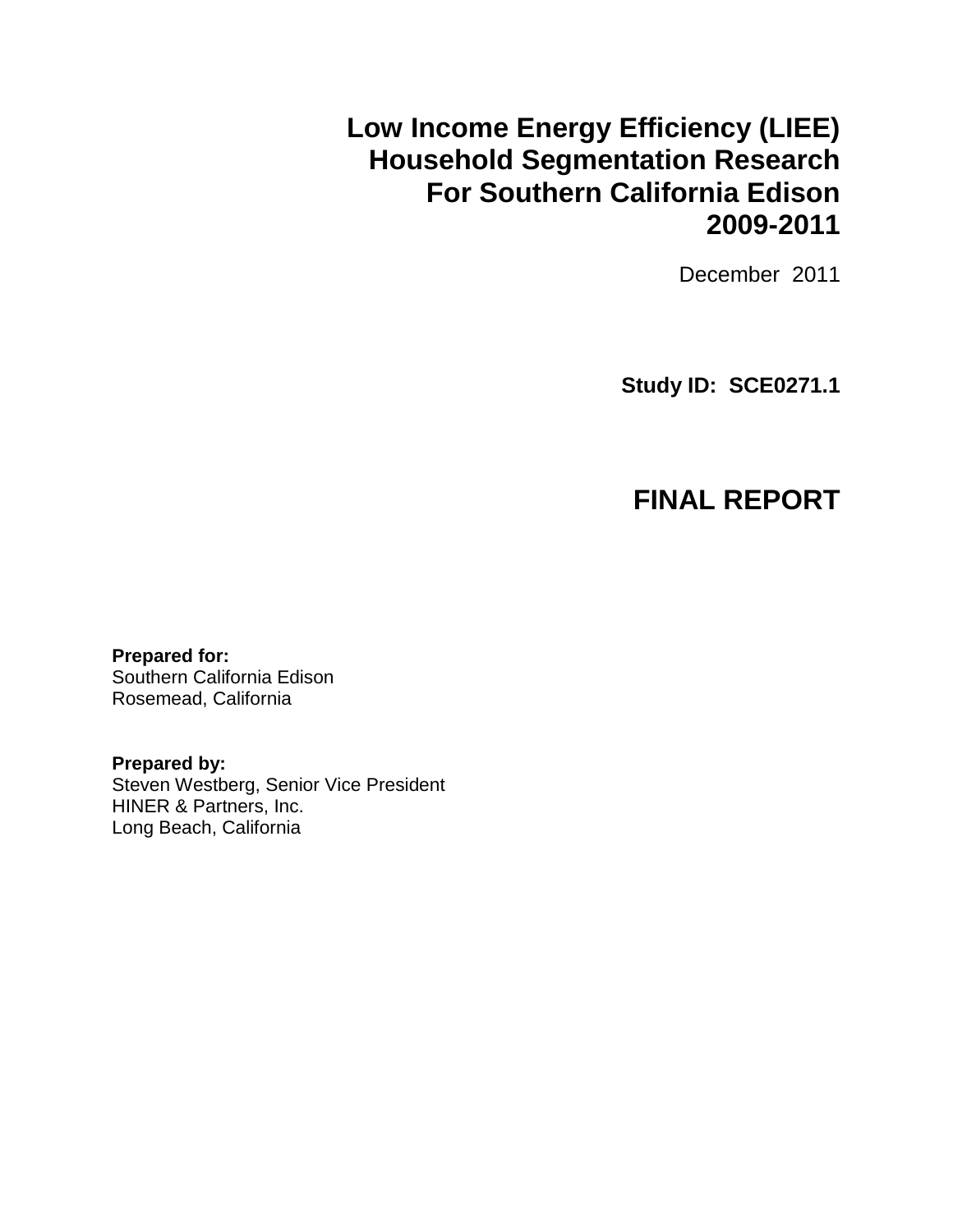# **ACKNOWLEDGEMENTS**

This research was funded by California energy utility ratepayers with California Public Good Charge Energy Efficiency funds.

This research was completed by HINER & Partners, Inc., Long Beach, California under the contract direction of Southern California Edison, Rosemead, California.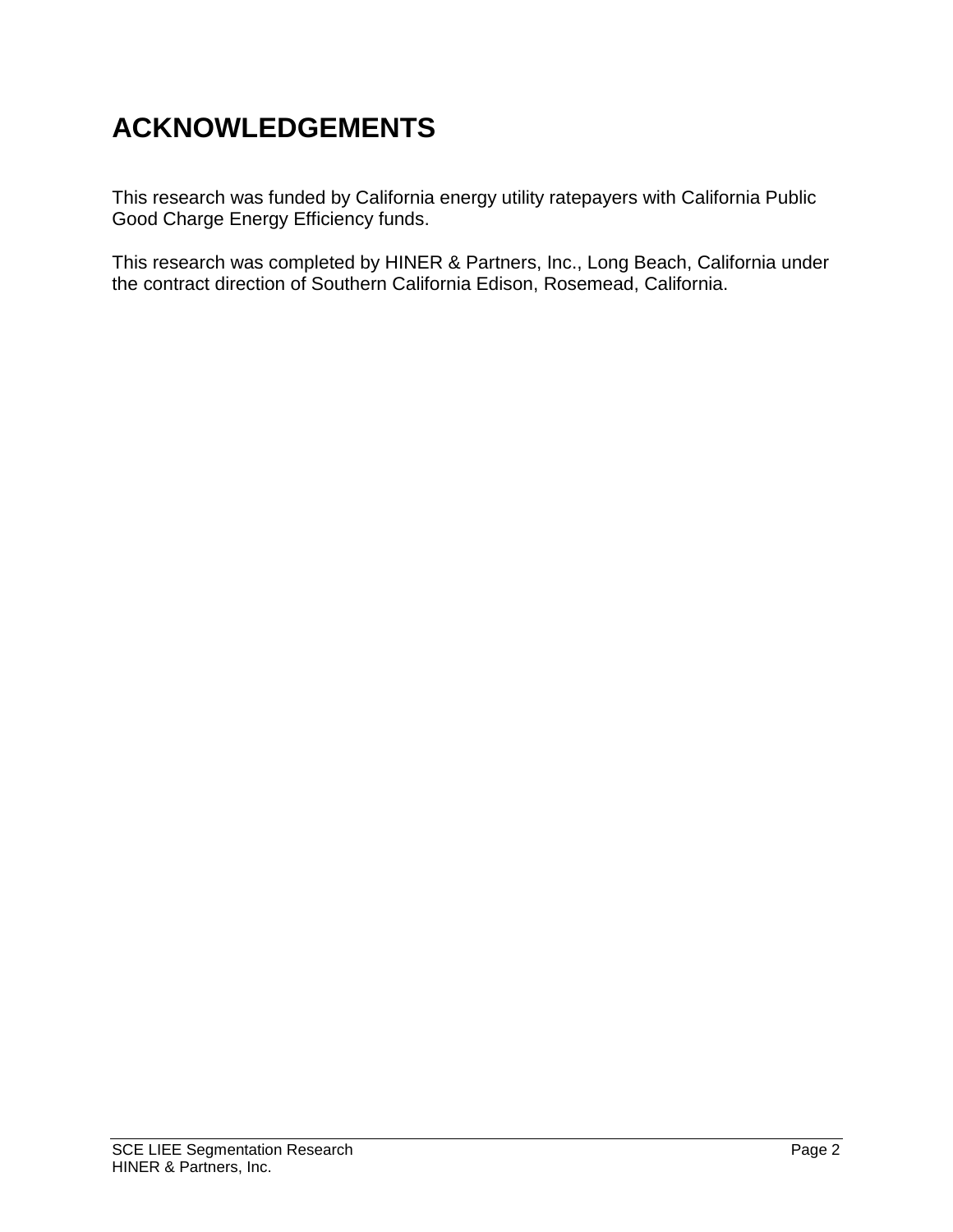# **TABLE OF CONTENTS**

|      |                                                                                                                                                                                                                              |                                      | $\overline{2}$             |
|------|------------------------------------------------------------------------------------------------------------------------------------------------------------------------------------------------------------------------------|--------------------------------------|----------------------------|
|      |                                                                                                                                                                                                                              |                                      | 3                          |
|      | LIEE Program Marketing and Design Implications                                                                                                                                                                               | 5<br>5<br>$\overline{7}$<br>10<br>11 | 5                          |
| L.   |                                                                                                                                                                                                                              |                                      | 15                         |
| Ш.   |                                                                                                                                                                                                                              | 18<br>19<br>20<br>22                 | 17                         |
| III. |                                                                                                                                                                                                                              | 24<br>24<br>29<br>32<br>43           | 24<br>24<br>29<br>32<br>43 |
| IV.  |                                                                                                                                                                                                                              | 48<br>49<br>51<br>53                 | 48                         |
| V.   | LIEE Program Marketing and Design Implications                                                                                                                                                                               | 55<br>56                             | 55                         |
|      | Appendix A. Focus Group Discussion Guide (Initial Groups)<br>Appendix B. Telephone Survey Results by Segments<br>Appendix C. Telephone Survey Research Instrument<br>Appendix D. Focus Group Discussion Guide (Final Groups) | 60<br>71<br>86<br>102                | 60                         |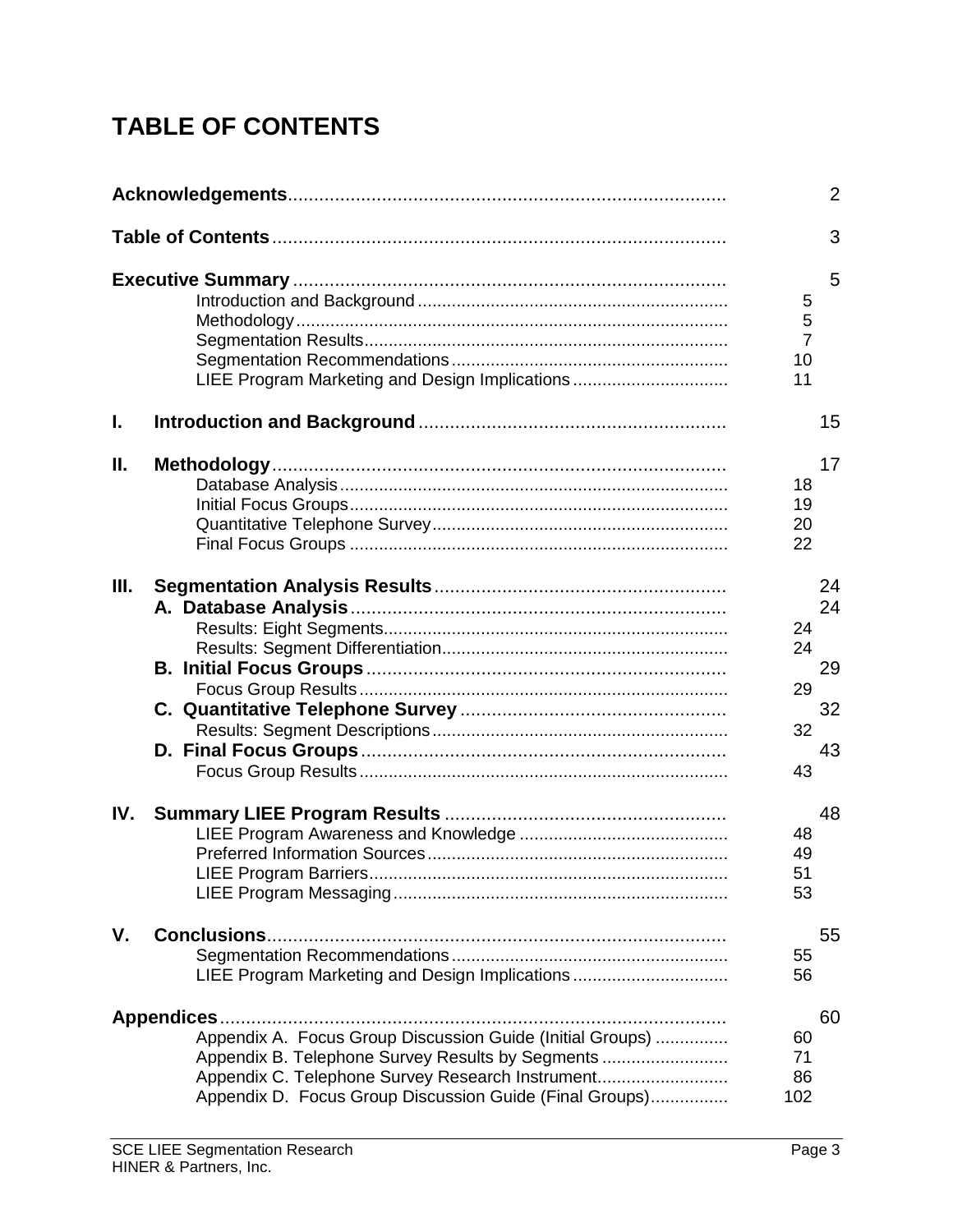## **List of Tables**

|                                                                      | 6              |
|----------------------------------------------------------------------|----------------|
|                                                                      | $\overline{7}$ |
|                                                                      | 17             |
| Table 4: Pre-Segmentation Focus Group Locations                      | 20             |
|                                                                      | 21             |
| Table 6: Post-Segmentation Focus Group Locations                     | 22             |
|                                                                      | 24             |
|                                                                      | 25             |
|                                                                      | 25             |
| Table 10: SCE Program Participation (Non-Energy Efficiency)          | 26             |
|                                                                      | 26             |
|                                                                      | 27             |
| Table 13: Indication of Recent SCE Move-In or Move-Out               | 27             |
|                                                                      | 27             |
| Table 15: LIEE and Other SCE Energy Efficiency Program Participation | 28             |
| Table 16: Segment 1 Differentiating Variables                        | 32             |
| Table 17: Segment 2 Differentiating Variables                        | 34             |
| Table 18: Segment 3 Differentiating Variables                        | 35             |
| Table 19: Segment 4 Differentiating Variables                        | 36             |
| Table 20: Segment 5 Differentiating Variables                        | 37             |
| Table 21: Segment 6 Differentiating Variables                        | 39             |
| Table 22: Segment 7 Differentiating Variables                        | 40             |
| Table 23: Segment 8 Differentiating Variables                        | 41             |
|                                                                      | 48             |
|                                                                      | 49             |
| Table 26: LIEE Information Source Preferences                        | 50             |
|                                                                      | 51             |
|                                                                      | 52             |
| Table 29: Main Reasons for Signing Up for LIEE                       | 53             |
|                                                                      | 55             |
|                                                                      |                |

# **List of Figures**

|--|--|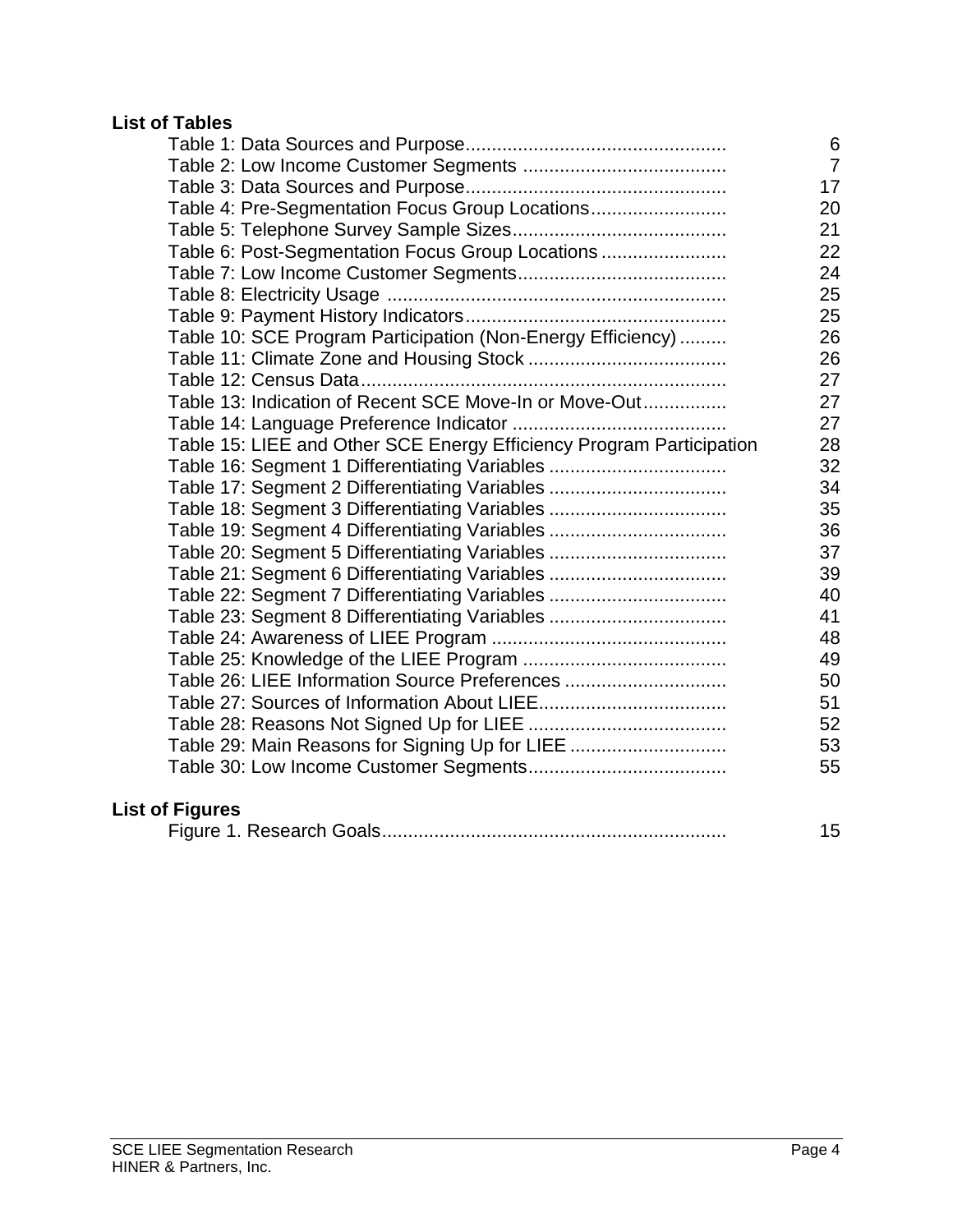# **EXECUTIVE SUMMARY**

This report summarizes research completed to identify distinct marketplace segments among Southern California Edison's (SCE) low income customer population to support outreach and program delivery efforts of SCE's Low Income Energy Efficiency (LIEE) program<sup>1</sup>. Although this research is a joint project with Pacific Gas and Electric Company, results among PG&E's low income residential population are not included in this report. A similar but separate report has been developed for PG&E.

## **Introduction and Background**

The Low Income Energy Efficiency (LIEE) program is designed to provide California's low income population with a resource that assists customers in lowering energy costs, reducing the financial burden of energy bills, and improving quality of life in terms of issues related to physical comfort and safety. The LIEE program provides no-cost services and energy efficiency measures including lighting retrofits; Heating, Ventilation, and Air Conditioning (HVAC) retrofits; refrigerator and pool pump replacements; duct testing and sealing; evaporative cooler installation; water heating measures; weatherization; minor home repairs; and furnace repairs and replacements. The program is intended to provide an energy resource for California, produce energy savings, and reduce low-income customer bills.

The results of the study are intended to assist Southern California Edison (SCE) in targeting outreach efforts based on existing customer data that includes: geography, relevant demographics, energy burden (energy use compared to income), energy insecurity (frequency of bill payment difficulties), and level of energy use. In addition, the findings are expected to be utilized to provide targeted communication plans that will improve outreach results, particularly in so far as they increase customer receptivity and participation through more customized and appropriate messages and program offerings.

# **Methodology**

To achieve the segmentation objectives, the research team followed a four-phase approach that included: (1) database analysis and segmentation, (2) focus groups, (3) telephone surveys, and (4) additional focus groups (Table 1). Each phase of the data collection and analyses provided a different type of information that informed the final segmentation results presented in this report. Additional details on each of these phases of data collection and analyses are described below in the Methodology section of the report.

 $\overline{a}$ <sup>1</sup> While in this report the program is referred to as the LIEE (Low Income Energy Efficiency) or EMA (Energy Management Assistance) program since these were the statewide and SCE names of the program for the 2009-2011 research cycle, forthcoming, the new statewide name for the program is Energy Savings Assistance Program.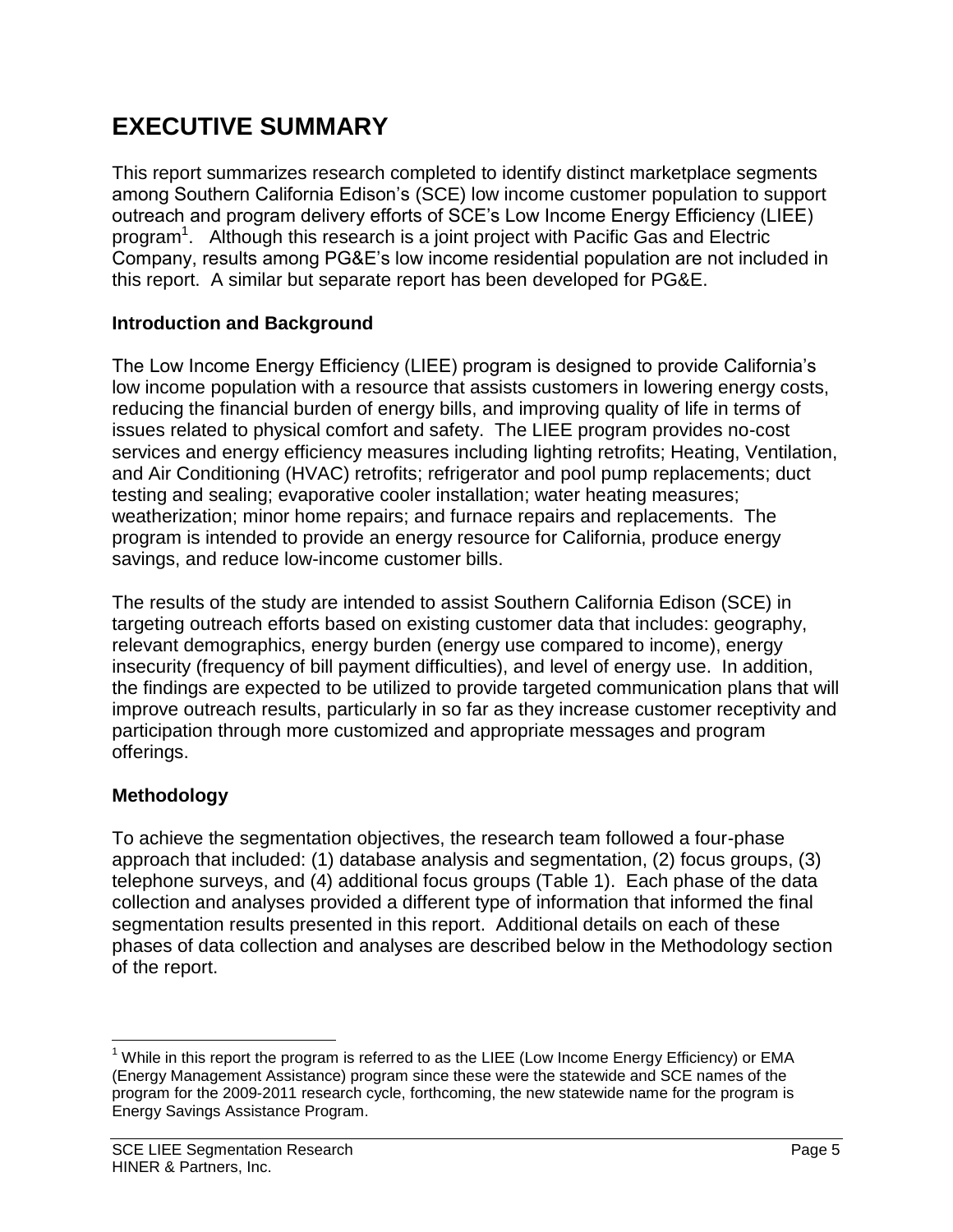| <b>Data Source</b>                   | <b>Type</b>          | <b>Number</b> | <b>Dates</b> | <b>Purpose</b>           |  |  |  |  |
|--------------------------------------|----------------------|---------------|--------------|--------------------------|--|--|--|--|
| Low Income (CARE) Customer           | <b>SCE Dataset:</b>  | 200,000       | Aug          | Determine segments,      |  |  |  |  |
| Population                           | utility, geographic, | analyzed      | 2010         | assign customers to a    |  |  |  |  |
|                                      | and census data      |               |              | segment                  |  |  |  |  |
| <b>CARE Customers: temperate,</b>    | <b>Focus Groups</b>  | 6 groups      | Feb          | Understand issues for    |  |  |  |  |
| non-temperate, high usage            |                      |               | 2010         | quantitative survey      |  |  |  |  |
| <b>CARE Customers: stratified by</b> | Telephone Survey     | 1,536         | Oct/Nov      | Validate and profile the |  |  |  |  |
| segments                             |                      | interviews    | 2010         | segments                 |  |  |  |  |
| <b>CARE Customers: high and</b>      | <b>Focus Groups</b>  | 3 groups      | Feb          | Discuss barriers to LIEE |  |  |  |  |
| moderate interest segments           |                      |               | 2011         | program and messaging    |  |  |  |  |

### **Table 1: Data Sources and Purpose**

In brief, the four phases include:

- (1) Database analysis based on SCE CARE customer data<sup>2</sup>. The purpose of the database analyses and segmentation was to create some basic segments that could be built from the information available from multiple sources including several SCE databases as well as geographic and census data. In particular, a data set was developed using SCE billing, usage, and program participation data in conjunction with geographic, weather, and census data. These data were analyzed to build segments that could be tied to specific customer records. Traditionally segmentation studies are built from survey data that make it difficult to tie back to specified customers. The approach to build the initial segmentation solutions from the available customer data allows the program to utilize these results in targeting specified customers.
- (2) Focus groups (part 1). Exploratory focus groups were conducted to understand customer issues, concerns, attitudes, and experiences to be used to inform development of the quantitative instrument.
- (3) Telephone survey. A phone survey with a randomly drawn sample from Southern California Edison's CARE customers was used to gather additional potentially differentiating information on relevant variables not available via the existing utility records. The survey included questions regarding demographics, home characteristics, appliances and electronics, energy usage behaviors, as well as knowledge and experience with SCE's Low Income Energy Efficiency program. The telephone survey served to both validate the database segmentation through identification of additional discriminating variables as well as to provide further profiling information of the customer segments in order to give a more comprehensive understanding of the low income customer segments.

 $\overline{a}$ 

 $2$  CARE customers were used as a proxy for the SCE "low income" customers. However, it is possible that SCE's low income CARE program participants differ from SCE's non-CARE low income customers. This research did not examine potential differences between the CARE vs Non-CARE low income customers.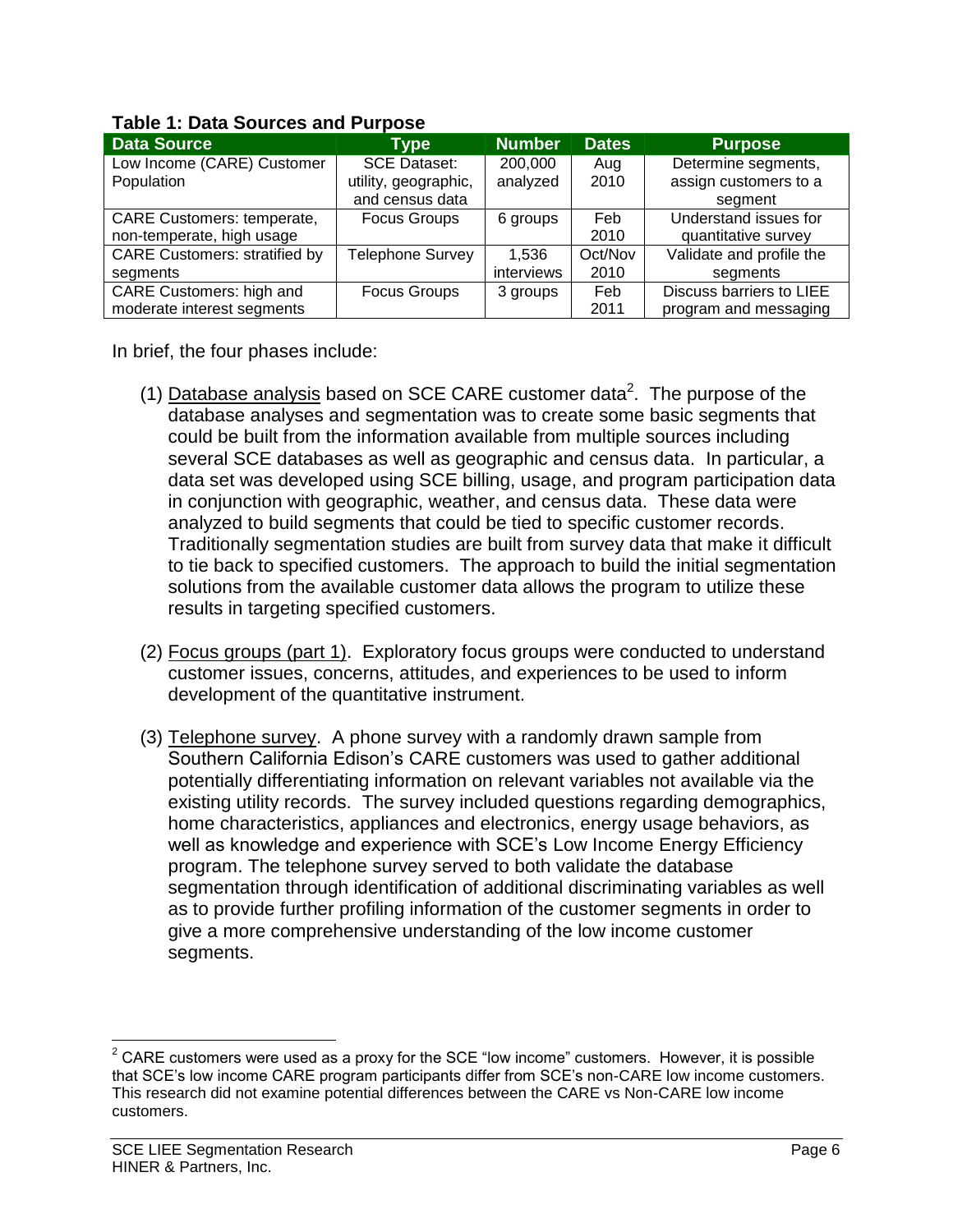(4) Focus group discussions. Following the segmentation analyses another set of focus groups was conducted to identify marketing barriers and program participation issues that may be relevant to various segments. These discussions were intended to focus on identifying marketing and communication issues, and barriers relevant to select "potential" interest segments.

## **Segmentation Results**

The LIEE segmentation research identified eight customer segments:

| <b>Segment</b> | <b>Name (Lower Energy Usage)</b>  | <b>Percent of Pop.</b> |
|----------------|-----------------------------------|------------------------|
|                | Low Use, Low Touch                | 21%                    |
| 2              | <b>Young Inland Conservers</b>    | 17%                    |
| 3              | <b>Older Coastal Conservers</b>   | 16%                    |
| 4              | <b>Struggling Modest Renters</b>  | 14%                    |
| <b>Segment</b> | <b>Name (Higher Energy Usage)</b> | <b>Percent of Pop.</b> |
| 5              | Larger, Older Households          | 14%                    |
| 6              | <b>High Use Newer Homeowners</b>  | 9%                     |
|                | High Usage, Most Problems         | 5%                     |
| 8              | Less Involved Younger Homeowners  | 5%                     |

### **Table 2: Low Income Customer Segments**

Again, while the segments were initially identified via customer database information, the additional focus group and survey data augmented our understanding of the segments. Briefs descriptions of each segment, based on quantitative information from the dataset and the telephone surveys, follow. Note that in the following descriptions the term "average" refers to the mean of the population, and "above" or "below" average indicates that the segment is significantly and substantially different from the population regarding the characteristic.

## Segment 1: Low Use, Low Touch (21% of the population)

These coastal, urban apartment dwellers are in some of the oldest and smallest dwellings. Though their homes are among the least energy efficient, they tend to be among the best energy conservers – they are motivated to use less energy both to save money and for the environment, and they believe they know what to do. It probably helps that they also have fewer energy consuming appliances and electronics, and most do not to have central air conditioning. As a group, they have the lowest income, fewer household members, and they tend to be Hispanic and Spanish-speakers. This segment is also very low touch – they are below average in SCE program participation and in frequency of contacting SCE, and have relatively fewer bill problems.

## Segment 2: Young Inland Conservers (17% of the population)

This segment is dominated by younger families in small, newer homes in inland areas, who not surprisingly are more likely to have newer, central AC and newer refrigerators. They include an above average proportion of renters. Since they are inland, these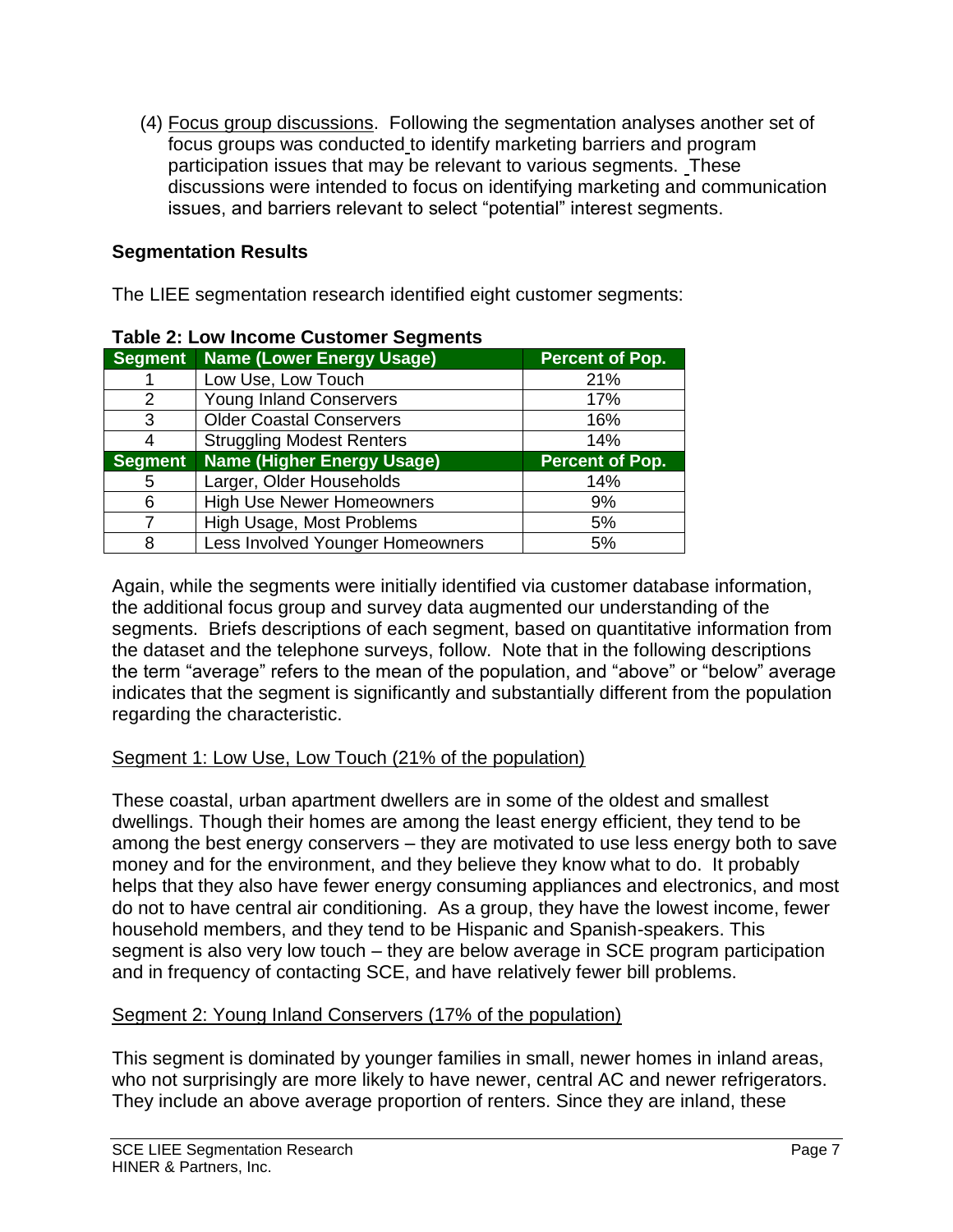customers mentioned heating and cooling as a main barrier to saving energy – which might explain their above average participation in the Summer Discount Plan (SDP). They also mentioned that having too many energy-consuming appliances and electronics is also a barrier – although as a group they have an average number of appliances and large electronic items (such as TV's). Despite their perceptions about their energy consumption, they are low energy users with very few bill payment problems.

## Segment 3: Older Coastal Conservers (16% of the population)

These customers are similar to Segment 1, with the exception that they tend to be older homeowners rather than younger renters. Located in coastal areas, their homes are older and among the least energy efficient, yet they keep their energy usage below the average. It probably helps that most don't have central AC, but they also don't perceive that they have obstacles to conserving (even with their older homes they are less likely than any other segment to believe that the condition of their home is an obstacle). Those who do have AC tend to set it warmer in the summer time than other segments as well.

They are the segment with the fewest bill payment problems, the lowest percentage of past EE program participation, and the highest proportion (along with segment 1) who believe they've been successful in conserving energy. Likewise, this segment has relatively few household members. Despite being older, they tend to have a lower incidence of health problems, too.

# Segment 4: Struggling Modest Renters (14% of the population)

This segment includes renters in smaller homes (high proportion of apartments) with fewer energy efficient features and fewer actions taken to improve this (likely because they are renters). It includes the highest proportion of all electric homes and a high proportion of window AC's, but relatively few appliances or other electronics. Though energy usage is moderate overall, this segment has the second highest rate of bill payment problems.

Demographically, this segment is similar to the overall low income customer population, with a slightly higher proportion of Hispanic and African-American customers, and those who identified that someone in the household is disabled. Barriers to reducing energy usage are similar to the overall low income population nor is there a geographic concentration.

## Segment 5: Larger, Older Households (14% of the population)

This segment has high energy usage, in part because they are in larger, older homes. While the homes tend to have relatively more energy efficient features (e.g., insulation, ceiling fans, etc) they are generally not recent improvements. The customers are likely to be homeowners (not renters) and their time (years) in residence is much higher than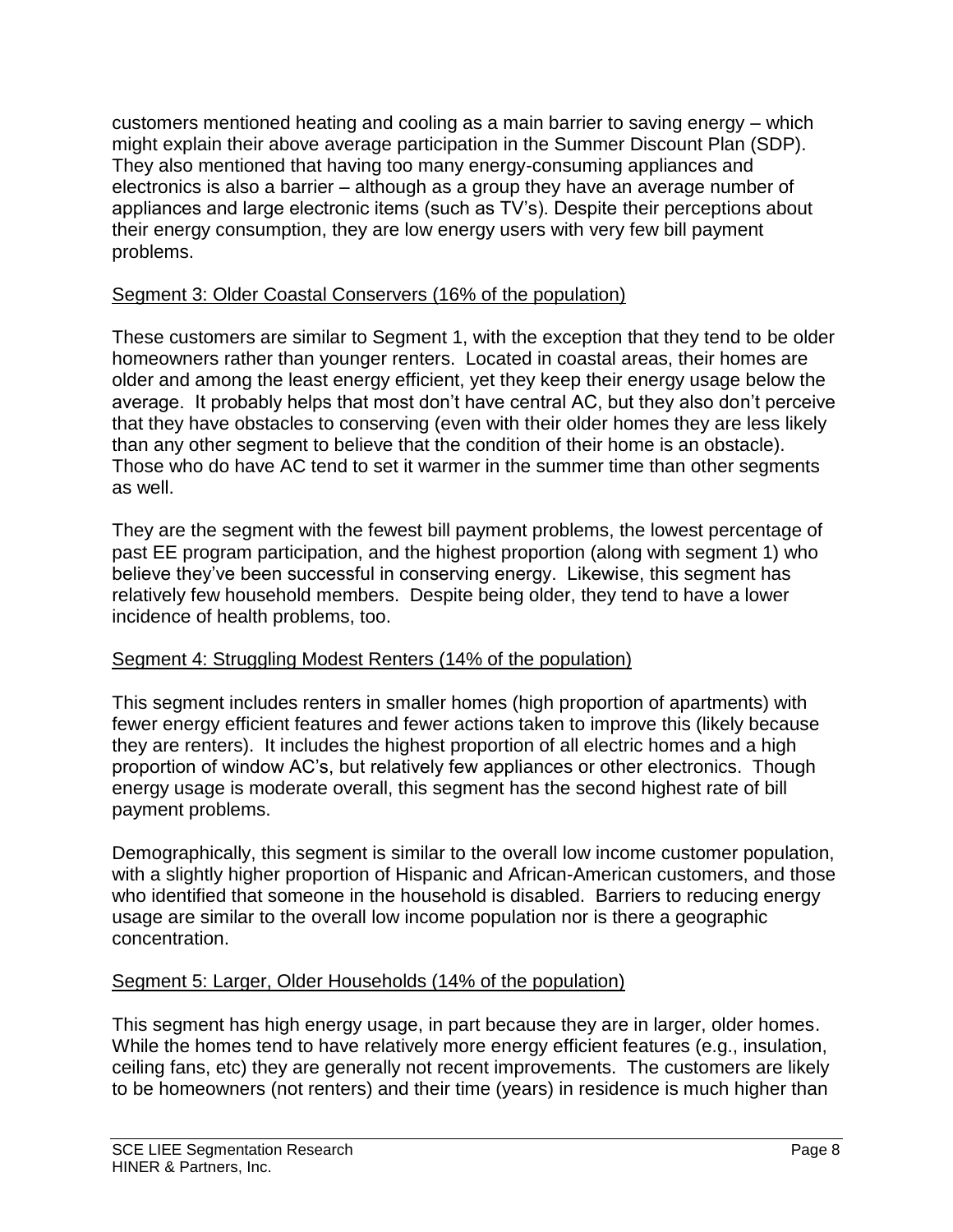the average, too. Very few have had bill payment problems. They have newer, central AC as well.

Consistent with being homeowners and with their longevity, these customers tend to be older. A higher-than-average proportion are on medical baseline and the Level Payment Plan (LPP). However, their household sizes tend to be larger – perhaps with older children or multiple generations in the home, or even boarding house situations. They are geographically dispersed.

Customers in this segment are more motivated by saving money on their bill than environmental concerns. Perhaps because of their larger household sizes, cooperation from others in the home is an obstacle to reducing energy use.

# Segment 6: High Use Newer Homeowners (9% of the population)

This segment has the highest energy usage – not too surprising since they are in larger homes with the largest average household size located in the inland valley and desert areas. Their homes are among the newest within the low income segments, with a higher proportion of EE features for the home. Demographically, these customers tend to be homeowners, middle aged (45-64), relatively higher income, and with an above average proportion of someone who is disabled in the household, but they are average regarding payment problems (not struggling like two of the other segments, although higher than four other segments).

Also contributing to high energy use, this segment has a high proportion with AC (central, or evaporative or swamp coolers), the highest proportion of appliances and electronics, and they place above average importance on "comfort" (vs. saving money or the environment), likely related to living inland in the hotter summer climate zones.

They have above average participation in Home Energy Efficiency Surveys (HEES) and the Summer Discount Plan (SDP), which suggests they are aware of their relatively high usage and are interested in mitigating it. They also believe they could do more to reduce their usage, but as was the case with the previous segment a large household requires cooperation from others which is seen as an obstacle.

# Segment 7: High Use, Most Problems (5% of the population)

This segment has the second highest electricity usage among the eight groups, but the highest incidence of bill payment problems. They are predominantly renters with larger household sizes in the inland climate zones – they are average regarding the age of their home, but are above average for past participation in LIEE and above average regarding their incidence of energy efficiency improvements having been made while living there. Also, they are more likely than average to be on medical baseline and Level Payment Plan (LPP).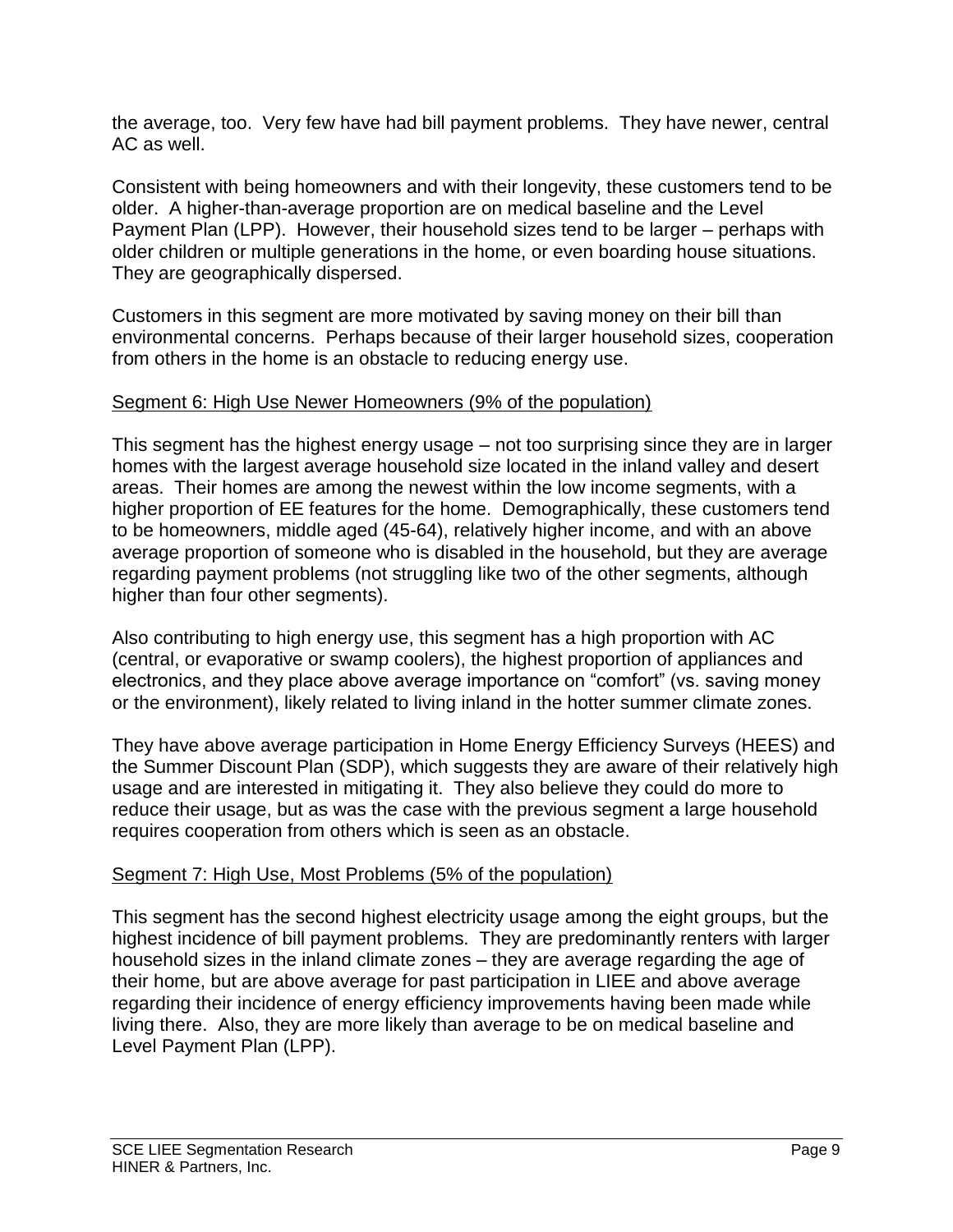These households are average regarding the number of appliances they have in the home (they are renters and appliances tend to come with the home), but they are above average in ownership of electronics (TV's, computers, game consoles, etc.)

They do tend to have AC, with the highest incidence of swamp coolers of all the segments. They place above average importance on comfort (rather than saving money on their bill or the environment), and they face cooperation from others as a barrier (similar to other segments with larger household sizes). Regarding the energy behaviors, they do not always turn off lights or TVs when not in use. The survey data aligns with billing records which indicate more payment issues and a higher incidence of participation in the medical baseline program as these customers report that they worry about being able to pay their bill and have relatively more health concerns.

## Segment 8: Less Involved, Younger Homeowners (5% of the population)

The most affluent of the segments, these CARE customers tend to be younger homeowners, with larger household sizes. They have more appliances and more electronics than the average low income customer. They are also more likely to have participated in energy efficiency rebates and the Home Energy Efficiency Survey (HEES) program. Heating and cooling needs are considered obstacles to saving energy. To this end, they tend to set their thermostats relatively higher during summer. This segment is not differentiated by an unusual number of payment problems.

This segment is distinct by virtue of the fact that they are less engaged in energy than the other segments – they are less likely to take action to reduce their energy use, and they are less likely to think they have been successful in reducing their energy use.

# **Segmentation Recommendations**

In order to further the objectives of improving targeting and outreach activities, the following recommendations should be considered:

- Classify the CARE population into the eight segments. Because the segments were determined using variables that are included in the main billing (CSS) database, customers can be classified into one of the eight segments. Following this, customers from identified segments can be targeted by program implementers with more specific messages and media. For example, direct mail with a segment-specific message may be sent to those households that are members of the segment.
- Identify segments to target. The segments are differentiated based on electricity usage, energy burden, demographics, and other characteristics. If some segments appear to include higher proportions of customers who may be more in need of the services provided by the program, depending on resource needs and logistics, program operations may pursue specific geographic regions with higher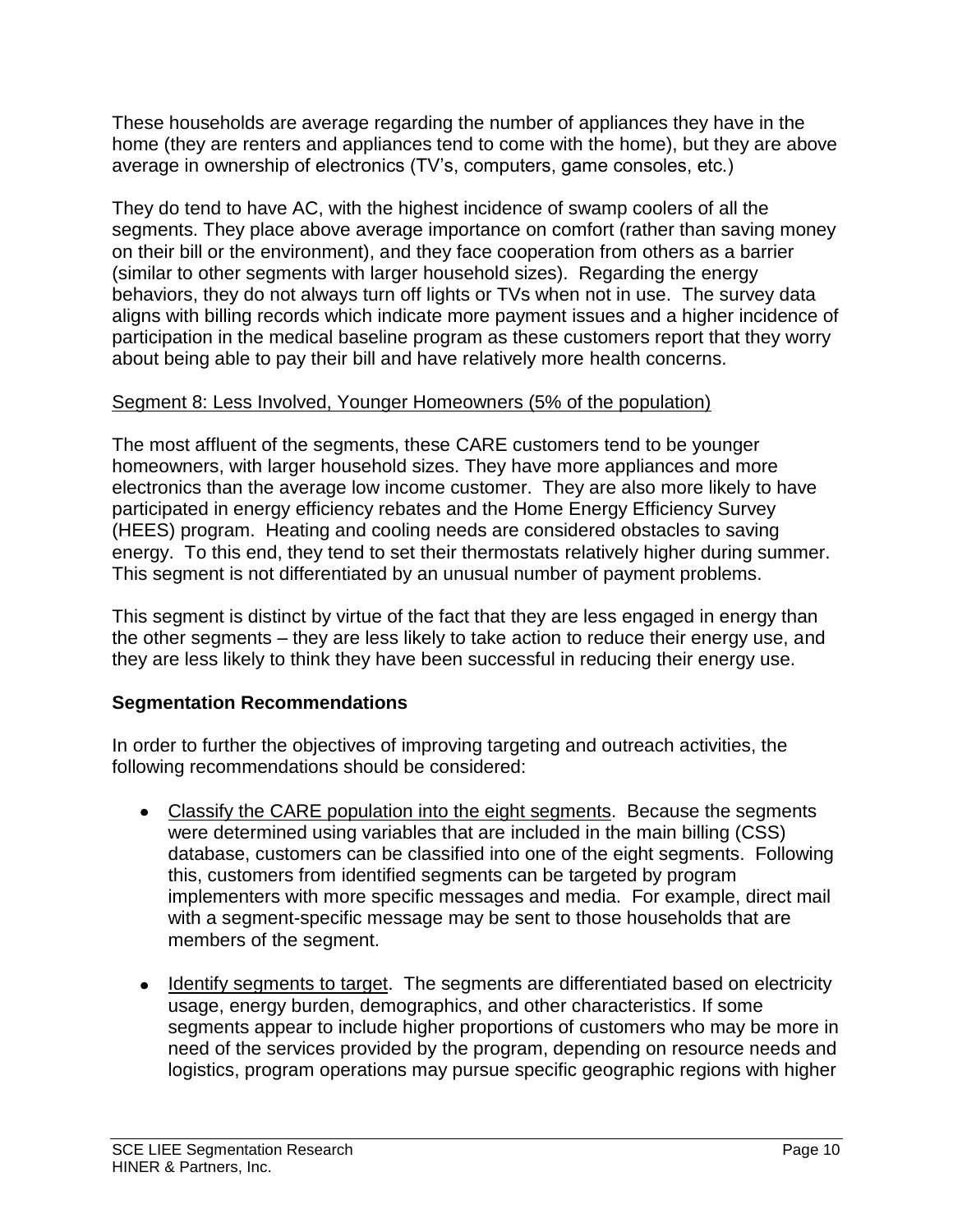concentrations of certain segments that are relatively more likely to benefit from program participation.

- Use additional variables in the dataset to identify sub-segments for more precise targeting. For example, the dataset includes the date that service was first established at a premise. Since older homes in certain climate zones may be more likely to qualify for the types of measures and services provided by the LIEE program, this information may be used to specifically identify these older premises within a segment. Along these lines, energy usage data can be used to identify which homes within a segment demonstrate unusually high usage and may have greater need and/or energy savings potential.
- Apply geographic information to assist program implementers with neighborhood targeting. The dataset can be used to find the ZIP codes that contain higher proportions of customers who belong to higher interest segments. These ZIP codes can be mapped, from which a geographic implementation plan can be developed. This can be taken a step further in the field, where contractors can approach homes armed with a handful of customized messages based on some assumptions regarding that region or household's segment membership.
- Periodically refresh the low income customer dataset. The segmentation algorithm can be applied to new CARE households with at least one year of energy usage history to classify them into one of the eight segments. This is needed since new households will otherwise remain unclassified regarding their segment membership. This will ensure that the natural pattern of households moving in and out of different residences does not render the segmentation obsolete after a few years. Also, segment membership for all households in the low income customer database may be refreshed periodically (such as every three to five years) to account for changing dynamics within a household.

# **Program Marketing and Design Related Recommendations**

In addition to what was learned via the segmentation analyses, the focus groups and phone survey provided valuable insights that can inform marketing and program design. Some of the overall findings can be applied to the entire low income customer population (they are not segment-specific) including the following: (1) customer awareness and knowledge of the LIEE program have room to grow, (2) some customer barriers to participation could be addressed, (3) participation could be motivated by more targeted messaging, and (4) renters face some unique issues.

The forthcoming suggestions do not imply that SCE has not been or is not currently addressing these issues, but rather that these issues were identified by this research and should (continue to) be considered. Also, the recommendations are intended to be directional, in part because this research did not include a more comprehensive process evaluation. All recommendations need to be considered within the context of feasibility, cost effectiveness, and any other relevant criteria.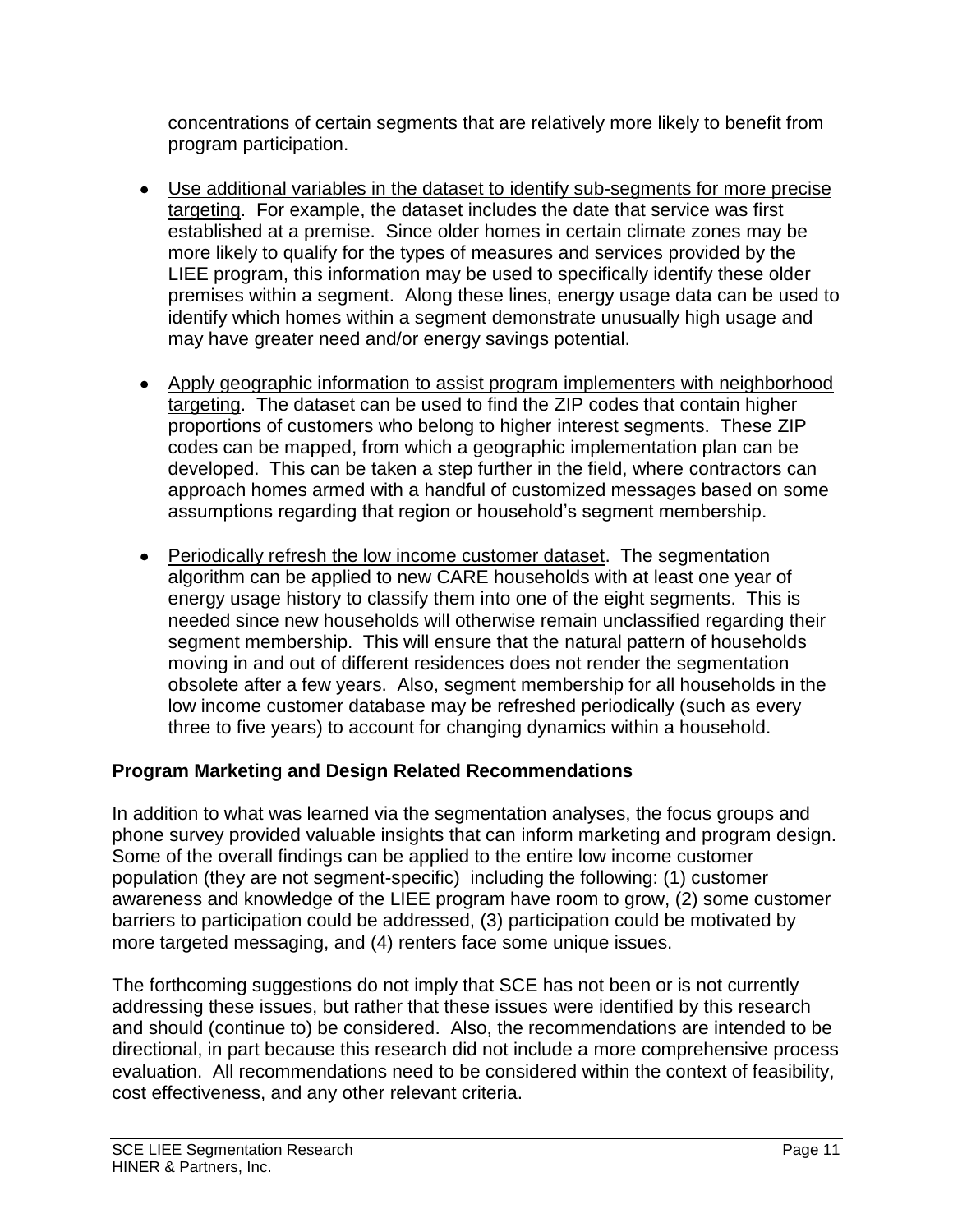Awareness and knowledge building recommendations include:

- Continue communications to raise awareness above 50% (current level). It's not unreasonable to strive for higher awareness of the LIEE program among the population of CARE-eligible customers.
- To reach customers, continue to augment direct mail and bill inserts with more personal direct contact methods (e.g., telephone including automated calls, email, and community events). These are the methods most preferred by customers. Other methods of outreach, including door-to-door, were not as popular with customers but still have a place in the overall program outreach portfolio.
- **Employ strategies to encourage word-of-mouth.** Word-of-mouth was found to be the number one source of information about the program among those already familiar with it, so efforts to encourage more of this could pay off. For example, a "refer a friend" program could be established. This also suggests that testimonials could be effective for overcoming customer hesitations to sign up (discussed below). The downside is that word-of-mouth tends to promulgate incomplete information, so there is still a strong need for direct communication from SCE to customers.

Top barriers to participation that customers face (once they become aware of the program and it is "in their minds") include: not sure how to sign up, don't think they will qualify, someone else probably needs it more, don't think they will need it, and concerns about program quality. Overcoming these barriers might require both short term and long term solutions. Actions to consider are:

- Ensure awareness building communications provide enough information so customers can and do take the next step – such as directions on how to sign up, and a call to action.
- Clarify misperceptions. Common misperceptions are that: (1) the program can run out of funds, which discourages customers from being more proactive regarding participation, (2) qualifying is "all or nothing," so that customers who have had some weatherization or who have a new refrigerator might believe they won't qualify, and (3) the program is for a single measure, such as "refrigerator replacement" or "weather stripping" rather than providing a more comprehensive package of measures. This last misperception stems from incomplete information – many customers just don't know much about LIEE, and what they learn may be from friends, family or neighbors who may not accurately communicate the value, eligibility, or participation requirements of the program.
- Use testimonials to overcome customer concerns about program quality (e.g., workmanship, appliances, etc.) or "it's too good to be true."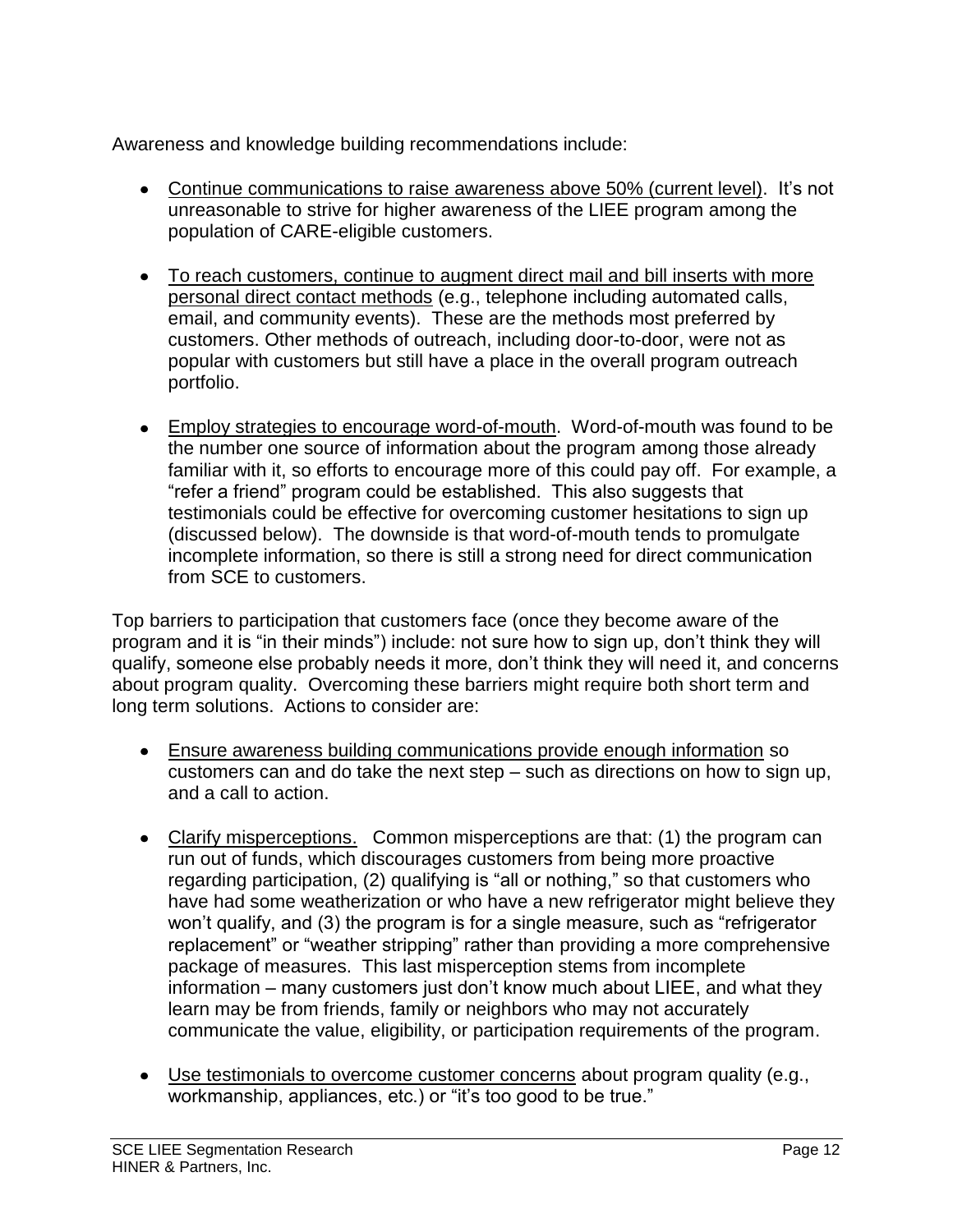Consider including measures that appeal to more households. Introducing measures that appeal to more customers – particularly renters – may increase overall program interest. For example, measures that enable more "control," such as smart power strips and timers, and/or enhanced program education that targets different audiences such as children, teens, seniors, disabled, etc. may appeal to a wider audience while also providing one solution for customers who are frustrated not being able to manage "others" in the home.

In the telephone survey, LIEE participants<sup>3</sup> were asked their main reasons for signing up for the program. Saving money and saving energy were mentioned as the top two reasons, followed by receiving the free measures (refrigerator, light bulbs, weather stripping, etc.) From the final focus groups, "saving energy" implied "doing without" for some people, so might not be as motivating as saving money.

Program messaging could make use of these top of mind and salient reasons, for example with a "save money without spending any" message.

Customers also discussed message preferences and desires that may be accommodated by including descriptive information, functional benefits, and an emotional leverage point such as:

- The program provides energy-saving appliances and services including refrigerators, home weatherization, and energy efficient light bulbs.
- SCE will pay all costs of purchasing and installing the appliances for the program.
- Helps your household use energy more efficiently.
- $\bullet$  It's easy to participate just call Southern California Edison or go to SCE.com and complete an online application.
- Using energy more efficiently allows you to do more of the things you want to do.

Recommendations regarding more effectively reaching the renters in the program are centered on issues that renters face related to gaining permission for program participation. Many renters are hesitant to contact their landlord for a variety of reasons. Program staff may consider:

Developing a marketing campaign targeted to renters that can address their hesitancies about contacting their landlord, and about making changes to a physical structure that they don't own.

 3 The LIEE participant group included customers who stated they had participated in the LIEE program at any time in the past. The data do not reflect participant customer data from a specified program year.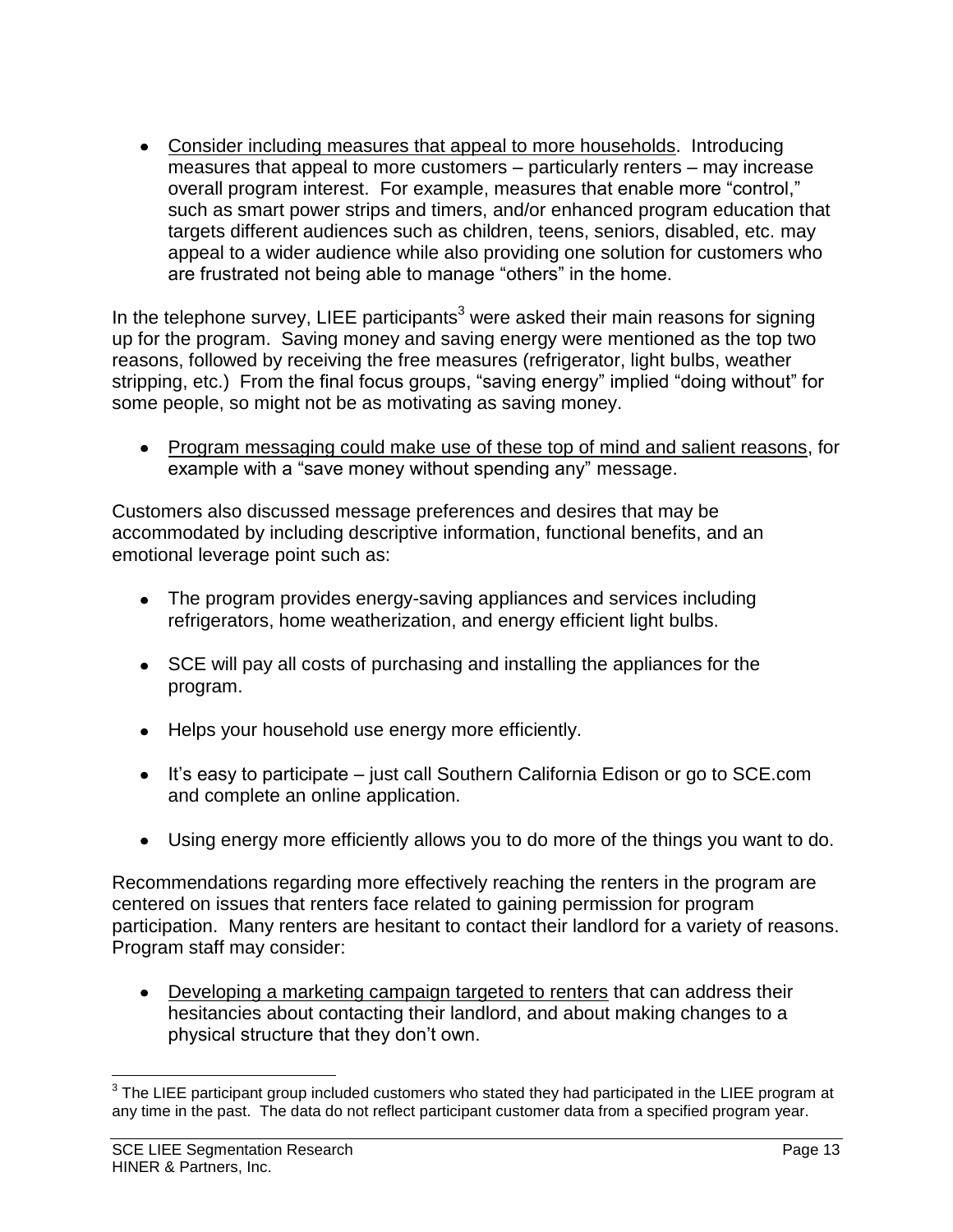Adding measures that do not require landlord approval, such as plug-in control devices or an enhanced CFL component.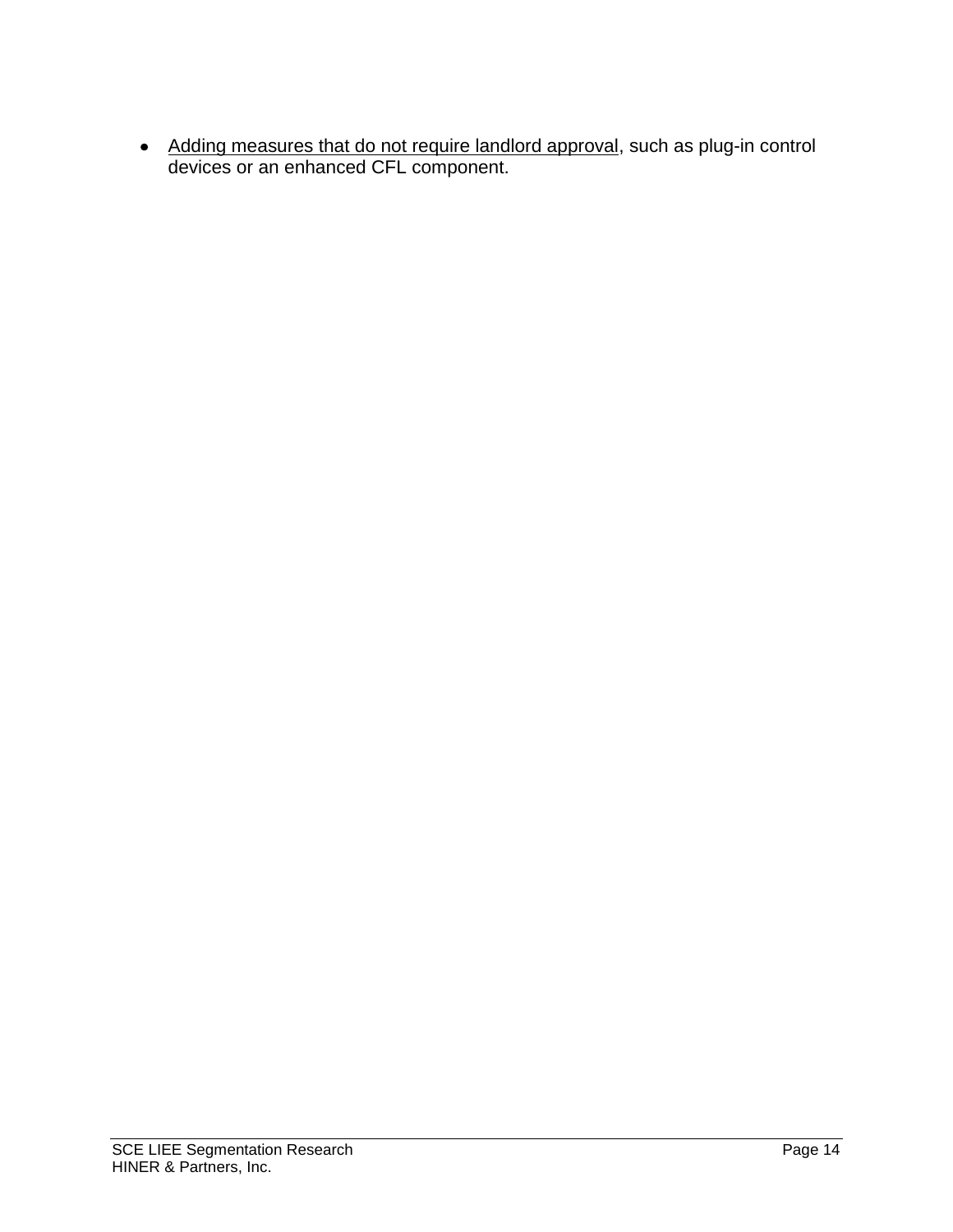# **I. INTRODUCTION AND BACKGROUND**

The Low Income Energy Efficiency (LIEE) program is designed to provide California's low income population with a resource that assists customers in lowering energy costs, reducing the financial burden of energy bills, and improving quality of life in terms of issues related to physical comfort and safety. The program is operated by SCE, PG&E, San Diego Gas and Electric (SDG&E), and Southern California Gas (SoCalGas).

The LIEE program provides no-cost services and energy efficiency measures including lighting retrofits, Heating, Ventilation, and Air Conditioning (HVAC) retrofits, refrigerators, pool pump replacements, duct testing and sealing, central air conditioner maintenance, evaporative cooler installation and maintenance, attic insulation, water heating measures, weatherization, minor home repairs, and furnace repairs/replacements. In addition, the program also provides information and education that promotes energy efficiency practices. The program is intended to provide lowincome households with an energy resource for California, produce energy savings, and reduce low-income customer bills.

SCE and PG&E proposed a Low Income Energy Efficiency (LIEE) Segmentation Study that combines targeting (effective location and identification of energy-burdened households or energy-insecure households) with efforts to tailor outreach medium and message to defined segments within the LIEE eligible customer base.

The results of the study were intended to assist Southern California Edison (SCE) and Pacific Gas & Electric Company (PG&E) in targeting outreach efforts based on existing customer data that includes: geography, relevant demographics energy burden, energy insecurity, and level of energy use. In addition, the findings were expected to be utilized to provide targeted communication plans that will improve outreach results, particularly in so far as they increase customer receptivity and participation through more customized and appropriate messages and program offerings.

Figure 1 below demonstrates the primary purpose of this research: to determine the market structure of the low income population in order to identify who to target and what characteristics are most important for these target segments.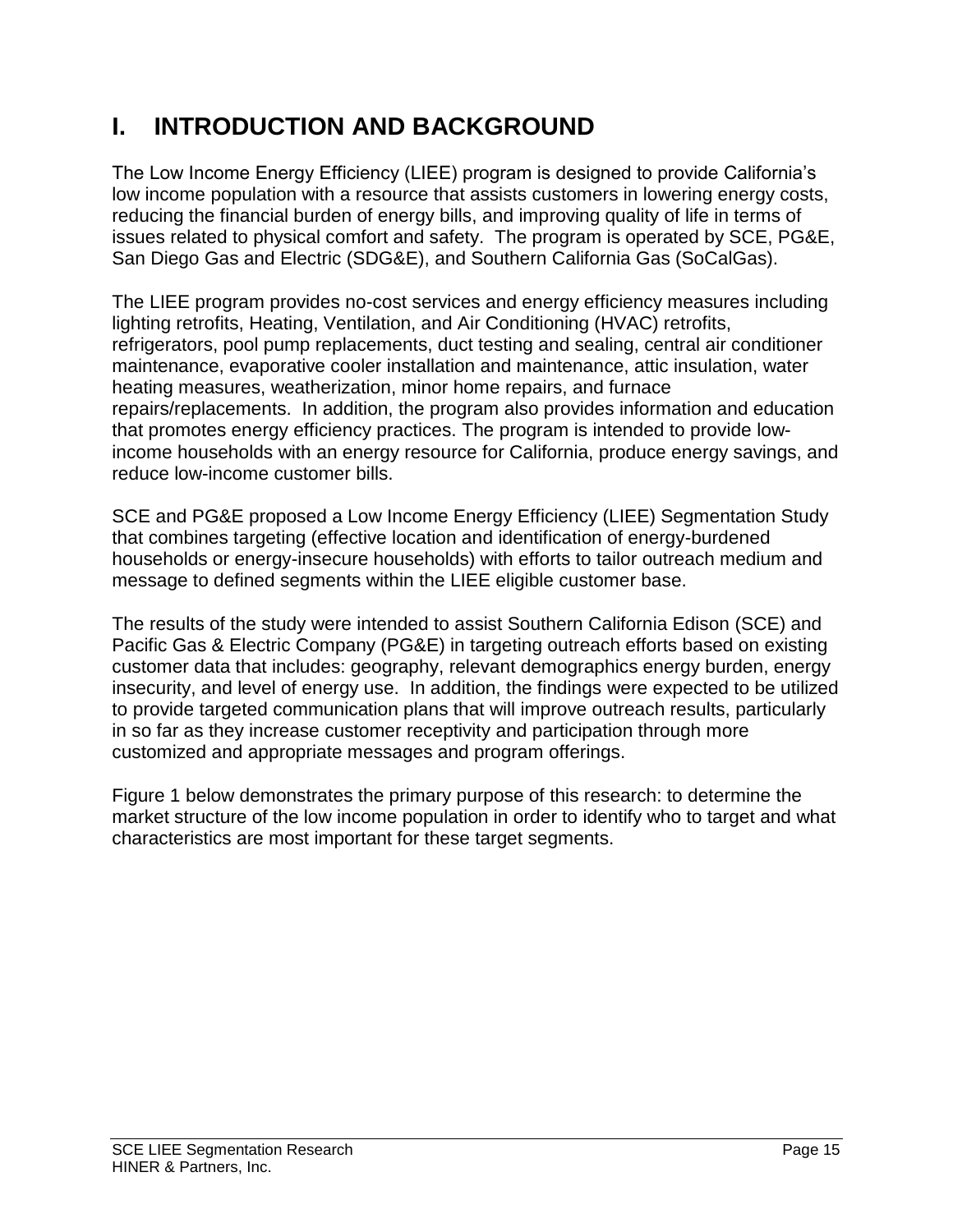

The results were intended to provide information that could inform relevant marketing channels and messages as well program measures that may be relevant or appropriate for specific target groups.

The specific objectives of the study included:

- Facilitate identification and targeting of eligible customers for LIEE programs.
- Examine awareness, attitudes and behavior regarding energy efficiency and household needs for particular segments of low-income customers.
- Recommend utility-specific customer targeting strategies that take into account each utility's current database infrastructure, previous findings, available data, as well as the appropriateness of particular services for particular households.
- Specify the messages, products, and outreach vehicles to maximize program participation among particular segments.

Additionally, the segmentation research sought to determine the "market structure" of the low income customer population, based on the criteria that:

- Segments reflect the relative customer "need" for the LIEE program.
- Segments can be identified in the Utility's low income customer records, so that all customers can be classified ("scored") into a segment.
- Segments are differentiated on other descriptive variables, including energy attitudes, motivations, behaviors, and other variables.

The results included in this report are based on the analyses of the SCE customer data. Results among Pacific Gas & Electric Company's low income residential population are included in a separate report. The recommendations are not intended to be binding, as they need to be considered within the context of feasibility, cost effectiveness, and any other relevant criteria that were not assessed as part of this evaluation.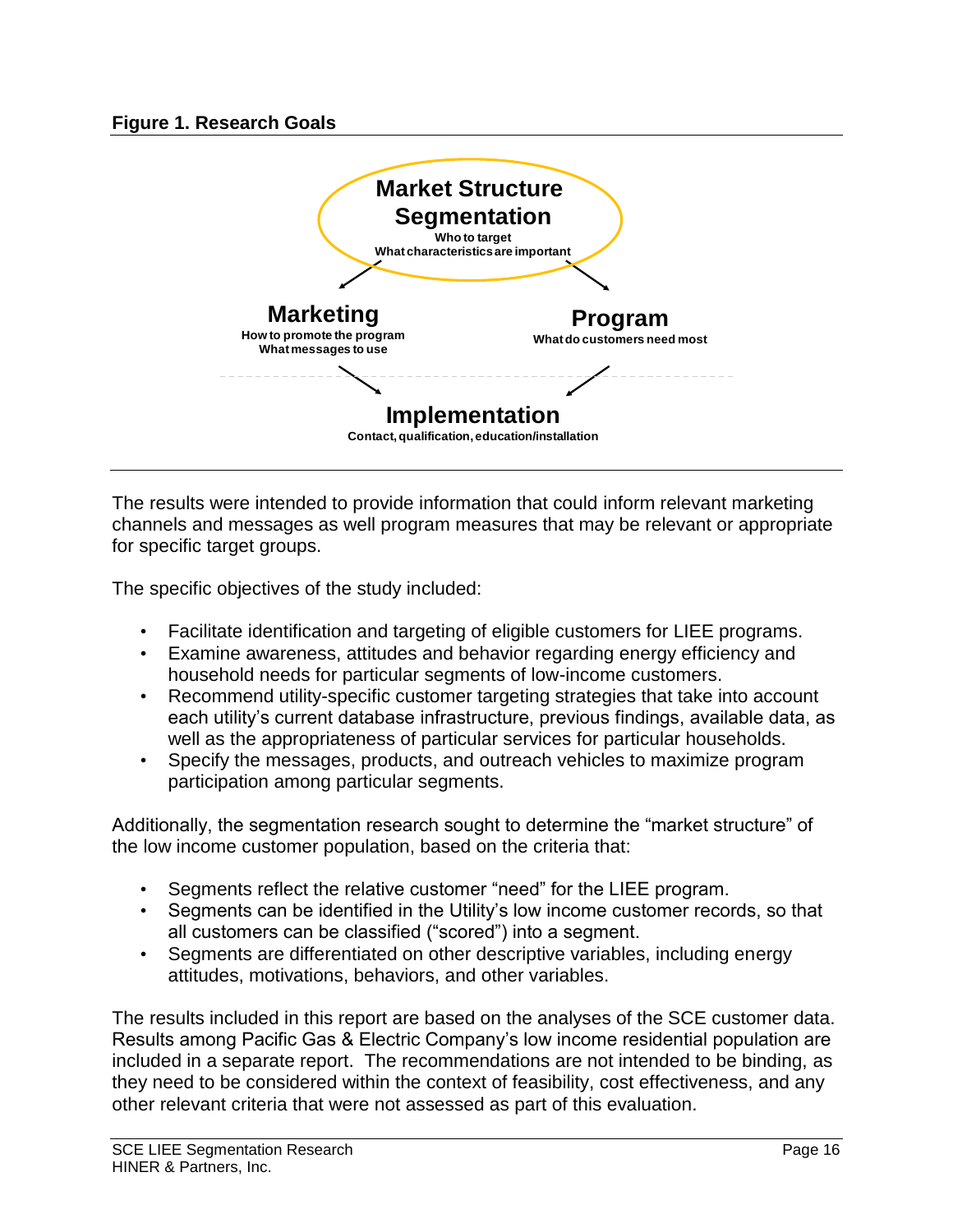# **II. METHODOLOGY**

To achieve the segmentation objectives, the research team followed a four-phase approach that included: (1) dataset analysis, (2) qualitative focus group discussions, (3) quantitative telephone surveys, and (4) additional focus group discussions (Table 1).

| <b>Data Source</b>                   | <b>Type</b>             | <b>Number</b> | <b>Dates</b> | <b>Purpose</b>           |
|--------------------------------------|-------------------------|---------------|--------------|--------------------------|
| Low Income (CARE) Customer           | <b>SCE Dataset:</b>     | 200,000       | Aug          | Determine segments,      |
| Population                           | utility, geographic,    | analyzed      | 2010         | assign customers to a    |
|                                      | and census data         |               |              | segment                  |
| <b>CARE Customers: temperate,</b>    | <b>Focus Groups</b>     | 6 groups      | Feb          | Understand issues for    |
| non-temperate, high usage            |                         |               | 2010         | quantitative survey      |
| <b>CARE Customers: stratified by</b> | <b>Telephone Survey</b> | 1,536         | Oct/Nov      | Validate and profile the |
| segments                             |                         | interviews    | 2010         | segments                 |
| <b>CARE Customers: high and</b>      | <b>Focus Groups</b>     | 3 groups      | Feb          | Discuss barriers to LIEE |
| moderate interest segments           |                         |               | 2011         | program and messaging    |

# **Table 3: Data Sources and Purpose**

Each of the four phases is described in more detail below:

- (1) Database analysis and segmentation. The first phase of analyses was based on SCE customer data, including energy usage, program participation, bill payment history and disconnects, climate zone, and other variables. The purpose of the database segmentation was to create some basic segments that could be built from the information available within SCE billing database which would enable the program to identify and assign customers to specified segments. Traditionally segmentation studies are built from survey data that make it difficult to tie back to specified customers. The approach to build the initial segmentation solutions from the available customer data allows the program to utilize these results in targeting specified customers.
- (2) Focus group discussions. While the dataset of SCE customer data was being analyzed, a set of focus groups were conducted in order to understand customer issues, concerns, attitudes, and experiences that may be relevant in assisting to design the telephone survey.
- (3) Telephone survey. A phone survey with a randomly drawn sample from Southern California Edison's CARE customers to gather additional potentially differentiating information on relevant variables not available via the existing utility records. The survey includes questions regarding demographics, home characteristics, appliances and electronics, energy usage behaviors, as well as knowledge and experience with SCE's low income energy efficiency program. The telephone survey served to validate the database segmentation through identification of additional discriminating variables as well as provide further profiling information of the customer segments in order to give a more comprehensive understanding of the low income customer segments.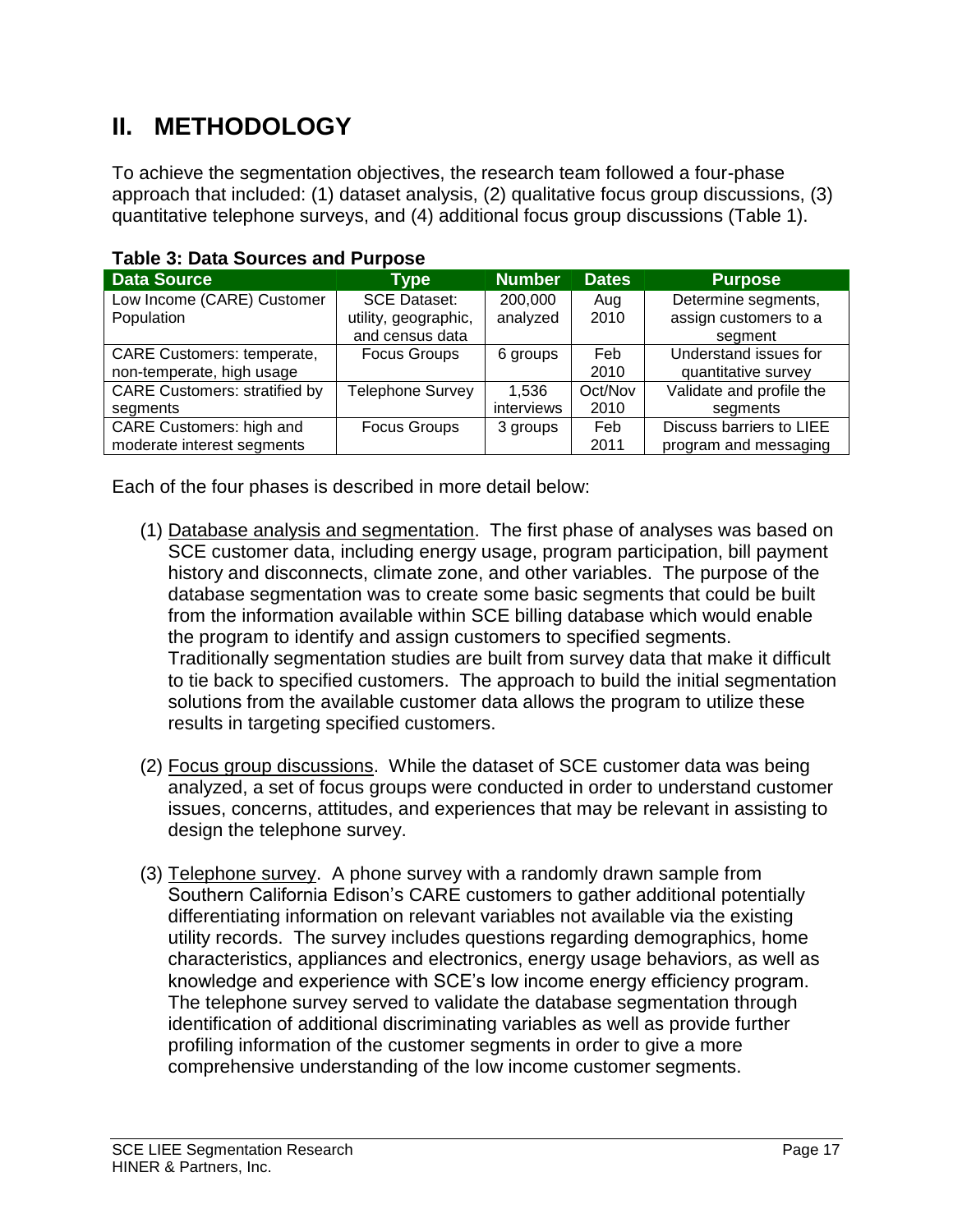(4) Focus group discussions. Following the segmentation analyses another set of focus groups was conducted to identify marketing barriers and program participation issues that may be relevant to various segments. These discussions were intended to focus on identifying marketing and communication issues, and barriers relevant to select "potential" interest segments.

## **Database Analysis**

For the first phase of research, Southern California Edison pulled data from their primary billing database (CSS) to create a dataset of service account-level information among the current CARE customer population. The utility's CARE customers include customers who are participating in a "rate discount" program which entitles them to a 20% discount on their electric bill.

About 2 million SCE CARE customer records were examined during this phase of the project, although the actual segmentation analysis was completed using a randomlygenerated subsample of 200,000 CARE customer records for more efficient data processing. At any moment in time, SCE has fewer than 2 million CARE customers, but the dataset included those enrolled in CARE at a specific residence for at least one year out of the three year period from which the data was gathered. About 865,000 of these customers were in CARE at the same residence during the entire three years. Another 530,000 moved into a new residence and/or enrolled in CARE at some point during the three-year period, and the remaining 675,000 moved out or dropped out of CARE during the same three-year period. It is possible and acceptable that a "move-out" customer is included again as a separate "move in" customer, since the relevant unit of interest is the unique combination of a household living in a specific location. For example, a family moving from one residence to another is likely to have different energy consumption levels between the two locations, just as one specific residence can different energy consumption patterns between two different households that may have lived there.

The CARE population was used to represent the population of LIEE-eligible customers because eligibility requirements for the two programs are the same. The service account-level data included several types of data: utility-billing and usage records, utility program participation data, geographic data, and census-derived data.

The utility data is typical of the information that is used to transact utility customer business, and was compiled across the previous three years. These data include: monthly kWh usage (consolidated into 12 quarters), frequency of program participation (e.g., the LIEE program, the mobile home EE program, energy efficiency rebates, appliance recycling, home energy efficiency surveys, level payment plan, energy assistance fund, and an online account service called MyAccount), frequency of specific payment anomalies (e.g., disconnections, contacting SCE about payments, overdue notices and fee events, SCE-created credit score), year service account was established, year premise was established, housing type (e.g., single family, multi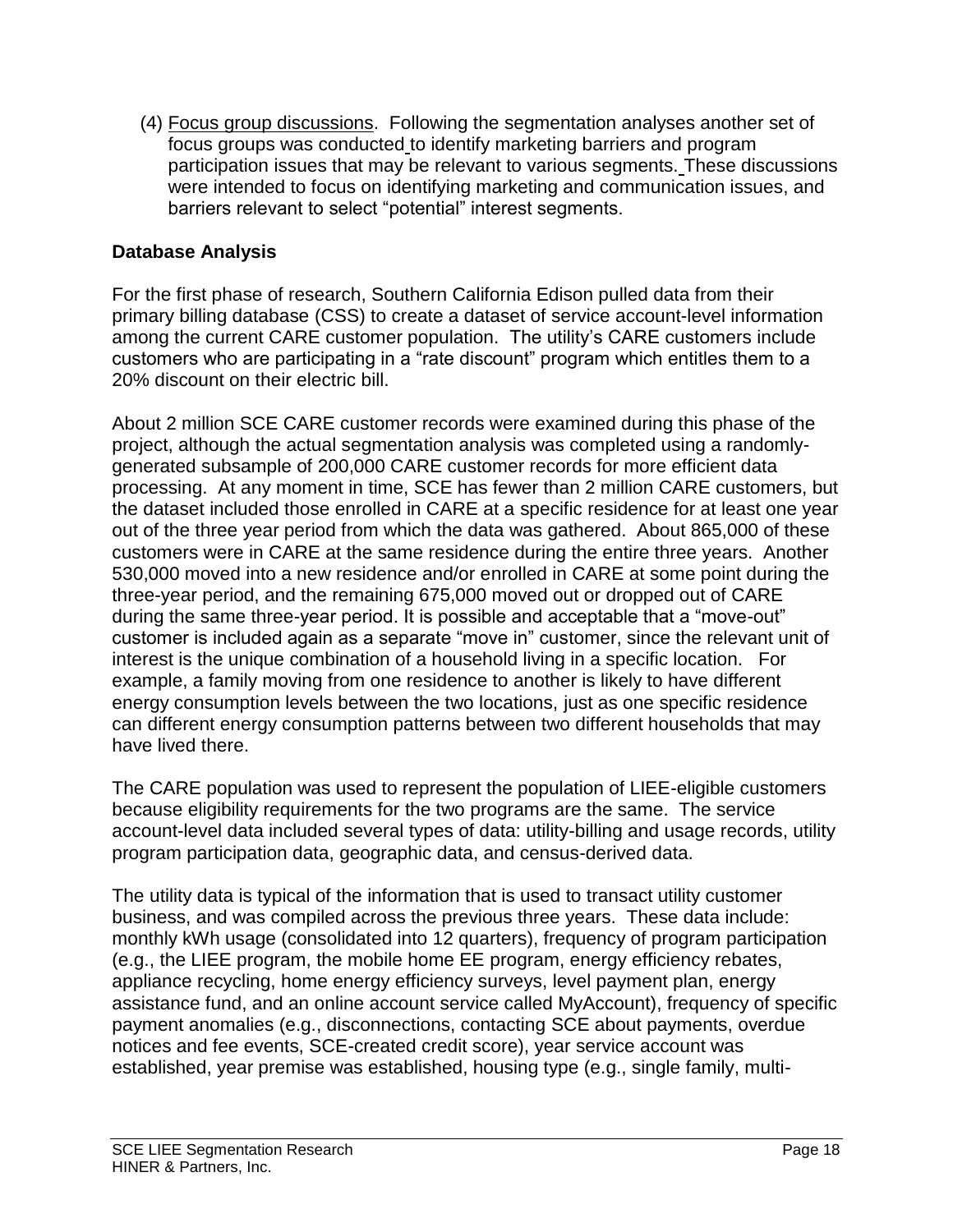family, mobile home), and language preference (e.g., the customer used a language gate or specified a language preference to SCE).

The geographic data included a climate zone indicator of the service address (used by California's investor owned utilities for determining energy "baseline" allocations, among other things), physical location (city/county/ZIP), and an urban/rural indicator.

Census-derived data is modeled from census block-level data and includes: rooms per dwelling, year built, household income, household size, density (people per square mile), and renter proportion. Because these data are promulgated at the block group level, the household-level data is essentially an average of the census block group. Individual household differences are not represented.

This combined dataset of utility, geographic, and census data was used to develop an initial comprehensive multi-dimensional segmentation solution.

# Analytical Method

A multivariate technique known as cluster analysis was used to determine the initial residential low income customer segments based on all of the variables in the dataset. Cluster analysis assigns individual records (i.e., low income customers in this case) to groups that are similar based on the variables that are included in the dataset used for the analysis. Since this is a correlation-based approach, it does not identify or imply any causal relationships, but rather just association. Also, the analyses using this technique are data-driven and not influenced by *a priori* assumptions.

At the same time, cluster analysis requires the analyst to choose the number of clusters. Typically, cluster analysis for segmentation purposes is used to generate solutions that include between 2 and 10-clusters. After the results are reviewed, modifications can be made to adjust the number of clusters to support a solution that offers the greatest interpretability and insight for understanding the population. In this type of analyses, it is often the case that the solution includes the maximum number of clusters stopping short of a solution that produces extremely small and irrelevant clusters, or clusters that are so extensive that the clusters that are not very different from each other.

## **Initial Focus Groups**

For the second phase of the research, six focus groups were conducted, with an average of 8 customers per group. Two focus groups were completed with high usage customers living in a temperate climate zone, and four focus groups were completed among a cross section of all low income customers (two each in temperate and nontemperate climate zones).

Customers were randomly selected and recruited from SCE's population of CARE customers residing within 15 miles of the location of the group. Customers were further identified based on: (1) past LIEE (Energy Management Assistance) participation, (2)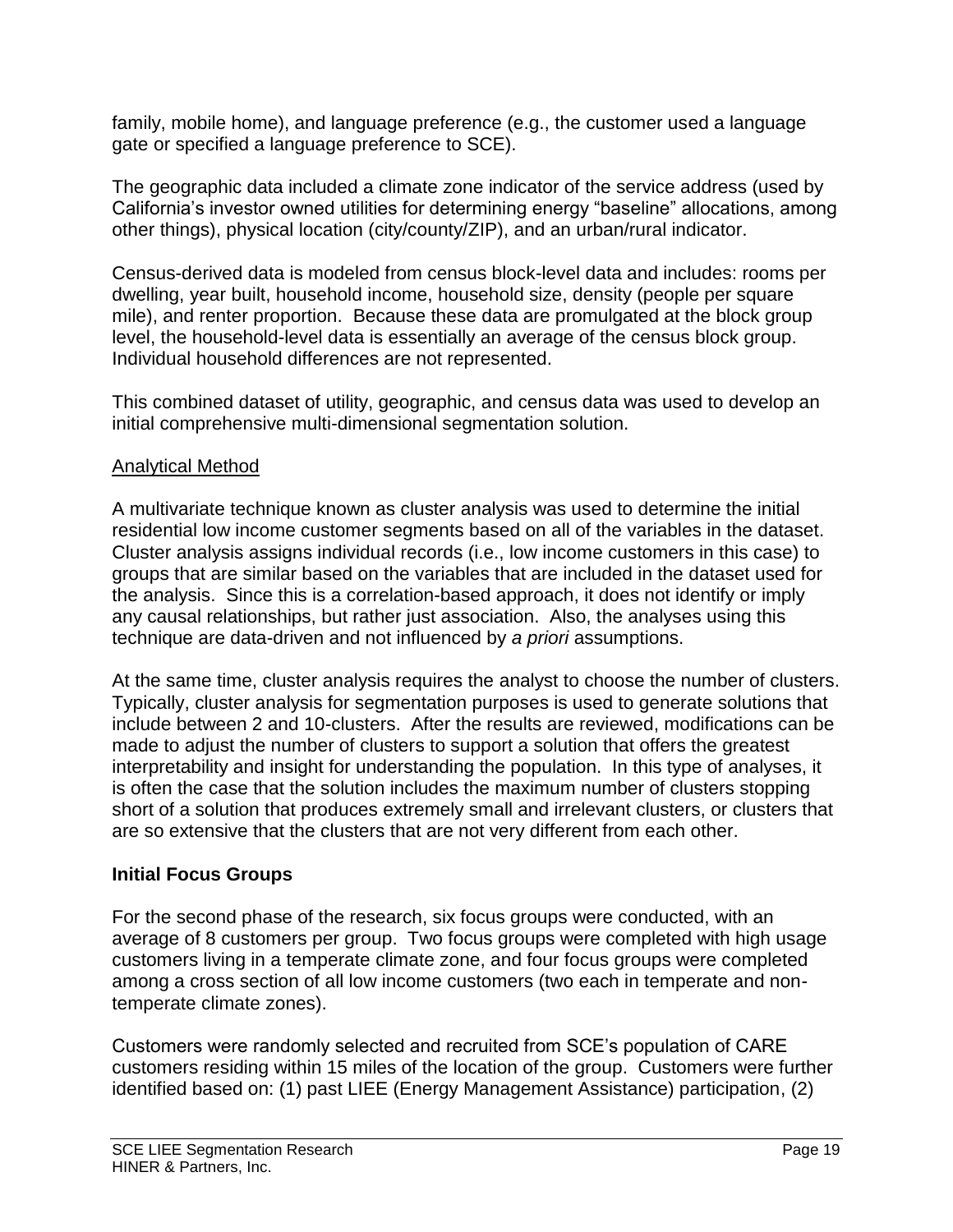Spanish-language preference, and (3) past-year electricity usage. The High Usage groups included customers with past year usage in the top quintile (top 20%) for their climate zone. All other groups included a mix of customers across all usage levels.

During recruitment for the groups, customers were asked additional questions to ensure that each group included people in different life circumstances: number of people in the household, age, gender, owners and renters, and income (within the limits of CARE qualification.

The following table illustrates the breakdown of the groups.

| <b>Date</b> | <b>Location</b> | <b>Group Composition</b> | Language |  |  |  |  |  |
|-------------|-----------------|--------------------------|----------|--|--|--|--|--|
| Feb 2, 2010 | Long Beach      | <b>LIEE Participants</b> | English  |  |  |  |  |  |
| Feb 2, 2010 | Long Beach      | Non-Participants         | English  |  |  |  |  |  |
| Feb 3, 2010 | Los Angeles     | <b>High Usage</b>        | English  |  |  |  |  |  |
| Feb 3, 2010 | Los Angeles     | <b>High Usage</b>        | Spanish  |  |  |  |  |  |
| Feb 4, 2010 | Palm Springs    | Non-Participants         | Spanish  |  |  |  |  |  |
| Feb 4, 2010 | Palm Springs    | <b>LIEE Participants</b> | English  |  |  |  |  |  |

|  | <b>Table 4: Pre-Segmentation Focus Group Locations</b> |  |  |
|--|--------------------------------------------------------|--|--|
|  |                                                        |  |  |

The discussion areas of these groups covered topics such as

- Energy efficient and inefficient habits and behaviors
- Reasons and motivations for increases and decreases in energy use
- Reasons for high use relative to neighbors
- Barriers to adopting more energy efficient behaviors
- Gain insights into customer hardships and dealing with energy bills
- Gain insights into customer awareness and perceptions of the LIEE program (known as Energy Management Assistance or "Emma"), and barriers to participation

The Interview guide is provided in Appendix A.

The information from these focus groups was used to further our understanding of this customer population, provide further insight that can help explain the differences between the segments created from dataset clustering, and develop the quantitative research instrument for the telephone survey.

# **Telephone Survey**

In the third phase of research, the research team completed 1,536 telephone survey interviews designed to augment the initial segmentation solutions with additional descriptive information about these different groups of customers. The survey inquired about key behavioral, motivational, attitudinal, circumstantial, situational, and demographic variables that were not available via these other sources but might assist in differentiating the different groups of customers within the low income population.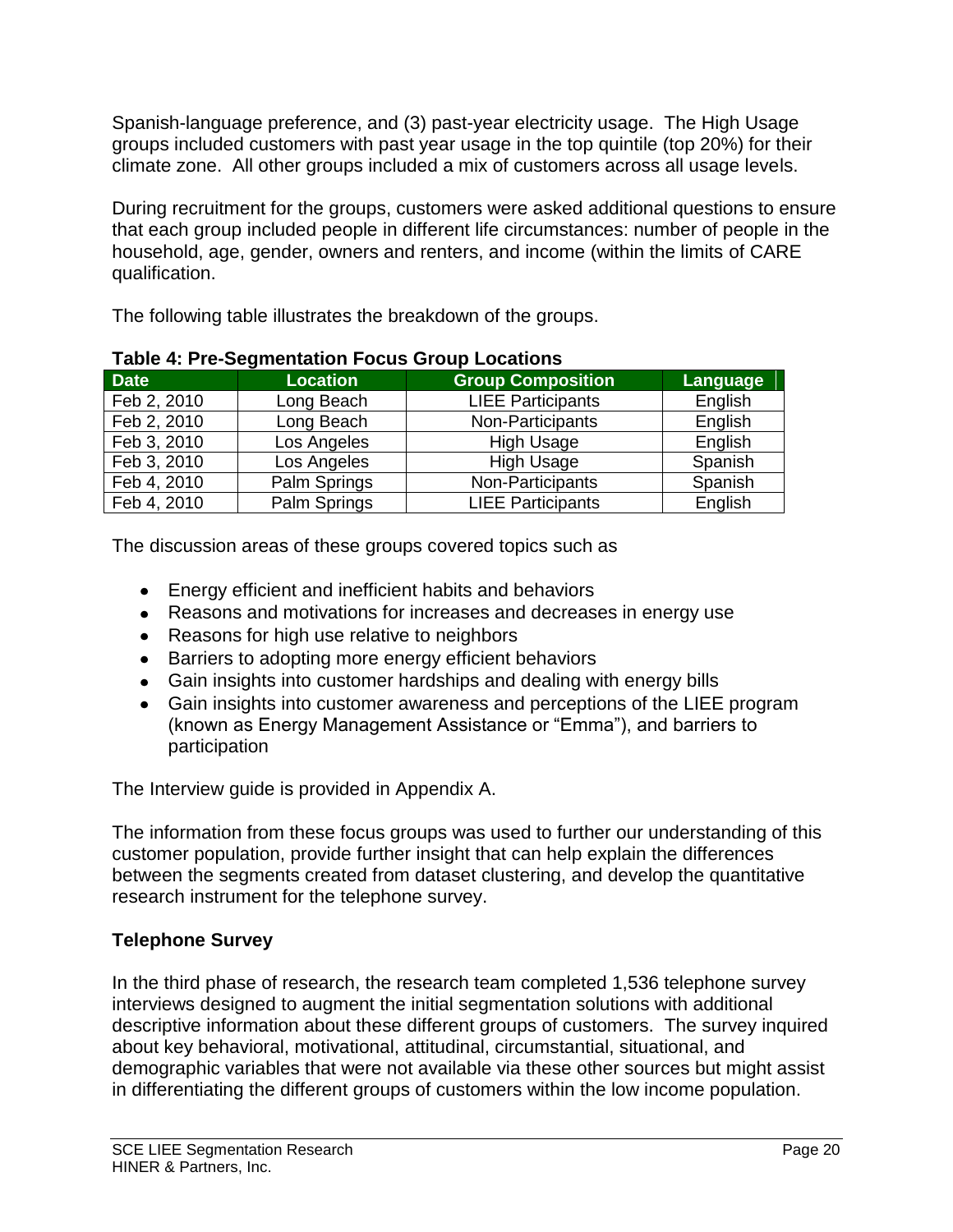The survey sample frame included the population of SCE's CARE-eligible customers. Since five of the segments initially determined by the dataset analysis were relatively small (less than 15% of the population) given the proposed sample size, the survey sample was stratified across the eight cluster-derived segments, and sampling was done randomly within strata. An "oversample" of interviews was completed for the five smallest segments in order to boost the number of completed interviews above 170 for each segment. Results were then weighted within each segment to match population proportions.

In total, each segment was represented by between 173 and 251 interviews, with oversample quotas ranging from 5 to 131 interviews. These sample sizes provide margins of error for each segment between 6.2% and 7.4% at a 95% confidence level.

| <b>Segment</b> | <b>Size</b> | <b>Proportional</b><br><b>Sample</b><br>Quota | Over-<br><b>Sample</b> | <b>Total</b><br><b>Sample</b><br>Quotas | <b>Margin of</b><br><b>Error (95%)</b> |
|----------------|-------------|-----------------------------------------------|------------------------|-----------------------------------------|----------------------------------------|
|                | 21%         | 251                                           | -                      | 251                                     | $+/- 6.2%$                             |
| $\overline{2}$ | 17%         | 204                                           | -                      | 204                                     | $+/- 6.8%$                             |
| 3              | 16%         | 194                                           | -                      | 194                                     | $+/- 7.1%$                             |
| 4              | 14%         | 168                                           | 7                      | 175                                     | $+/- 7.4%$                             |
| 5              | 14%         | 168                                           | 5                      | 173                                     | $+/- 7.4%$                             |
| 6              | 9%          | 108                                           | 66                     | 174                                     | $+/- 7.4%$                             |
| 7              | 5%          | 60                                            | 114                    | 174                                     | $+/- 7.4%$                             |
| 8              | 5%          | 60                                            | 131                    | 191                                     | $+/- 7.4%$                             |
| <b>Total</b>   | 100%        | 1,213                                         | 323                    | 1,536                                   |                                        |

# **Table 5: Telephone Survey Sample Sizes**

The interviews were completed using a Computer Assisted Telephone Interview (CATI) system between October 12 and November 8, 2010. Because the low income population includes not only English-speaking customers but those who speak languages other than English, a variable that indicates the customer's language preference was used to identify customers with a Spanish-language preference. These Spanish-speaking customers represent approximately 30% of SCE's low income population, so additional quotas within each of the eight segments were determined for customers with a Spanish-language preference. These customers were contacted and interviewed in Spanish. The average interview length was 21 minutes in English and 24 minutes in Spanish. Refusal rates were quite low at 31% among English speakers and 21% among Spanish speakers.

Survey topics included: demographics (e.g., age, gender, education, income, ethnicity, disabled person in home, number in household), home characteristics (e.g., type, square footage, own or rent, energy efficient features, type and age of AC), type and number of major appliances, type and number of major electronics, energy-rated attitudes (overall effort made to save energy, beliefs about success, self-described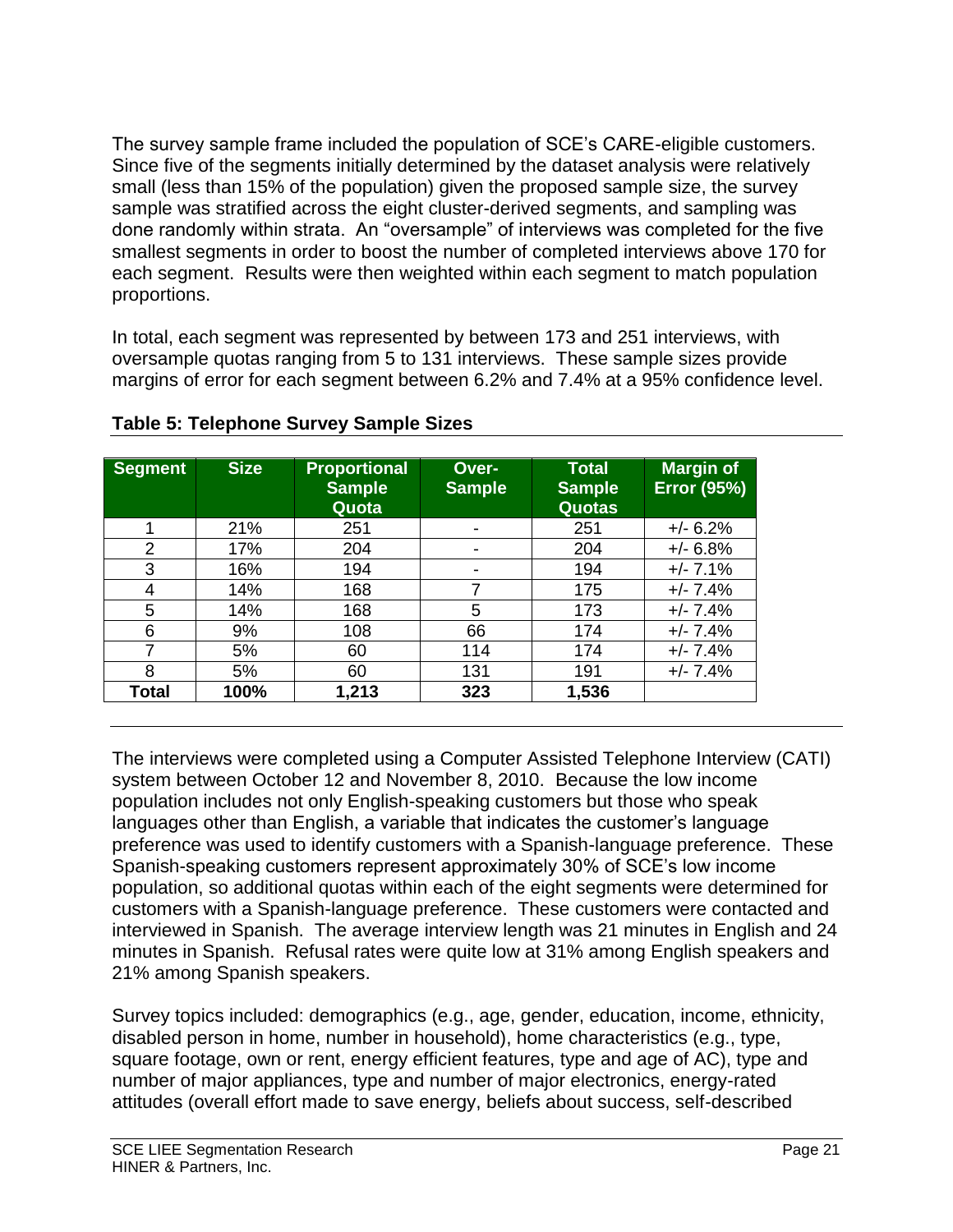obstacles, agreement/disagreement with attitude statements), energy-related behaviors (e.g., frequency of taking specific actions, HVAC temperature settings), connection with utility programs (e.g., overall opinion about utility EE programs, awareness and participation in specific EE programs), LIEE program (awareness, knowledge, participation, barriers), and information source preferences.

The telephone survey data were used to profile the eight cluster-derived segments to identify key behavioral, motivational, attitudinal, circumstantial, situational, and demographic variables that differentiate between the segments. In this way, the survey data were used to validate segment differences identified by the initial dataset variables, as well as identify additional relevant descriptive variables that contribute to differences among the segments.

Summaries of the survey data are found in Appendix B. The telephone survey questionnaire is in Appendix C.

# **Final Focus Groups**

A final set of three 2-hour focus groups was conducted with customers from several higher usage segments, primary to better understand customer needs and barriers to participation that may be specifically tied to marketing and messaging relevant to the different groups.

The customers were randomly selected and recruited from SCE's population of CARE customers residing within 15 miles of the location of the group. Customers were further identified based on: (1) energy usage (only customers in the top 3 quintiles were recruited), and (2) segment membership (as determined from the quantitative research). Segments were grouped as follows:

- "Higher interest" segments: 4 and 7
- "Medium interest" segments: 3, 5, 6, and 8
- "Lower interest" segments: 1, 2 (excluded from these focus groups)

During recruitment for the groups, customers were asked additional questions to ensure that each group included people who fit the prototypical characteristics of each segment, including: number of people in the household, age, frequency of bill payment contacts, owners and renters, and income.

Locations and group composition are described in the table below. Because the number of groups was limited to 3, the program team had identified segments that were "higher interest," "medium interest," and "lower interest" in terms of the team's desire for more information from the different segments. Relative interest was based on a variety of factors including the potential need/benefit for particular segments – given what the program offers and the overall program goals. The program team anticipated that the "interest" allocations of various segments are not likely to remain static.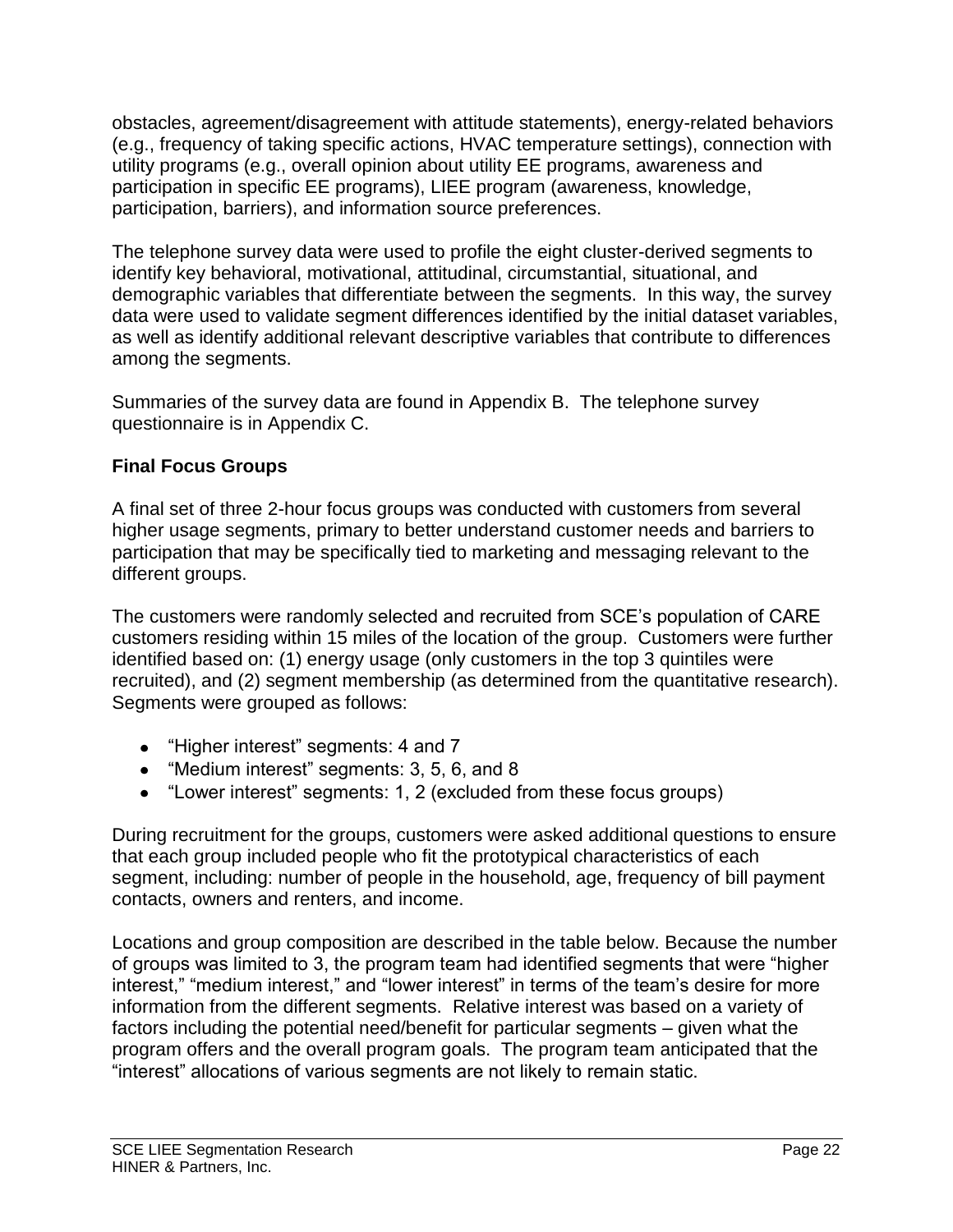|              | $14000$ VI I VOI VVYIIIVIIIWIIVII I VVAU VIVAP EVVAIIVIIU |                          |          |  |  |  |  |  |  |
|--------------|-----------------------------------------------------------|--------------------------|----------|--|--|--|--|--|--|
| <b>Date</b>  | <b>Location</b>                                           | <b>Group Composition</b> | Language |  |  |  |  |  |  |
| Feb 16, 2011 | Riverside                                                 | Higher & Medium Interest | English  |  |  |  |  |  |  |
| Feb 17, 2011 | Los Angeles                                               | <b>Higher Interest</b>   | English  |  |  |  |  |  |  |
| Feb 17, 2011 | Los Angeles                                               | Medium Interest          | English  |  |  |  |  |  |  |

### **Table 6. Post-Segmentation Focus Group Locations**

Discussion topics included: overall energy habits and use (e.g., main uses of energy in the household, households habits and practices regarding energy use), efforts to conserve energy (and challenges in doing so), sources of assistance for dealing with high energy bills, perceptions and experiences concerning the LIEE program (e.g., awareness, interest, and barriers), review of LIEE outreach methods, and review of the LIEE enrollment process (Appendix D).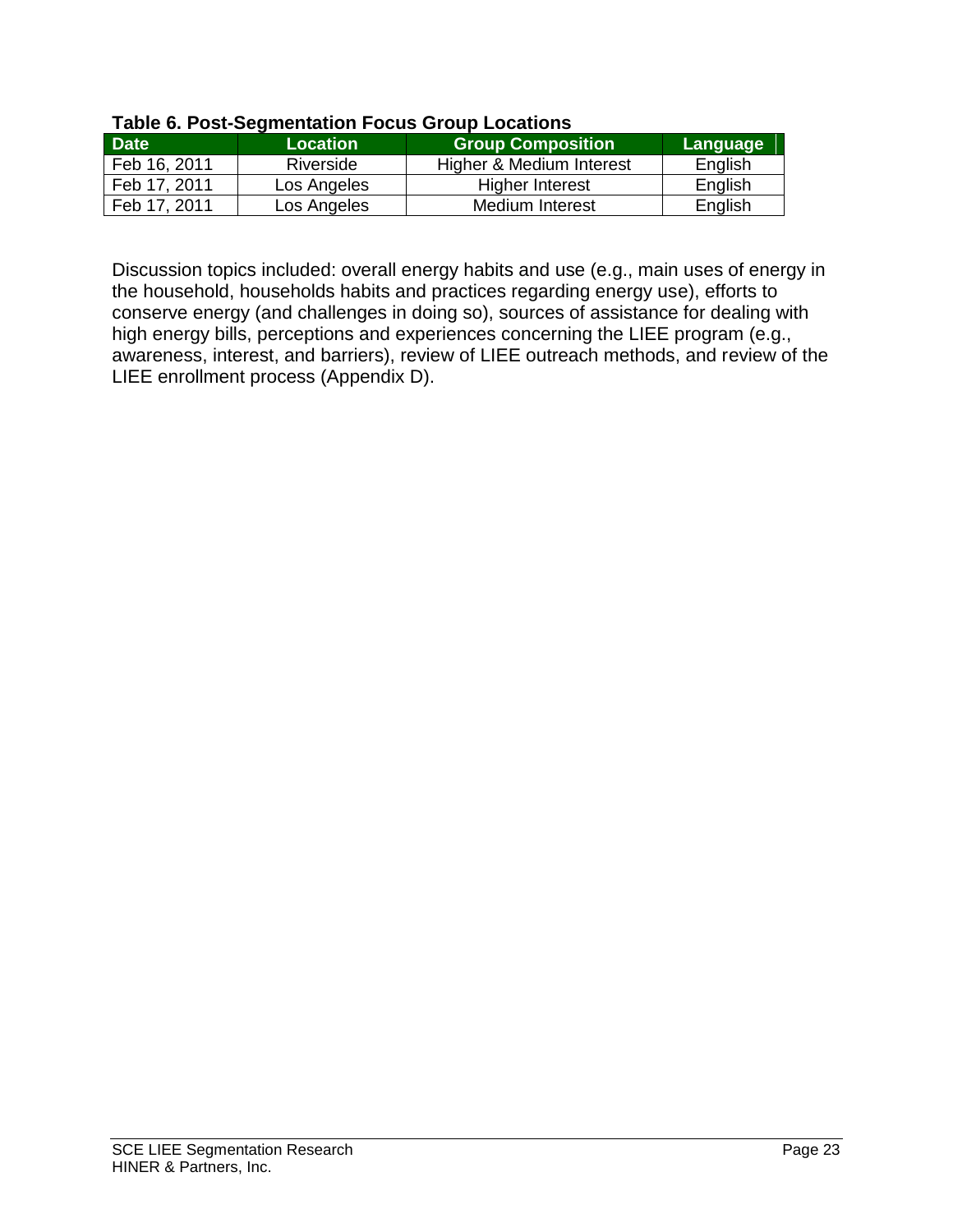# **III. SEGMENTATION ANALYSES AND RESULTS**

# **A. Database Analysis**

For the first phase of research, Southern California Edison provided a dataset of service account-level information among the current CARE customer population to which program data, geographic data, and census data were appended. The dataset served as the basis for this analysis.

# **Results: Eight Segments**

For the SCE low income segmentation solution, an 8-cluster solution was chosen. The eight clusters, or segments, can be classified into two broad groups based primarily on their average energy usage and secondarily on other differentiating characteristics. The segments are shown below in Table 2, along with the relative size of each segment among the low income population.

|                | Segment   Name (Lower Energy Usage) | <b>Percent of LIEE (CARE) Population</b> |
|----------------|-------------------------------------|------------------------------------------|
|                | Low Use, Low Touch                  | 21%                                      |
| 2              | <b>Young Inland Conservers</b>      | 17%                                      |
| 3              | <b>Older Coastal Conservers</b>     | 16%                                      |
| 4              | <b>Struggling Modest Renters</b>    | 14%                                      |
| <b>Segment</b> | <b>Name (Higher Energy Usage)</b>   | <b>Percent of LIEE (CARE) Population</b> |
| 5              | Larger, Older Households            | 14%                                      |
| 6              | <b>High Use Newer Homeowners</b>    | 9%                                       |
|                | High Usage, Most Problems           | 5%                                       |
| 8              | Less Involved Younger Homeowners    | 5%                                       |

### **Table 7: Low Income Customer Segments**

In the analysis, the variance of each variable in the data set is indicated by the "rsquare." This value denotes the amount of influence a particular variable has had on creating the segments. As such, the higher the "r-square" value, the more that a particular variable has influenced the overall segment solution, and thereby is a stronger differentiating variable between the segments.

# **Results: Segment Differentiation**

The following tables show the variables that were included in the clustering analysis, the variable's mean values or proportions for each cluster (or segment), and the "r-square" value for the variable. Color coding indicates that the value for the cluster or segment is noteworthy because it is substantially different from the total population, which represents the mean or norm.

Pink indicates values that are below the "average" while green indicates that a particular value is above the average. The sample size is approximately 200,000, so the number of customers represented in each cluster or segment range from 10,000 to 42,000.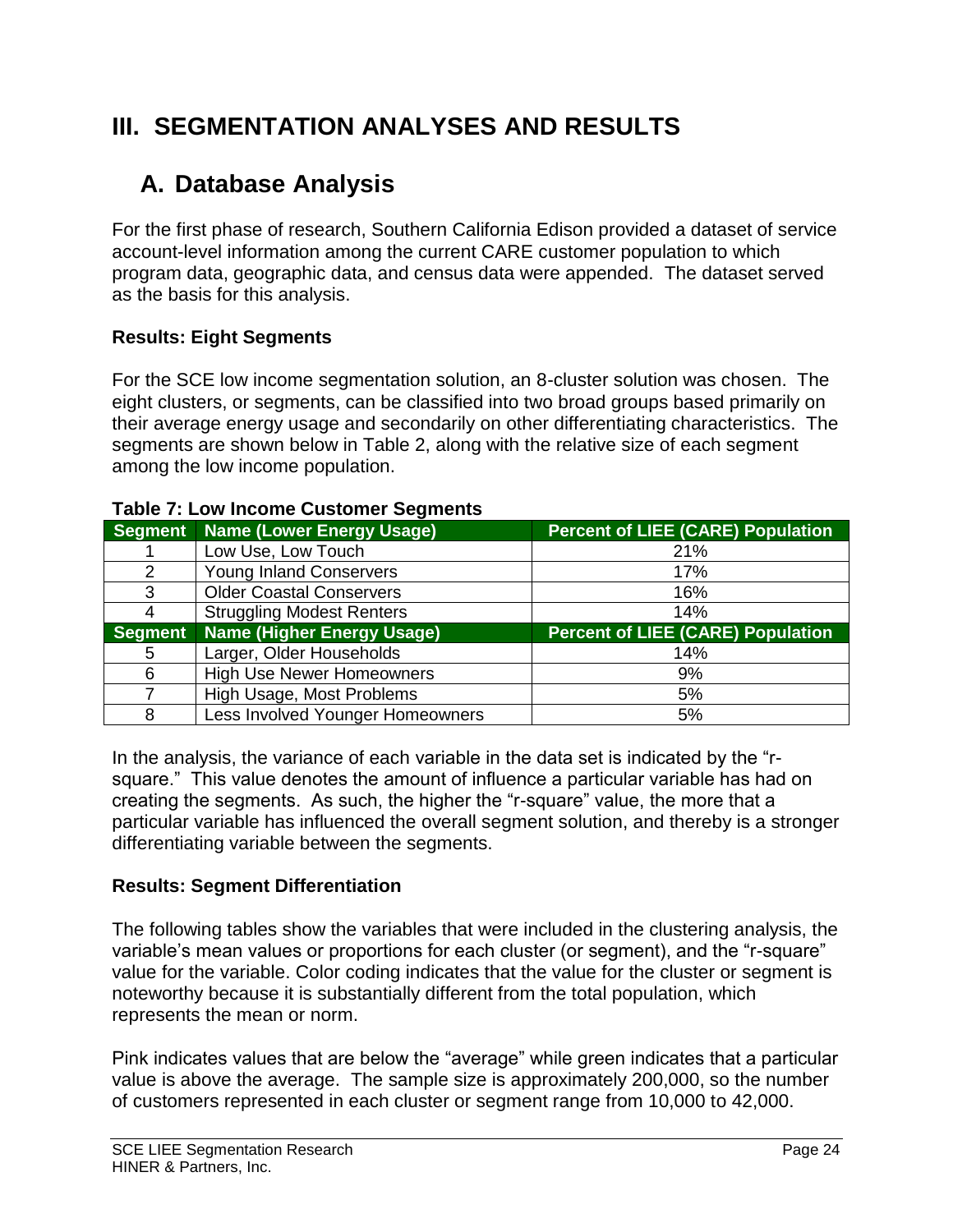Because the sample sizes are so large, even very small and inconsequential differences are significant, so we call attention only to some of the more distinctive or descriptive variables in each of the segments, discussed below.

Electricity usage is a dominant variable (high "r-square") in the cluster solution, with Segments 6 (High Use Newer Homeowners) and 7 (High Usage, Most Problems) being the highest users of electricity, and Segment 1 (Low Use, Low Touch) being the lowest users. Segments 2 (Young Inland Conservers), 3 (Older Coastal Conservers), and 4 (Struggling Modest Renters) are also lower users of electricity.

| <b>8 Cluster Solution</b>                         |      |     |     |     |     |     |      | Total Cluster 1 Cluster 2 Cluster 3 Cluster 4 Cluster 5 Cluster 6 Cluster 7 | Cluster 8 R-Square |      |
|---------------------------------------------------|------|-----|-----|-----|-----|-----|------|-----------------------------------------------------------------------------|--------------------|------|
| <b>Cluster Size</b>                               | 100% | 21% | 17% | 16% | 14% | 14% | 9%   | 5%                                                                          | 5%                 |      |
| E.usage.q1.2007                                   |      |     |     |     |     |     |      |                                                                             |                    | 0.47 |
| Mean monthly electricity usage in kWh for Q1 2007 | 466  | 197 | 368 | 373 | 422 | 637 | 928  | 705                                                                         | 552                |      |
| E.usage.g2.2007                                   |      |     |     |     |     |     |      |                                                                             |                    | 0.55 |
| Mean monthly electricity usage in kWh for Q2 2007 | 413  | 164 | 336 | 312 | 356 | 553 | 862  | 646                                                                         | 490                |      |
| E.usage.g3.2007                                   |      |     |     |     |     |     |      |                                                                             |                    | 0.51 |
| Mean monthly electricity usage in kWh for Q3 2007 | 624  | 209 | 596 | 417 | 507 | 830 | 1391 | 1027                                                                        | 749                |      |
| E.usage.g4.2007                                   |      |     |     |     |     |     |      |                                                                             |                    | 0.54 |
| Mean monthly electricity usage in kWh for Q4 2007 | 452  | 180 | 341 | 348 | 392 | 609 | 909  | 692                                                                         | 536                |      |
| E.usage.q1.2008                                   |      |     |     |     |     |     |      |                                                                             |                    | 0.47 |
| Mean monthly electricity usage in kWh for Q1 2008 | 474  | 190 | 339 | 373 | 420 | 646 | 921  | 711                                                                         | 553                |      |
| E.usage.g2.2008                                   |      |     |     |     |     |     |      |                                                                             |                    | 0.55 |
| Mean monthly electricity usage in kWh for Q2 2008 | 429  | 167 | 332 | 324 | 365 | 579 | 864  | 665                                                                         | 509                |      |
| E.usage.g3.2008                                   |      |     |     |     |     |     |      |                                                                             |                    | 0.51 |
| Mean monthly electricity usage in kWh for Q3 2008 | 632  | 208 | 586 | 417 | 510 | 838 | 1391 | 1041                                                                        | 749                |      |
| E.usage.g4.2008                                   |      |     |     |     |     |     |      |                                                                             |                    | 0.54 |
| Mean monthly electricity usage in kWh for Q4 2008 | 480  | 187 | 377 | 363 | 410 | 646 | 967  | 741                                                                         | 564                |      |
| E.usage.g1.2009                                   |      |     |     |     |     |     |      |                                                                             |                    | 0.47 |
| Mean monthly electricity usage in kWh for Q1 2009 | 463  | 188 | 346 | 368 | 407 | 633 | 897  | 693                                                                         | 532                |      |
| E.usage.g2.2009                                   |      |     |     |     |     |     |      |                                                                             |                    | 0.53 |
| Mean monthly electricity usage in kWh for Q2 2009 | 430  | 168 | 344 | 325 | 367 | 578 | 870  | 667                                                                         | 503                |      |
| E.usage.g3.2009                                   |      |     |     |     |     |     |      |                                                                             |                    | 0.50 |
| Mean monthly electricity usage in kWh for Q3 2009 | 623  | 214 | 585 | 421 | 512 | 823 | 1349 | 1015                                                                        | 753                |      |
| E.usage.g4.2009                                   |      |     |     |     |     |     |      |                                                                             |                    | 0.51 |
| Mean monthly electricity usage in kWh for Q4 2009 | 475  | 197 | 402 | 368 | 419 | 640 | 945  | 725                                                                         | 567                |      |

## **Table 8: Electricity Usage**

Payment history is also very influential in discriminating between the segments. Segment 8 indexes extremely high on "sum of all payment events," which is an indicator of frequency of using different payment methods. Disconnects and overdue fees are most common among Segments 4 (Struggling Modest Renters) and 7 (High Usage, Most Problems), resulting in lower SCE credit scores for these two segments ("credit score" is an SCE-created variable). Note that these variables help define these two segments.

### **Table 9: Payment History Indicators**

| <b>8 Cluster Solution</b>        |      | <b>Total Cluster 1</b> |      |      |      |      |      | Cluster 2 Cluster 3 Cluster 4 Cluster 5 Cluster 6 Cluster 7 | Cluster 8 R-Square |      |
|----------------------------------|------|------------------------|------|------|------|------|------|-------------------------------------------------------------|--------------------|------|
| <b>Cluster Size</b>              | 100% | 21%                    | 17%  | 16%  | 14%  | 14%  | 9%   | 5%                                                          | 5%                 |      |
| <b>PAYMNT</b>                    |      |                        |      |      |      |      |      |                                                             |                    | 0.72 |
| Sum of all payment method events | 0.96 | 0.07                   | 0.07 | 0.08 | 0.15 | 0.07 | 0.32 | 1.35                                                        | 17.23              |      |
| COLL1                            |      |                        |      |      |      |      |      |                                                             |                    | 0.00 |
| Sum of all overdue notices       | 0.00 | 0.00                   | 0.00 | 0.00 | 0.00 | 0.00 | 0.00 | 0.01                                                        | 0.00               |      |
| COLL3                            |      |                        |      |      |      |      |      |                                                             |                    | 0.15 |
| Sum of all overdue fee events    | 0.31 | 0.06                   | 0.07 | 0.07 | 0.80 | 0.07 | 0.31 | 1.96                                                        | 0.36               |      |
| <b>DISCON.NUM</b>                |      |                        |      |      |      |      |      |                                                             |                    | 0.14 |
| Number of times disconnected     | 0.22 | 0.06                   | 0.09 | 0.02 | 0.65 | 0.03 | 0.29 | 1.18                                                        | 0.15               |      |
| <b>CREDIT SCORE</b>              |      |                        |      |      |      |      |      |                                                             |                    | 0.34 |
| Mean credit score                | 786I | 831                    | 755  | 862  | 672  | 857  | 738  | 602                                                         | 775                |      |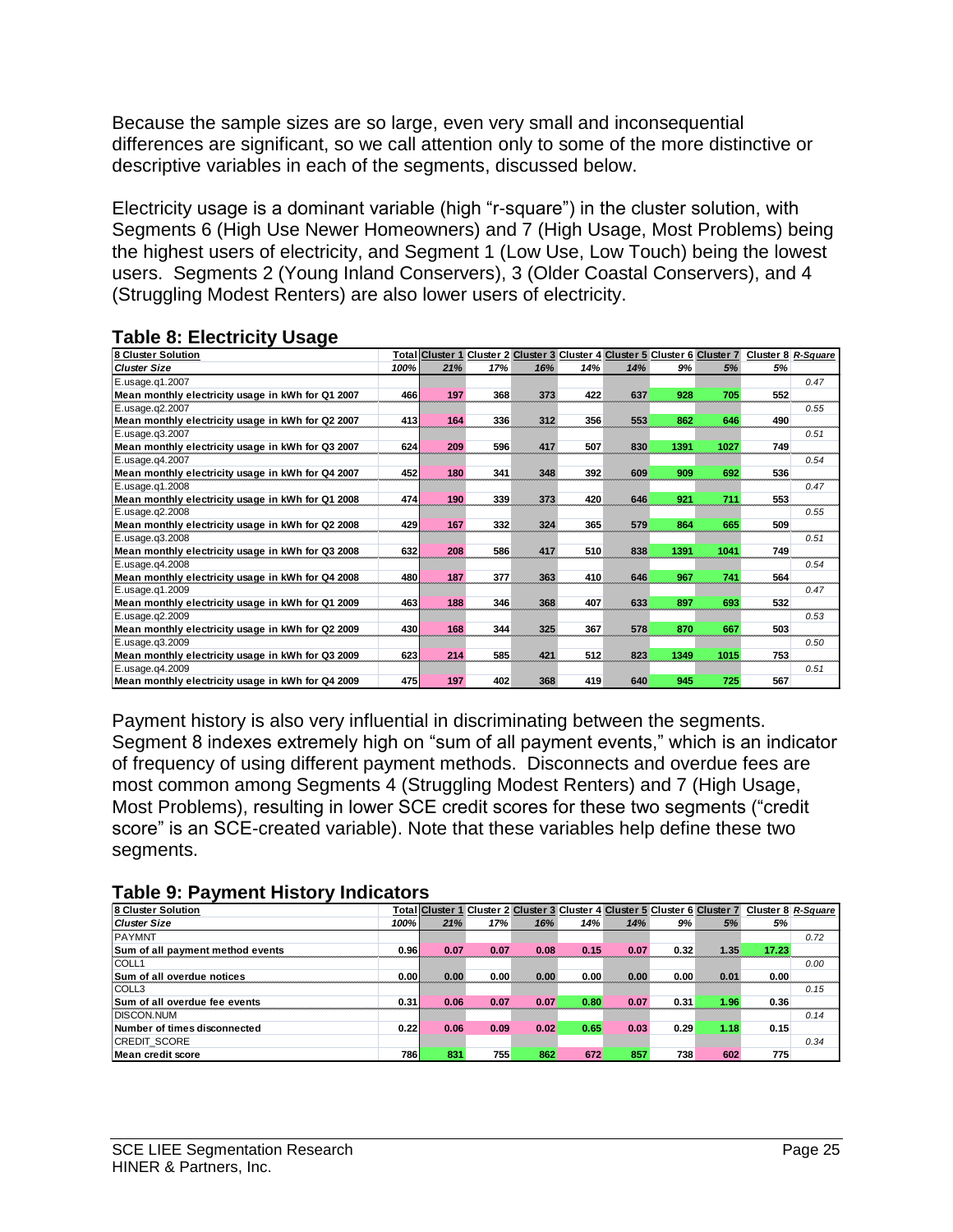Variables that include participation in some of SCE's non-energy efficiency programs indicate that Segment 7 (High Usage, Most Problems) includes more frequent participants in these programs. Segment 7 also indexes extremely high on the frequency of contact with SCE, as does Segment 4 (Struggling Modest Renters).

| -                                 |       |                        |       | JJ    |         |       | ÷            |                                                             |       |                    |
|-----------------------------------|-------|------------------------|-------|-------|---------|-------|--------------|-------------------------------------------------------------|-------|--------------------|
| 8 Cluster Solution                |       | <b>Total Cluster 1</b> |       |       |         |       |              | Cluster 2 Cluster 3 Cluster 4 Cluster 5 Cluster 6 Cluster 7 |       | Cluster 8 R-Square |
| <b>Cluster Size</b>               | 100%  | 21%                    | 17%   | 16%   | 14%     | 14%   | 9%           | 5%                                                          | 5%    |                    |
| <b>CONTACTS</b>                   |       |                        |       |       |         |       |              |                                                             |       | 0.71               |
| Total number of contacts with SCE | 14.75 | 5.25                   | 7.45  | 3.76  | 28.70   | 4.98  | 20.94        | 87.26                                                       | 10.62 |                    |
| <b>CAREF</b>                      |       |                        |       |       |         |       |              |                                                             |       | 0.07               |
| Sum of all CARE/FERA events       | 1.64  | 1.36                   | 0.95  | 1.84  | 1.88    | 1.92  | 1.72         | 2.36                                                        | 2.00  |                    |
| Energy assistance fund            |       |                        |       |       |         |       |              |                                                             |       | 0.01               |
| <b>No EAF</b>                     | 99.1% | 99.6%                  | 99.6% | 99.6% | 98.1%   | 99.5% | 99.1%        | 96.2%                                                       | 99.3% |                    |
| <b>Energy Assistance Fund</b>     | 0.9%  | 0.4%                   | 0.4%  | 0.4%  | 1.9%    | 0.5%  | 0.9%         | 3.8%                                                        | 0.7%  |                    |
| <b>Level Pay Plan</b>             |       |                        |       |       |         |       |              |                                                             |       | 0.02               |
| <b>No LPP</b>                     | 96.6% | 98.8%                  | 99.0% | 96.6% | 97.4%   | 94.4% | 93.5%        | 91.9%                                                       | 93.9% |                    |
| <b>Level Pay Plan</b>             | 3.4%  | 1.2%                   | 1.0%  | 3.4%  | 2.6%    | 5.6%  | 6.5%         | 8.1%                                                        | 6.1%  |                    |
| Medical baseline indicator        |       |                        |       |       |         |       |              |                                                             |       | 0.01               |
| Not on Medical Baseline           | 97.4% | 99.2%                  | 98.8% | 98.2% | 98.1%   | 95.5% | 93.3%        | 95.4%                                                       | 97.6% |                    |
| On Medical Baseline               | 2.6%  | 0.8%                   | 1.2%  | 1.8%  | $1.9\%$ | 4.5%  | 6.8%         | 4.6%                                                        | 2.4%  |                    |
| <b>Enrolled in MvAccount</b>      |       |                        |       |       |         |       |              |                                                             |       | 0.08               |
| Not enrolled                      | 85.0% | 90.2%                  | 92.8% | 86.2% | 85.7%   | 86.1% | 83.5%        | 69.9%                                                       | 44.6% |                    |
| lEnrolled in MvAccount            | 15.0% | 9.8%                   | 7.2%  | 13.8% | 14.3%   | 13.9% | <b>16.5%</b> | 30.1%                                                       | 55.4% |                    |

|  | Table 10: SCE Program Participation (non-energy efficiency programs) |
|--|----------------------------------------------------------------------|
|--|----------------------------------------------------------------------|

Segments are also differentiated by climate zone. In part this is a function of their energy use, but not entirely. Some high users do reside in more temperate climate zones, just as some of the lower usage customers reside in non-temperate climate areas. Overall, though, Segments 1 (Low Use, Low Touch) and 3 (Older Coastal Conservers) are more coastal, while Segments 2 (Young Inland Conservers), 6 (High Use Newer Homeowners), and 7 (High Usage, Most Problems) are more likely residing in inland areas.

### **Table 11: Climate Zone and Housing Stock**

| 8 Cluster Solution                                    |              | Total Cluster 1 |       |       |       |       |       | Cluster 2 Cluster 3 Cluster 4 Cluster 5 Cluster 6 Cluster 7 |       | Cluster 8 R-Square |
|-------------------------------------------------------|--------------|-----------------|-------|-------|-------|-------|-------|-------------------------------------------------------------|-------|--------------------|
| <b>Cluster Size</b>                                   | 100%         | 21%             | 17%   | 16%   | 14%   | 14%   | 9%    | 5%                                                          | 5%    |                    |
| <b>Climate zones for Southern California</b>          |              |                 |       |       |       |       |       |                                                             |       | 0.05               |
| Extreme Costal (Santa Barabara, Newport Beach)        | <b>11.7%</b> | 20.2%           | 5.1%  | 15.6% | 11.5% | 10.0% | 3.8%  | 6.2%                                                        | 12.1% |                    |
| Inland Costal (Downey, Anaheim)                       | 26.7%        | 42.1%           | 7.1%  | 36.6% | 33.3% | 22.7% | 8.5%  | 20.1%                                                       | 26.2% |                    |
| Inland Costal Vallies (Thousand Oaks, L.A., Pasadena) | 19.1%        | 22.2%           | 10.0% | 26.7% | 17.4% | 24.7% | 12.3% | 14.4%                                                       | 21.1% |                    |
| Inland Vallies (San Bernardino, Riverside)            | 23.3%        | 10.8%           | 40.1% | 13.7% | 22.6% | 23.2% | 34.5% | 30.7%                                                       | 23.6% |                    |
| Southern Central Valley (Visalia, Bakersfield)        | 5.6%         | 1.8%            | 9.7%  | 3.1%  | 5.2%  | 6.4%  | 9.4%  | 8.1%                                                        | 4.1%  |                    |
| High Desert (Palm Desert, Barstow)                    | 10.0%        | 2.2%            | 21.5% | 3.4%  | 8.0%  | 8.9%  | 20.3% | 16.3%                                                       | 10.0% |                    |
| Low Desert (Palm Springs, Blythe)                     | 2.7%         | 0.4%            | 5.1%  | 0.4%  | 1.2%  | 2.9%  | 9.6%  | 3.4%                                                        | 2.0%  |                    |
| High Mountains (Bishop, Big Bear)                     | 1.0%         | 0.5%            | 1.6%  | 0.7%  | 0.8%  | 1.2%  | 1.6%  | 0.8%                                                        | 1.1%  |                    |
| <b>Housing type</b>                                   |              |                 |       |       |       |       |       |                                                             |       | 0.09               |
| Single family                                         | 41.9%        | 29.2%           | 28.0% | 52.8% | 41.8% | 59.1% | 49.3% | 44.9%                                                       | 43.2% |                    |
| <b>Tract</b>                                          | 17.9%        | 4.0%            | 29.5% | 10.4% | 8.4%  | 24.4% | 37.4% | 26.5%                                                       | 25.7% |                    |
| <b>Multiple</b>                                       | 37.5%        | 65.4%           | 38.7% | 34.2% | 47.7% | 12.7% | 9.2%  | 26.0%                                                       | 28.8% |                    |
| <b>Mobile</b>                                         | 2.4%         | 1.1%            | 3.2%  | 2.6%  | 1.7%  | 3.6%  | 3.6%  | 2.2%                                                        | 2.1%  |                    |
| All others                                            | 0.3%         | 0.2%            | 0.6%  | 0.1%  | 0.3%  | 0.2%  | 0.5%  | 0.3%                                                        | 0.3%  |                    |
| <b>PREMISE DATE</b>                                   |              |                 |       |       |       |       |       |                                                             |       | 0.12               |
| Year in which service was established at premise      | 1975         | 1971            | 1984  | 1970  | 1973  | 1973  | 1981  | 1978                                                        | 1977  |                    |
| <b>SA YEAR</b>                                        |              |                 |       |       |       |       |       |                                                             |       | 0.19               |
| Year SA started                                       | 2003         | 2004            | 2007  | 2001  | 2004  | 2000  | 2003  | 2003                                                        | 2004  |                    |

SCE"s "disabled" flag data shows that Segments 5 (Larger, Older Households), 6 (High Use Newer Homeowners), and 7 (High Usage, Most Problems) are more likely to include someone with a disability. Census data indicates that Segment 6 (High Use Newer Homeowners) are in larger, newer homes. Segment 2 (Young Inland Conservers) is also in newer homes. Segments 1 (Low Use, Low Touch) and 3 (Older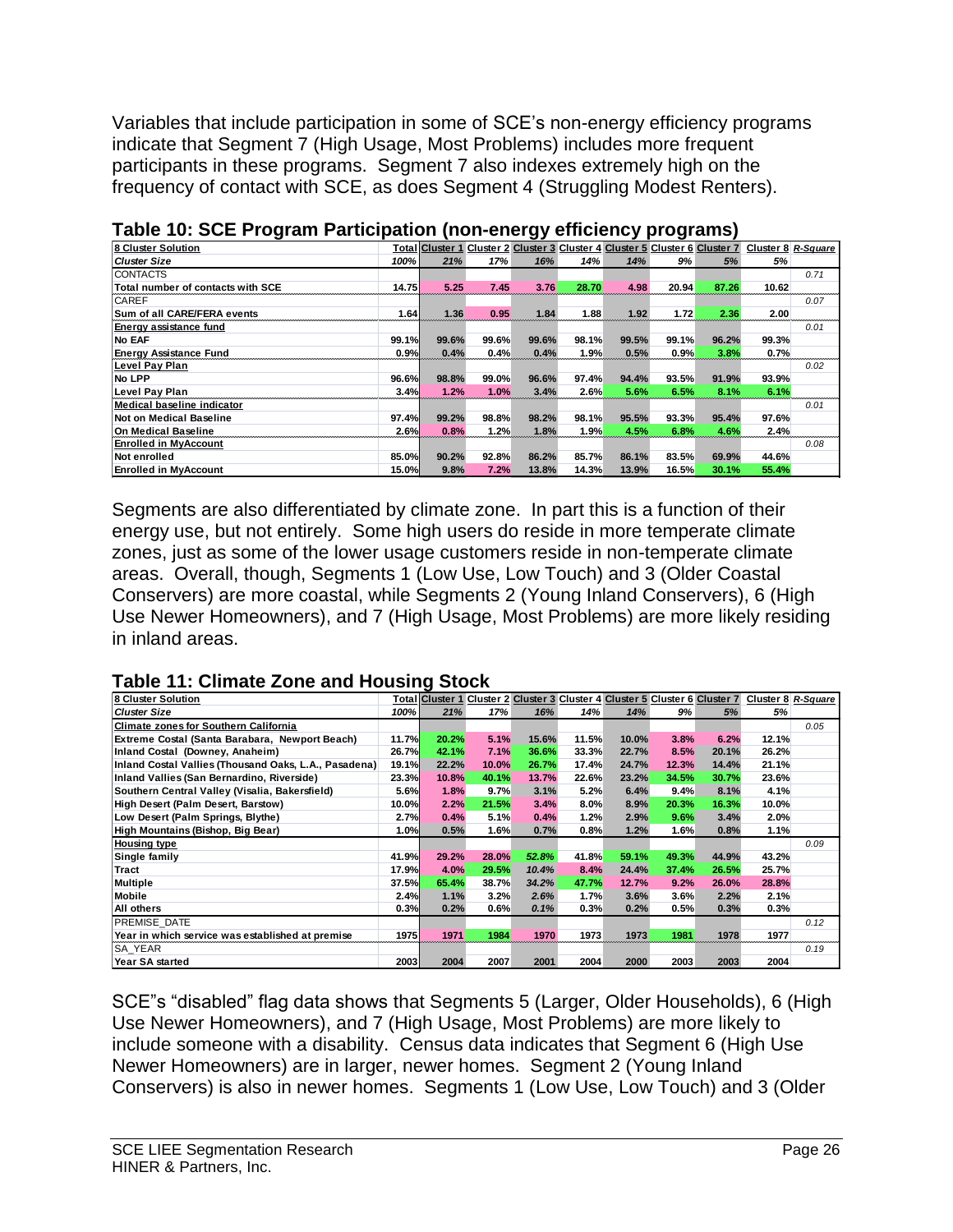Coastal Conservers) are in the oldest homes. Segments 1 (Low Use, Low Touch) and 4 (Struggling Modest Renters) are more likely renters.

| 8 Cluster Solution                                  |        | <b>Total Cluster 1</b> |       |        |        |       |       | Cluster 2 Cluster 3 Cluster 4 Cluster 5 Cluster 6 Cluster 7 | Cluster 8 R-Square |      |
|-----------------------------------------------------|--------|------------------------|-------|--------|--------|-------|-------|-------------------------------------------------------------|--------------------|------|
| <b>Cluster Size</b>                                 | 100%   | 21%                    | 17%   | 16%    | 14%    | 14%   | 9%    | 5%                                                          | 5%                 |      |
| Disabled resident flag                              |        |                        |       |        |        |       |       |                                                             |                    | 0.00 |
| Not disabled                                        | 98.5%  | 99.2%                  | 99.4% | 98.8%  | 98.8%  | 97.5% | 96.9% | 97.5%                                                       | 98.5%              |      |
| <b>Disabled</b>                                     | 1.5%   | 0.8%                   | 0.6%  | 1.2%   | 1.2%   | 2.5%  | 3.1%  | 2.6%                                                        | 1.5%               |      |
| Senior citizen flag                                 |        |                        |       |        |        |       |       |                                                             |                    | 0.00 |
| Not a senior citizen                                | 98.6%  | 98.3%                  | 99.4% | 98.4%  | 98.9%  | 98.1% | 98.3% | 98.4%                                                       | 99.4%              |      |
| <b>Senior Citizen</b>                               | 1.4%   | 1.7%                   | 0.6%  | 1.6%   | 1.1%   | 1.9%  | 1.7%  | 1.6%                                                        | 0.6%               |      |
| roomsavg                                            |        |                        |       |        |        |       |       |                                                             |                    | 0.23 |
| Mean rooms per dwelling                             | 4.5    | 3.7                    | 4.9   | 4.3    | 4.1    | 4.9   | 5.3   | 4.9                                                         | 4.8                |      |
| bltmed                                              |        |                        |       |        |        |       |       |                                                             |                    | 0.15 |
| Mean year houses built (2000 Census)                | 1970   | 1965                   | 1977  | 1965   | 1967   | 1969  | 1976  | 1972                                                        | 1971               |      |
| phhs175                                             |        |                        |       |        |        |       |       |                                                             |                    | 0.08 |
| Mean proportion of households under 175% of poverty | 37.2%  | 43.9%                  | 34.8% | 37.4%  | 43.3%  | 31.7% | 29.5% | 35.0%                                                       | 30.9%              |      |
| hhsizmd09                                           |        |                        |       |        |        |       |       |                                                             |                    | 0.01 |
| Mean household size (# of people)                   | 3.16   | 3.18                   | 2.98  | 3.25   | 3.26   | 3.21  | 3.09  | 3.18                                                        | 3.03               |      |
| rpopden                                             |        |                        |       |        |        |       |       |                                                             |                    | 0.19 |
| Mean densitiy (people per squar mile)               | 10,595 | 16,403                 | 5,234 | 12,725 | 12,913 | 8,476 | 4,942 | 8,148                                                       | 9,337              |      |
| prent                                               |        |                        |       |        |        |       |       |                                                             |                    | 0.20 |
| Mean percent renter                                 | 48.7%  | 65.2%                  | 41.7% | 50.7%  | 57.4%  | 36.8% | 30.3% | 41.4%                                                       | 42.9%              |      |
| RuralCode#                                          |        |                        |       |        |        |       |       |                                                             |                    | 0.08 |
| Rural                                               | 15.7%  | 4.3%                   | 31.3% | 6.9%   | 11.0%  | 15.8% | 33.2% | 21.5%                                                       | 14.7%              |      |
| Suburban                                            | 6.6%   | 2.8%                   | 12.2% | 4.6%   | 3.9%   | 7.6%  | 10.9% | 7.2%                                                        | 7.5%               |      |
| Urban                                               | 76.6%  | 92.3%                  | 55.3% | 87.5%  | 84.0%  | 75.2% | 54.4% | 70.2%                                                       | 76.4%              |      |
| Not for general delivery                            | 1.1%   | 0.6%                   | 1.3%  | 1.1%   | 1.1%   | 1.4%  | 1.6%  | 1.2%                                                        | 1.4%               |      |

#### **Table 12: SCE Flags and Census Data**

Customers in Segments 3 (Older Coastal Conservers), 5 (Larger, Older Households), 7 (High Usage, Most Problems), and 8 (Less Involved Younger Homeowners) are more stable (less likely to have moved recently. Nearly all those in Segment 2 (Young Inland Conservers) have moved recently.

### **Table 13: Indicator of Recent SCE Move-In or Move-Out**

| <b>8 Cluster Solution</b> |       | <b>Total Cluster 1</b> |       |       |       |       |       |       | Cluster 2 Cluster 3 Cluster 4 Cluster 5 Cluster 6 Cluster 7 Cluster 8 R-Square |      |
|---------------------------|-------|------------------------|-------|-------|-------|-------|-------|-------|--------------------------------------------------------------------------------|------|
| <b>Cluster Size</b>       | 100%  | 21%                    | 17%   | 16%   | 14%   | 14%   | 9%    | 5%    | 5%                                                                             |      |
| <b>Imove status</b>       |       |                        |       |       |       |       |       |       |                                                                                | 0.11 |
| No move                   | 41.7% | 32.9%                  | 6.8%  | 64.1% | 35.1% | 68.4% | 39.9% | 53.8% | 62.2%                                                                          |      |
| Moved in                  | 25.6% | 28.0%                  | 41.3% | 11.7% | 31.5% | 8.8%  | 25.7% | 24.0% | 37.8%                                                                          |      |
| Moved out                 | 32.7% | 39.2%                  | 51.9% | 24.3% | 33.4% | 22.8% | 34.4% | 22.3% | 0.0%                                                                           |      |

The lower usage Segments 1 (Low Use, Low Touch), 2 (Young Inland Conservers), 3 (Older Coastal Conservers), and 4 (Struggling Modest Renters) have higher proportions of Spanish language preference customers. Conversely, the four higher usage segments have fewer Spanish speakers.

### **Table 14: Language Preference Indicators**

| <b>8 Cluster Solution</b>                        |       | <b>Total Cluster 1</b> |       |       |       |       |       |       | Cluster 2 Cluster 3 Cluster 4 Cluster 5 Cluster 6 Cluster 7 Cluster 8 R-Square |      |
|--------------------------------------------------|-------|------------------------|-------|-------|-------|-------|-------|-------|--------------------------------------------------------------------------------|------|
| <b>Cluster Size</b>                              | 100%  | 21%                    | 17%   | 16%   | 14%   | 14%   | 9%    | 5%    | 5%                                                                             |      |
| Language variable created from different sources |       |                        |       |       |       |       |       |       |                                                                                | 0.03 |
| English                                          | 55.1% | 47.1%                  | 47.5% | 54.8% | 53.3% | 61.9% | 65.6% | 68.7% | 69.4%                                                                          |      |
| Spanish                                          | 29.6% | 39.7%                  | 28.7% | 30.7% | 36.4% | 23.8% | 18.7% | 18.8% | 13.2%                                                                          |      |
| Asian languages                                  | 3.9%  | 5.4%                   | 2.0%  | 7.5%  | 0.9%  | 6.4%  | 1.5%  | 0.3%  | 4.1%                                                                           |      |
| Missing/unknown                                  | 11.4% | 7.8%                   | 21.8% | 7.0%  | 9.4%  | 7.9%  | 14.2% | 12.2% | 13.3%                                                                          |      |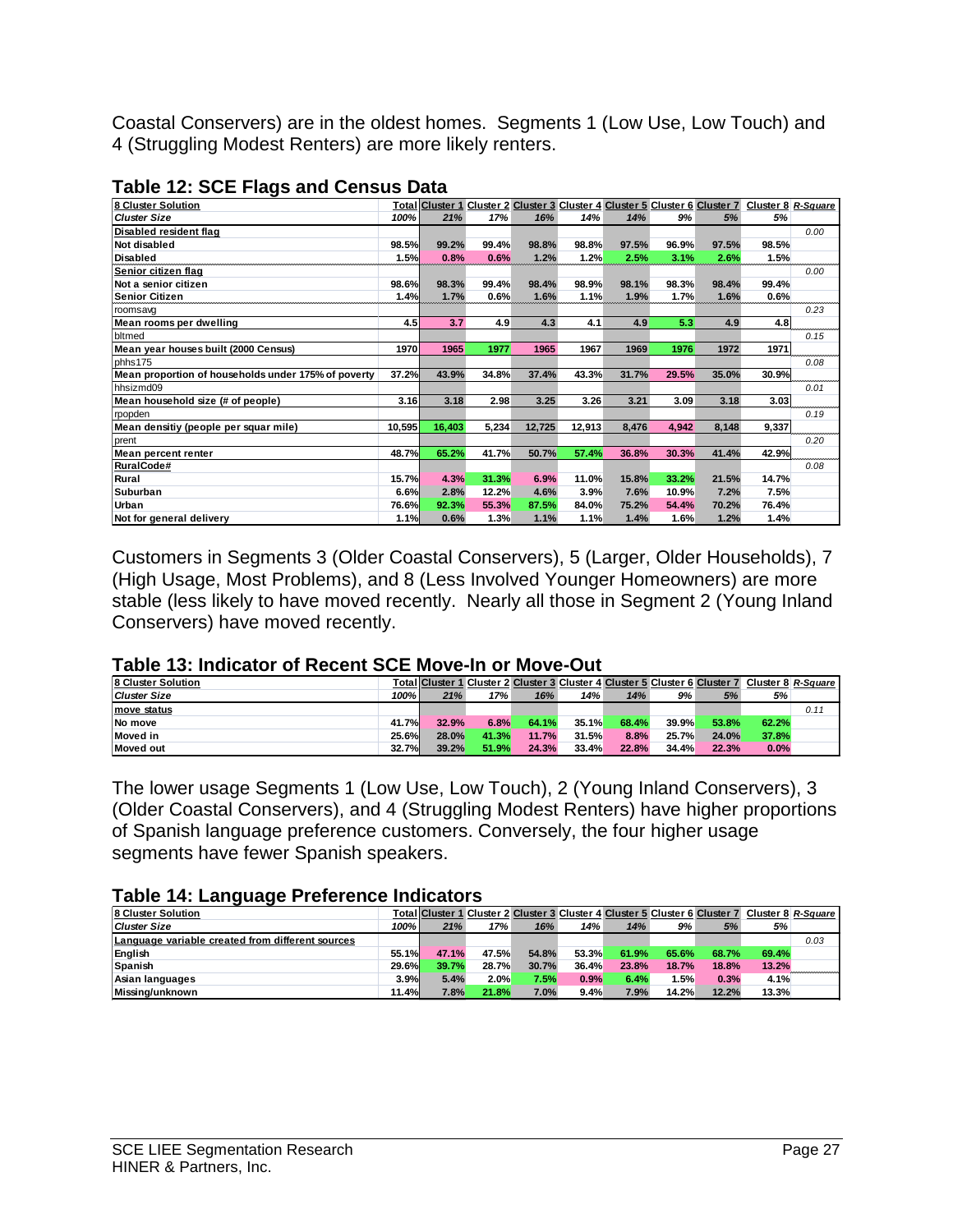Past participation in the LIEE program is more likely among members of Segments 4 (Struggling Modest Renters) and 7 (High Usage, Most Problems), while Segment 2 (Young Inland Conservers) are the least likely.

|                                                     |       | ັ                      |       |       |       |       |       |                                                             |       |                    |
|-----------------------------------------------------|-------|------------------------|-------|-------|-------|-------|-------|-------------------------------------------------------------|-------|--------------------|
| <b>8 Cluster Solution</b>                           |       | <b>Total Cluster 1</b> |       |       |       |       |       | Cluster 2 Cluster 3 Cluster 4 Cluster 5 Cluster 6 Cluster 7 |       | Cluster 8 R-Square |
| <b>Cluster Size</b>                                 | 100%  | 21%                    | 17%   | 16%   | 14%   | 14%   | 9%    | 5%                                                          | 5%    |                    |
| <b>LIEE Participation</b>                           |       |                        |       |       |       |       |       |                                                             |       | 0.01               |
| Non-participant                                     | 93.4% | 94.6%                  | 96.3% | 92.1% | 90.6% | 92.6% | 94.5% | 90.0%                                                       | 92.8% |                    |
| <b>LIEE</b> participant                             | 6.6%  | 5.5%                   | 3.7%  | 7.9%  | 9.4%  | 7.5%  | 5.5%  | 10.0%                                                       | 7.2%  |                    |
| nrec.applnc.recycle                                 |       |                        |       |       |       |       |       |                                                             |       | 0.01               |
| Number of times participated in appliance recycling | 0.04  | 0.02                   | 0.01  | 0.05  | 0.04  | 0.07  | 0.05  | 0.06                                                        | 0.05  |                    |
| nrec.applnc.rebate                                  |       |                        |       |       |       |       |       |                                                             |       | 0.01               |
| Number of times participated in appliance rebate    | 0.01  | 0.01                   | 0.00  | 0.02  | 0.01  | 0.03  | 0.02  | 0.01                                                        | 0.03  |                    |
| nrec.mobile.home                                    |       |                        |       |       |       |       |       |                                                             |       | 0.00               |
| Number of times participated in mobile home EE      | 0.01  | 0.00                   | 0.00  | 0.02  | 0.00  | 0.02  | 0.01  | 0.00                                                        | 0.00  |                    |
| nrec.hees                                           |       |                        |       |       |       |       |       |                                                             |       | 0.01               |
| Number of years participated in Energy Survey       | 0.02  | 0.01                   | 0.00  | 0.02  | 0.01  | 0.03  | 0.03  | 0.02                                                        | 0.04  |                    |
|                                                     |       |                        |       |       |       |       |       |                                                             |       |                    |

|  | Table 15: LIEE and Other SCE Energy Efficiency Program Participation |  |  |  |
|--|----------------------------------------------------------------------|--|--|--|
|  |                                                                      |  |  |  |

In sum, the eight segments were derived by clustering on utility-database information pulled from multiple databases, geographic, and census data. Specifically, half of the segments (5 through 8) are defined, in part, by high usage, so these groups represent greater opportunity for program measures to achieve more substantial savings. Two segments (4 and 7), including one with higher usage, represent customers with greater energy burden as evidenced by higher frequencies of bill payment problems. Interestingly, Segment 7 (High Usage, Most Problems) also has higher participation in SCE's LIEE program and above average participation in Appliance Recycling (ARP), suggesting that SCE may be reaching these customers, yet the majority in this segment have not participated in the program and are likely to be good candidates for it. Segments are also differentiated on location (e.g., climate zone), housing stock, and the probability of a household member with a disability – all variables that are relevant to targeting for the LIEE program.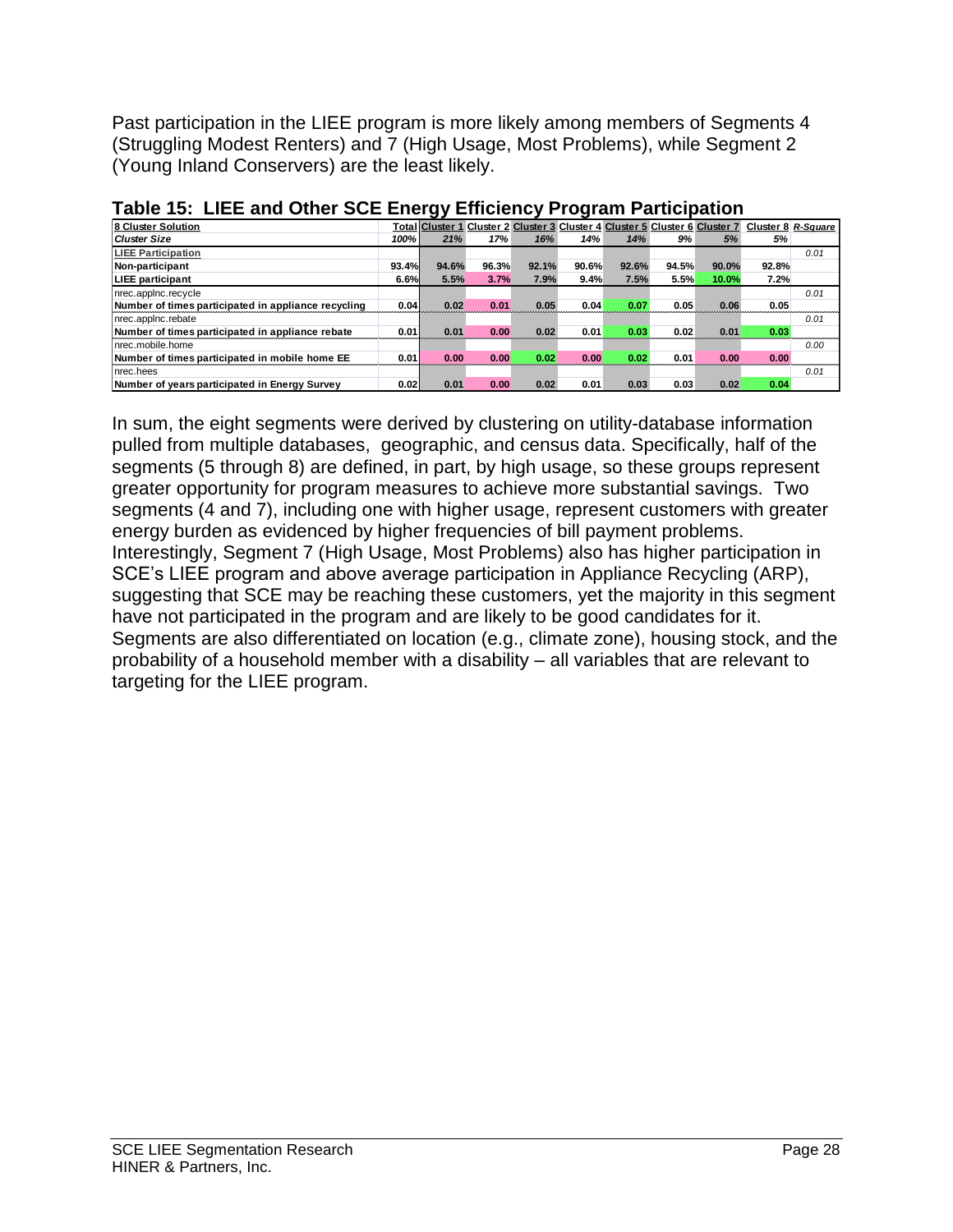# **B. Initial Focus Groups**

Another initial data collection effort involved 6 focus groups, with an average of 8 customers in each group. These groups occurred concurrent with the database segmentation analysis effort. The groups were conducted with CARE-enrolled customers representing the low income residential population.

The information from these focus groups was used to further our understanding of this customer population, provide further insight that can help explain the differences between the segments created from dataset clustering, and develop the research instrument for the telephone survey.

## **Focus Group Results**

Although electricity is not top of mind for most people, it's clear that electricity permeates the homes of low income consumers, just as it does the homes of people across all socioeconomic strata. These consumers have little difficulty identifying the things that use electricity in their homes, and recognizing the multitude of benefits they receive from it.

Most low income household electricity usage goes beyond basic subsistence needs as well, since nearly all have all the conveniences that exist in society – cell phones, multiple TVs, computers, video games (among households with children), and large and small appliances.

When asked if they think they use more or less energy than their neighbors, customers in the groups were divided, even among the high usage groups conducted in the LA South Bay area. Reasons included:

- (1) Their lives are filled with more energy using equipment now than previously.
- (2) The number of people in the household. More people results in higher usage.
- (3) The amount of time they spend in their homes. More time at home leads to higher usage.
- (4) The presence of children in the home. Customers with children mentioned that their kids turn on and leave on all the lights, and/or often run multiple appliances at the same time (TV, computer, music), etc.
- (5) Some homes are difficult to keep at a comfortable temperature. They have insufficient insulation, leaks around windows and doors, and other issues that lead to high heating (coastal areas) and cooling (inland) bills.
- (6) The health of someone in the household. This includes an elderly relative or a spouse or child with a chronic condition that requires more consistent winter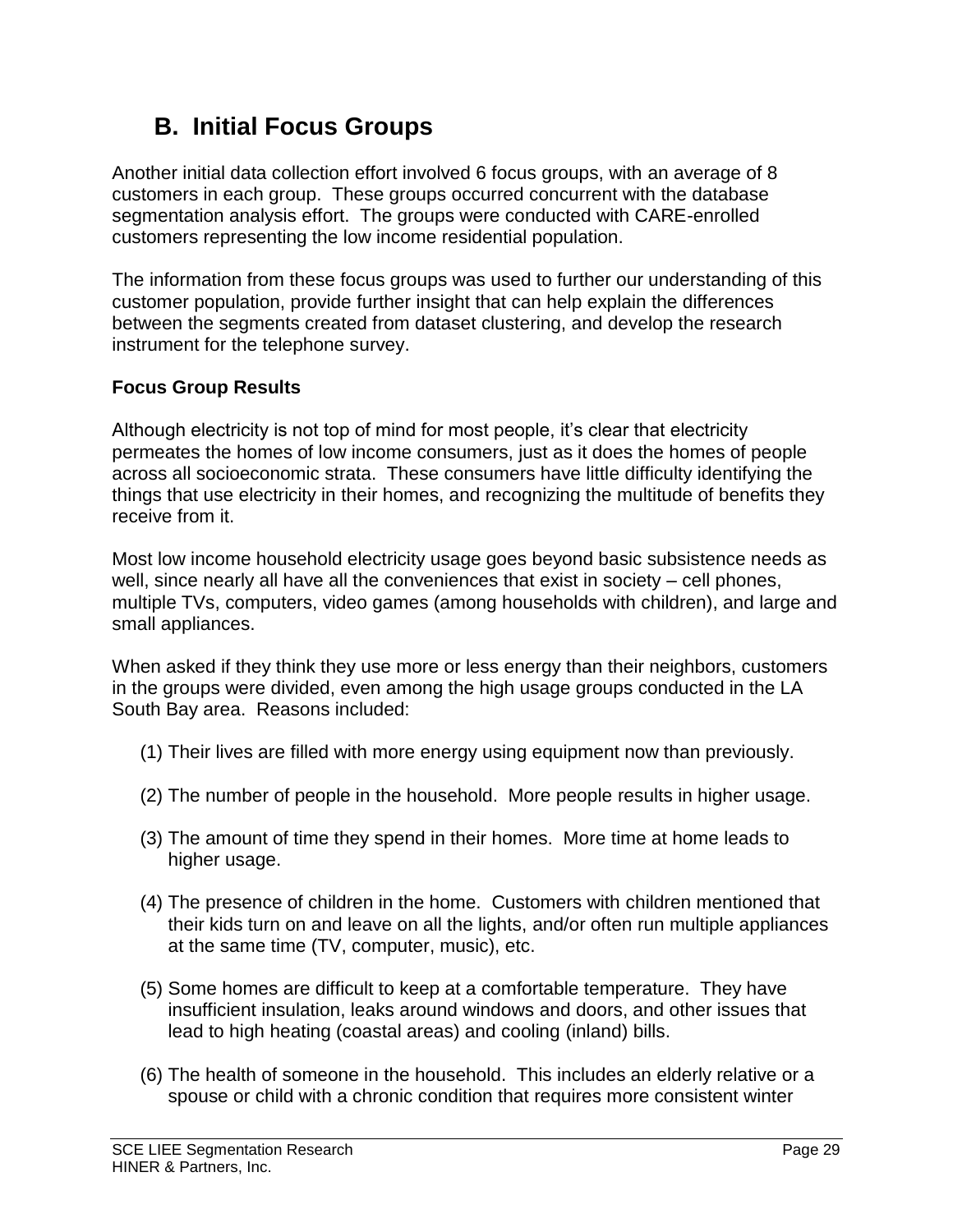heating or summer cooling, and in some cases the use of in-home medical equipment.

Despite their circumstances, just about everyone is interested in reducing their energy use, yet many of these low income customers find it difficult to give up or reduce the benefits that electricity provides, or to control their household's energy use. Specific barriers include:

- (1) Lack of financial resources to make improvements that require money up front.
- (2) Lack of control over their bill, over others in the household, or if renters over their physical environment.
- (3) Lack of more detailed knowledge (e.g., how much energy is used by each specific appliance) that would allow them to prioritize their additional efforts.
- (4) Lack of time and energy to take even more rigorous and consistent actions such as unplugging appliances and electronics.
- (5) Not wanting to give up some of the benefits of electricity as one customer put it, "no one really wants to sit in the dark with candles", but others simply don't want to wait for their computer to boot up so they leave it running.

Relative to homeowners, renters are even less willing or able to consider participating in the program or make changes to their home. Renters report the following additional concerns or barriers:

- (1) Being fearful their landlord could raise their rent if they request or receive any improvements.
- (2) A misperception that you need to be a homeowner to participate in a program like LIEE.
- (3) A perceptual barrier against changing something that they don't own to the extent that some are even hesitant to change a light bulb. This is also one of the benefits of being a renter – not having to think about or deal with maintenance, repairs, or even simple upkeep.
- (4) Situations where the landlord paid the bill, so the renter had no incentive to save.

To a considerable degree, the LIEE program design and implementation employs strategies to address many of these barriers, however, more information, education, and marketing may further assist in overcoming some of these concerns. Also, the issues that renters face suggest that targeting landlords for program such as LIEE might be appropriate.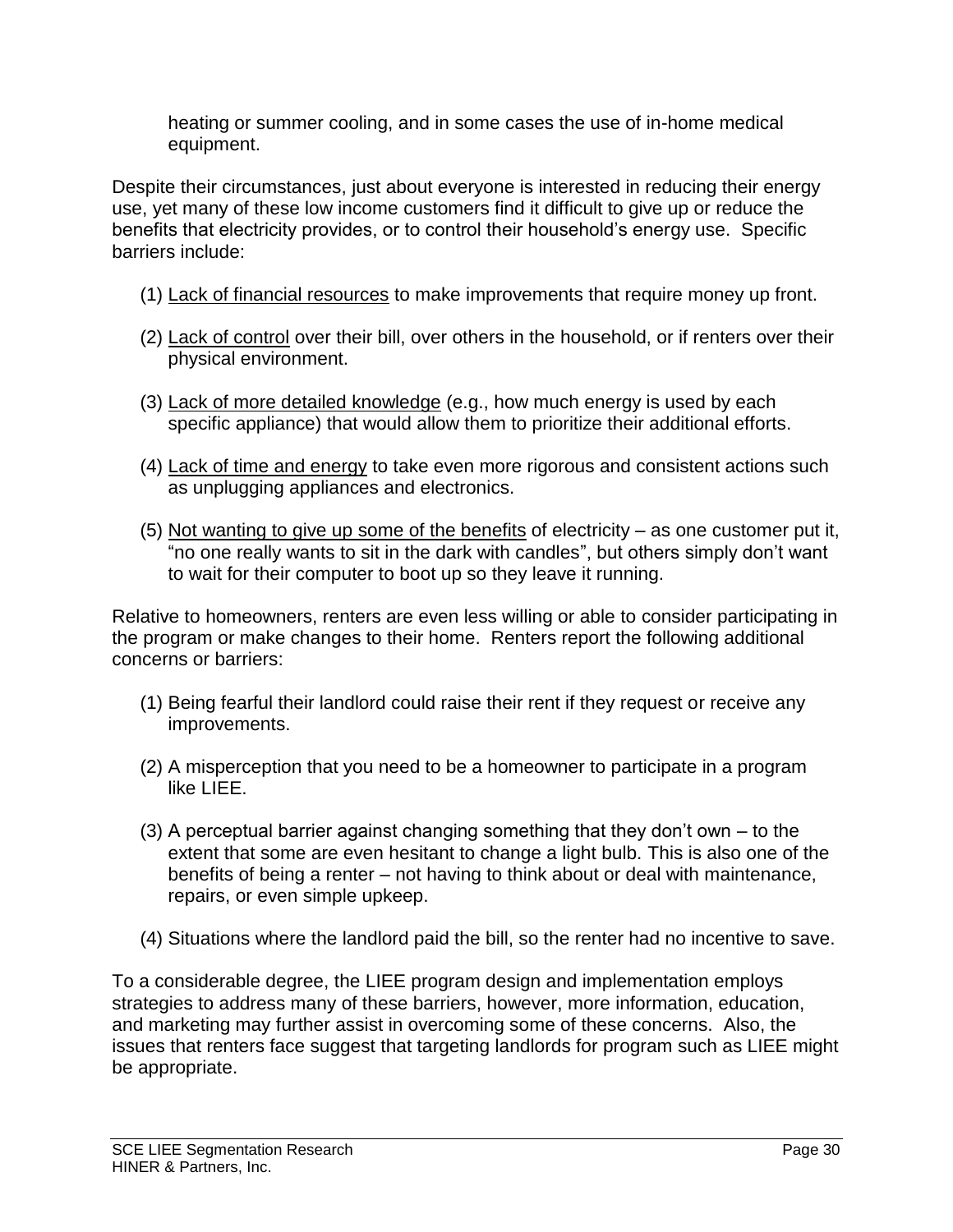## Customer Perceptions of LIEE/EMA

About half the customers in the focus groups had heard of Energy Management Assistance (EMA), although few knew it by name. A few customers in the groups were familiar with all aspects of the program (refrigerator, AC, weatherization/caulking, lights, etc.) but most seem to just know about bits and pieces. There's quite a bit of confusion or misunderstanding about EMA details as well, even among the participants.

Nonetheless, most said they would participate in a program such as EMA if the program were offered to them. However, some voiced skepticism about the program, and their hesitations about signing up. These include:

- Concerns that it's too good to be true. A few skeptics thought that the "free" offer that includes a home inspection might lead to additional repairs being identified that they would have to pay for.
- Believing they would not qualify. Even though all the respondents in the focus groups are CARE customers, many do not think they are low income so presume they would not qualify. A few were willing to take a chance by looking into the program anyway, but for many this presumption about not being qualified likely keeps them from taking the next step or even from responding affirmatively to proactive outreach.
- Skeptical about the quality of the appliances or work to be performed. Some customers presumed that getting something for free implies the item would be low quality – an off brand or too noisy.
- Improvements will not help much, or aren't worth the effort. Some felt that their home does not really need these types of improvements, such as caulking and weatherproofing, or that the improvements probably are not worth the effort of filling out an application, proving one's income, etc.
- Reluctance to take from others who need it more. Some customers expressed reluctance about the program out of concern that others probably need it more.
- Embarrassment of admitting to being low income. A few customers admitted that it's embarrassing to receive low income assistance.

Though customers brought up many barriers, most contend they would participate if the program might help them reduce their energy use. Some of these reported barriers indicate why, though the program may initially seem appealing, the percentage of customers who actually agree to participate when presented with the details of program participation is lower that might be expected. During the discussion, however, it was also clear that further explanation about the program and discussion about program details did often assist in overcoming these barriers, at least among those who have participated in EMA in the past.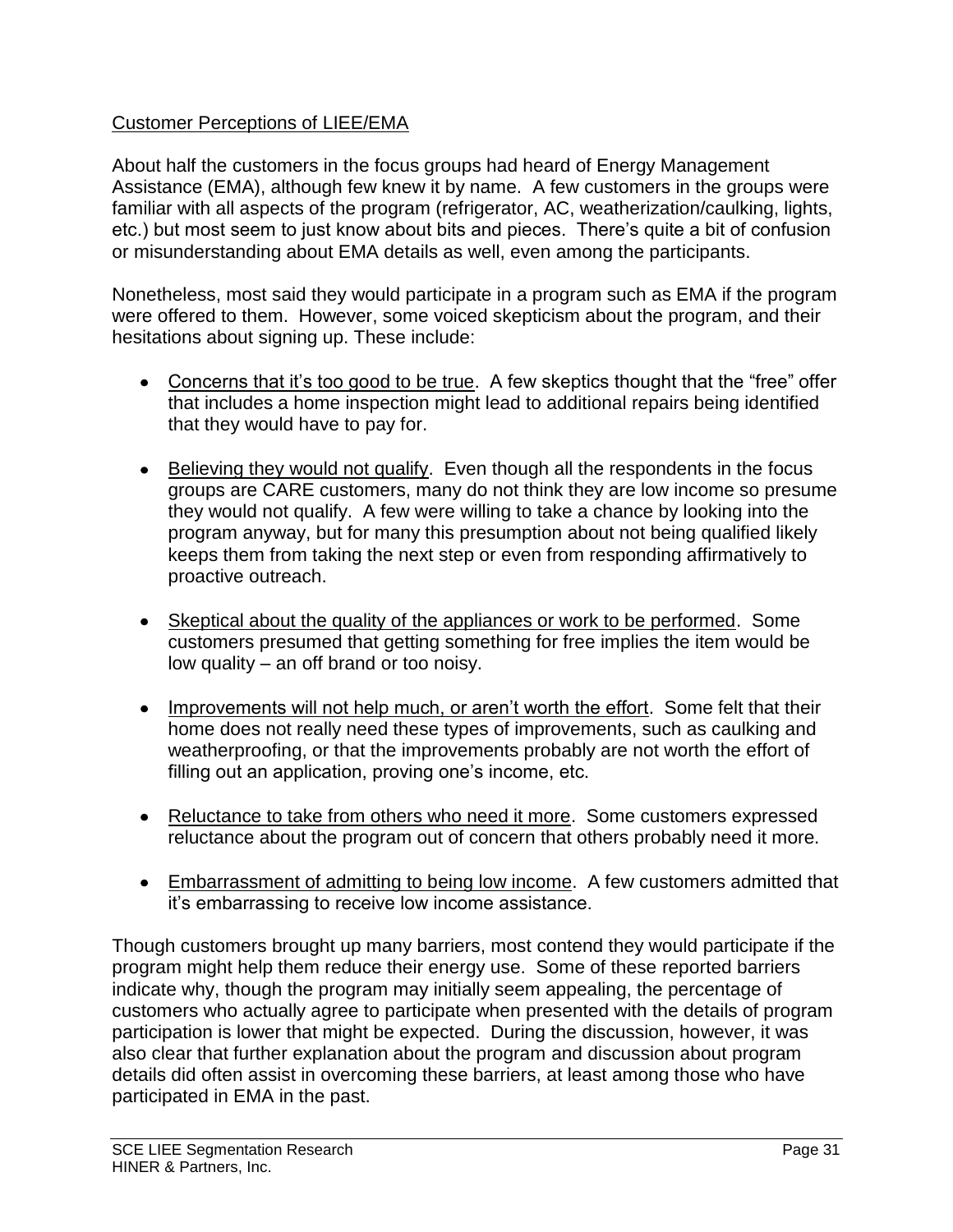# **C. Telephone Survey**

The telephone survey followed the database segmentation and preliminary focus group research. As noted earlier, 1,536 telephone survey interviews were conducted to augment the initial segmentation solutions with additional descriptive information about these different groups of customers.

# **Results: Segment Descriptions**

The survey results were tabulated with the segments serving as the basis for grouping respondents together, and the responses to each question were compared across all of the segments. Based on these comparisons and the results from the dataset analysis, brief descriptions of each segment follow, including tables that describe the variables that differentiate the segment from other segments. More detailed results are in Appendix B.

Note that in the following descriptions the term "average" refers to the mean of the population, and "above" or "below" average indicates that the segment is significantly different from the general population with respect to the designated characteristic.

## Segment 1: Low Use, Low Touch (21% of the population)

These coastal, urban apartment dwellers are in some of the oldest and smallest dwellings. Though their homes are among the least energy efficient, they tend to be among the best energy conservers – they are motivated to use less energy both to save money and for the environment, and they believe they know what to do. It probably helps that they also have fewer energy consuming appliances and electronics, and most do not to have central air conditioning. As a group, they have the lowest income (relative to other low income customers), fewer household members, and they tend to be Hispanic and Spanish-speakers. This segment is also below average in SCE program participation and in frequency of contacting SCE, and have relatively few bill problems.

In the tables that follow, segment characteristics that are significantly different from the low income population as a whole are shown. For variable categories where no description is shown, the segment is no different from the population.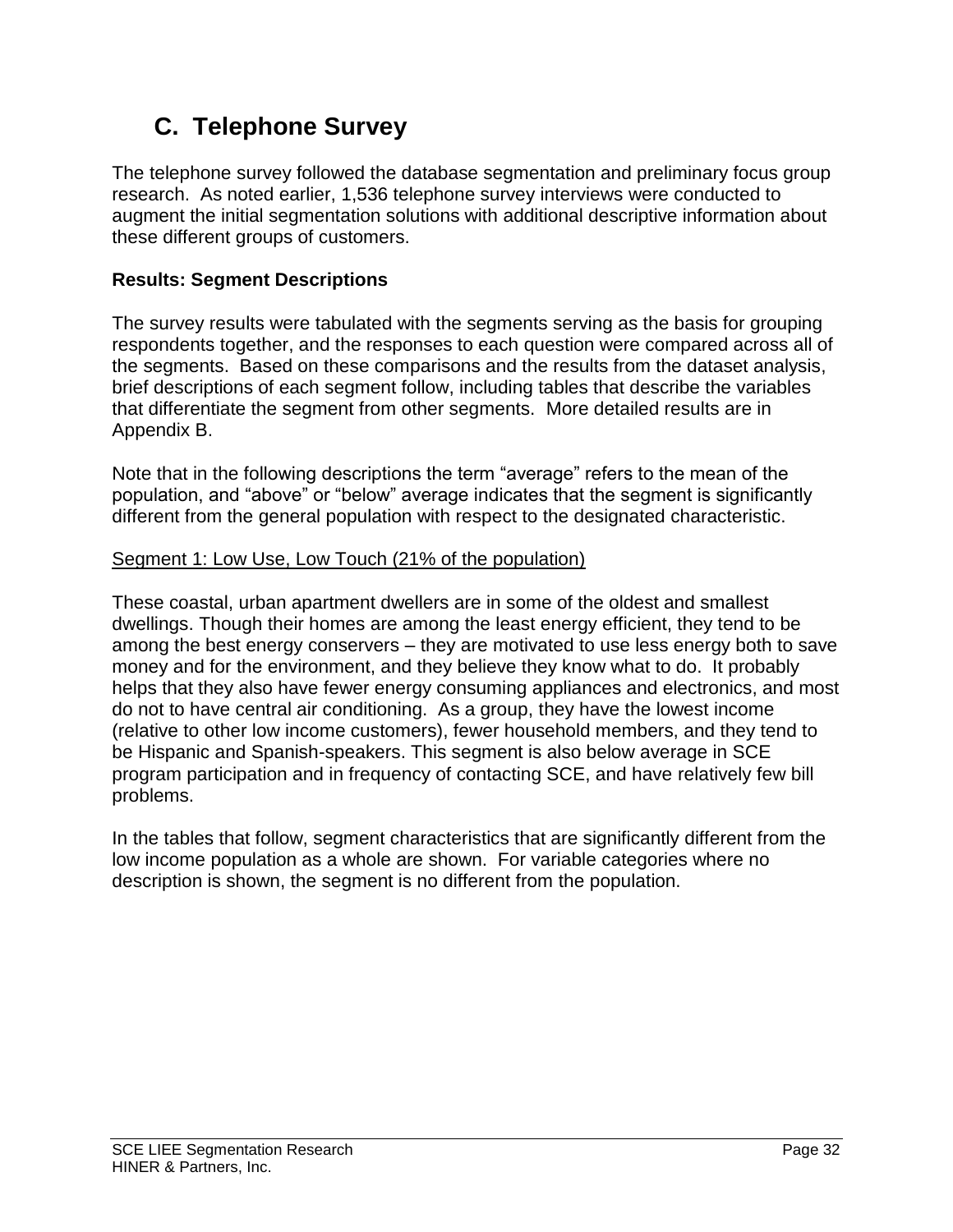### **Table 16: Segment 1 Differentiating Variables and Descriptors**

|                                   | <b>Segment Determinants (SCE and Census Data)</b> | <b>Home Characteristics</b>             |                        |
|-----------------------------------|---------------------------------------------------|-----------------------------------------|------------------------|
| <b>Energy Usage:</b>              | <b>Very low</b>                                   | <b>Housing Type:</b>                    | Apt, duplex            |
| <b>Payment Problems:</b>          | <b>Few</b>                                        | <b>Characteristics:</b>                 | Very small, older      |
| <b>Dwelling Characteristics:</b>  | Older, smaller                                    | Own or rent:                            | <b>Renters</b>         |
| <b>Housing Type:</b>              | <b>Multi-family</b>                               | <b>Energy Efficient Features:</b>       | <b>Fewer</b>           |
| Geographic:                       | <b>Urban, renters</b>                             | <b>Improvements Made:</b>               |                        |
| <b>Climate Zones:</b>             | <b>Coastal</b>                                    | <b>All Electric:</b>                    |                        |
| <b>SCE Program Participation:</b> | <b>Very low</b>                                   | <b>AC Type and Age:</b>                 | <b>None</b>            |
| <b>Demographics</b>               |                                                   | <b>Appliances and Electronics</b>       |                        |
| Age:                              |                                                   | <b>Appliances:</b>                      | <b>Fewer</b>           |
| <b>Household Size:</b>            | <b>Smaller</b>                                    | <b>Refrigerator Age:</b>                |                        |
| <b>Education/Income:</b>          | Lower                                             | <b>Electronics:</b>                     | <b>Fewer</b>           |
| <b>Ethnicity:</b>                 | <b>Hispanic</b>                                   | Pool or Spa:                            |                        |
| Language:                         | <b>Spanish</b>                                    |                                         |                        |
| Disabled:                         |                                                   |                                         |                        |
|                                   |                                                   |                                         |                        |
|                                   |                                                   |                                         |                        |
| <b>Energy-Related Attitudes</b>   |                                                   | <b>Connection with Utility Programs</b> |                        |
| Always try to save:               |                                                   | <b>Satisfaction with SCE:</b>           | <b>High</b>            |
| Have been successful:             | Yes                                               | <b>Opinion About EE Programs:</b>       | <b>Positive</b>        |
| Importances:                      | <b>Environment</b>                                | <b>Ever Partic. in EE Program:</b>      |                        |
| <b>Obstacles:</b>                 | Don't know                                        | <b>Programs: Yes</b>                    |                        |
|                                   |                                                   | Programs: No                            | <b>Summer Discount</b> |
| <b>Attitudes:</b>                 | <b>Environment</b>                                |                                         |                        |
|                                   | Done all I can                                    |                                         |                        |
| <b>Energy-Related Behaviors</b>   |                                                   | <b>LIEE Awareness and Participation</b> |                        |
| Always do this:                   | <b>Turn off TV</b>                                | <b>Past LIEE participation:</b>         |                        |
|                                   |                                                   | Home (past participants):               |                        |
| Don't always do this:             |                                                   | <b>Sources of LIEE info:</b>            | Landlord               |
|                                   |                                                   | Awareness of LIEE (non-part.): Lower    |                        |
| <b>HVAC on Hot Summer Days:</b>   |                                                   | <b>Barriers (non-participants):</b>     | Don't think need it    |
| <b>HVAC on Cold Winter Days:</b>  |                                                   | Info source preferences:                |                        |

### This segment is characterized as having younger families in small, newer homes in inland areas, who not surprisingly are more likely to have newer, central AC and newer refrigerators. They include an above average proportion of renters. Since they are inland, these customers mentioned heating and cooling as a main barrier to saving energy – which might explain their above average participation in the Summer Discount Plan (SDP). They also mentioned that having too many energy-consuming appliances and electronics is also a barrier – although as a group they are quite average regarding

Segment 2: Young Inland Conservers (17% of the population)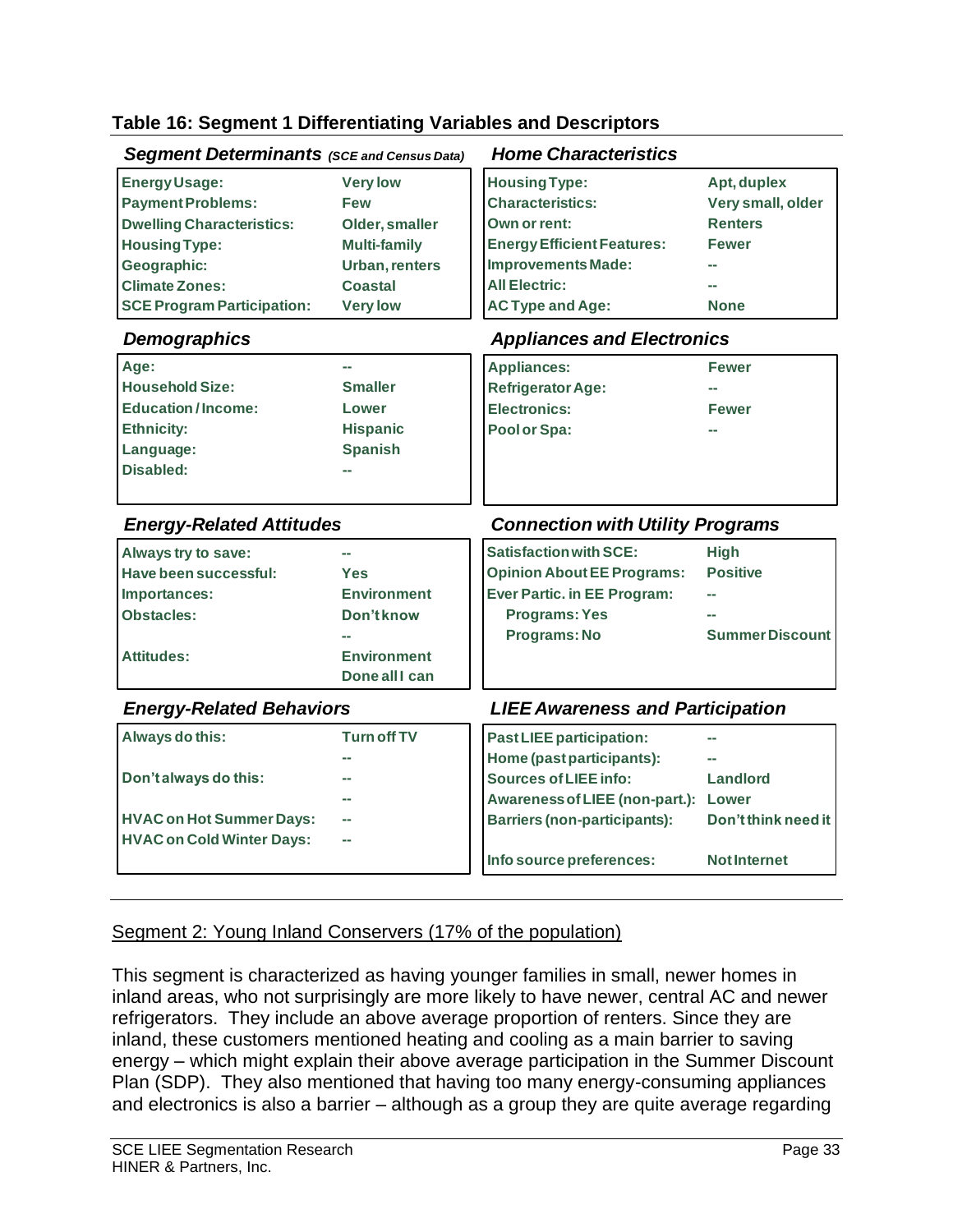the number of appliances and large electronic items (such as TV's) that they actually have. Despite their perceptions about their energy consumption, they are low energy users with very few bill payment problems.

| <b>Segment Determinants (SCE and Census Data)</b> |                        | <b>Home Characteristics</b>             |                        |
|---------------------------------------------------|------------------------|-----------------------------------------|------------------------|
| <b>Energy Usage:</b>                              | Low                    | <b>Housing Type:</b>                    | $\sim$                 |
| <b>Payment Problems:</b>                          | <b>Few</b>             | <b>Characteristics:</b>                 | <b>Newer</b>           |
| <b>Dwelling Characteristics:</b>                  | <b>Newer</b>           | Own or rent:                            | <b>Renters</b>         |
| <b>Housing Type:</b>                              | Single fam, tract      | <b>Energy Efficient Features:</b>       |                        |
| Geographic:                                       | Rural/suburban         | <b>Improvements Made:</b>               | Yes                    |
| <b>Climate Zones:</b>                             | <b>Inland</b>          | <b>All Electric:</b>                    |                        |
| <b>SCE Program Participation:</b>                 | <b>Very low</b>        | <b>AC Type and Age:</b>                 | Central AC, newer      |
| <b>Demographics</b>                               |                        | <b>Appliances and Electronics</b>       |                        |
| Age:                                              | 18-44                  | <b>Appliances:</b>                      |                        |
| <b>Household Size:</b>                            | Larger                 | <b>Refrigerator Age:</b>                | <b>Newer</b>           |
| <b>Education/Income:</b>                          |                        | <b>Electronics:</b>                     | <b>Game consoles</b>   |
| <b>Ethnicity:</b>                                 |                        | Pool or Spa:                            |                        |
| Language:                                         |                        |                                         |                        |
| Disabled:                                         | No                     |                                         |                        |
|                                                   |                        |                                         |                        |
| <b>Energy-Related Attitudes</b>                   |                        | <b>Connection with Utility Programs</b> |                        |
|                                                   |                        |                                         |                        |
| Always try to save:                               |                        | <b>Satisfaction with SCE:</b>           |                        |
| Have been successful:                             |                        | <b>Opinion About EE Programs:</b>       |                        |
| Importances:                                      | <b>Comfort</b>         | <b>Ever Partic. in EE Program:</b>      |                        |
| Obstacles:                                        | <b>Heating/Cooling</b> | <b>Programs: Yes</b>                    | <b>Summer Discount</b> |
|                                                   |                        | Programs: No                            | <b>Appl. Recycling</b> |
| <b>Attitudes:</b>                                 |                        |                                         |                        |
| <b>Energy-Related Behaviors</b>                   |                        | <b>LIEE Awareness and Participation</b> |                        |
| Always do this:                                   |                        | <b>Past LIEE participation:</b>         | Lower                  |
|                                                   |                        | Home (past participants):               | <b>Previous home</b>   |
| Don't always do this:                             |                        | <b>Sources of LIEE info:</b>            |                        |
|                                                   |                        | Awareness of LIEE (non-part.): Lower    |                        |
| <b>HVAC on Hot Summer Days:</b>                   | Warmer                 | <b>Barriers (non-participants):</b>     |                        |
| <b>HVAC on Cold Winter Days:</b>                  |                        |                                         |                        |
|                                                   |                        | Info source preferences:                | <b>Email</b>           |

## **Table 17: Segment 2 Differentiating Variables and Descriptors**

## Segment 3: Older Coastal Conservers (16% of the population)

These customers are similar to Segment 1, with the exception that they tend to be older homeowners rather than younger renters. Located in coastal areas, their homes are older and among the least energy efficient, yet they keep their energy usage below the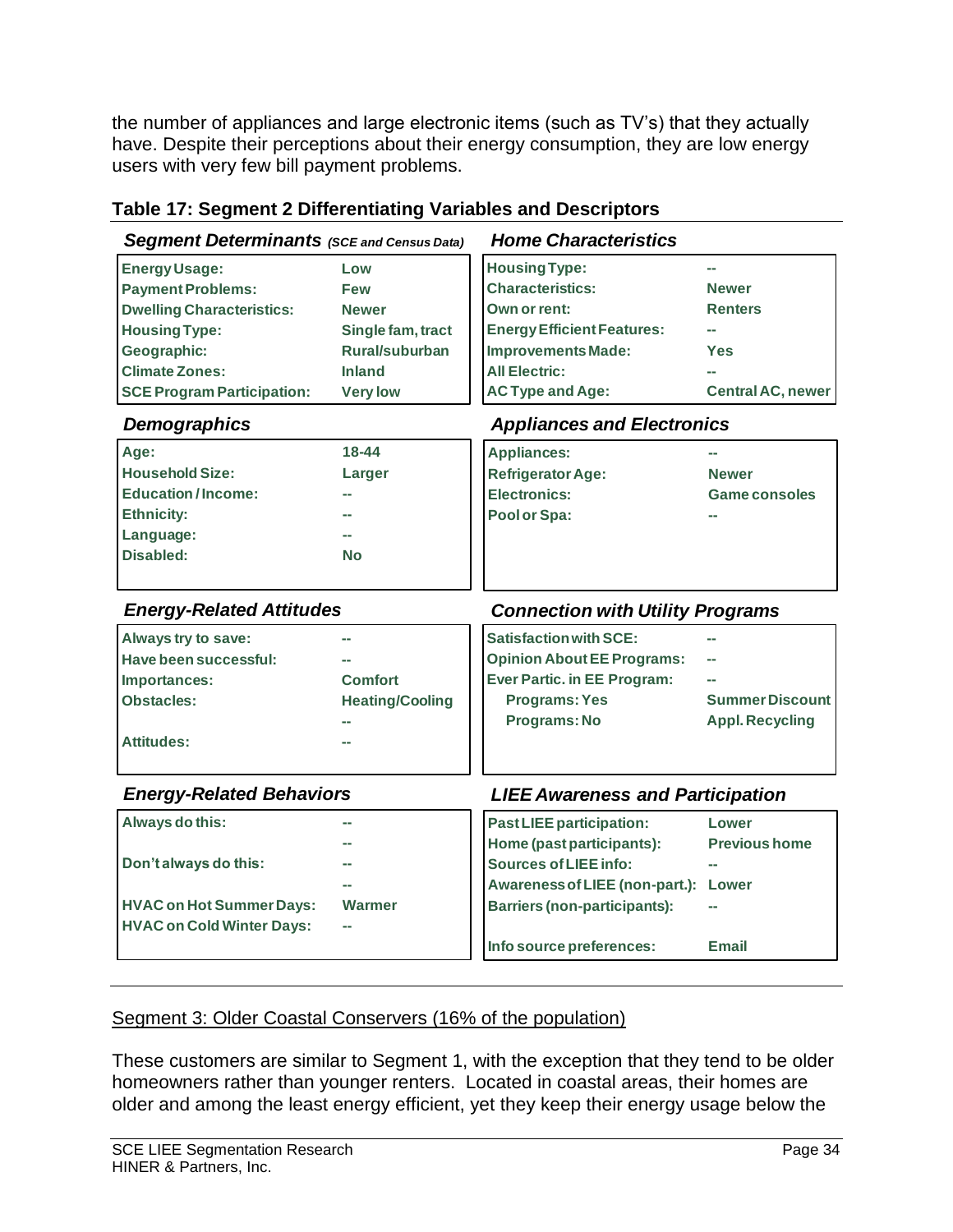average. It probably helps that most don't have central AC, but they also don't perceive that they have obstacles to conserving (even with their older homes they are less likely than any other segment to believe that the condition of their home is an obstacle). Those who do have AC tend to set it warmer in the summer than other segments.

Relative to others, they have the fewest bill payment problems, the lowest percentage of past EE program participation, and the highest proportion (along with segment 1) who believe they've been successful in conserving energy. Likewise, this segment has relatively few household members. Despite being older, they tend to have a lower incidence of health problems, too.

| <b>Housing Type:</b><br><b>Energy Usage:</b><br><b>NOT Apt</b><br>Low<br><b>Characteristics:</b><br><b>Payment Problems:</b><br>Older<br><b>Very few</b><br><b>Dwelling Characteristics:</b><br>Own or rent:<br>Older<br><b>Owners</b> |  |
|----------------------------------------------------------------------------------------------------------------------------------------------------------------------------------------------------------------------------------------|--|
|                                                                                                                                                                                                                                        |  |
|                                                                                                                                                                                                                                        |  |
|                                                                                                                                                                                                                                        |  |
| <b>Housing Type:</b><br><b>Energy Efficient Features:</b><br><b>Single-family</b><br><b>Fewer</b>                                                                                                                                      |  |
| <b>Improvements Made:</b><br>Geographic:<br><b>Urban</b><br>No                                                                                                                                                                         |  |
| <b>All Electric:</b><br><b>Climate Zones:</b><br>Inland coastal                                                                                                                                                                        |  |
| <b>SCE Program Participation:</b><br><b>AC Type and Age:</b><br><b>None</b>                                                                                                                                                            |  |
| <b>Appliances and Electronics</b><br><b>Demographics</b>                                                                                                                                                                               |  |
| Age:<br>65+ years<br><b>Appliances:</b>                                                                                                                                                                                                |  |
| <b>Household Size:</b><br><b>Smaller</b><br><b>Refrigerator Age:</b><br>Older                                                                                                                                                          |  |
| <b>Education/Income:</b><br><b>Electronics:</b><br>Lower<br><b>Fewer</b>                                                                                                                                                               |  |
| <b>Ethnicity:</b><br>Pool or Spa:<br><b>No</b>                                                                                                                                                                                         |  |
| Language:                                                                                                                                                                                                                              |  |
| Disabled:                                                                                                                                                                                                                              |  |
|                                                                                                                                                                                                                                        |  |
|                                                                                                                                                                                                                                        |  |
| <b>Energy-Related Attitudes</b><br><b>Connection with Utility Programs</b>                                                                                                                                                             |  |
| <b>Satisfaction with SCE:</b><br>Always try to save:<br><b>High</b>                                                                                                                                                                    |  |
| <b>Opinion About EE Programs:</b><br>Have been successful:<br><b>Yes</b><br>шm.                                                                                                                                                        |  |
| <b>Ever Partic. in EE Program:</b><br><b>No</b><br>Importances:                                                                                                                                                                        |  |
| <b>Programs: Yes</b><br><b>Obstacles:</b><br>Don't know                                                                                                                                                                                |  |
| <b>Programs: No</b><br><b>EE Rebates</b>                                                                                                                                                                                               |  |
| <b>Attitudes:</b><br><b>Not bill worries</b>                                                                                                                                                                                           |  |
| <b>Not health issues</b>                                                                                                                                                                                                               |  |
| <b>Energy-Related Behaviors</b><br><b>LIEE Awareness and Participation</b>                                                                                                                                                             |  |
| Always do this:<br><b>Turn off lights</b><br><b>Past LIEE participation:</b>                                                                                                                                                           |  |
| Home (past participants):<br><b>Current home</b>                                                                                                                                                                                       |  |
| Don't always do this:<br><b>Sources of LIEE info:</b><br><b>Direct mail</b>                                                                                                                                                            |  |
| Awareness of LIEE (non-part.): --                                                                                                                                                                                                      |  |
| <b>HVAC on Hot Summer Days:</b><br><b>Barriers (non-participants):</b>                                                                                                                                                                 |  |
| <b>HVAC on Cold Winter Days:</b><br><b>Cooler</b><br>Info source preferences:                                                                                                                                                          |  |

## **Table 18: Segment 3 Differentiating Variables and Descriptors**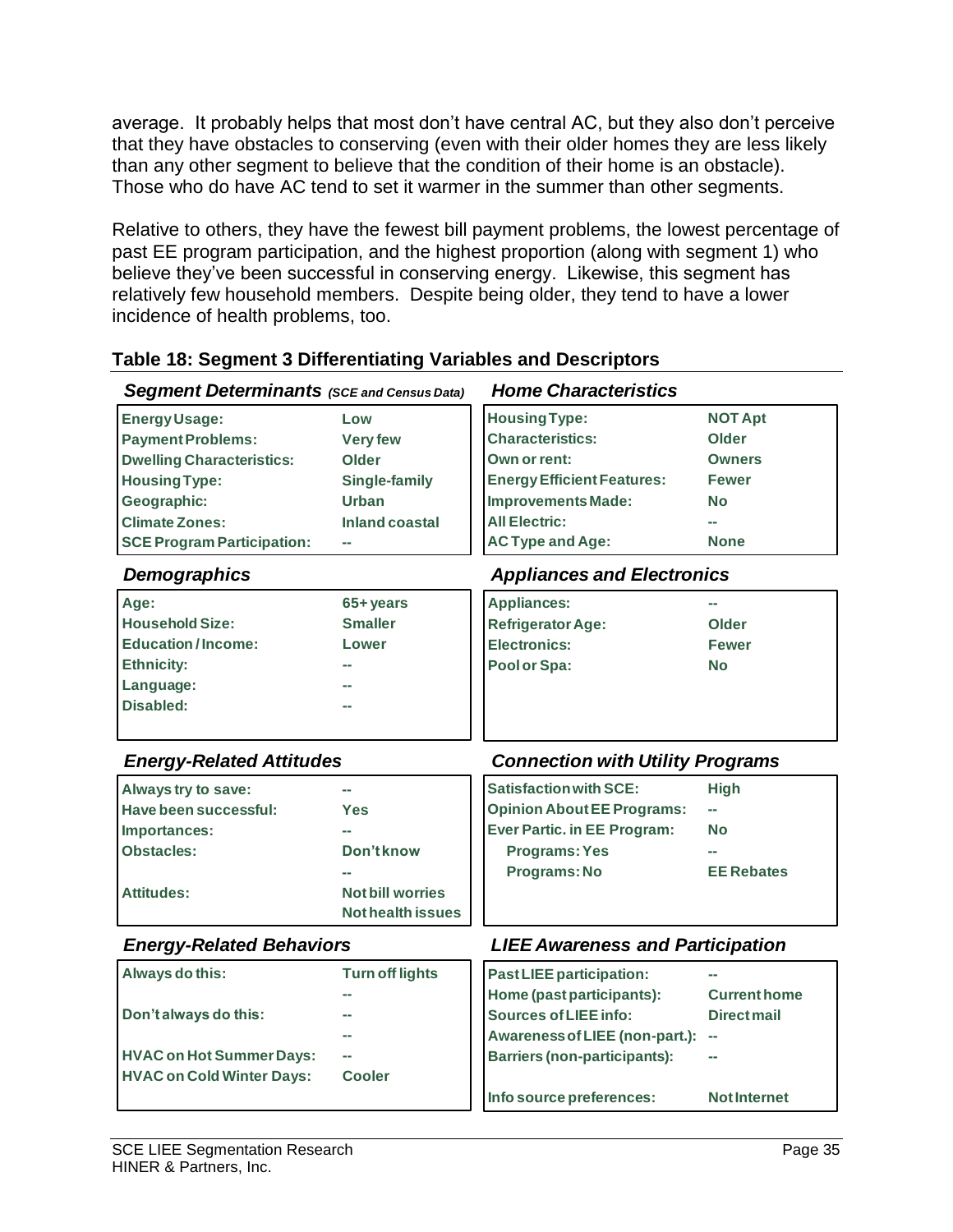## Segment 4: Struggling Modest Renters (14% of the population)

This segment includes renters in smaller homes (high proportion of apartments) with fewer energy efficient features and fewer actions taken to improve this (likely because they are renters). It includes the highest proportion of all electric homes and a high proportion of window AC's, but relatively few appliances or other electronics. Though energy usage is moderate overall, this segment has the second highest rate of bill payment problems.

Demographically, this segment does not differ significantly from other groups of low income customers, with the exception of a few differences. They have a slightly higher proportion of Hispanic and African-American households as well as relatively more households who report someone in the household is disabled. Barriers to reducing energy usage are similar to those noted in the overall low income population. Moreover, this segment is not concentrated in a specific geographic location.

| <b>Segment Determinants (SCE and Census Data)</b> |                       | <b>Home Characteristics</b>             |                        |
|---------------------------------------------------|-----------------------|-----------------------------------------|------------------------|
| <b>Energy Usage:</b>                              | <b>Moderate</b>       | <b>Housing Type:</b>                    | <b>Apartment</b>       |
| <b>Payment Problems:</b>                          | <b>Frequent</b>       | <b>Characteristics:</b>                 | <b>Small</b>           |
| <b>Dwelling Characteristics:</b>                  |                       | Own or rent:                            | <b>Renters</b>         |
| <b>Housing Type:</b>                              | <b>Multi-family</b>   | <b>Energy Efficient Features:</b>       | <b>Fewer</b>           |
| Geographic:                                       | <b>Renters</b>        | <b>Improvements Made:</b>               |                        |
| <b>Climate Zones:</b>                             |                       | <b>All Electric:</b>                    | <b>Yes</b>             |
| <b>SCE Program Participation:</b>                 |                       | <b>AC Type and Age:</b>                 | <b>Window</b>          |
| <b>Demographics</b>                               |                       | <b>Appliances and Electronics</b>       |                        |
| Age:                                              |                       | <b>Appliances:</b>                      | <b>Fewer</b>           |
| <b>Household Size:</b>                            |                       | <b>Refrigerator Age:</b>                |                        |
| <b>Education/Income:</b>                          |                       | <b>Electronics:</b>                     | TVs, Cable/DVR         |
| <b>Ethnicity:</b>                                 | Hispanic, Af-Am       | Pool or Spa:                            |                        |
| Language:                                         | <b>Spanish</b>        |                                         |                        |
| <b>Disabled:</b>                                  | <b>Yes</b>            |                                         |                        |
| <b>Energy-Related Attitudes</b>                   |                       | <b>Connection with Utility Programs</b> |                        |
|                                                   |                       | <b>Satisfaction with SCE:</b>           |                        |
| Always try to save:                               |                       |                                         |                        |
| Have been successful:                             |                       | <b>Opinion About EE Programs:</b>       |                        |
| Importances:                                      | <b>Saving money</b>   | <b>Ever Partic. in EE Program:</b>      |                        |
| <b>Obstacles:</b>                                 |                       | <b>Programs: Yes</b>                    |                        |
|                                                   |                       | Programs: No                            | <b>Summer Discount</b> |
| <b>Attitudes:</b>                                 | <b>Bill worries</b>   |                                         |                        |
|                                                   | <b>Could use less</b> |                                         |                        |

## **Table 19: Segment 4 Differentiating Variables and Descriptors**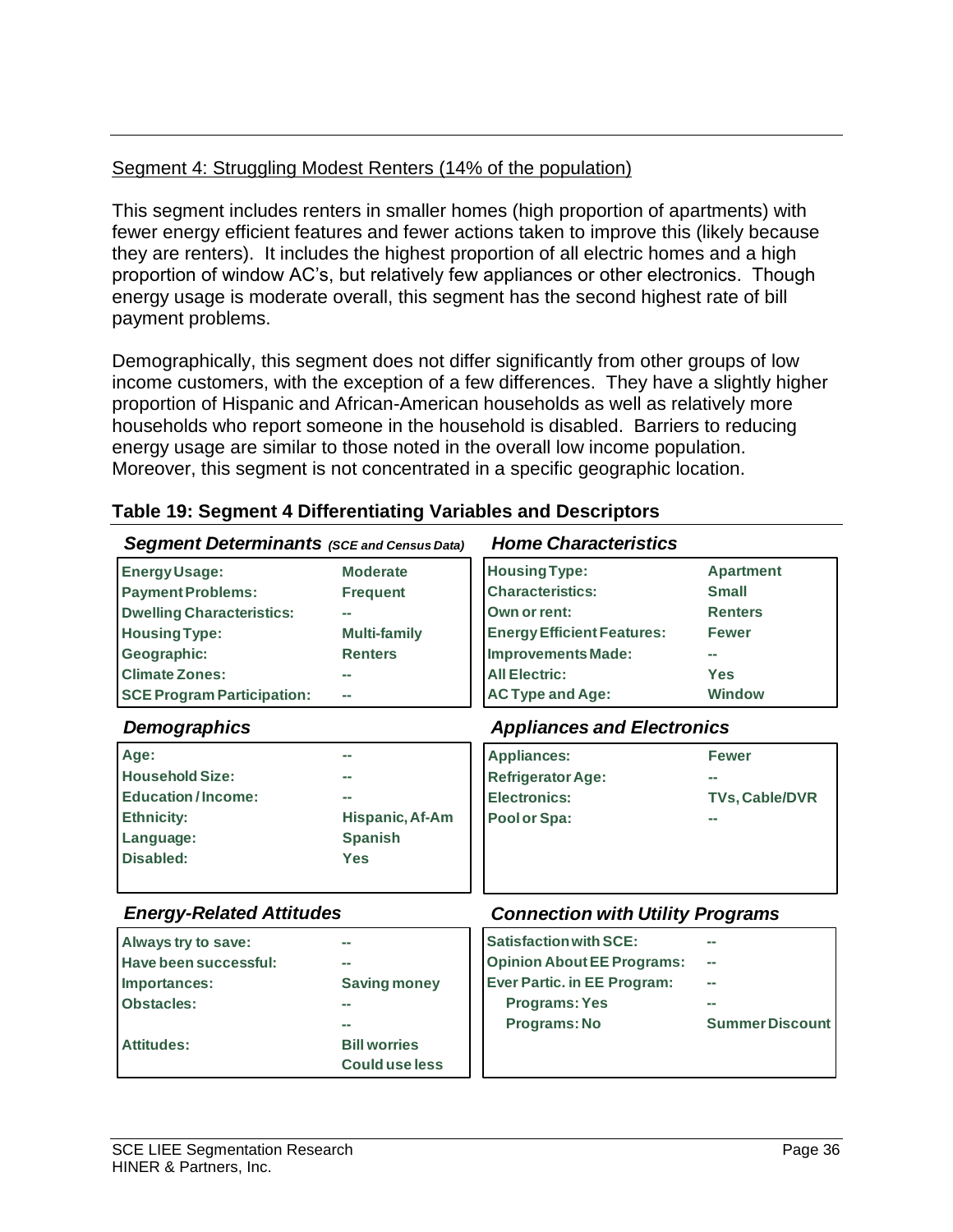| <b>Energy-Related Behaviors</b>                                     |               | <b>LIEE Awareness and Participation</b>               |                     |
|---------------------------------------------------------------------|---------------|-------------------------------------------------------|---------------------|
| Always do this:                                                     |               | Past LIEE participation:<br>Home (past participants): | <b>Higher</b>       |
| Don't always do this:                                               |               | Sources of LIEE info:                                 | --                  |
|                                                                     |               | Awareness of LIEE (non-part.):                        | <b>COL</b>          |
| <b>HVAC on Hot Summer Days:</b><br><b>HVAC on Cold Winter Days:</b> | <b>Cooler</b> | <b>Barriers (non-participants):</b>                   | Don't think need it |
|                                                                     |               | Info source preferences:                              | <b>Phone</b>        |

#### Segment 5: Larger, Older Households (14% of the population)

This segment has high energy usage, in part because they are in larger, older homes. Although they tend to have more EE features than others including relatively newer AC units. They are likely to be homeowners (not renters) who have lived in their current residence longer. Very few have had bill payment problems.

Consistent with being homeowners and with their longevity, these customers tend to be older. A higher-than-average proportion are on medical baseline and the Level Payment Plan (LPP). Their household size tends to be larger – perhaps with older children or multiple generations in the home, and/or renting out rooms to non-related household members. They are geographically dispersed.

Customers in this segment are more motivated by saving money on their bill than by environmental concerns. Perhaps because of their larger household sizes, cooperation from others in the home is reported to be an obstacle to reducing energy use.

| <b>Segment Determinants (SCE and Census Data)</b> |                     | <b>Home Characteristics</b>       |                          |
|---------------------------------------------------|---------------------|-----------------------------------|--------------------------|
| <b>Energy Usage:</b>                              | <b>High</b>         | <b>Housing Type:</b>              | <b>Single-family</b>     |
| <b>Payment Problems:</b>                          | <b>Very few</b>     | <b>Characteristics:</b>           | Large, older             |
| <b>Dwelling Characteristics:</b>                  |                     | Own or rent:                      | <b>Owners</b>            |
| <b>Housing Type:</b>                              | Single-family       | <b>Energy Efficient Features:</b> | <b>More</b>              |
| Geographic:                                       | <b>Owners</b>       | <b>Improvements Made:</b>         | <b>No</b>                |
| <b>Climate Zones:</b>                             |                     | <b>All Electric:</b>              |                          |
| <b>SCE Program Participation:</b>                 | <b>Medical, LPP</b> | <b>AC Type and Age:</b>           | <b>Central AC, newer</b> |
| <b>Demographics</b>                               |                     | <b>Appliances and Electronics</b> |                          |
| Age:                                              | 65+ years           | <b>Appliances:</b>                | Many                     |
| <b>Household Size:</b>                            |                     | <b>Refrigerator Age:</b>          | Older                    |
| <b>Education/Income:</b>                          |                     | <b>Electronics:</b>               | <b>TV's, Desk Cptrs</b>  |
| <b>Ethnicity:</b>                                 |                     | Pool or Spa:                      |                          |
| Language:                                         |                     |                                   |                          |
| Disabled:                                         |                     |                                   |                          |
|                                                   |                     |                                   |                          |

#### **Table 20: Segment 5 Differentiating Variables and Descriptors**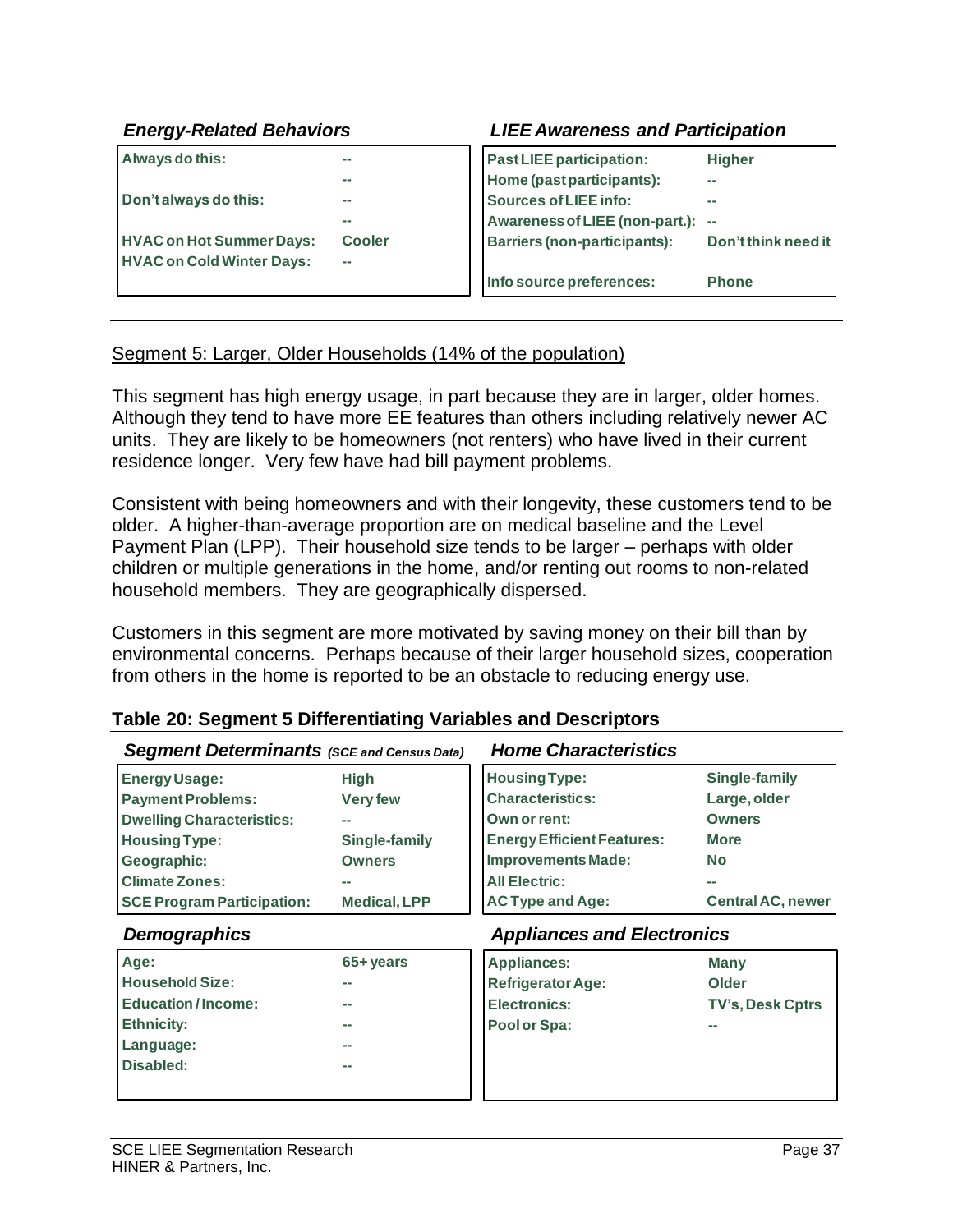| <b>Energy-Related Attitudes</b>  |                     | <b>Connection with Utility Programs</b> |        |
|----------------------------------|---------------------|-----------------------------------------|--------|
| Always try to save:              |                     | <b>Satisfaction with SCE:</b>           | Lower  |
| Have been successful:            |                     | <b>Opinion About EE Programs:</b>       | --     |
| Importances:                     | <b>Saving money</b> | <b>Ever Partic. in EE Program:</b>      |        |
| <b>Obstacles:</b>                | <b>Cooperation</b>  | <b>Programs: Yes</b>                    |        |
|                                  |                     | Programs: No                            |        |
| <b>Attitudes:</b>                |                     |                                         |        |
|                                  |                     |                                         |        |
| <b>Energy-Related Behaviors</b>  |                     | <b>LIEE Awareness and Participation</b> |        |
| Always do this:                  |                     | <b>Past LIEE participation:</b>         |        |
|                                  |                     | Home (past participants):               |        |
| Don't always do this:            |                     | Sources of LIEE info:                   |        |
|                                  |                     | Awareness of LIEE (non-part.):          | $\sim$ |
| <b>HVAC on Hot Summer Days:</b>  |                     | <b>Barriers (non-participants):</b>     |        |
| <b>HVAC on Cold Winter Days:</b> |                     |                                         |        |
|                                  |                     |                                         |        |

#### Segment 6: High Use Newer Homeowners (9% of the population)

This segment has the highest energy usage. They have physically larger homes and the largest average household size (number of people) within the inland valley and desert regions. Their homes are among the newest among the low income segments, with a higher proportion of EE features for the home. Demographically, these customers tend to be homeowners, middle aged (45-64), higher income, and with an above average proportion of someone who is disabled in the household, but they do not have significantly more payment problems relative to some of the other segments.

Also contributing to high energy use, these customers tend to live inland in the hotter summer climate zones, are more likely to have central AC and evaporative coolers, they have more appliances and electronics, and place more importance on "comfort" relative to saving money or the environmental concerns.

They have above average participation in Home Energy Efficiency Surveys (HEES) and the Summer Discount Plan (SDP), suggesting they are both aware of and interested in reducing their consumption. They also believe they could do more to reduce their usage, but their larger households make cooperation from others is a significant barrier.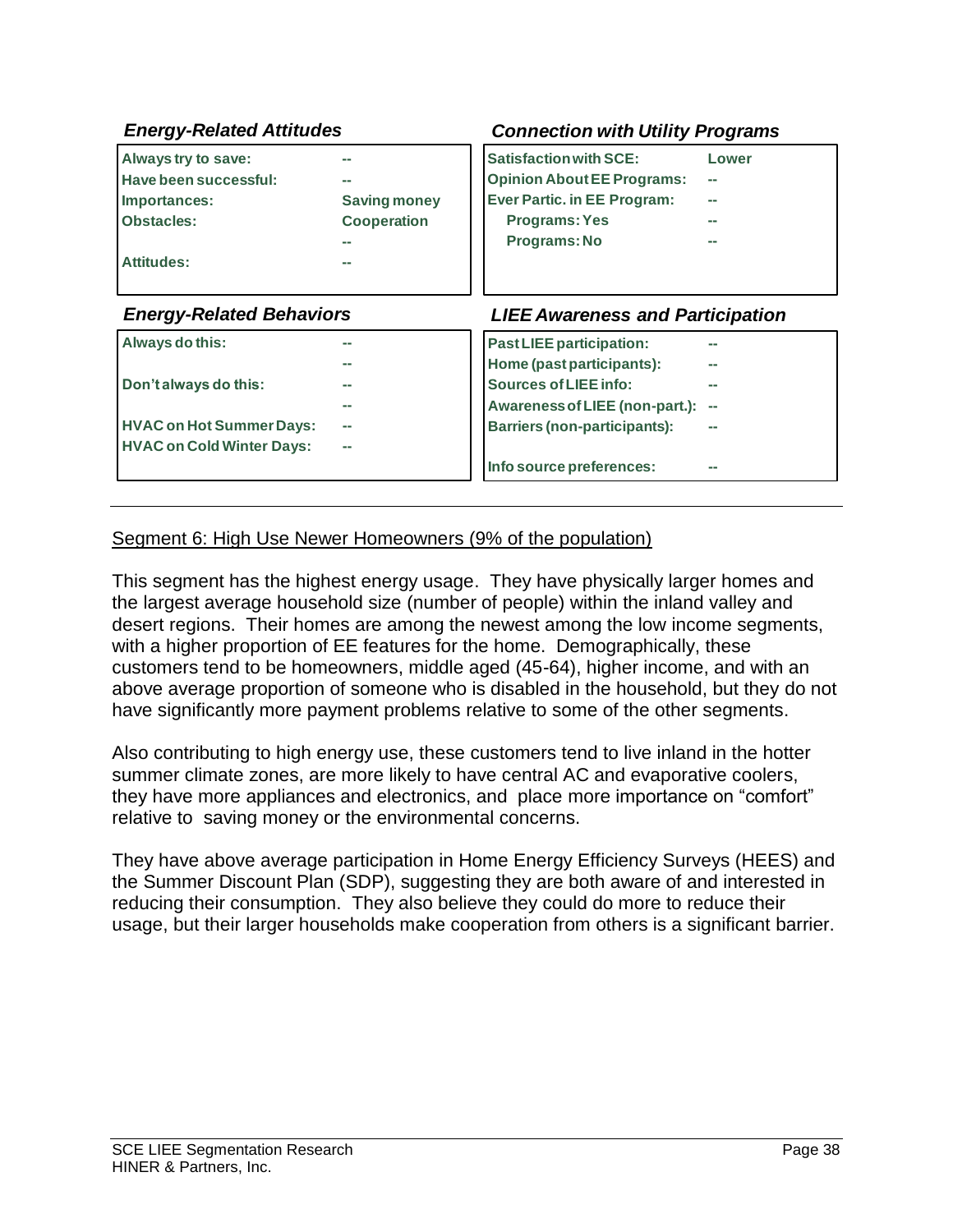#### **Table 21: Segment 6 Differentiating Variables and Descriptors**

| <b>Segment Determinants</b> (SCE and Census Data) |                       | <b>Home Characteristics</b>             |                         |
|---------------------------------------------------|-----------------------|-----------------------------------------|-------------------------|
| <b>Energy Usage:</b>                              | <b>Ultra high</b>     | <b>Housing Type:</b>                    | <b>Single-family</b>    |
| <b>Payment Problems:</b>                          |                       | <b>Characteristics:</b>                 | Large, newer            |
| <b>Dwelling Characteristics:</b>                  | Newer, larger         | Own or rent:                            | <b>Owners</b>           |
| <b>Housing Type:</b>                              | Single-fam, tract     | <b>Energy Efficient Features:</b>       | <b>More</b>             |
| Geographic:                                       | <b>Rural, owners</b>  | <b>Improvements Made:</b>               |                         |
| <b>Climate Zones:</b>                             | Inland, desert        | <b>All Electric:</b>                    |                         |
| <b>SCE Program Participation:</b>                 | <b>Medical, LPP</b>   | <b>AC Type and Age:</b>                 | <b>Central AC, Evap</b> |
| <b>Demographics</b>                               |                       | <b>Appliances and Electronics</b>       |                         |
| Age:                                              | 44-65 years           | <b>Appliances:</b>                      | <b>Many</b>             |
| <b>Household Size:</b>                            | Larger                | <b>Refrigerator Age:</b>                |                         |
| <b>Education/Income:</b>                          | <b>Higher</b>         | <b>Electronics:</b>                     | <b>Many</b>             |
| <b>Ethnicity:</b>                                 |                       | Pool or Spa:                            | <b>Yes</b>              |
| Language:                                         | <b>English</b>        |                                         |                         |
| Disabled:                                         | <b>Yes</b>            |                                         |                         |
|                                                   |                       |                                         |                         |
|                                                   |                       |                                         |                         |
| <b>Energy-Related Attitudes</b>                   |                       | <b>Connection with Utility Programs</b> |                         |
| Always try to save:                               |                       | <b>Satisfaction with SCE:</b>           | Lower                   |
| Have been successful:                             | <b>No</b>             | <b>Opinion About EE Programs:</b>       | <b>Less positive</b>    |
| Importances:                                      | <b>Comfort</b>        | <b>Ever Partic. in EE Program:</b>      |                         |
| <b>Obstacles:</b>                                 | <b>Cooperation</b>    | <b>Programs: Yes</b>                    | <b>HEES, SDP</b>        |
|                                                   |                       | Programs: No                            |                         |
| <b>Attitudes:</b>                                 | <b>Notenvironment</b> |                                         |                         |
|                                                   | <b>Could do more</b>  |                                         |                         |
| <b>Energy-Related Behaviors</b>                   |                       | <b>LIEE Awareness and Participation</b> |                         |
| Always do this:                                   | Run applncs. full     | <b>Past LIEE participation:</b>         |                         |
|                                                   |                       | Home (past participants):               |                         |
| Don't always do this:                             | <b>Turn off TV</b>    | <b>Sources of LIEE info:</b>            | Ads                     |
|                                                   | <b>Close ducts</b>    | Awareness of LIEE (non-part.): Higher   |                         |
| <b>HVAC on Hot Summer Days:</b>                   |                       | <b>Barriers (non-participants):</b>     | Not sure how to         |
| <b>HVAC on Cold Winter Days:</b>                  |                       | Info source preferences:                | sign up                 |

#### Segment 7: High Use, Most Problems (5% of the population)

This segment has the second highest electricity usage among the eight groups, but the highest incidence of bill payment problems. They are predominantly renters with larger household sizes in the inland climate zones – they are average regarding the age of their home, but are above average for past participation in LIEE and above average regarding their incidence of energy efficiency improvements having been made while living there. Also, they are more likely to be on medical baseline and LPP.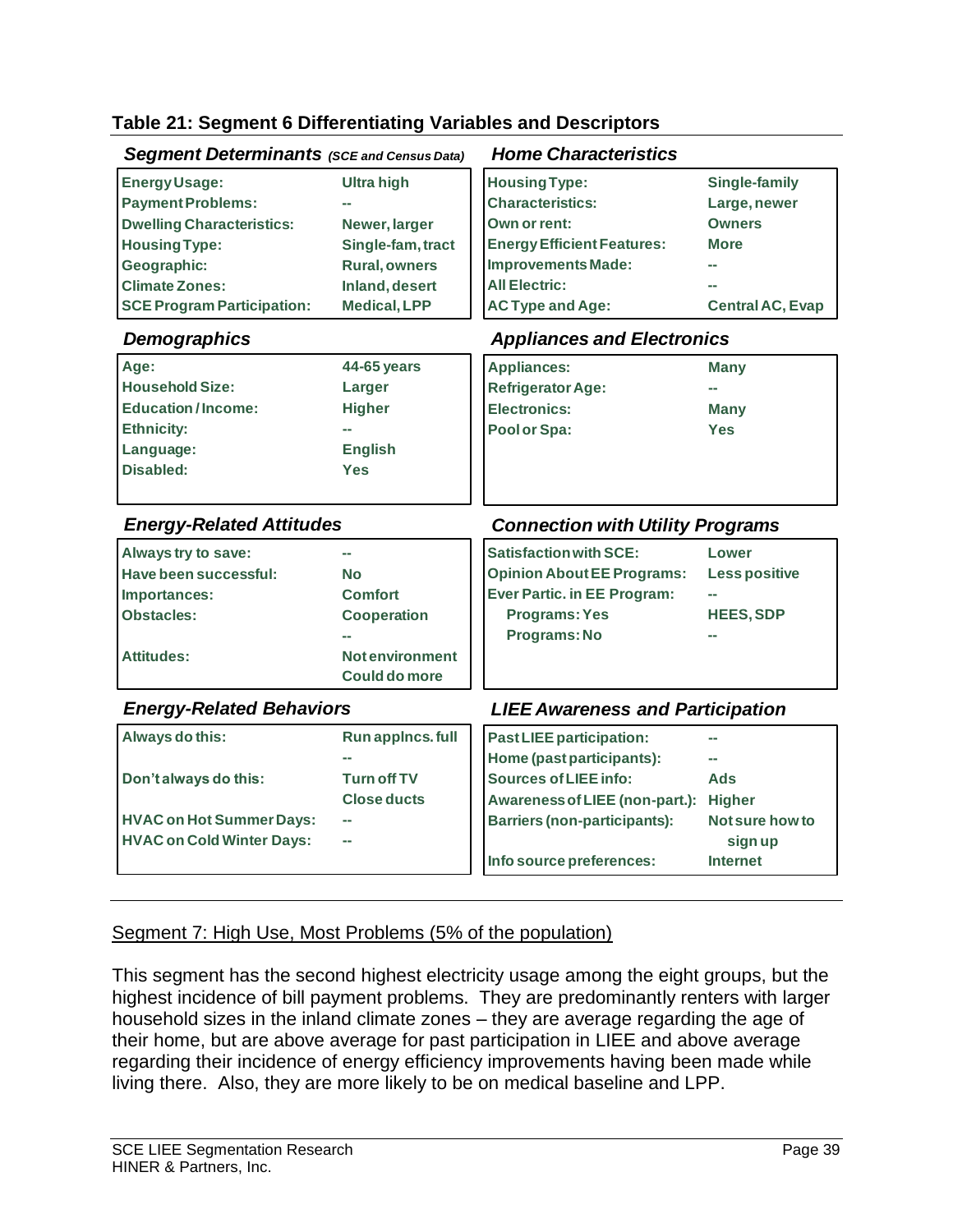While these households tend to have an average number of appliances (relative to other segments) but they have significantly more electronics (TV's, computers, game consoles, etc.)

They tend to have AC, with the highest incidence of swamp coolers of all the segments. They place above average importance on comfort (rather than saving money on their bill or the environment), and they report that cooperation from others is a barrier (similar to other segments with larger household sizes). Regarding the energy behaviors, they do not always turn off lights or TVs when not in use. Consistent with their payment histories and medical baseline participation, they also have bill worries and health concerns.

| <b>Segment Determinants (SCE and Census Data)</b> |                                             | <b>Home Characteristics</b>             |                    |
|---------------------------------------------------|---------------------------------------------|-----------------------------------------|--------------------|
| <b>Energy Usage:</b>                              | <b>Very high</b>                            | <b>Housing Type:</b>                    |                    |
| <b>Payment Problems:</b>                          | <b>Frequent</b>                             | <b>Characteristics:</b>                 |                    |
| <b>Dwelling Characteristics:</b>                  |                                             | Own or rent:                            | <b>Renters</b>     |
| <b>Housing Type:</b>                              | <b>Tract</b>                                | <b>Energy Efficient Features:</b>       |                    |
| Geographic:                                       |                                             | <b>Improvements Made:</b>               | <b>More</b>        |
| <b>Climate Zones:</b>                             | <b>Inland</b>                               | <b>All Electric:</b>                    |                    |
| <b>SCE Program Participation:</b>                 | LIEE, med, LPP                              | <b>AC Type and Age:</b>                 | <b>Evaporative</b> |
| <b>Demographics</b>                               |                                             | <b>Appliances and Electronics</b>       |                    |
| Age:                                              | 44-65 years                                 | <b>Appliances:</b>                      |                    |
| <b>Household Size:</b>                            | Larger                                      | <b>Refrigerator Age:</b>                |                    |
| <b>Education/Income:</b>                          |                                             | <b>Electronics:</b>                     | <b>Many</b>        |
| <b>Ethnicity:</b>                                 | African-American                            | Pool or Spa:                            |                    |
| Language:                                         | <b>English</b>                              |                                         |                    |
| Disabled:                                         | <b>Yes</b>                                  |                                         |                    |
| <b>Energy-Related Attitudes</b>                   |                                             | <b>Connection with Utility Programs</b> |                    |
| Always try to save:                               |                                             | <b>Satisfaction with SCE:</b>           | Lower              |
| Have been successful:                             | <b>No</b>                                   | <b>Opinion About EE Programs:</b>       |                    |
| Importances:                                      | <b>Comfort</b>                              | <b>Ever Partic. in EE Program:</b>      | <b>Yes</b>         |
| <b>Obstacles:</b>                                 | <b>Cooperation</b>                          | <b>Programs: Yes</b>                    |                    |
|                                                   |                                             | Programs: No                            |                    |
| <b>Attitudes:</b>                                 | <b>Bill worries</b><br><b>Health issues</b> |                                         |                    |

#### **Table 22: Segment 7 Differentiating Variables and Descriptors**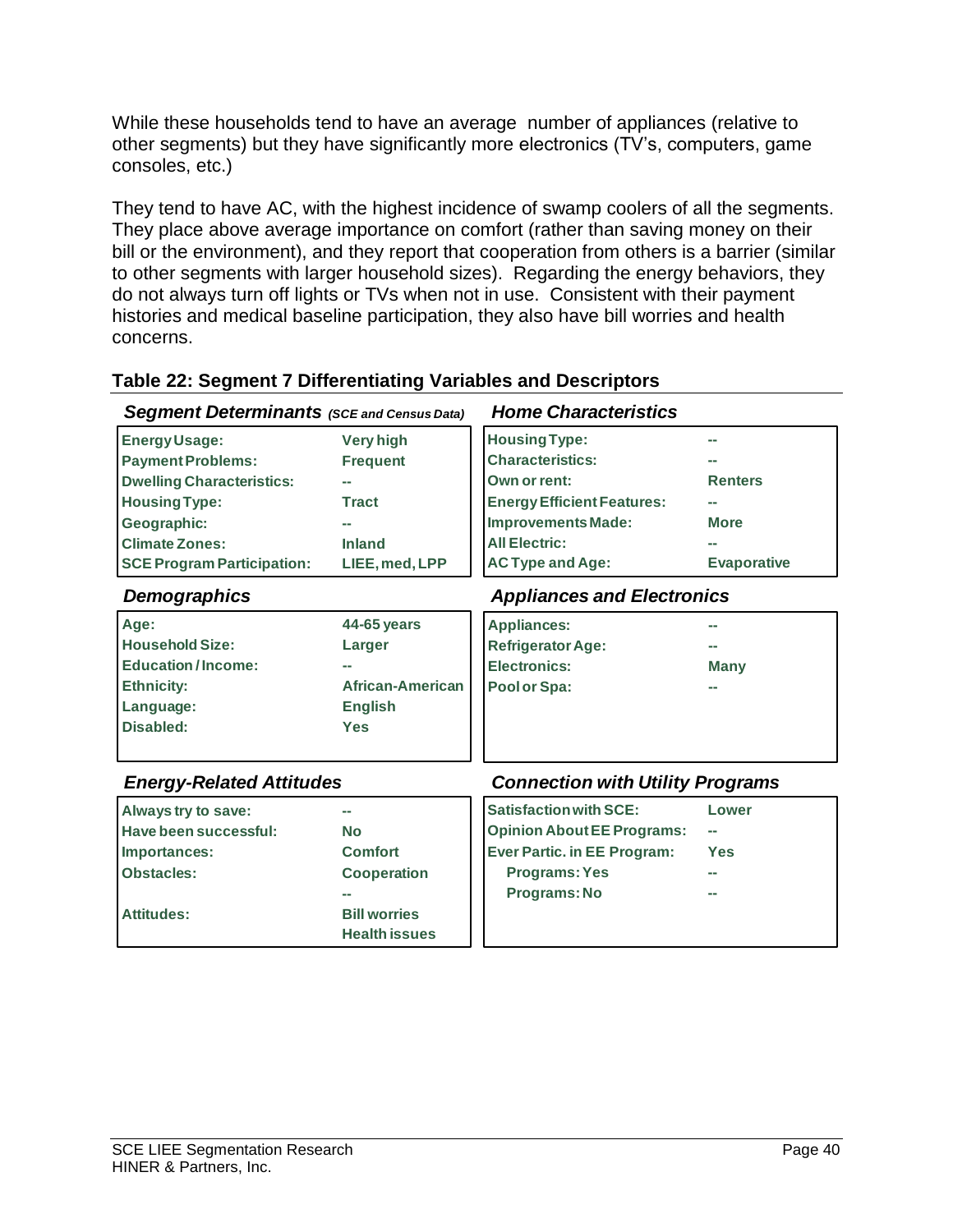#### **Always do this: -- -- Don't always do this: Turn off lights Turn off TV HVAC on Hot Summer Days: HVAC on Cold Winter Days:** *Energy-Related Behaviors LIEE Awareness and Participation* **Past LIEE participation: Higher Home (past participants):**  $Sources$  of LIEE info: **Awareness of LIEE (non-part.): -- Barriers (non-participants): Not sure how to sign up Info source preferences: Direct mail, phone**

#### Segment 8: Less Involved, Younger Homeowners (5% of the population)

The most affluent of the segments, these customers tend to be younger homeowners, with larger household sizes. They have more appliances and more electronics than the average LI customer. They are more likely to have participated in energy efficiency rebates and the Home Energy Efficiency Survey (HEES) program. Heating and cooling is their main obstacle, and to this end they do tend to set their thermostats relatively higher during summer. This segment is not unusually higher or lower with respect to payment problems.

Relative to others, this segment is less engaged in energy since they are less likely to take specific actions to reduce energy use, and less likely to report having have been successful in reducing their energy use (perhaps because they are not trying to save energy).

| <b>Segment Determinants (SCE and Census Data)</b> |                    | <b>Home Characteristics</b>       |                   |
|---------------------------------------------------|--------------------|-----------------------------------|-------------------|
| <b>Energy Usage:</b>                              | <b>Moderate</b>    | <b>Housing Type:</b>              |                   |
| <b>Payment Problems:</b>                          |                    | <b>Characteristics:</b>           |                   |
| <b>Dwelling Characteristics:</b>                  |                    | Own or rent:                      | <b>Owners</b>     |
| <b>Housing Type:</b>                              |                    | <b>Energy Efficient Features:</b> |                   |
| Geographic:                                       |                    | <b>Improvements Made:</b>         |                   |
| <b>Climate Zones:</b>                             |                    | <b>All Electric:</b>              |                   |
| <b>SCE Program Participation:</b>                 | <b>MyAcct, LPP</b> | <b>AC Type and Age:</b>           | <b>Central AC</b> |
|                                                   |                    |                                   |                   |
| <b>Demographics</b>                               |                    | <b>Appliances and Electronics</b> |                   |
| Age:                                              | 18-44 years        | <b>Appliances:</b>                | <b>Many</b>       |
| <b>Household Size:</b>                            | Larger             | <b>Refrigerator Age:</b>          |                   |
| <b>Education/Income:</b>                          | <b>Higher</b>      | <b>Electronics:</b>               | Many              |
| <b>Ethnicity:</b>                                 | <b>White</b>       | Pool or Spa:                      |                   |
| Language:                                         | <b>English</b>     |                                   |                   |
| Disabled:                                         | <b>No</b>          |                                   |                   |

#### **Table 23: Segment 8 Differentiating Variables and Descriptors**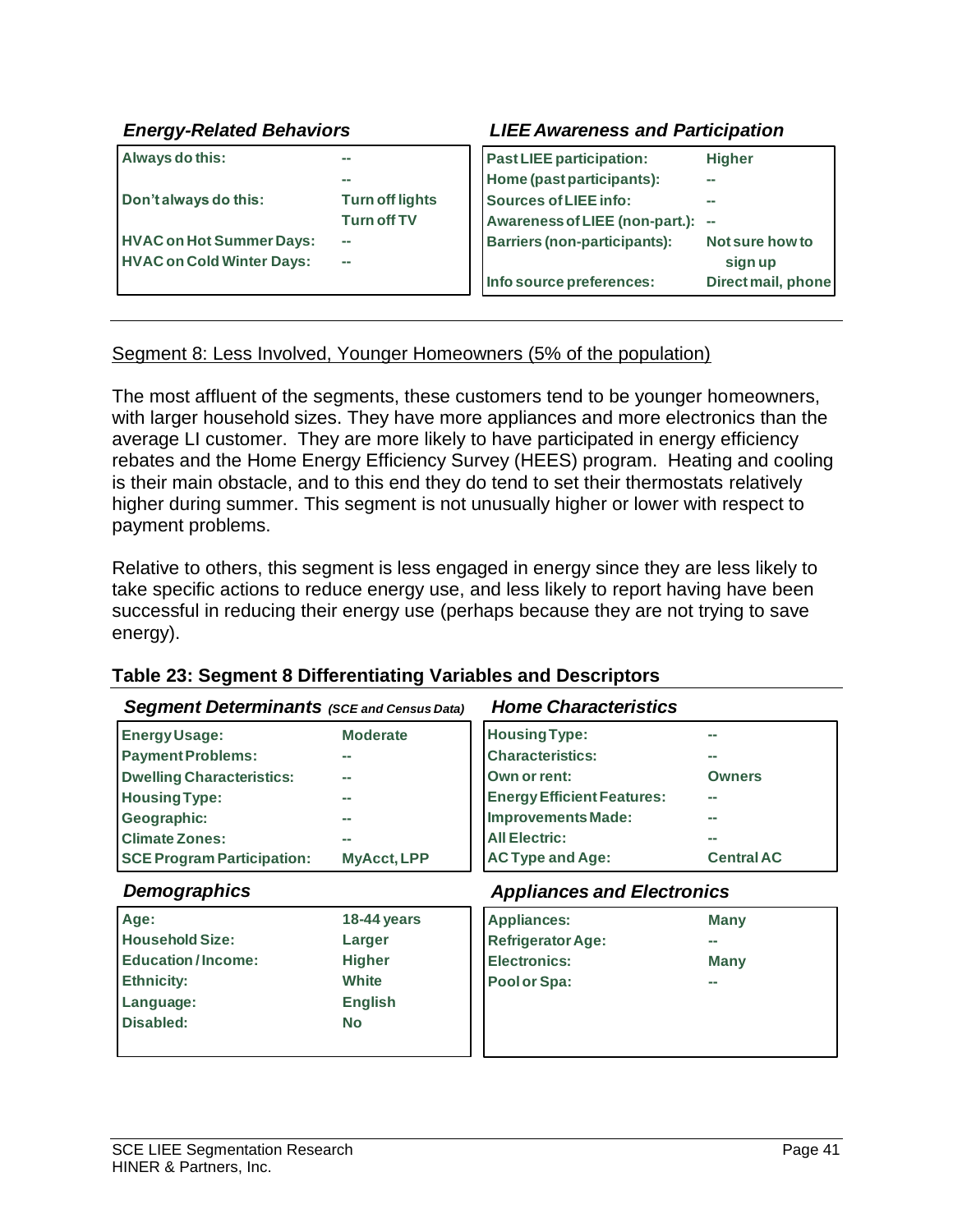| <b>Energy-Related Attitudes</b>  |                        | <b>Connection with Utility Programs</b> |                        |
|----------------------------------|------------------------|-----------------------------------------|------------------------|
| Always try to save:              | <b>No</b>              | <b>Satisfaction with SCE:</b>           |                        |
| Have been successful:            | <b>No</b>              | <b>Opinion About EE Programs:</b>       | <b>Positive</b>        |
| Importances:                     | --                     | <b>Ever Partic. in EE Program:</b>      | <b>Yes</b>             |
| <b>Obstacles:</b>                | <b>Heating/cooling</b> | <b>Programs: Yes</b>                    | <b>Rebates, HEES</b>   |
|                                  |                        | Programs: No                            |                        |
| <b>Attitudes:</b>                | Less engaged           |                                         |                        |
|                                  |                        |                                         |                        |
| <b>Energy-Related Behaviors</b>  |                        | <b>LIEE Awareness and Participation</b> |                        |
| Always do this:                  |                        | <b>Past LIEE participation:</b>         |                        |
|                                  |                        | Home (past participants):               |                        |
| Don't always do this:            | <b>Most EE actions</b> | Sources of LIEE info:                   | <b>SCE website</b>     |
|                                  |                        | Awareness of LIEE (non-part.): Lower    |                        |
| <b>HVAC on Hot Summer Days:</b>  | <b>Warmer</b>          | <b>Barriers (non-participants):</b>     | Someone else           |
| <b>HVAC on Cold Winter Days:</b> |                        |                                         | needs it more          |
|                                  |                        | Info source preferences:                | <b>Email, Internet</b> |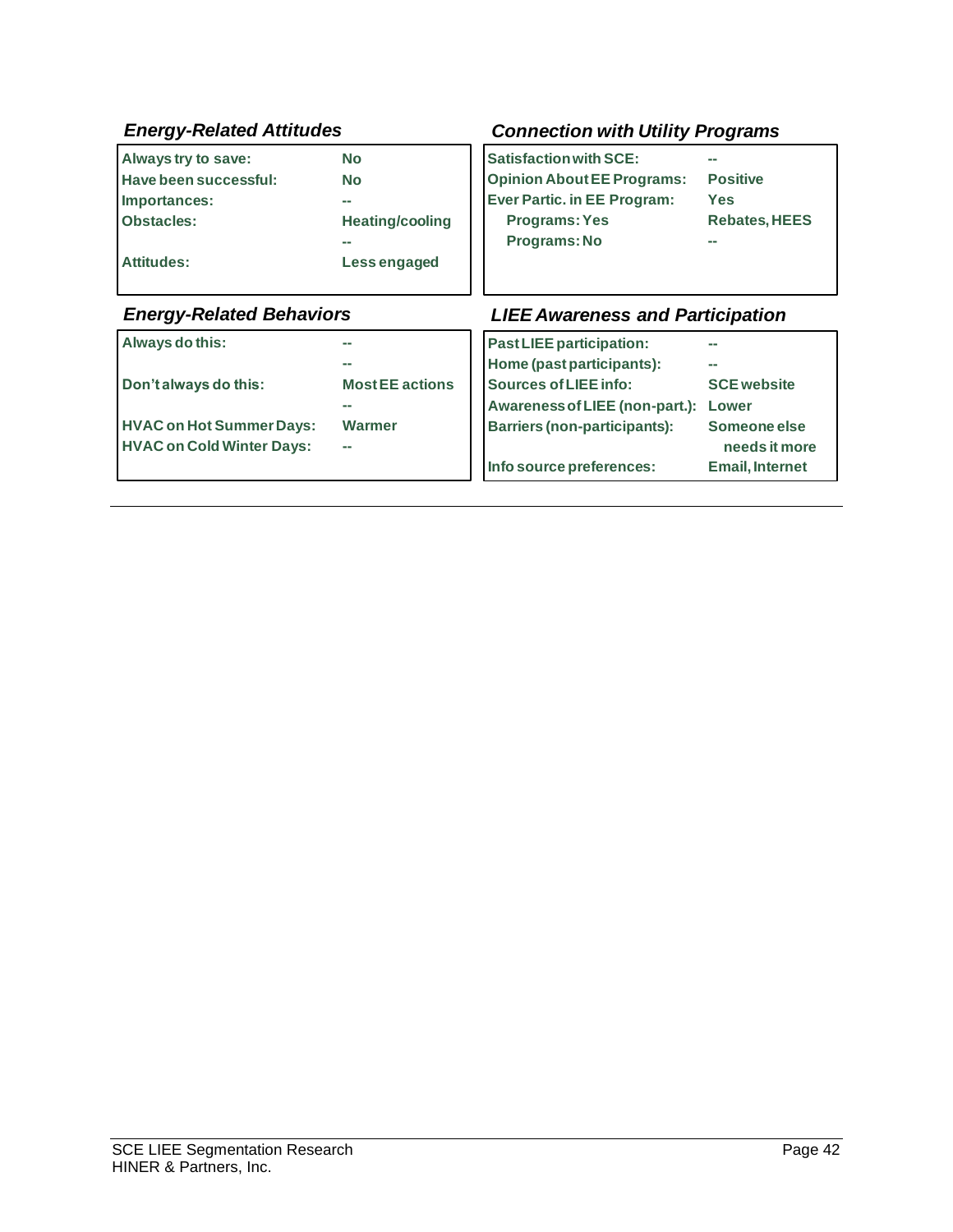## **D. Final Focus Groups**

Following the segmentation analyses, three additional customer focus groups were completed among customer segments considered medium and higher "interest". These segments (segments 3-8) were selected for the focus groups to enable the team to learn more about segment-specific issues and potential messaging for these initial target groups which tended to have higher usage.

#### **Focus Group Results**

To reiterate, based on who was included in the groups, the forthcoming discussion regarding the focus group results are likely to pertain to the higher usage customer groups.

#### Household Energy Practices and Barriers

Most customers are relatively knowledgeable about their household's energy usage. However, while they described themselves as active energy conservers, relatively few (about 3 out of ten) seem to be doing "all they can" such as unplugging things when they are not using them, diligently turning off lights when they are not in the room, and ensuring that others in the household are doing the same.

- The perception that they would "do without" the benefits of their electricity use is a barrier for many.
- Renters admitted they are hesitant to contact their landlords about energy-related issues. They don't want to give their landlord a reason to increase their rent.
- Some mentioned a lack of time (being busy, it's not a priority).
- For bigger households, it's difficult to control others in the home.

Reducing the electric bill is the main motivation for everyone. A few also agree that they want to use less energy for environmental reasons, to avoid rolling blackouts, and because it's the right thing to do, but these are secondary.

#### Outside Assistance

Before discussing the LIEE program, participants were asked what type of help they would want if they felt their bill was too high. The types of help that customers brought up included:

Financial. Participants mentioned CARE and HEEP. Interestingly, all of the participants were recruited from SCE's CARE customers, yet not all seemed to know (or admit) that they were on the program.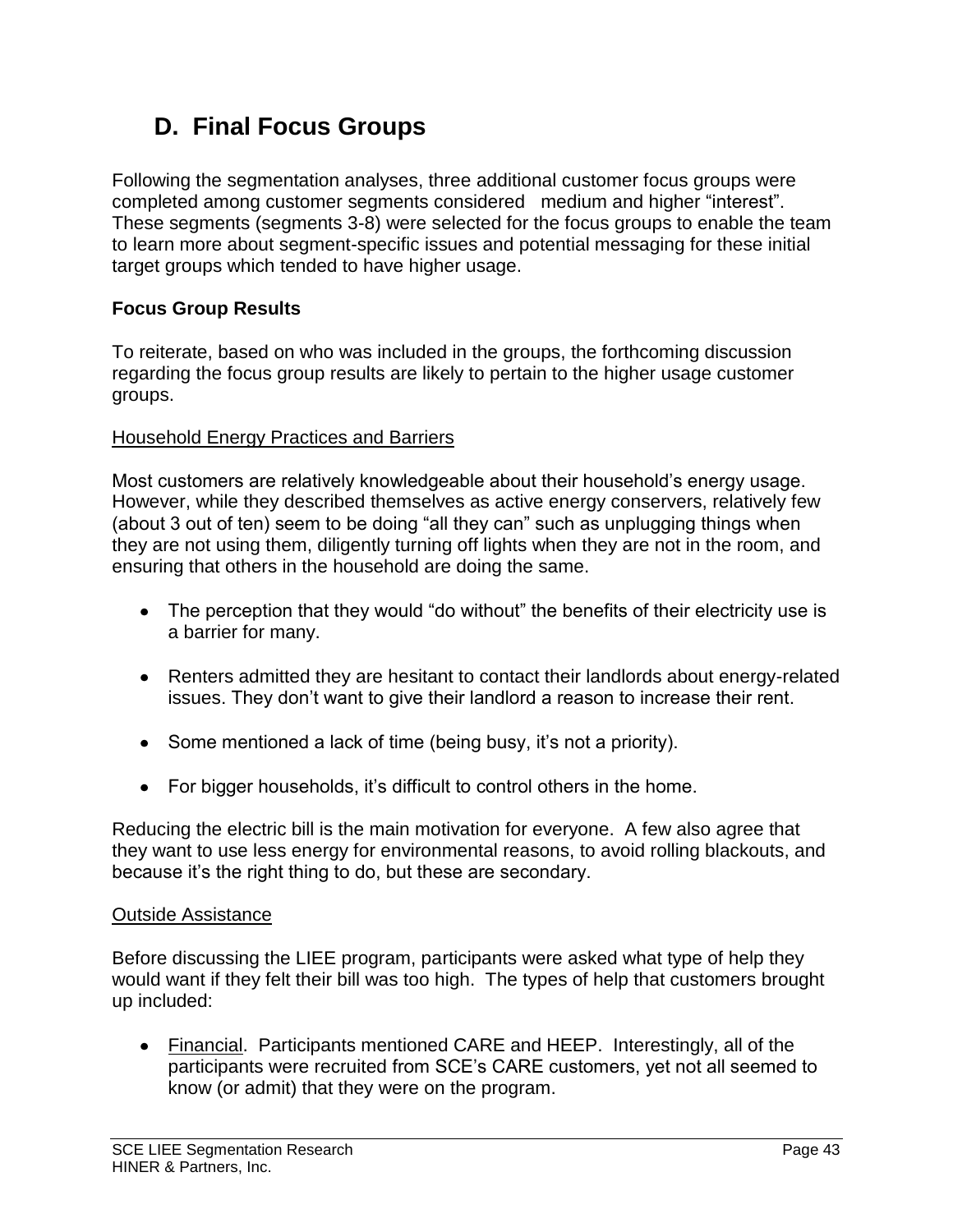- Material. Some of those with old refrigerators mentioned that getting a new one would be a big help, while others mentioned that insulation, a new air conditioner, and new windows would help.
- Education. Though not mentioned unprompted, participants agree that they would appreciate more information or energy education-related assistance including reminders and helpful hints about things they can do to save more energy and information that tells them how much energy different things use.

Although most customers are aware of at least one SCE program, their knowledge about programs is limited and sometimes incorrect. Customers often do not know the correct names of the programs, get various programs confused with one another, are not aware of the details of a program, and/or are not aware of various existing programs. In addition, quite a few customers report that programs can run out of funds. Because of this belief, they do not follow up if they don't hear back from SCE about a program or an application.

#### Perceptions About The LIEE Program

Most customers have heard of the LIEE program, and they know about the basics of the program, although they are not familiar with the name.

Several customers report experiences with regard to trying to participate, but not being successful. These experiences suggest that, in some cases, when customers pursue program participation their limited knowledge and/or interest result in them eventually not following through with the process or inquiring about the status of their application.

This reinforces the fact that the onus may be on SCE and the program contractors to be proactive in following up with customers who express a more "mild" interest in the program.

Several hurdles are identified with regard to preventing customers from moving to the next step in the participation process. These include:

- Income qualification. Most low income customers report that they don't have a problem providing their income documentation, however, some report that they do not bother to apply because they presume that they won't qualify.
- Landlord approval. Most renters don't want much contact with their landlord, so landlord approval and sign-off can be off-putting.
- Perceptions about funds availability. A few customers believe that SCE's programs are for limited periods of time (based on funds availability). As a result, this belief can discourage people from even applying, and from not following up once they do apply.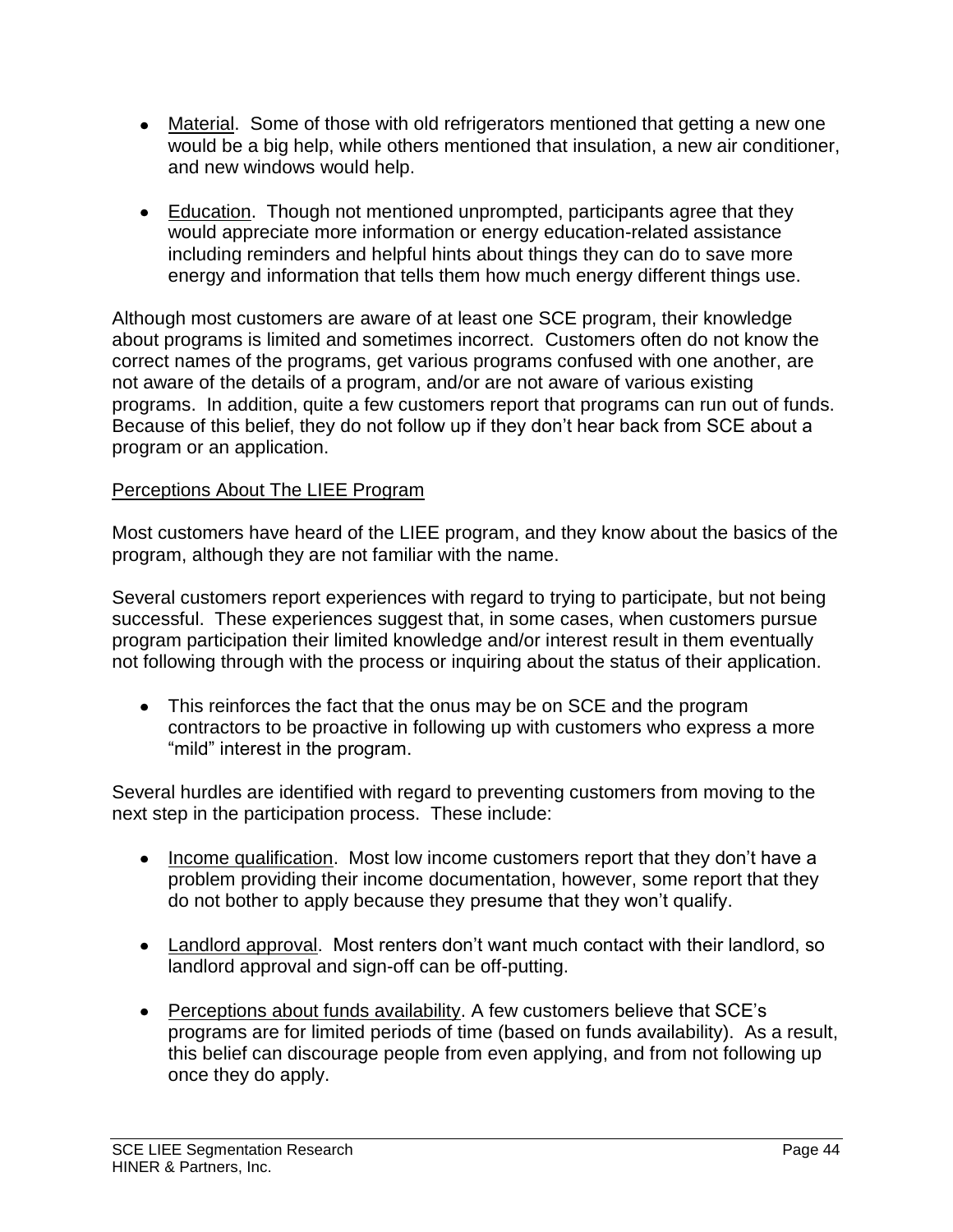• Scheduling an appointment. In many low income households, the head of household works outside the home. Scheduling an appointment time for an inhome qualification visit can be perceived to be a hassle.

In sum, these barriers represent a variety of perceived "hassles" related to initiating and participating in the program. Customers desire an easy, stress-free, reliable process.

#### Methods of Promoting the LIEE Program

During the focus groups, customers were asked about several methods of promotion. The preferred methods with very few negatives include:

- Separate letter. Nearly everyone liked this method. They also suggested that it not look like marketing material, but instead something more official, like a social security check.
- Automated phone call. Although not many like telemarketing calls, most customers were receptive to this idea, especially because it would allow them to sign up immediately during the call (after answering a few qualification questions).
- Radio advertising. Customers who spend a lot of time in their cars think that radio advertising is a great way to reach them.
- Community events. Many customers in the focus groups said they attend community events on occasion to learn about useful local services.

Other methods that are considered effective and preferred for some, but received some negative feedback include:

- Email messages. Some customers in the groups said they like to receive information via email, but most said no. Those who would agree to email suggested that they only get sent something every 3 to 6 months.
- Door-to-door. Some customers don't open their doors to people they don't know for security reasons, while others said they are not home very often so would probably miss out.
- Flyer left at their door. Some customers like this idea, but others said they don't read flyers.
- Inserts in coupon packs (e.g., Val-Pack). Most said they don't read these, and didn't think SCE's LIEE program was a good fit.

#### The LIEE Educational Component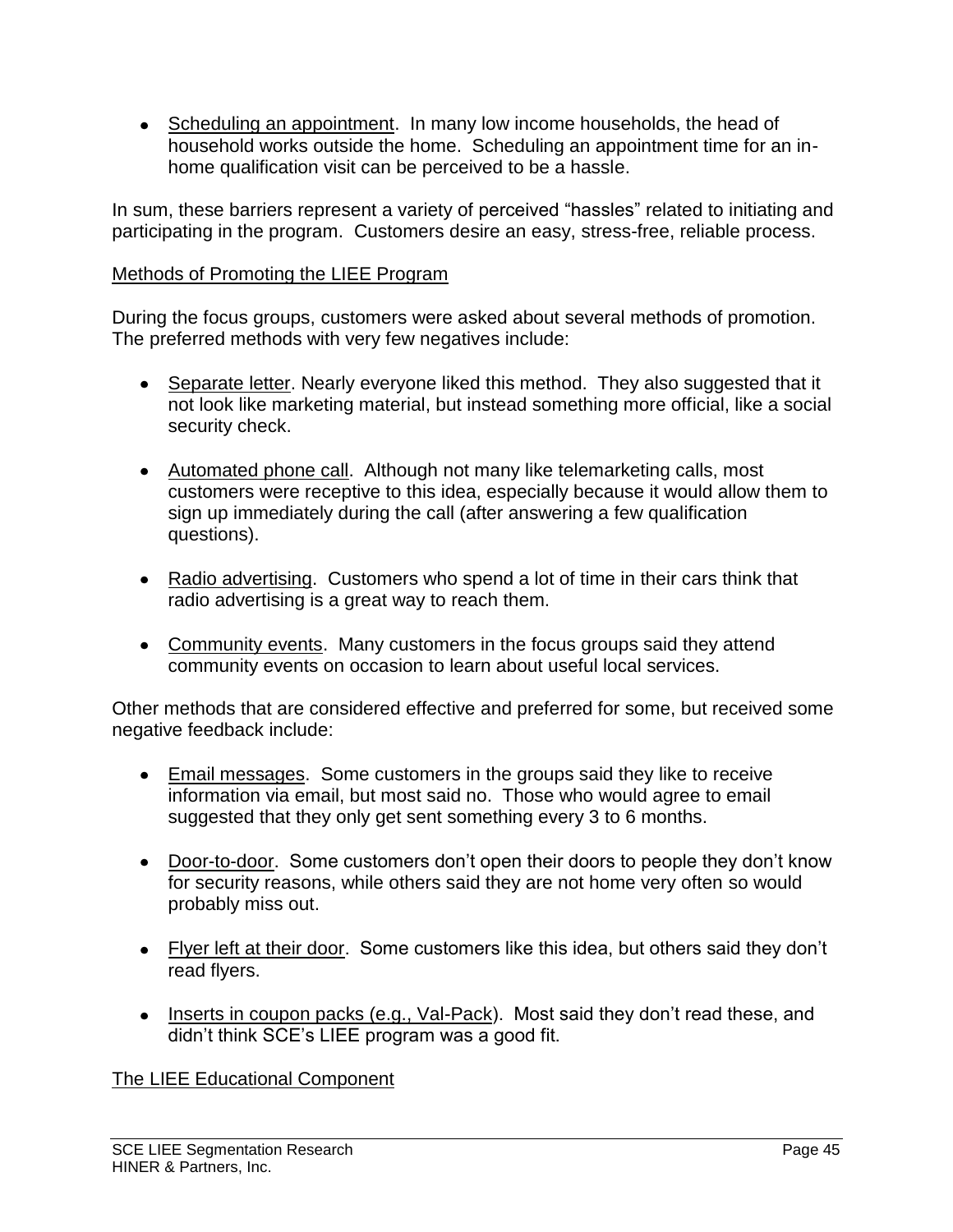While most low income customers said they would be receptive to educational information as part of the program, they desire concise and "new" information that may help them reduce their energy bill.. Customers suggest: (1) a checklist for energy conservation (personal behaviors and physical improvements that can help them save energy), and (2) information about the amount of energy that is used by specific appliances.

Other ideas that generated some interest include:

- Provide an incentive to learn like a gift card or free CFLs.
- Provide educational information, such as a DVD, for both adults as well as perhaps something for children.
- Check back periodically, after the LIEE upgrades have been completed.

#### Program Messaging

At the end of the focus groups, participants were given a list of messages that could be included in marketing materials. Customers were most receptive to more functional and descriptive messages such as.:

- The program provides energy-saving appliances and services including refrigerators, home weatherization, and energy efficient light bulbs.
- SCE will pay all costs of purchasing and installing the appliances for the program.
- Helps your household use energy more efficiently.

Other elements that could assist customers with signing up include:

- $\bullet$  It's easy to participate just call Southern California Edison or go to SCE.com and complete an online application.
- Both homeowners and renters can participate.
- Customers qualify based on their household income.

The types of messages that received mixed responses (some liked them, others didn't) and in some cases were reported to have negative connotations include:

• The program is FREE to participants. Free had the connotation that there might be some "catch" or that you might need to buy something else.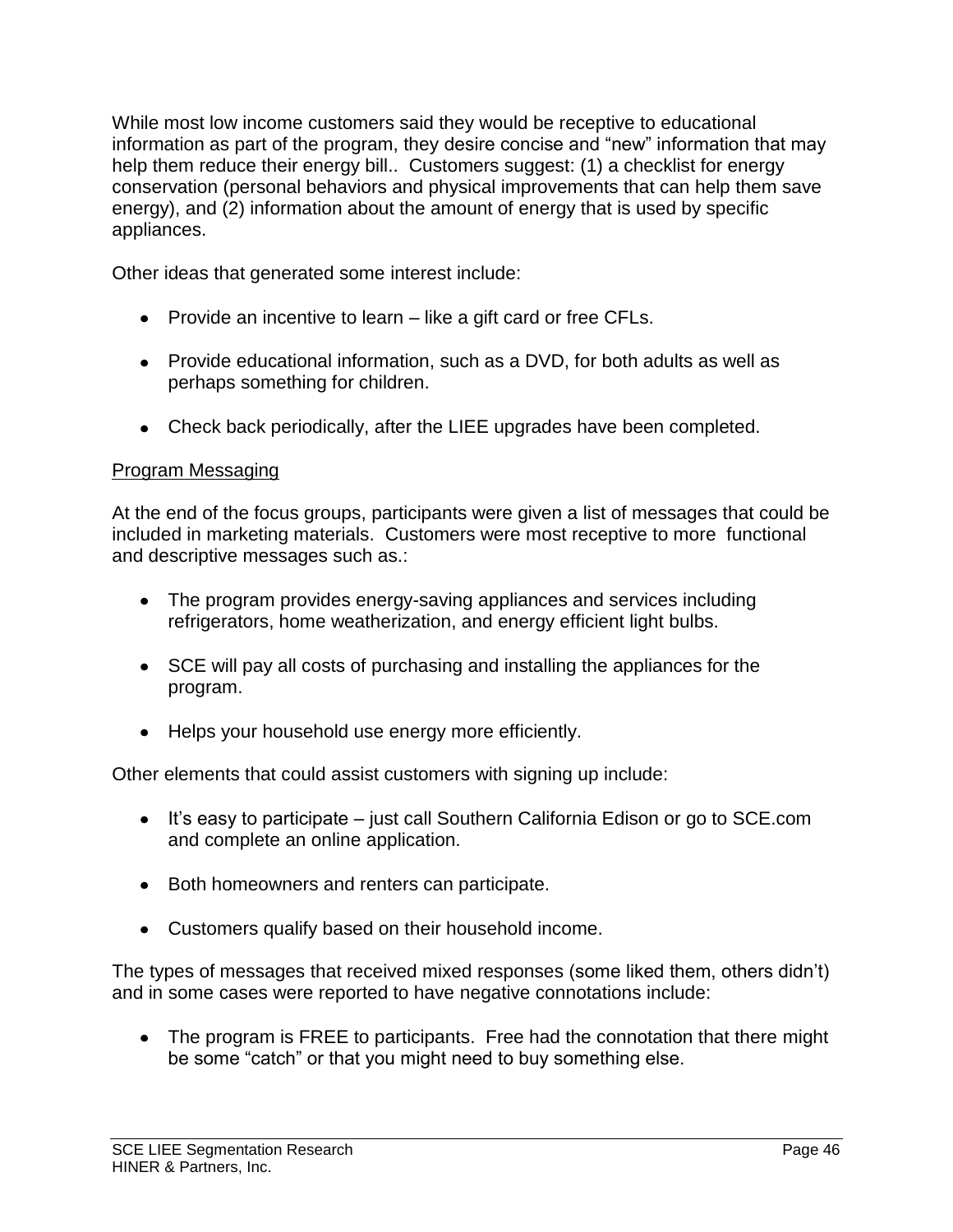- Helps your household use less energy. Customers don't want to do without, which this statement implies.
- The program helps ensure resources for future generations. Most felt this is not relevant to them.
- The program helps you reduce your impact on the environment. This statement is okay, but not very motivating.

Customers disliked the messages that infer potential reasons they may be ineligible to participate in the program. They felt that these requirements should be explained after the customer signs up for the program:

- You will need to provide proof of income.
- Renters will need to submit a form signed by their landlord.

During the discussions, customers also reiterated a salient issue is not having enough money to do the things they want to do. Messaging that includes the notion that if they are able to use energy more efficiently, they may be able to do more of the things they want to do is likely to resonate with this group.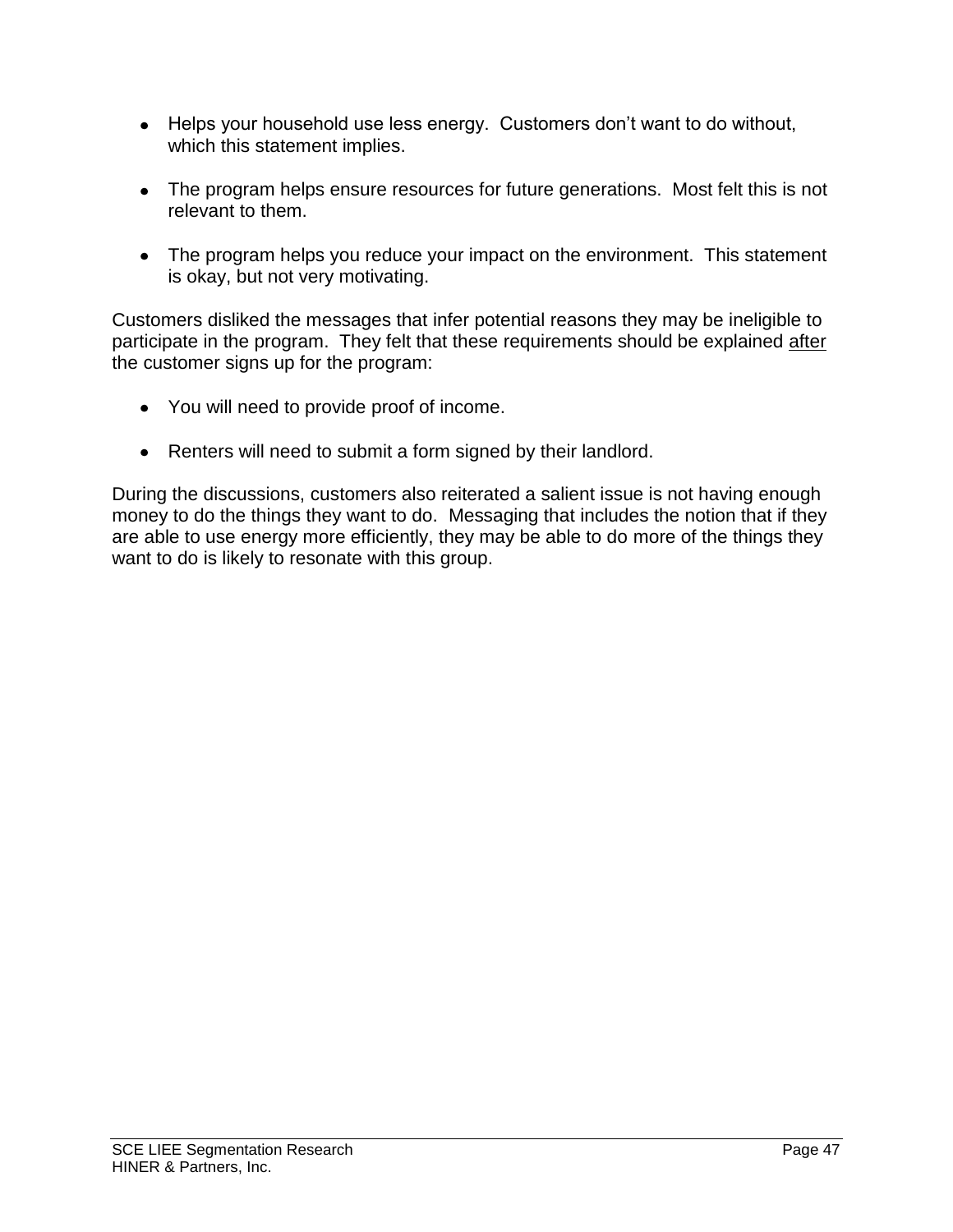## **IV. ADDITIONAL RELEVANT FINDINGS ON THE SCE LIEE/EMA PROGRAM**

In addition to providing information about each of the eight segments, the study provides insights with regard to SCE's LIEE program. The following section highlights some additional findings garnered from both the telephone survey (shown in the data tables below) and focus group discussions.

#### **LIEE Program Awareness and Knowledge**

The phone survey found that almost half (49%) of low income customers claim to have heard of the LIEE program (Table 24). Of these customers, one in three (16% of the total) report having participated before. Program awareness is similar across the segments.

#### **Response Percent (n=1,253)**  $M.E. = +/- 2.7\%$ Aware of LIEE 2004 1996 Participated 16% Not Participated 23% Not Aware of LIEE or Not Sure **Fig. 1.** 51%

#### **Table 24: Awareness of LIEE Program (aka Energy Management Assistance)**

Margin of error is determined based on the sample size at expected proportion of 50% at 95% confidence "Which of the following programs have you participated in? (LIST OF EE PROGRAM)" "Have you heard of this 'emma" program that includes weather stripping, insulation, refrigerators, and such?"

Those who are aware but have not participated (33% of the total low income population) were then asked about their level of knowledge about the program (Table 25). Nearly half of those (45%) who are aware but have not participated say they don't know anything about the LIEE program (other than they have heard the name – Energy Management Assistance or "emma" – or recognized a short description of it), while another one in four (28%) said they don't know enough about it to make a decision (or to sign up).

Among those who report having some awareness of the program but not enough to make a decision to participate, some report having tried in the past and not been successful while others report having decided against participating in the program.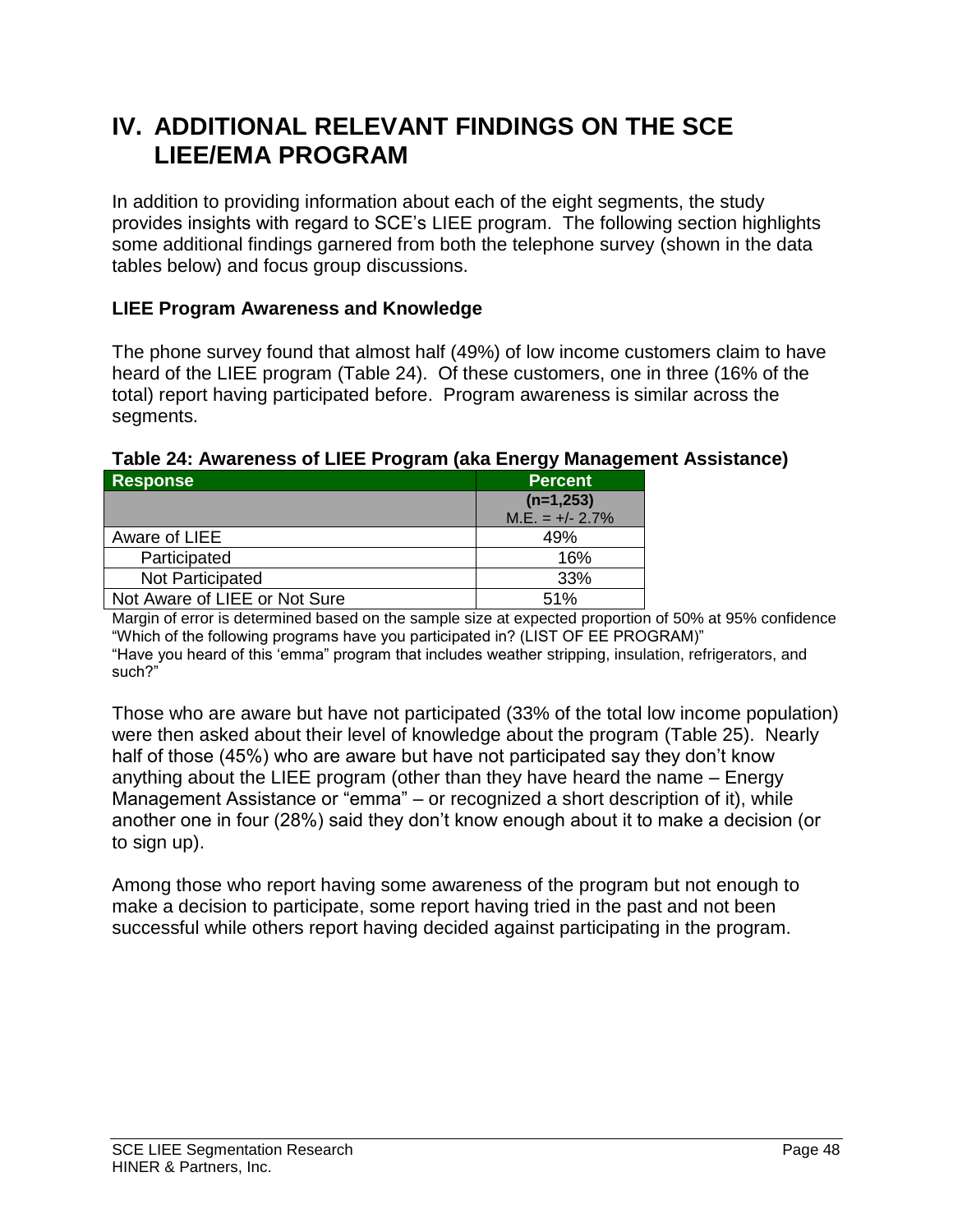| (among mose aware or Liee who have not participated) |                   |  |
|------------------------------------------------------|-------------------|--|
| <b>Response</b><br><b>Percent</b>                    |                   |  |
|                                                      | $(n=401)$         |  |
|                                                      | $M.E. = +/- 4.9%$ |  |
| Know nothing about it, or "don't know"               | 45%               |  |
| Don't know enough to make a decision                 | 28%               |  |
| Decided against it                                   | 10%               |  |
| Attempted but unable to participate                  | 17%               |  |

#### **Table 25: Knowledge of the LIEE Program (among those aware of LIEE who have not participated)**

Margin of error is determined based on the sample size at expected proportion of 50% at 95% confidence "Which of the following best describes what you know about this program?"

These data were supported by the focus group discussions in which the majority of customers who are aware of the LIEE program contend that they don't know too much about it. Some have heard about the program but don't know any details, they know only bits and pieces about it, or their knowledge includes incorrect beliefs. Even participants or those who attempted to participate but were told they did not qualify do not know much about program details. For example, a few customers in the focus groups who were aware that they might qualify for a free refrigerator were unaware that the program offers weatherization.

A related issue is that once customers find out about the program, their lack of more detailed knowledge about the program may prevent them from taking the next step or following through with their interest in the program. For example, one customer in a focus group who said he "signed up" said that he did not hear back from SCE, so presumed, incorrectly, that the program either ran out of funds or that his household did not qualify, so he did not proactively pursue it.

These results suggest that awareness of the program still has room for improvement. Awareness of the CARE program is considerably higher as may be presumed by the high participation rate of CARE. Therefore, it would be reasonable to strive to raise the awareness of the LIEE program above its current level. In addition, among those aware of the program, many don't know enough to take action. Simply raising the awareness is not enough unless customers know what is needed on their part to actually apply for the program – such as calling their utility or going online to get more information or to sign up. The qualitative discussions also revealed that in many cases customers are not very proactive, so the onus is on SCE to continue to actively pursue them both for enrollment and the follow-up steps to ensure they receive measures that they qualify for.

#### **Preferred LIEE Information Sources**

Customers in the survey (as well as in the focus groups) were asked their preference regarding communications from SCE about the LIEE program. Results from the survey (Table 26) indicate that printed material from SCE is most preferred.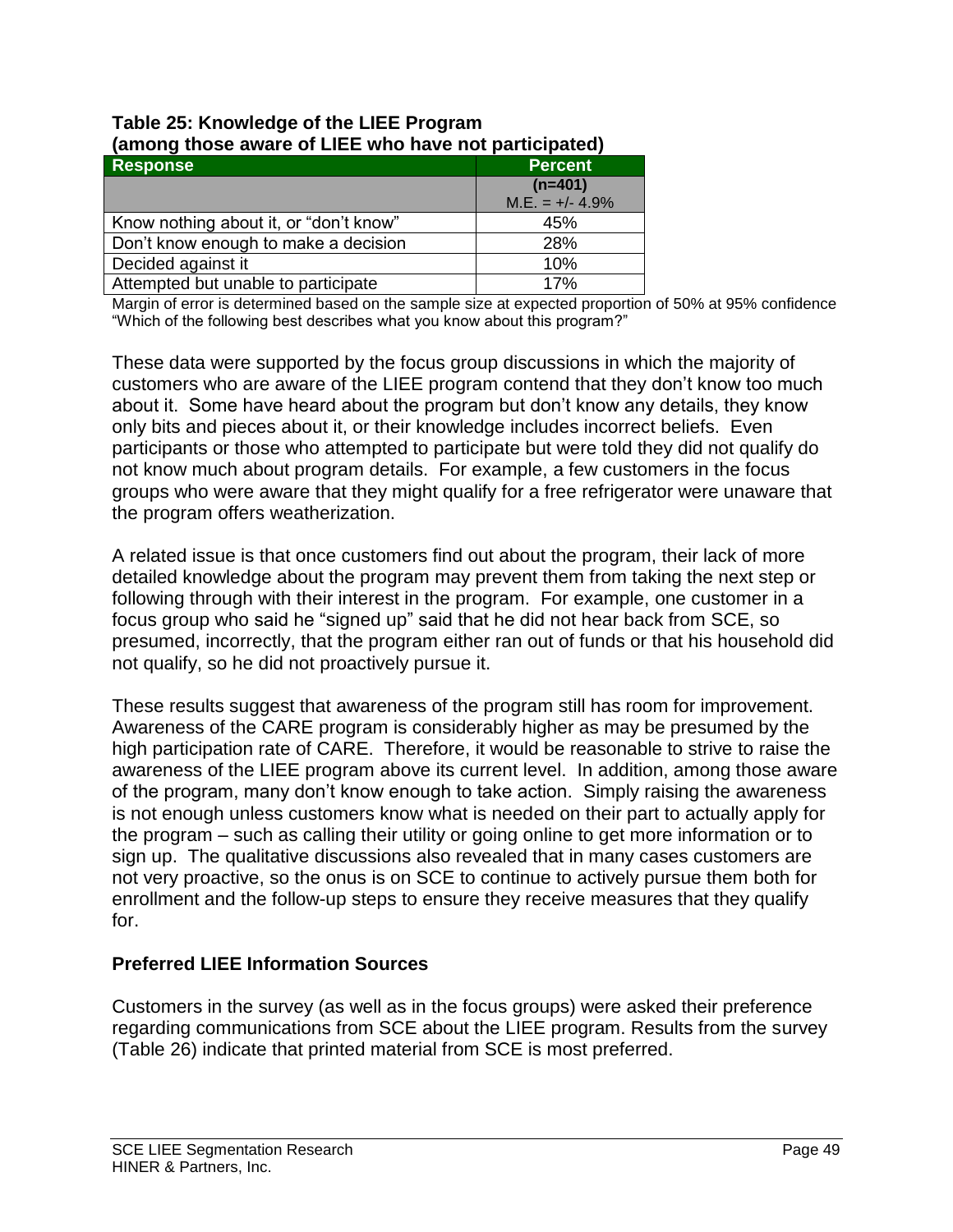| ap.o . oopoooo aooop.oo/<br><b>Response</b> | <b>Percent</b>    |
|---------------------------------------------|-------------------|
|                                             | $(n=1, 494)$      |
|                                             | $M.E. = +/- 2.5%$ |
| <b>SCE Separate Mail</b>                    | 68%               |
| <b>SCE Bill or Bill Inserts</b>             | 40%               |
| <b>Phone Call</b>                           | 18%               |
| Internet / Websites (non-SCE)               | 12%               |
| News: TV / radio                            | 7%                |
| Email                                       | 6%                |
| SCE employees / in-person                   | 4%                |
| SCE Advertising: TV / radio                 | 4%                |
| <b>SCE Website</b>                          | 3%                |
| Newspapers                                  | 2%                |
| Word-of-mouth                               | 1%                |
| Community / assistance organization         | 1%                |
| Contractors                                 | $< 1\%$           |
| Stores / Retailers                          | $< 1\%$           |
| Other                                       | 2%                |
| No preference                               | 1%                |

#### **Table 26: LIEE Information Source Preferences (multiple responses accepted)**

Margin of error is determined based on the sample size at expected proportion of 50% at 95% confidence "What is the best way for SCE to get information to you about saving energy or about their programs?"

These results suggest that increasing program awareness through communications can continue to rely on mail campaigns. Direct mail is customers' preferred method, followed by bill inserts. Although direct mail and inserts are not always read, of the research suggests that many customers do read materials they receive in the mail from Southern California Edison. Printed material also makes it easier to take action – applications, phone numbers, and website addresses can all be included. A few customers report they save printed materials for future reference as well.

Past program participants and those who had heard of the program before were asked how they learned about the program (Table 27). From the telephone survey, the number one answer was word-of-mouth (from friends, neighbors, or family). This is also supported from the qualitative findings. Program advertising and representatives going door-to-door were also cited as ways customers learned about the program.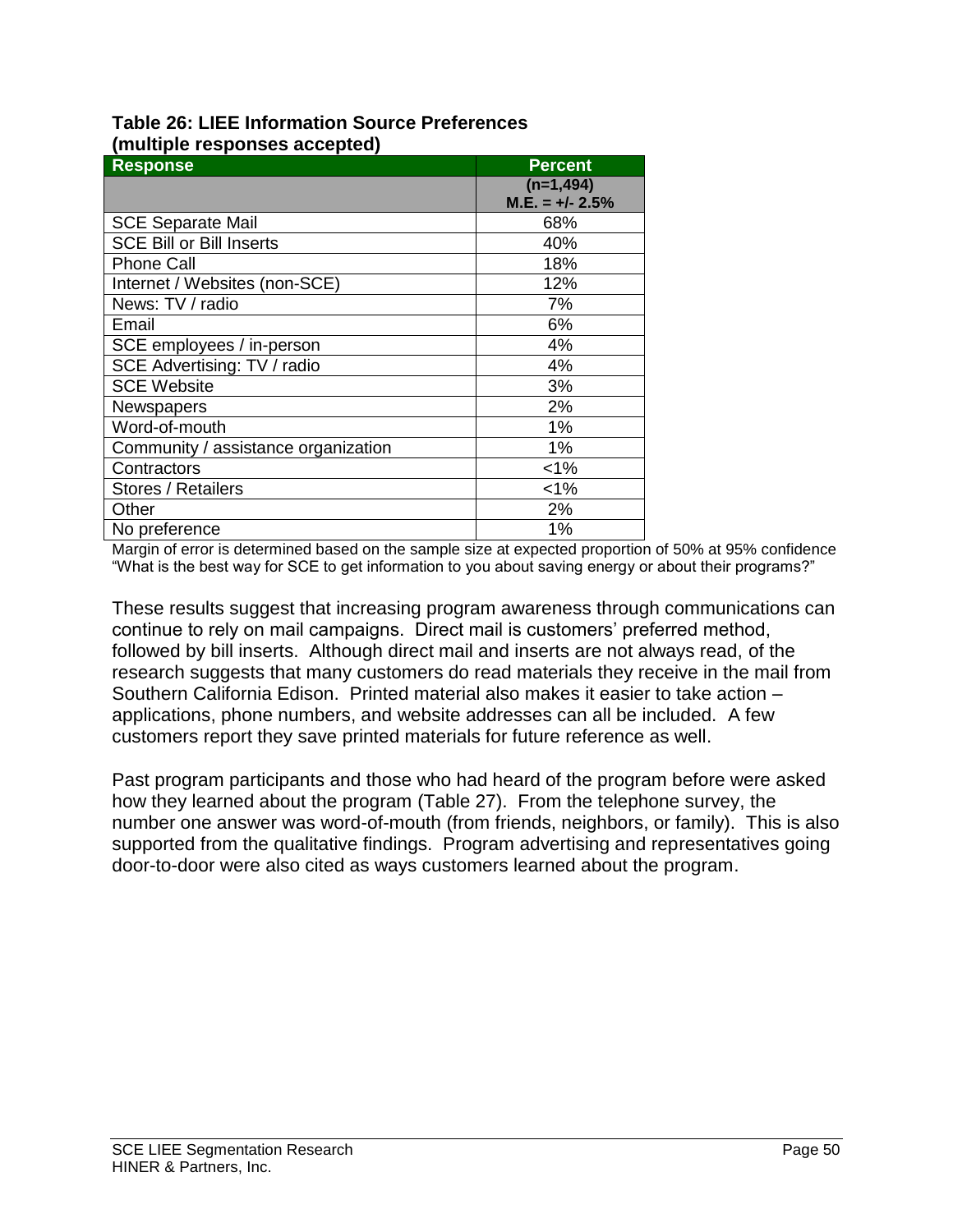#### **Table 27: Sources of Information About LIEE (among past LIEE participants or aware of LIEE)**

| - -                                |                   |
|------------------------------------|-------------------|
| Response                           | <b>Percent</b>    |
|                                    | $(n=639)$         |
|                                    | $M.E. = +/- 3.8%$ |
| Friend/neighbor/family             | 32%               |
| Saw/heard ad                       | 17%               |
| Rep at my door                     | 14%               |
| <b>Bill insert</b>                 | 8%                |
| <b>Direct Mail</b>                 | 7%                |
| Utility website                    | 3%                |
| Phone call                         | 3%                |
| From another program               | 2%                |
| From county / city / senior center | 2%                |
| Landlord                           | 2%                |
| Other sources                      | 5%                |
| Don't know or don't recall         | 6%                |

Margin of error is determined based on the sample size at expected proportion of 50% at 95% confidence "How did you learn about this program?"

A conclusion is that mail communications can and should be augmented by more personal, direct contact methods. In both the focus groups and the phone survey, customers report they would like to learn about the program via: (1) telephone contact (including automated telephone calls), (2) email (although some are hesitant about getting too many messages so prefer just one every few months), and (3) community events (many low income people attend local community events because they are seeking assistance resources so the LIEE program is a natural fit here).

The limitations of other outreach methods that appeal to some customers were described in the focus groups. These include:

- In-Person (door-to-door): some people don't open their doors to people they don't know, or they are not home very often so would miss out
- Printed material left at the door (e.g., flyers): not everyone reads them
- Inserts in coupon packs (most don't read them and don't think the LIEE program is a good fit).

Word-of-mouth has been a common way that customers learn about the program. As a result, strategies to encourage word-of-mouth might be useful to consider. For example, a "refer-a-friend" program could be established. Likewise, the use of actual testimonials could be effective for overcoming customer hesitations about signing up.

#### **LIEE Program Barriers**

Those who know something about the program were asked their reasons for not signing up. Reasons were first identified in the pre-segmentation focus groups and then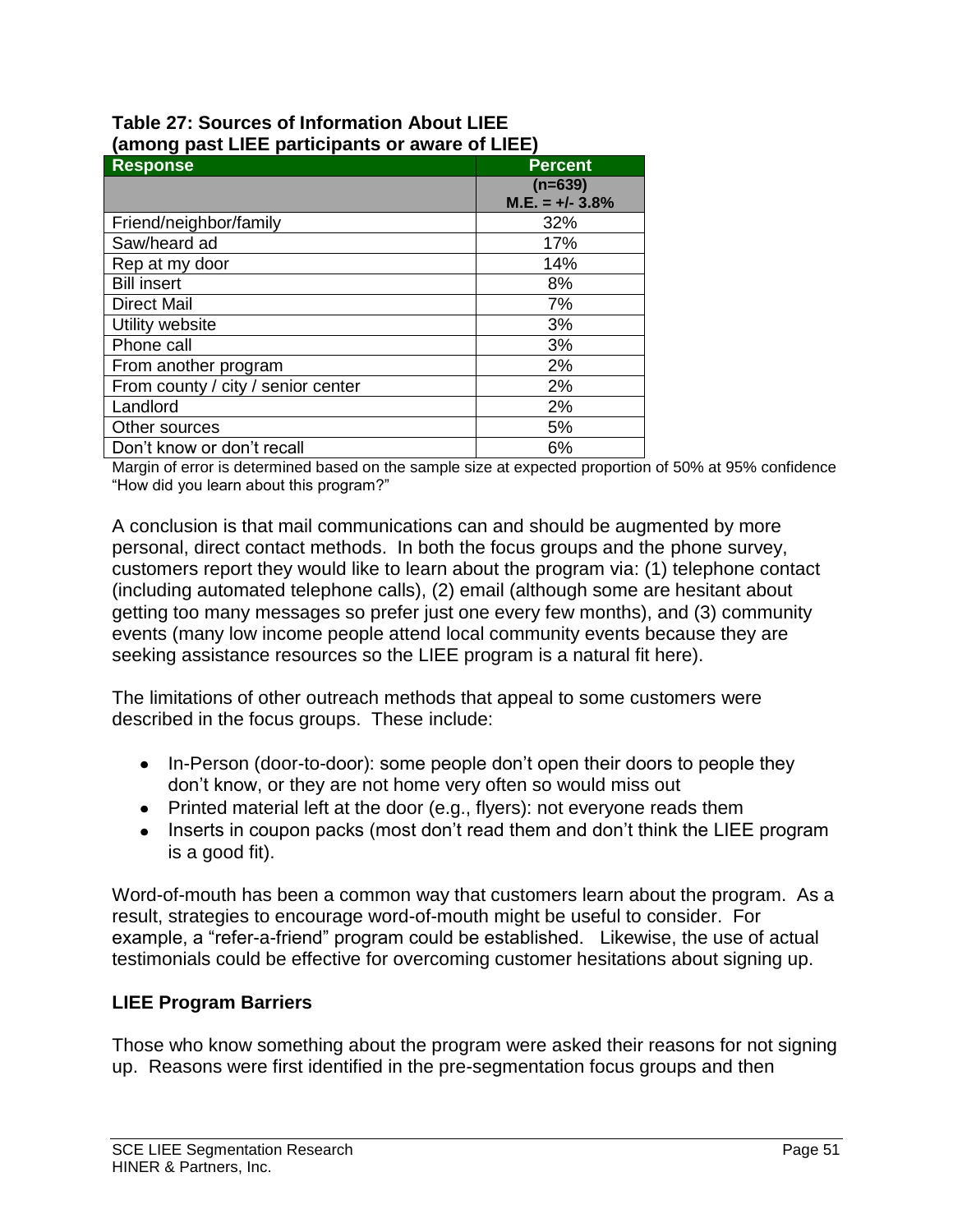validated in the quantitative survey. The quantitative survey results are shown below (Table 28).

## **Table 28: Reasons Not Signed Up for LIEE**

**(among those who know something about LIEE but have not participated)**  (multiple responses accepted)

| <b>Response</b>            | <b>Percent</b>                 |
|----------------------------|--------------------------------|
|                            | $(n=150)$<br>$M.E. = +/- 8.0%$ |
| Not sure how to sign up    | 44%                            |
| Don't think would qualify  | 38%                            |
| Someone else needs it more | 36%                            |
| Don't think home needs it  | 35%                            |
| Doubt the workmanship      | 17%                            |
| Doubt appliance quality    | 14%                            |
| Some other reason          | 19%                            |

Margin of error is determined based on the sample size at expected proportion of 50% at 95% confidence "Which of the following are reasons that you've not signed up for the 'emma' program?"

The main reasons customers did not sign up, in order of frequency of mention, include: not sure how to sign up, don't think they will qualify, someone else probably needs it more, don't think they will need it, doubt the workmanship, and doubt the appliance quality.

If not already employed, program marketing and design may be improved with any/all the following:

- Directions on how to sign up, including a direct call to action that takes customers to the next step.
- Income requirements so customers can readily determine their eligibility.
- Information that makes it clear that the program is not "all or nothing" in that even if the household does not need or qualify for all the measures, many households will benefit from some aspect of the program.

The program may also want to consider:

- The use of testimonials to overcome customer concerns about program quality (e.g., workmanship, appliances, etc.) or "it's too good to be true."
- Modify or add program measures to increase program appeal and to be perceived to be more relevant to more households. Ideas for program changes include: (1) add measures to provide households with more control, such as smart power strips and timers, and (2) enhance program education to target different audiences such as children, teens, seniors, disabled, etc.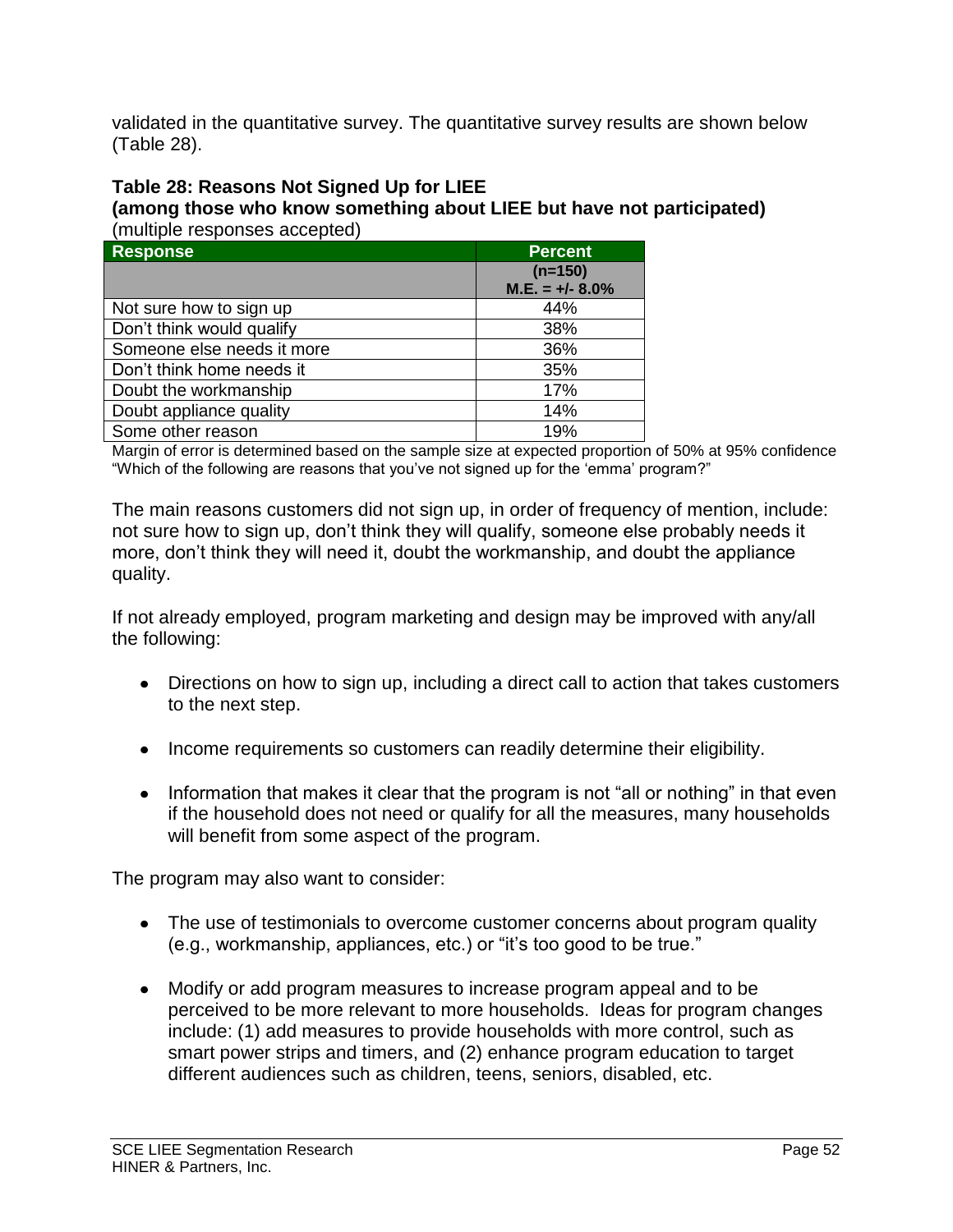Renters face additional barriers. In particular, since most renters are hesitant to contact their landlord, the program may consider:

- Developing marketing materials targeted to renters that can address their hesitancies about contacting their landlord, and about making changes to a physical structure that they don't own.
- Adding program measures that do not require landlord approval, such as plug-in control devices or an enhanced CFL program that provides not only initial bulbs but replacements when the originals burn out.

#### **LIEE Program Messaging**

In the telephone survey, LIEE participants were asked why they signed up for the program (Table 29). Saving money (25%) and saving energy (21%) were mentioned as the top two reasons, while receiving the free measures (refrigerator, light bulbs, weather stripping, etc.) were mentioned by about one in three participants.

| Response              | <b>Percent</b>    |
|-----------------------|-------------------|
|                       | $(n=239)$         |
|                       | $M.E. = +/- 6.3%$ |
| Save money            | 25%               |
| Save energy           | 21%               |
| Get refrigerator      | 16%               |
| Get light bulbs       | 10%               |
| Get weather stripping | 9%                |
| Get a swamp cooler    | 3%                |
| Limited income        | 3%                |
| Help environment      | 3%                |
| Discount on bill      | 3%                |
| <b>Windows</b>        | 3%                |
| Medical condition     | 3%                |
| Other reasons         | 25%               |

#### **Table 29: Main Reasons for Signing Up for LIEE (among past LIEE participants)**

Margin of error is determined based on the sample size at expected proportion of 50% at 95% confidence "What were the main reasons that you signed up for or participated in this program? Please tell me whatever details you remember about how you learned about the program and about what the program offers that prompted you to sign up."

Program messaging could make use of these top of mind and salient reasons, for example with a "save money without spending any" message. Note that the focus group discussions suggested that "saving energy" implied "doing without" for some people, so might not be as motivating as saving money.

In the focus groups, customers responded most favorably to messages that are more functional and descriptive of the program: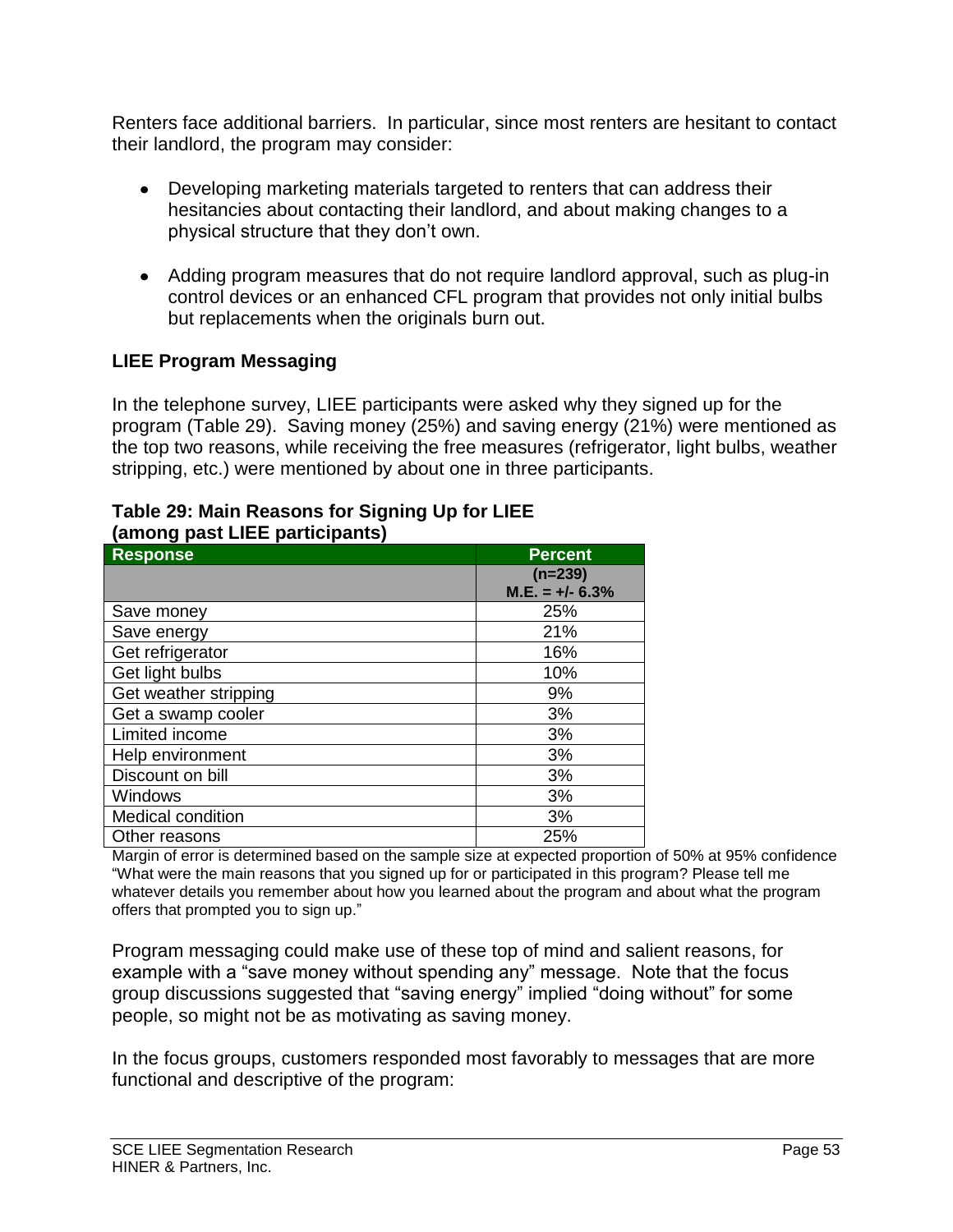- The program provides energy-saving appliances and services including refrigerators, home weatherization, and energy efficient light bulbs.
- SCE will pay all costs of purchasing and installing the appliances for the program.
- Helps your household use energy more efficiently.

Other sign-up message elements that are important to continue to include are:

- $\bullet$  It's easy to participate just call Southern California Edison or go to SCE.com and complete an online application.
- Both homeowners and renters can participate.
- Customers qualify based on their household income.

Messages that highlight potential hurdles to participation (e.g., statements about proof of income being required, renters needing landlord's signature) should not be "lead" copy items, but rather included after the program benefits have been described.

As noted above, customers also reiterated a salient issue is not having enough money to do the things they want to do. Messaging that includes the notion that if they are able to use energy more efficiently, they may be able to do more of the things they want to do is likely to resonate with this group.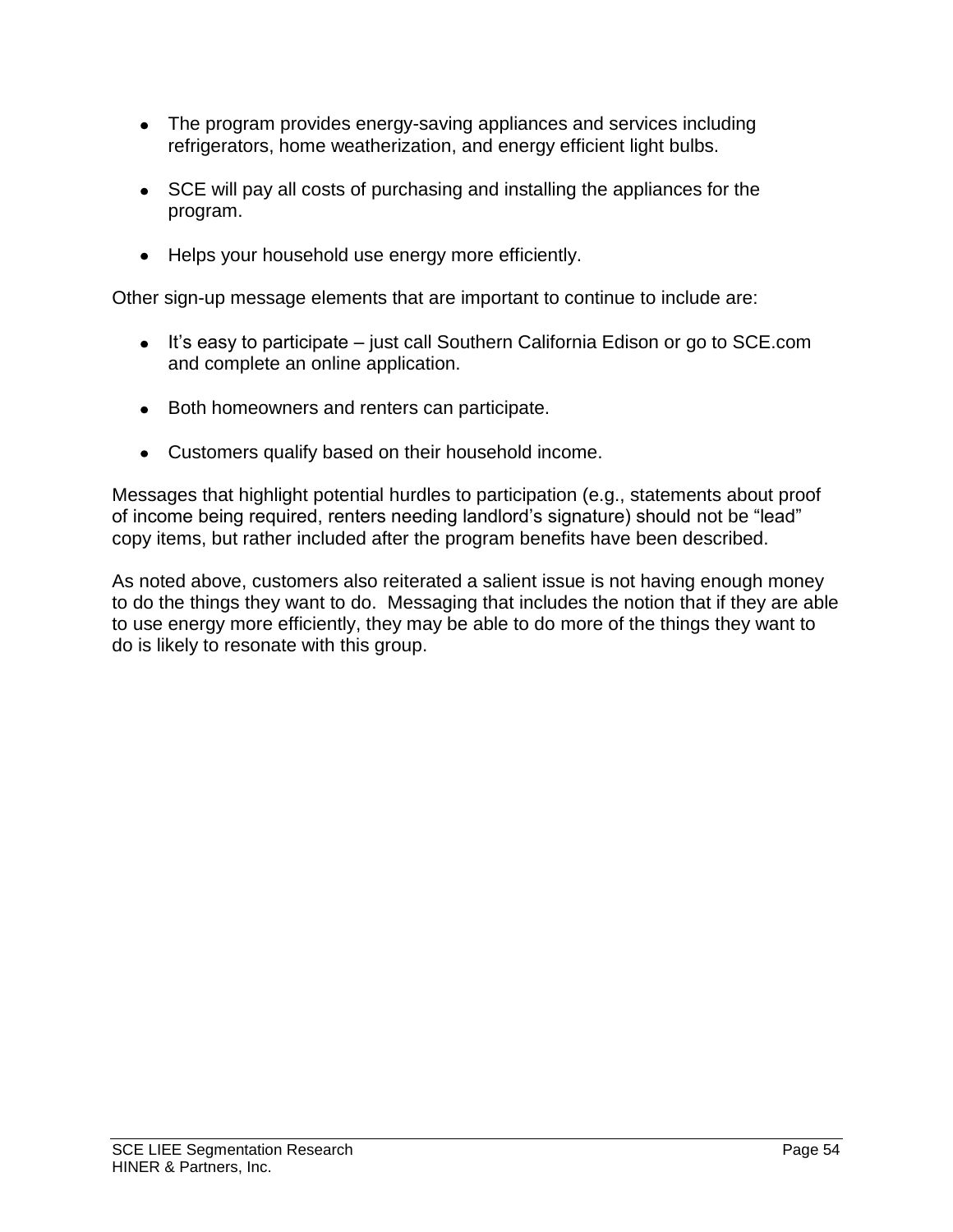# **V. CONCLUSIONS**

The research focused on two overarching objectives: (1) developing a segmentation of the low income customer population, and (2) providing information to support program marketing and, possibly, design.

Specific recommendations follow. These recommendations do not imply that SCE has not been or is not currently addressing these issues, but rather that these issues should be considered when developing future plans. Also, the recommendations are intended to be directional, in part because this research did not include a process evaluation. All recommendations need to be considered within the context of feasibility, cost effectiveness, and any other relevant criteria.

The LIEE segmentation research identified eight customer segments: four with lower electricity usage and four with higher usage.

|         | Segment Name (Lower Energy Usage) | <b>Percent of LIEE (CARE) Population</b> |  |  |  |  |  |  |  |
|---------|-----------------------------------|------------------------------------------|--|--|--|--|--|--|--|
|         | Low Use, Low Touch                | 21%                                      |  |  |  |  |  |  |  |
| 2       | Young Inland Conservers           | 17%                                      |  |  |  |  |  |  |  |
| 3       | <b>Older Coastal Conservers</b>   | 16%                                      |  |  |  |  |  |  |  |
|         | <b>Struggling Modest Renters</b>  | 14%                                      |  |  |  |  |  |  |  |
| Segment | <b>Name (Higher Energy Usage)</b> | <b>Percent of LIEE (CARE) Population</b> |  |  |  |  |  |  |  |
| 5       | Larger, Older Households          | 14%                                      |  |  |  |  |  |  |  |
| 6       | <b>High Use Newer Homeowners</b>  | 9%                                       |  |  |  |  |  |  |  |
|         | High Usage, Most Problems         | 5%                                       |  |  |  |  |  |  |  |
| 8       | Less Involved Younger Homeowners  | 5%                                       |  |  |  |  |  |  |  |

#### **Table 30: Low Income Customer Segments**

In sum, each low income customer in the service territory can be assigned to one of the eight segments, and identified segments can be targeted through direct mail or other direct contact methods. Additionally, SCE may want to utilize variables in the dataset to further screen members of a segment for even more precise targeting, segment members can be located geographically to facilitate a geographic implementation plan, and the dataset can be refreshed periodically to keep it current.

#### **Segmentation Recommendations**

In order to further the objectives of improving targeting and outreach activities, the following recommendations should be considered:

Classify the CARE population into the eight segments. Because the segments were determined using variables that are included in the main billing database, customers can be classified into one of the eight segments. Following this, customers from identified segments can be targeted by program implementers with more specific messages and media. For example, direct mail with a segment-specific message may be sent to those households that are members of the segment.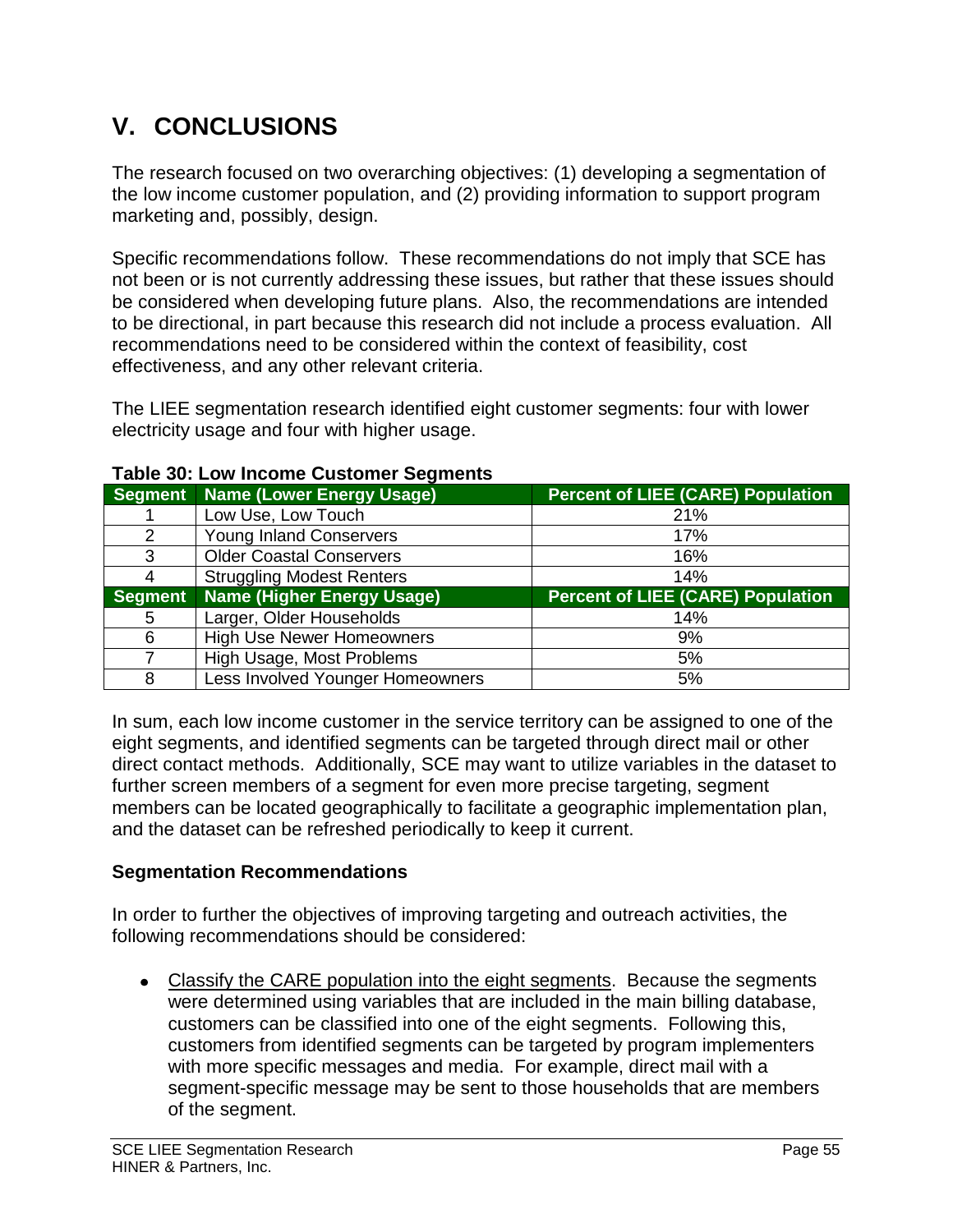- Identify segments to target. The segments are differentiated based on electricity usage, energy burden, demographics, and other characteristics. Some segments include higher proportions of potentially qualified customers and/or customers who may be more in need of the services provided by LIEE. Moreover, depending on resource needs and logistics, program operations may pursue specific geographic regions with higher concentrations of certain segments that are relatively more likely to benefit from program participation.
- Use additional variables in the dataset to further screen members of a segment into smaller subgroups for even more precise targeting. For example, the dataset includes a variable of the date that service was first established at a premise. Since older homes in certain CEC climate zones are more likely to qualify for the types of improvements provided by the LIEE program, this variable may be used to specifically identify these older premises within a particular segment.. Along these lines, household energy usage data can be used to identify households within a segment that demonstrate unusually high usage so that program resources may be applied to households with greater energy savings potential.
- Apply geographic information to assist program implementers with neighborhood targeting. The dataset can be used to find the ZIP codes that contain higher proportions of customers who belong to higher interest segments. These ZIP codes can be mapped, from which a geographic implementation plan can be developed.
- Periodically refresh the low income customer dataset. The segmentation algorithm can be applied to new CARE households with at least one year of energy usage history to classify them into one of the eight segments. This is needed since new households will otherwise remain unclassified regarding their segment membership. This will ensure that the natural pattern of households moving in and out of different residences does not render the segmentation obsolete after a few years. Also, segment membership for all households in the low income customer database may be refreshed periodically (such as every three to five years) to account for changing dynamics within a household.

#### **LIEE Program Marketing and Design Implications**

The results of this study also inform marketing and program design. Overall findings that can be generalized across the low income customer population suggest that: (1) customer awareness and knowledge of the LIEE program have room to grow, (2) some customer barriers to participation could be addressed, (3) participation could be motivated by more targeted messaging, and (4) renters face some unique issues.

Specific recommendations follow. These recommendations do not imply that SCE has not been or is not currently addressing these issues, but rather that these issues should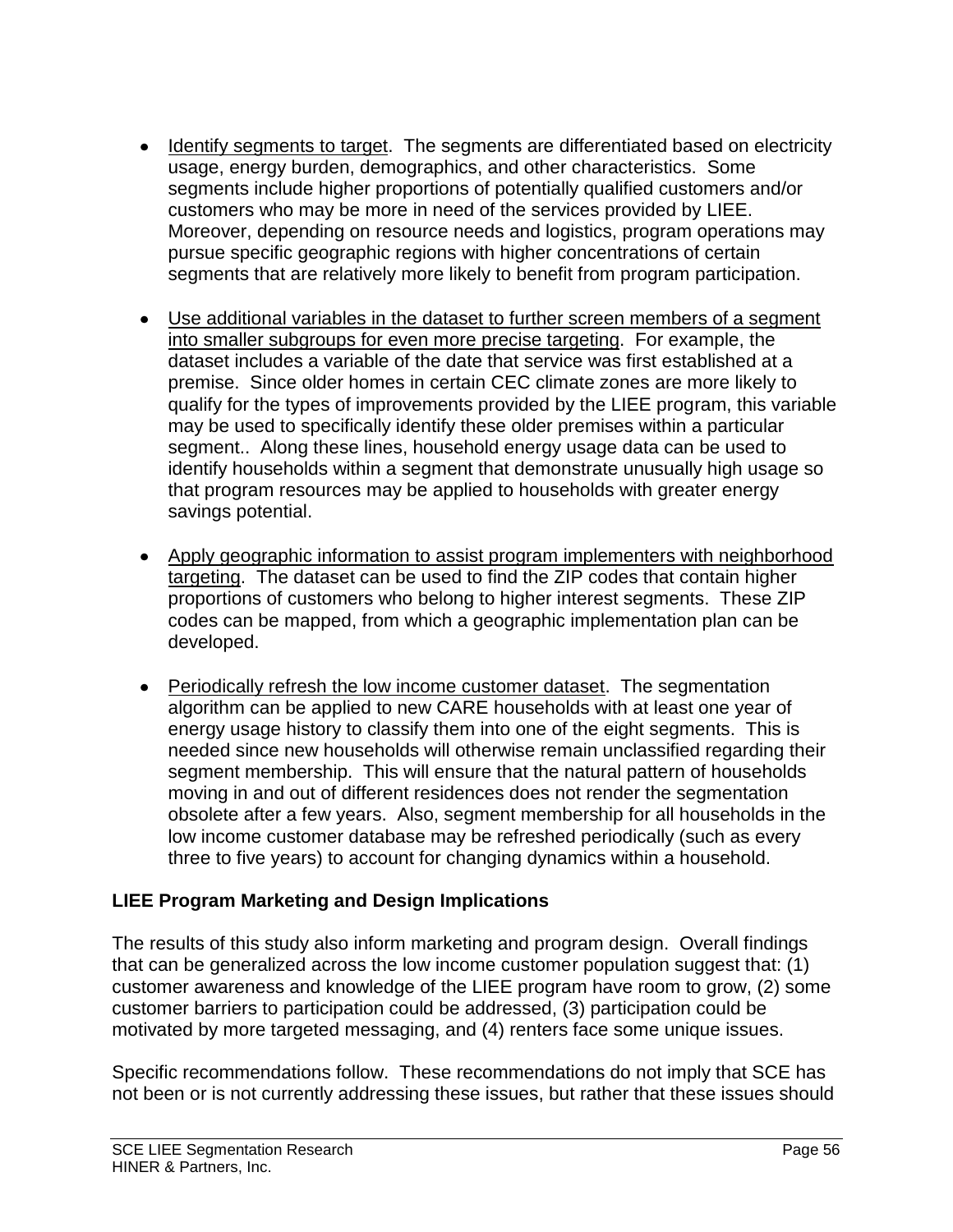be considered when developing future plans. Also, the recommendations are intended to be directional, in part because this research did not include a process evaluation. All recommendations need to be considered within the context of feasibility, cost effectiveness, and any other relevant criteria.

Awareness and knowledge building recommendations include:

- Continue communications to raise awareness above 50% (current level). It's not unreasonable to strive for higher awareness of the LIEE program among the population of CARE-eligible customers.
- To reach customers, continue to augment direct mail and bill inserts with more personal direct contact methods (e.g., telephone including automated calls, email, and community events). These are the methods most preferred by customers. Other methods of outreach, including door-to-door, were not as popular with customers but still have a place in the overall program outreach portfolio.
- Employ strategies to encourage word-of-mouth. Word-of-mouth was found to be the number one source of information about the program among those already familiar with it, so efforts to encourage more of this could pay off. For example, a "refer a friend" program could be established. This also suggests that testimonials could be effective for overcoming customer hesitations to sign up (discussed below). The downside is that word-of-mouth tends to promulgate incomplete information, so there is still a strong need for direct communication from SCE to customers.

Top barriers to participation that customers face (once they become aware of the program and it is "in their minds") include: not sure how to sign up, don't think they will qualify, someone else probably needs it more, don't think they will need it, and concerns about program quality. Overcoming these barriers might require both short term and long term solutions. Actions to consider are:

- Ensure awareness building communications provide enough information so customers can and do take the next step – such as directions on how to sign up, and a call to action.
- Clarify misperceptions. Common misperceptions are that: (1) the program can run out of funds, which discourages customers from being more proactive regarding participation, (2) qualifying is "all or nothing," so that customers who have had some weatherization or who have a new refrigerator might believe they won't qualify, and (3) the program is for a single measure, such as "refrigerator replacement" or "weatherstripping" rather than providing a more comprehensive package of measures. This last misperception stems from incomplete information – many customers just don't know much about LIEE and what they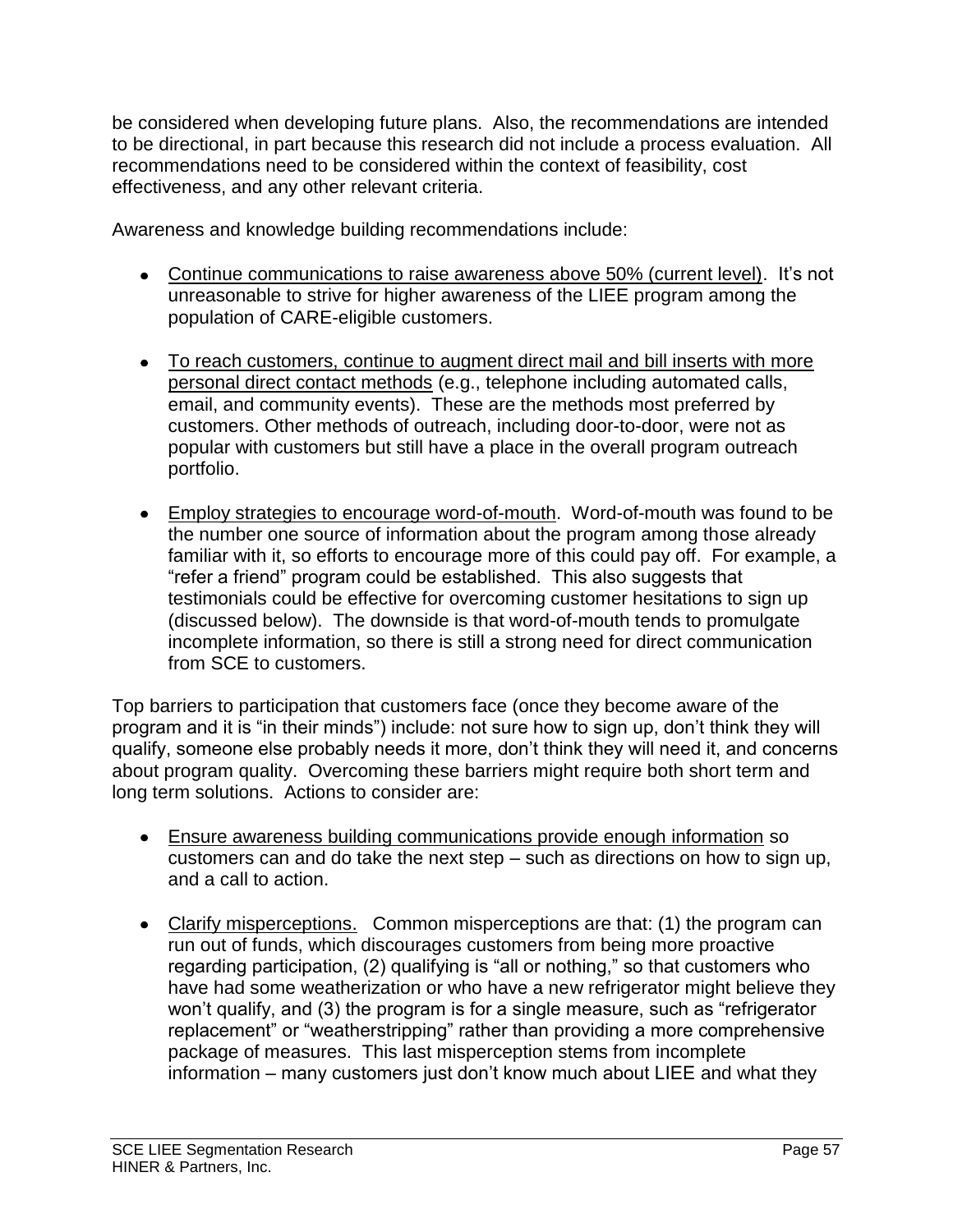learn may be from friends, family or neighbors who may not accurately communicate the value, eligibility, or participation requirements of the program.

- Use testimonials to overcome customer concerns about program quality (e.g., workmanship, appliances, etc.) or "it's too good to be true."
- Consider including measures that appeal to more households. Introducing measures that appeal to more customers – particularly renters – may increase overall program interest. For example, measures that enable more "control," such as smart power strips and timers, and/or enhanced program education that targets different audiences such as children, teens, seniors, disabled, etc. may appeal to a wider audience while also providing one solution for customers who are frustrated not being able to manage "others" in the home.

In the telephone survey, LIEE participants were asked their main reasons for signing up for the program. Saving money and saving energy were mentioned as the top two reasons, followed by receiving the free measures (refrigerator, light bulbs, weather stripping, etc.) The focus groups revealed that in some cases "saving energy" implied "doing without" for some people, so might not be as motivating as saving money.

Program messaging could make use of these top of mind and salient reasons, for example with a "save money without spending any" message.

Customers also discussed message preferences and desires that may be accommodated by including descriptive information, functional benefits, and an emotional leverage point such as:

- The program provides energy-saving appliances and services including refrigerators, home weatherization, and energy efficient light bulbs.
- SCE will pay all costs of purchasing and installing the appliances for the program.
- Helps your household use energy more efficiently.
- It's easy to participate just call Southern California Edison or go to SCE.com and complete an online application.
- Using energy more efficiently allows you to do more of the things you want to do.

Recommendations regarding more effectively reaching the renters in the program are centered on issues that renters face related to gaining permission for program participation. Many renters are hesitant to contact their landlord for a variety of reasons. Program staff may consider: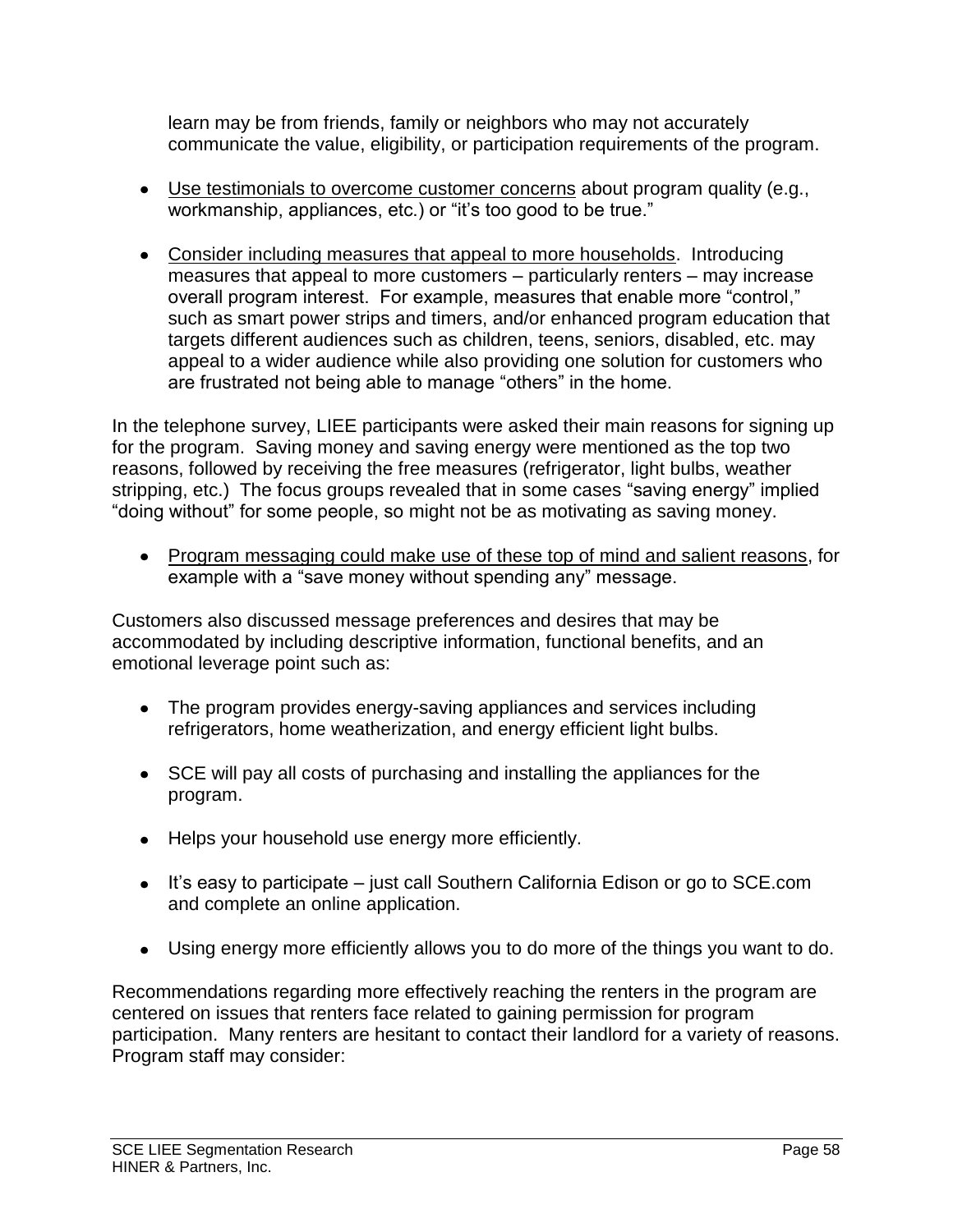- Developing a marketing campaign targeted to renters that can address their hesitancies about contacting their landlord, and about making changes to a physical structure that they don't own.
- Adding measures that do not require landlord approval, such as plug-in control devices or an enhanced CFL component.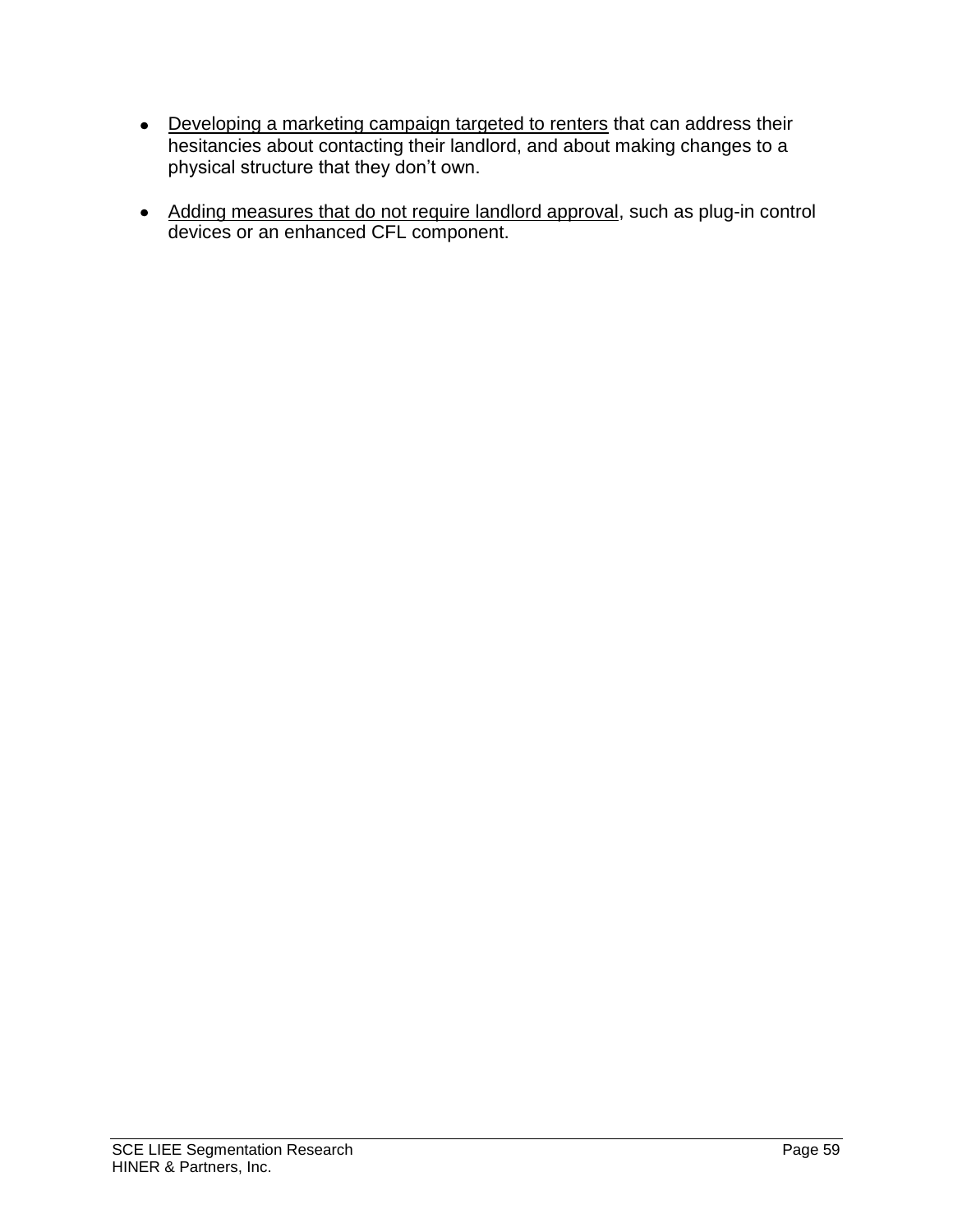## **APPENDICES**

**Appendix A: Focus Group Discussion Guide (Initial Groups)**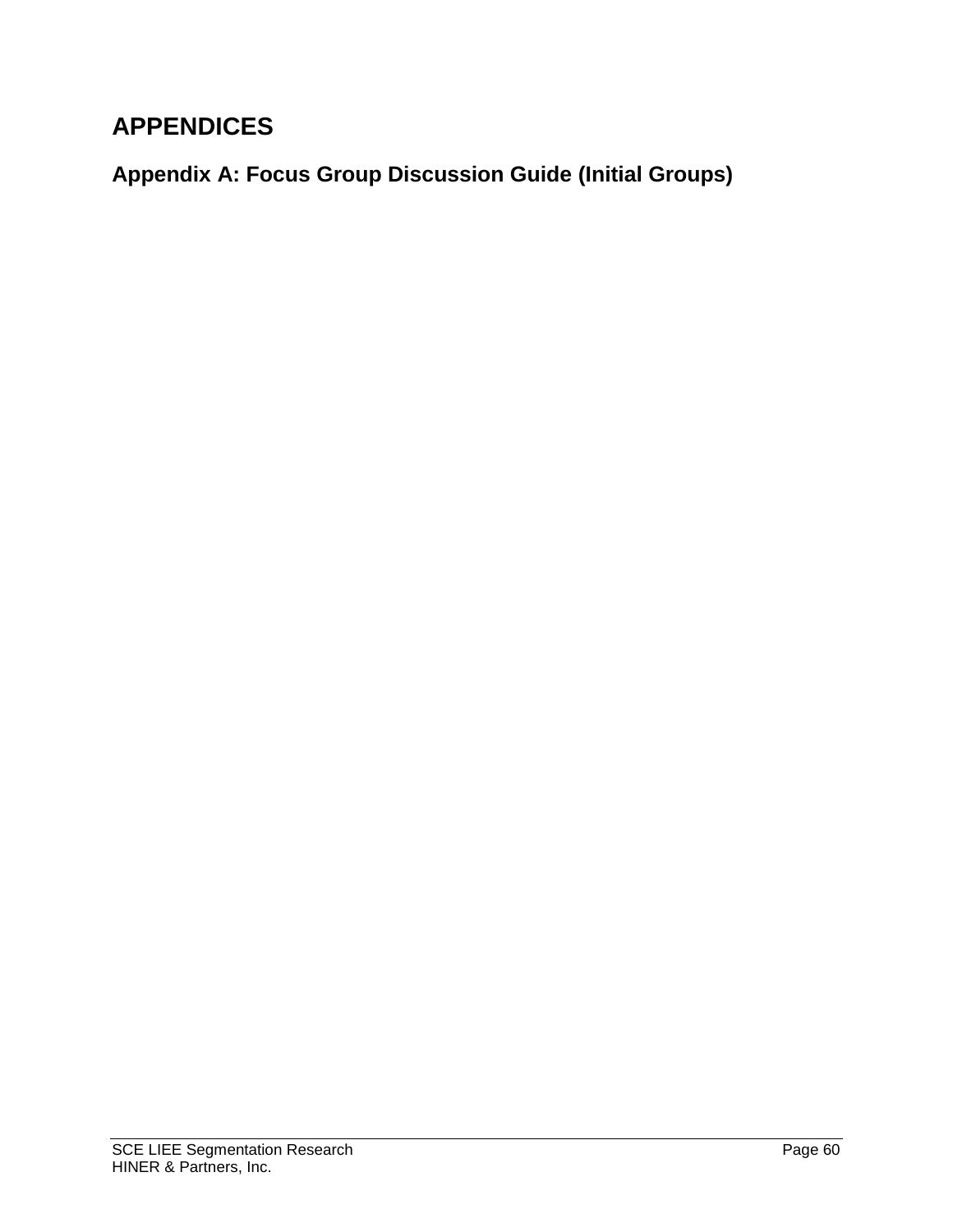### **LIEE Segmentation Sessions Focus Group Discussion Guide**

(Approximately 1:50 hours total time)

#### **I. INTRODUCTION (15 minutes)**

*OBJECTIVE: Create an atmosphere for open discussion*

- Moderator Introduction:
	- o Introduce self
	- o Leading the discussion today
	- $\circ$  I am an independent consultant and do not work directly for the company who hired us so you will not hurt our feelings or insult us if you disagree with, or do not like something is presented here today.
	- $\circ$  Only rules are (1) that everyone needs to participate although not all at once, so please take turns talking, and (2) if you have something to share please speak to the entire group, not just your neighbor (3) it is VERY important that you are honest. Do not just agree with others or say what you think WE or others in the group want to hear. Personal and HONEST opinions are important.
	- o Room description, backroom observers, audio and video recording
- Objective/Topic of Discussion:

We want to learn more about…

- o your attitudes and behavior related to the use of electricity (as well as those of your family)
- $\circ$  your family's home and circumstances as they relate to energy use
- o how the recent economy may be affecting your energy use
- $\circ$  your opinions of some programs the utilities offer to help their customers
- Introductions: Tell us about yourself:
	- o Name
	- o Where you live
	- o What type of home is it (single family, townhouse, condo, apartment)
	- $\circ$  How long you've lived there
	- o How many in your household
	- o And share with us one current source of frustration that perhaps keeps you from doing more of the things that you would like to do?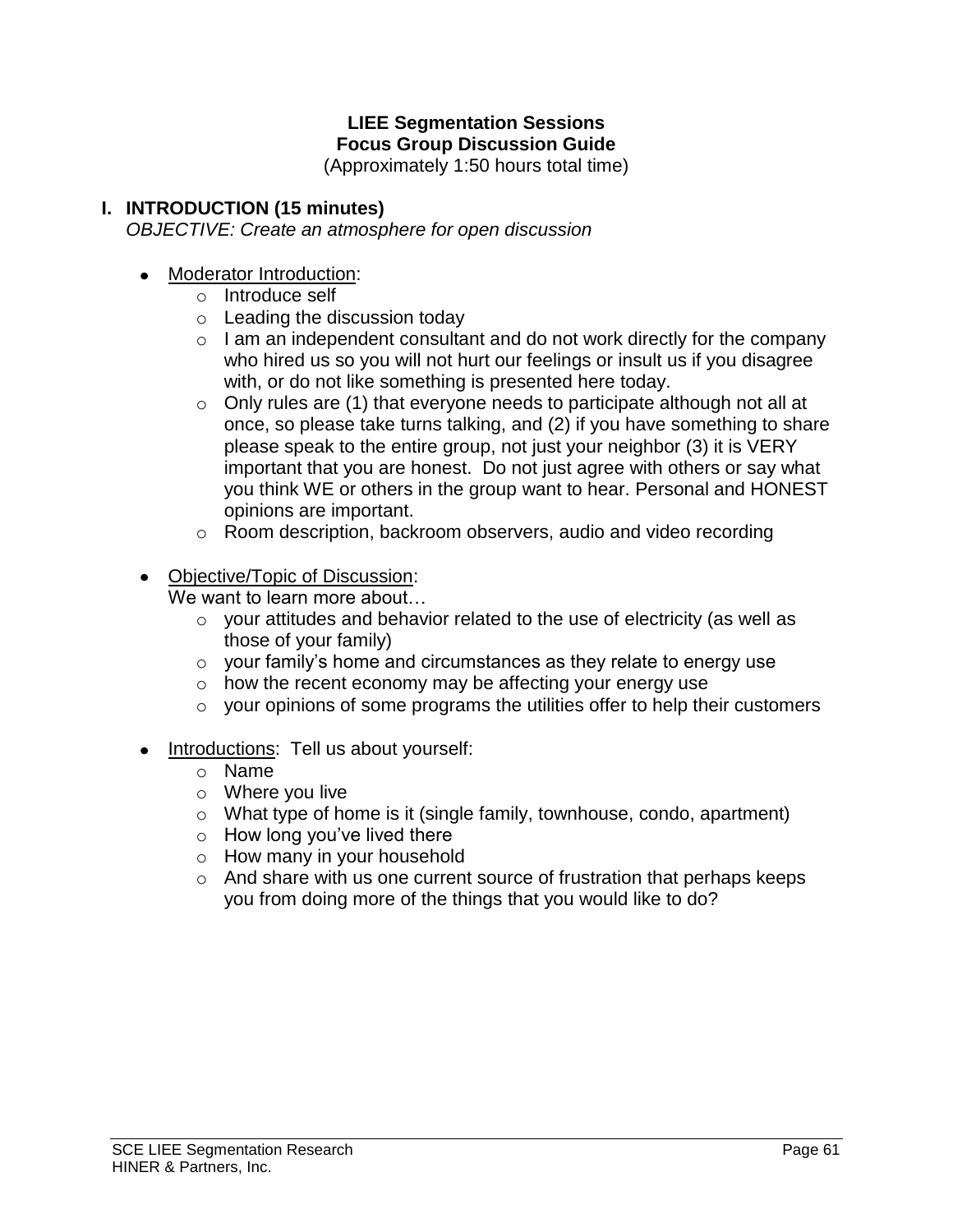#### **II. OVERALL ENERGY HABITS AND USE (15 minutes)**

*OBJECTIVE: Understand energy efficient and inefficient habits and behaviors. Determine barriers to adopting more energy efficient behaviors.* 

- **1. I'd like to begin by asking you to tell me a little bit about your home – and in particular, how you and other members of your household use energy.**
	- What are your main uses of energy in your home?
		- $\circ$  (MAKE LIST WRITE ON BOARD)
	- What are the main benefits to you of using energy in your home? PROBES: How does it affect your life at home?
		- $\circ$  (MAKE ANOTHER LIST WRITE ON BOARD)(E.G.: Helps keep the routines of your household, physical comfort, safety, entertainment and enjoyment, income (if you work at home), getting more things done, taking care of your family, dong things with others, etc.
		- o Which is most important?
	- Do you think your household uses more or less energy in relation to others in your community?
		- o Show of hands, who thinks they use more?
		- o Who thinks they use less?
		- o If you think you use more, why is that? (PROBES IF NEEDED: number of people, what different household members do, the home itself, how you use appliances, what types or age your appliances are, etc.)
		- $\circ$  If you think you use less energy, why is that?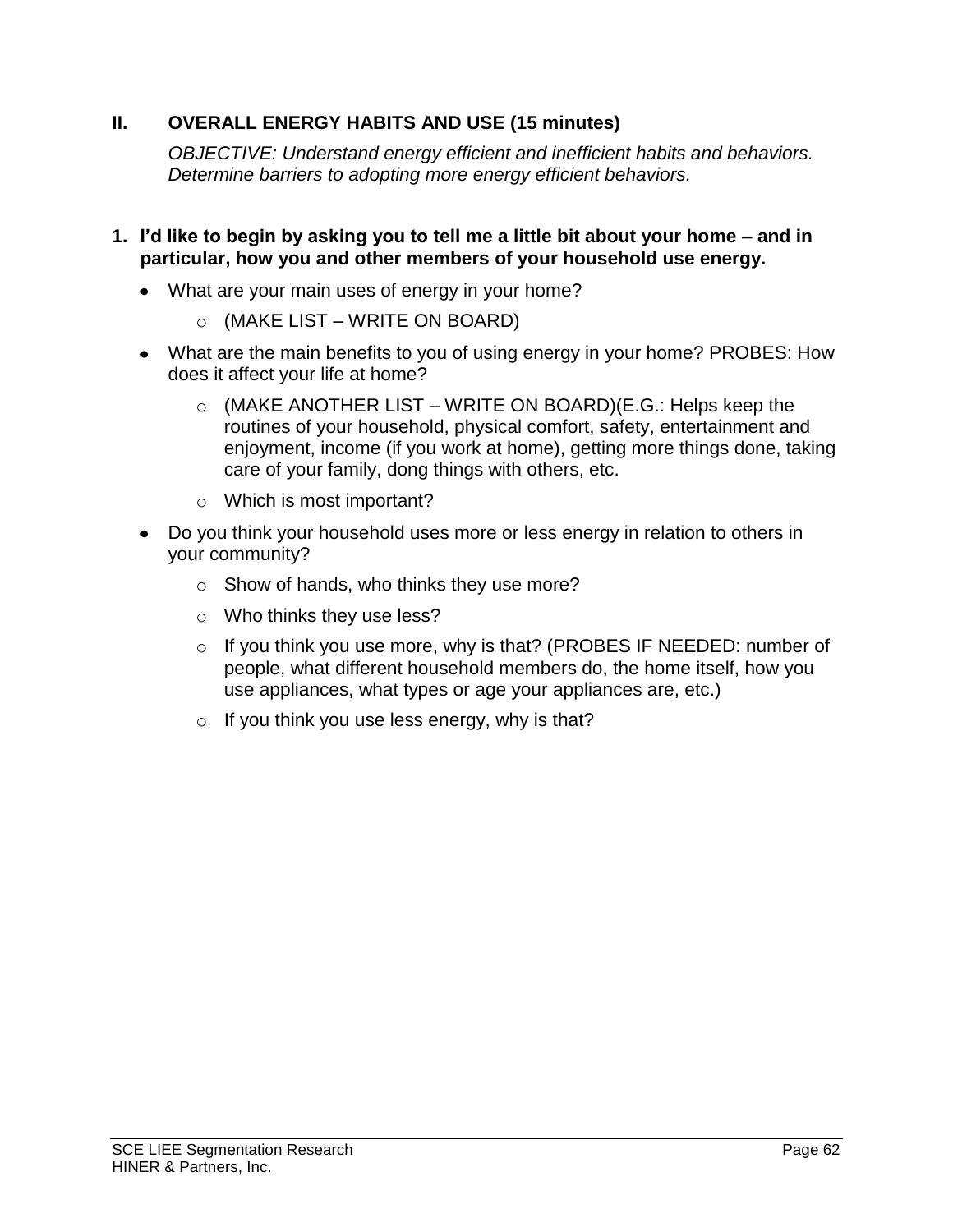#### **III. CHANGES IN ENERGY USE / ATTITUDES TOWARDS ENERGY (20 minutes)**

*OBJECTIVE: Understand possible reasons and motivations for increases AND decreases in energy use.* 

- **1. Have any of you noticed if you are using MORE energy now than you did a few years ago? Your bill may go up for other reasons – at the moment I am really interested in knowing if you have noticed if you are actually using more electricity now than you used to.** 
	- For those of you who have INCREASED your energy use over the past few years – can you talk a little about that?
		- O What do you think is causing you to use more energy? (PROBE FOR USES AND REASONS: E.G.: NEW APPLIANCES ADDED, MORE ELECTRONICS IN THE HOME, MORE PEOPLE IN THE HOME, EQUIPMENT NOT WORKING AS WELL, WEATHER MORE EXTREME?)
	- Are there any others who think they are using MORE energy than they used to  $$ even if you are not sure or haven't been paying attention to changes in your energy bill or not.
		- o What do you think is causing you to use more energy now?

#### **2. On the other side, how many of you are confident that you are using LESS energy than you used to?**

- What do you think is causing you or your household to use LESS energy than you used to? (PROBE FOR (1) USE CHANGES, (2) CIRCUMSTANCES, AND (3) REASONS: E.G., FEWER PEOPLE IN THE HOME, TURNING OFF LIGHTS MORE, ALTERING THERMOSTAT TEMP, TURNING OFF TV, NOT USING AC AS MUCH, ETC)
- Any others who think they are using LESS energy than they used to?
	- o What are some of the reasons that you or your household is using LESS energy than you used to?
- **3. When you hear about the need to conserve or use less energy, what comes to mind? What does this mean to you?** 
	- PROBES IF NEEDED: Is it about saving money, saving the environment, propaganda, something else?
- **4. To what extent do you and others in your household try to actively conserve or save energy?**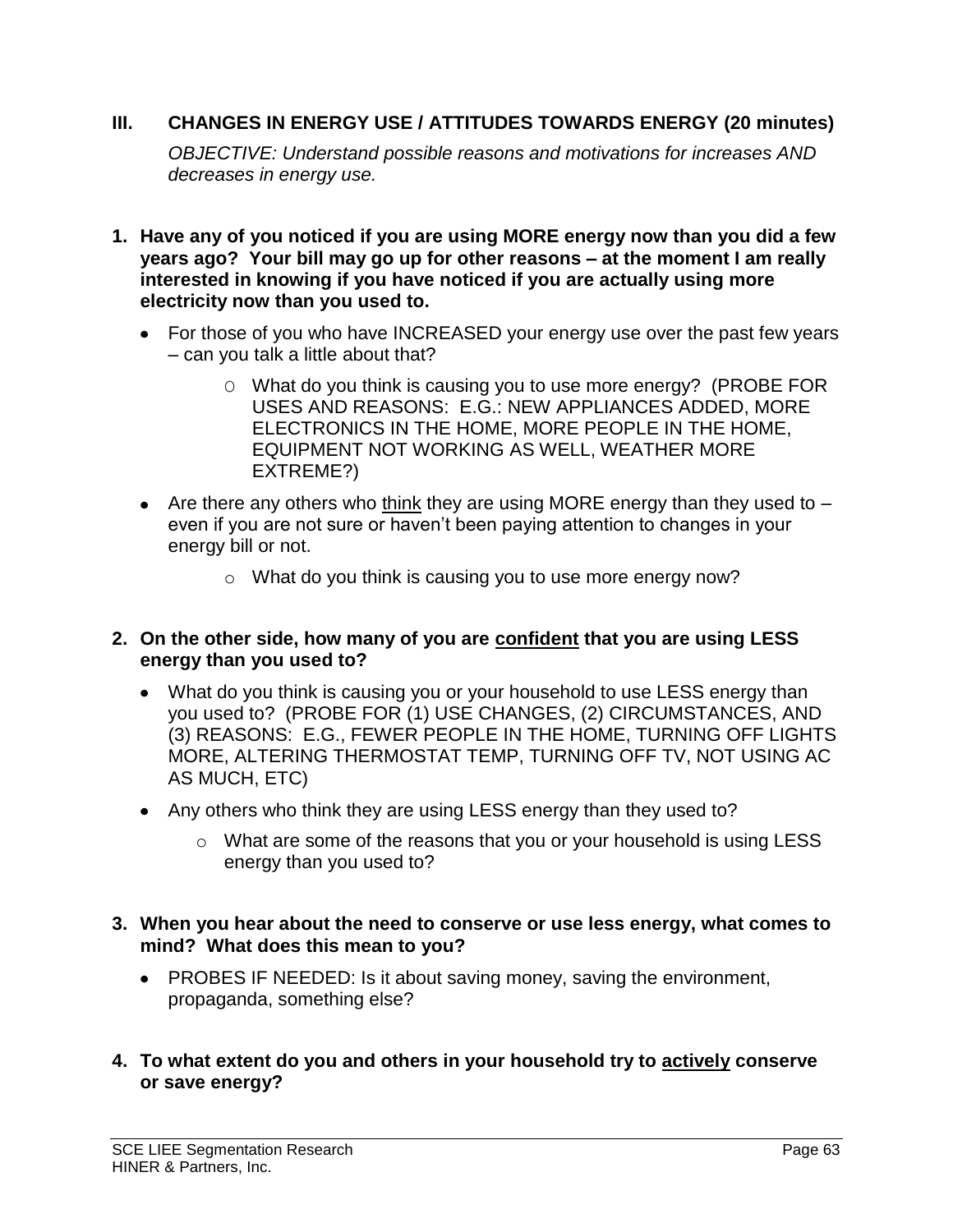- Would you say that conserving energy in your home is more—or less—important to you than others?
	- o Who do you compare yourselves to?
	- o For those who say saving energy is more important to your household than to others – why is it important?
	- $\circ$  For the rest of you, why is it less important to your household?
- To the extent that you or your household tries to save energy, what is the main reason that you do this? What prompted you to actively conserve energy? (PROBE: MONEY, ENVIRONMENT, COMFORT, PRESSURE FROM OTHERS (WHO?), ANYTHING YOU'VE SEEN OR READ, ETC.)
	- o Have you been successful in saving energy?
	- o What are the biggest barriers that YOU personally have in trying to save energy?
	- $\circ$  Do other members of your household share this opinion or do you think they might see other reasons for NOT saving more energy?
	- o What energy habits are hard to change?

#### **5. If saving energy is not that important to you, why not? (PROBE: USE LITTLE TO BEGIN WITH, CAN AFFORD IT, COMFORT, ETC.)**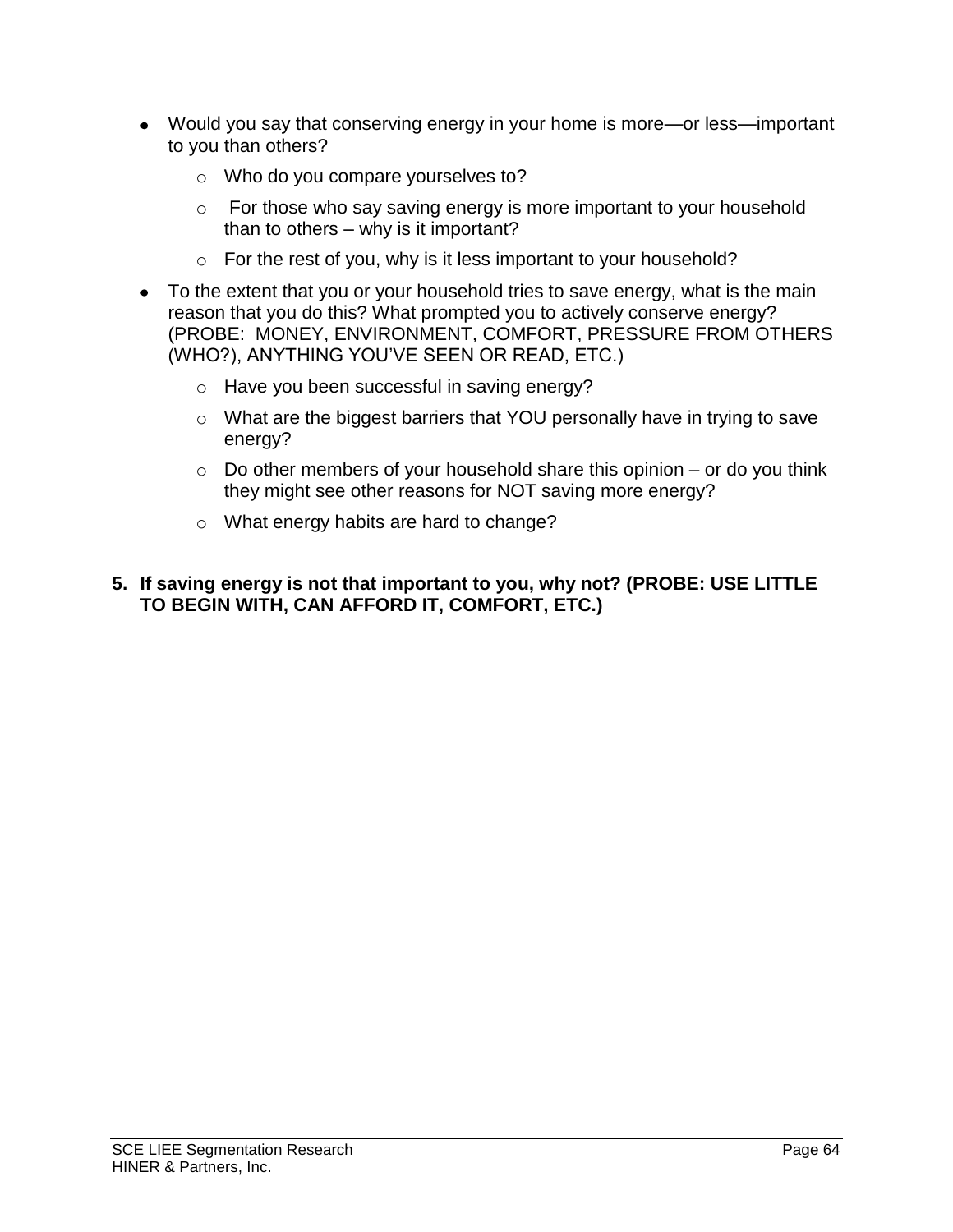- **IV. HIGH USAGE NEEDS ASSESSMENT QUESTIONS – BEHAVIORS, APPLIANCES, AND ATTITUDES IN RELATION TO OTHERS (25 minutes)**  *OBJECTIVE: Understand possible reasons for high use relative to neighbors*
- **1. Earlier we talked briefly about how you see yourself and your household in relation to others – I'd like to discuss in a little more detail how you see your attitudes and electricity use in comparison to others in your community.** 
	- First off, relative to your neighbors, in your opinion, tell me what you think makes you and/or your household MORE or LESS "green"?

#### *(ASK THE FOLLOWING 2 QUESTIONS AS FOLLOW-UPS IF THEY HAVE NOT BEEN ANSWERED*

- Is there anything about your home or personal circumstances that you feel makes it "necessary" for you to use MORE electricity than your neighbors?
- Is there anything about your home or your personal circumstances that perhaps allows you to use LESS energy than your neighbors?

#### **2. We also made a list of things that use energy in your home. Which of these appliances, equipment, and electronics do you consider:**

- Most energy efficient?
- Least energy efficient?
- Unsure/neither?
- **3. What makes things more energy efficient? (E.G., NEWER, SMALLER, ETC.)**
	- What makes things less energy efficient?
	- FOR APPLIANCES THAT APPEAR TO BE MISCLASSIFIED, PROBE WHY

#### **4. Can you tell me some things that you feel you CANNOT control or change with regard to your energy use?**

- **5. What sort of things do you feel you CAN control or change with regard to your energy consumption?**
	- PROBE TO IDENTIFY CONTROLLABLE SITUATIONS (remembering to turn the thermostat down; TV off; close windows, fill laundry machine, VS need to keep warm; need to do laundry, etc.).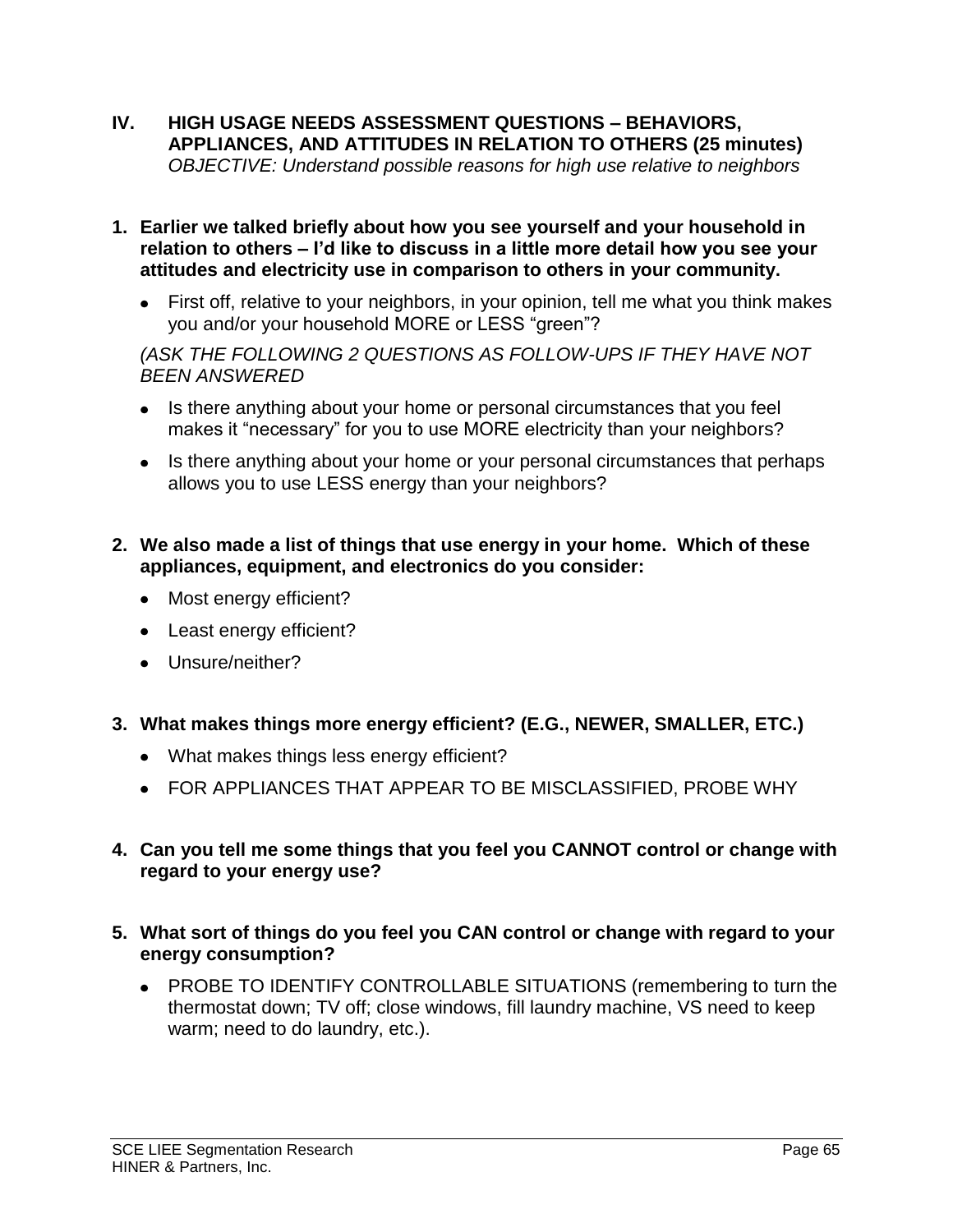- **6. Is there anything that you can think of that would make you more likely to conserve or be more efficient with your energy?**
- **7. Next I am going to ask you to use the pencil and paper in front of you to write three different things down for me**:
	- FIRST, thinking about ads or public service announcements that talk about "the need to conserve energy", is there anything in information that you have seen or heard that **you find hard to believe?** (LET THEM WRITE – AND THEN GO ON TO #2)
	- SECOND, again thinking about ads or public service announcements, is there anything that you hear or read **that you feel does not apply to you?** (LET THEM WRITE – AND THEN GO ON TO #3)
	- THIRD, is there anything that you see or hear about "saving energy" that **makes you angry?**
	- ONCE WRITING IS FINISHED:
		- What did you write down as "hard to believe"?
		- What does not apply to you?
		- What makes you angry?

COLLECT THE PAPERS.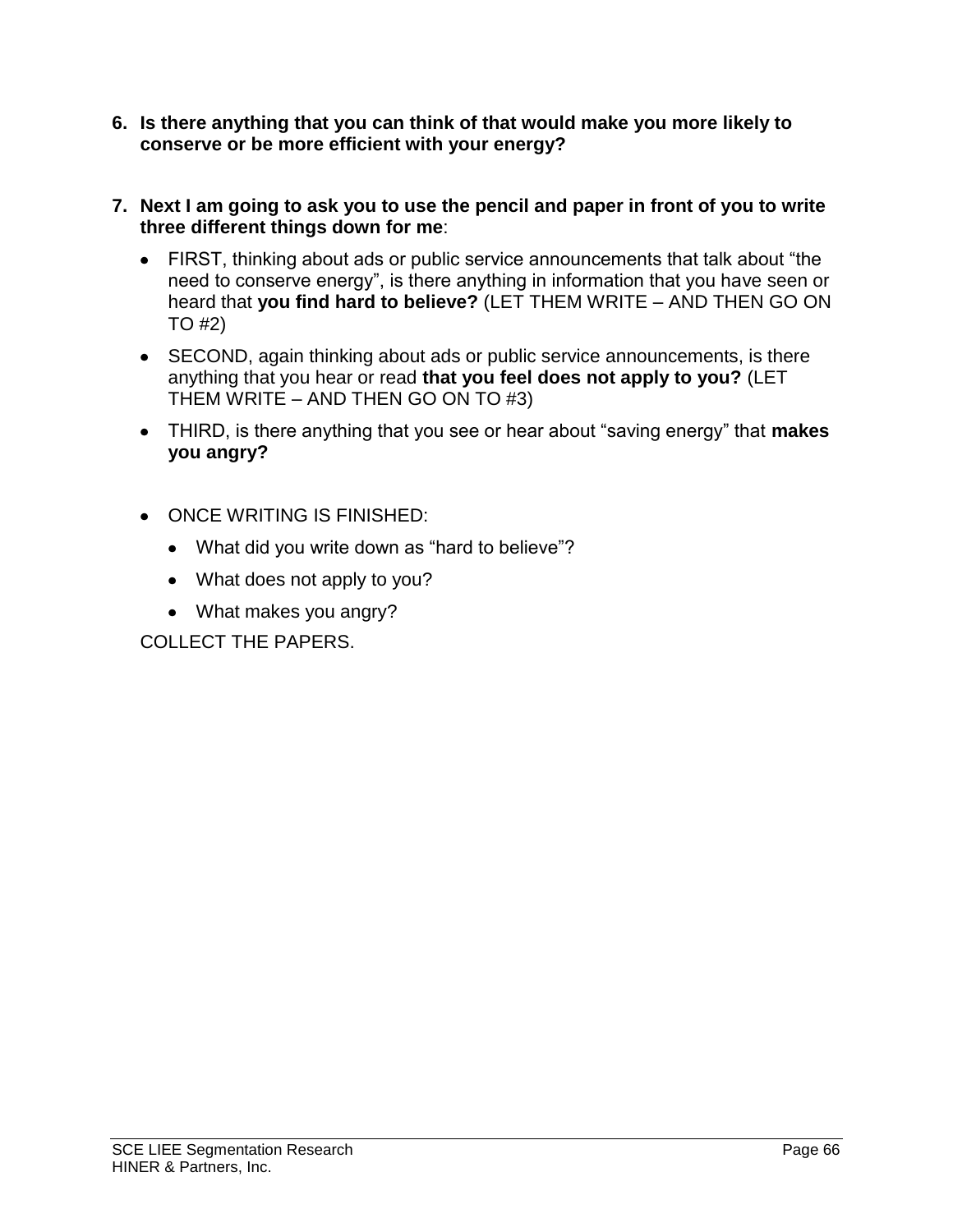## **IV. FINANCIAL CHALLENGES & PAYING THE UTILITY BILL (10 minutes)**

*OBJECTIVE: Gain insights into relative customer hardship & strategies for dealing with bills.*

- **1. In a minute I am going to ask your opinion about a specific energy efficiency program offered by your utility, but before I do that, I'd like to get a sense from you about how the current economic situation has impacted your ability to pay your bills.**
	- When it comes time to pay the bills each month, how do you decide which bills to pay first? And which ones go to the bottom of the pile – in terms of importance?
	- Roughly where does your electric bill fit in  $-$  in terms of a priority?
		- o Why?
	- How many of you have had difficulty paying your electric bill this past year?
		- o Because of this, who has had a late payment, missed a payment, or received a disconnect notice? Has anyone actually had their service shut off because they did not pay a bill? *VERIFY TO SEE IF IT IS AN OVERSIGHT OR BECAUSE THEY DID NOT HAVE THE MONEY.*
	- Where would you think to turn for assistance with high energy bills, keeping in mind that there are many different ways that you might deal with this?
		- o What kinds of help would get your attention and make the most sense to you?
			- i. Financial help like a discount or help with a payment?
			- ii. Physical help like fixing old appliances or insulating your home?
			- iii. Advice or educational assistance, informing you what you can do to change your energy use?
		- o What do you think about these types of assistance?
			- i. Benefits to you?
			- ii. Negatives? (e.g., too time consuming to help, hurts self-respect, doesn't really help, etc.)
- **2. Since your energy bills may go up and down based on the outside temperature, are there things that you, and members of your household, try to do to minimize the higher energy bills?**
- **3. How many of you are currently receiving a discounted rate through your utility? (***IT SHOULD BE ALL – IF THEY KNOW)*
	- How did you learn about this program?
	- Have you ever told others you know about this program?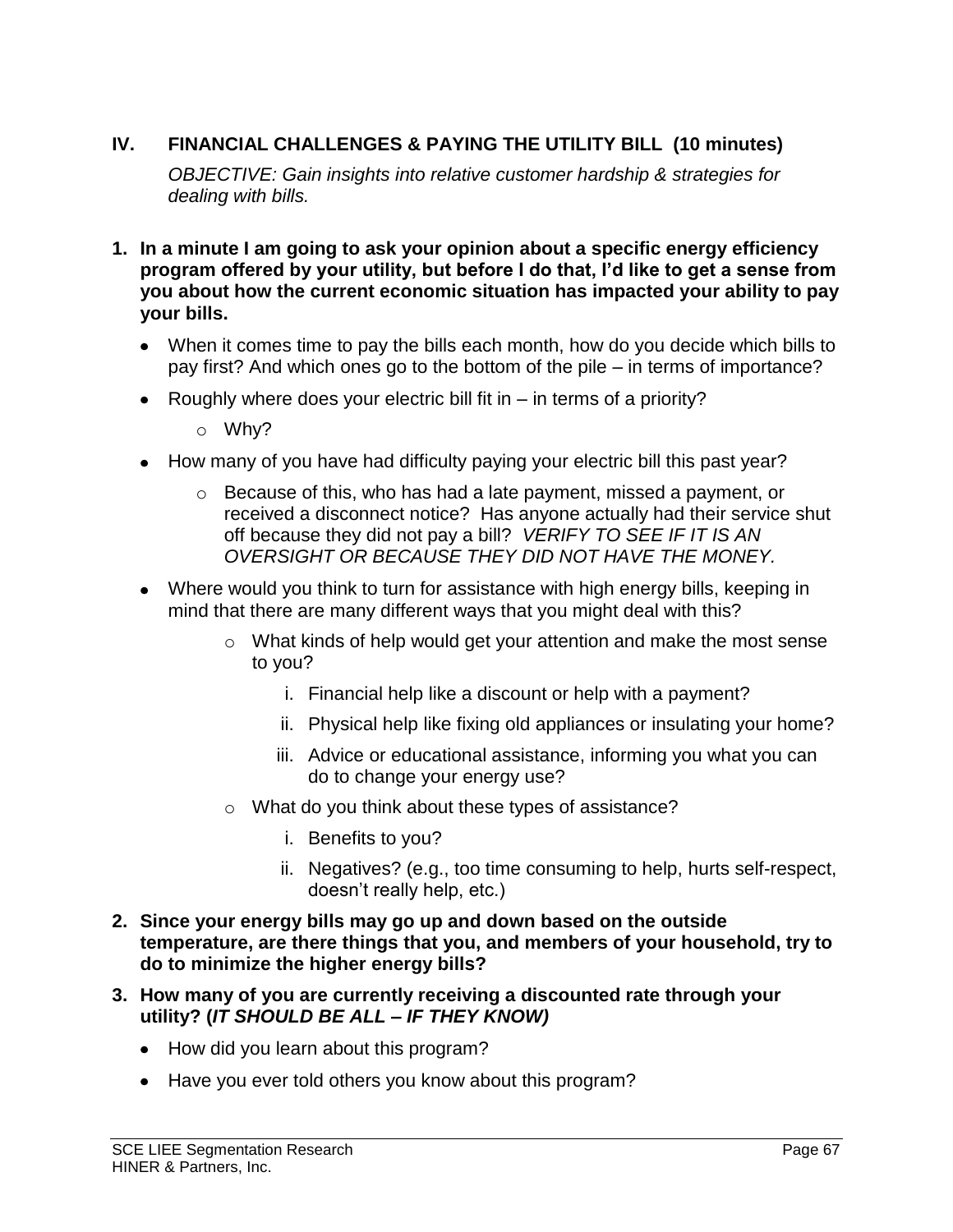#### **V. AWARENESS AND INTEREST IN THE LIEE PROGRAM (20 minutes)**

*OBJECTIVE: Gain insights into customer awareness and perceptions of the program, as well s barriers to participation.* 

- **1. Are any of you familiar with any other programs that your utility offers to help customers reduce their energy consumption?**
	- Can you tell me the names and/or a description of any of the programs that you are familiar with? *(HOW MANY SPECIFIC PROGRAMS COME TO MIND)*
	- Can I see a show of hands if any of you have participated in any of these programs?
		- o Which program? What prompted you to participate?
- **2. How many of you are familiar with a program called "EMA" or the Energy Management Assistance Program?** *(GET A SHOW OF HANDS).*
	- What do you know about the program? *(PROBE IF NECESSARY:* 
		- o *What does it include?*
		- o *How does it work?*
		- o *How can someone participate?)*

#### *MODERATOR READ:*

The "EMA" program is a program that offers energy efficiency products and services to some customers at no cost. A qualifying household can receive a mix of different services, depending on its needs. Some of the things provided by the program include: informational materials and tips on saving energy, compact florescent bulbs, attic insulation, energy efficient refrigerators, evaporative coolers, caulking, and in some cases air conditioning units. The program also offers maintenance services for some appliances to insure that they are working properly and not "wasting" energy.

#### **3. Have any of you participated in this program, or one like it?**

- What do you know about the EMA program, other than what I just told you?
- Has anyone participated in a program like this one, but with a different name?
	- o Is that program different from this EMA program? How so?
- For those of you who have participated in this or a program like it, what enticed you to participate?
	- o What was the most important reason that you participated?
- Were you very, somewhat, or not at all satisfied with the program?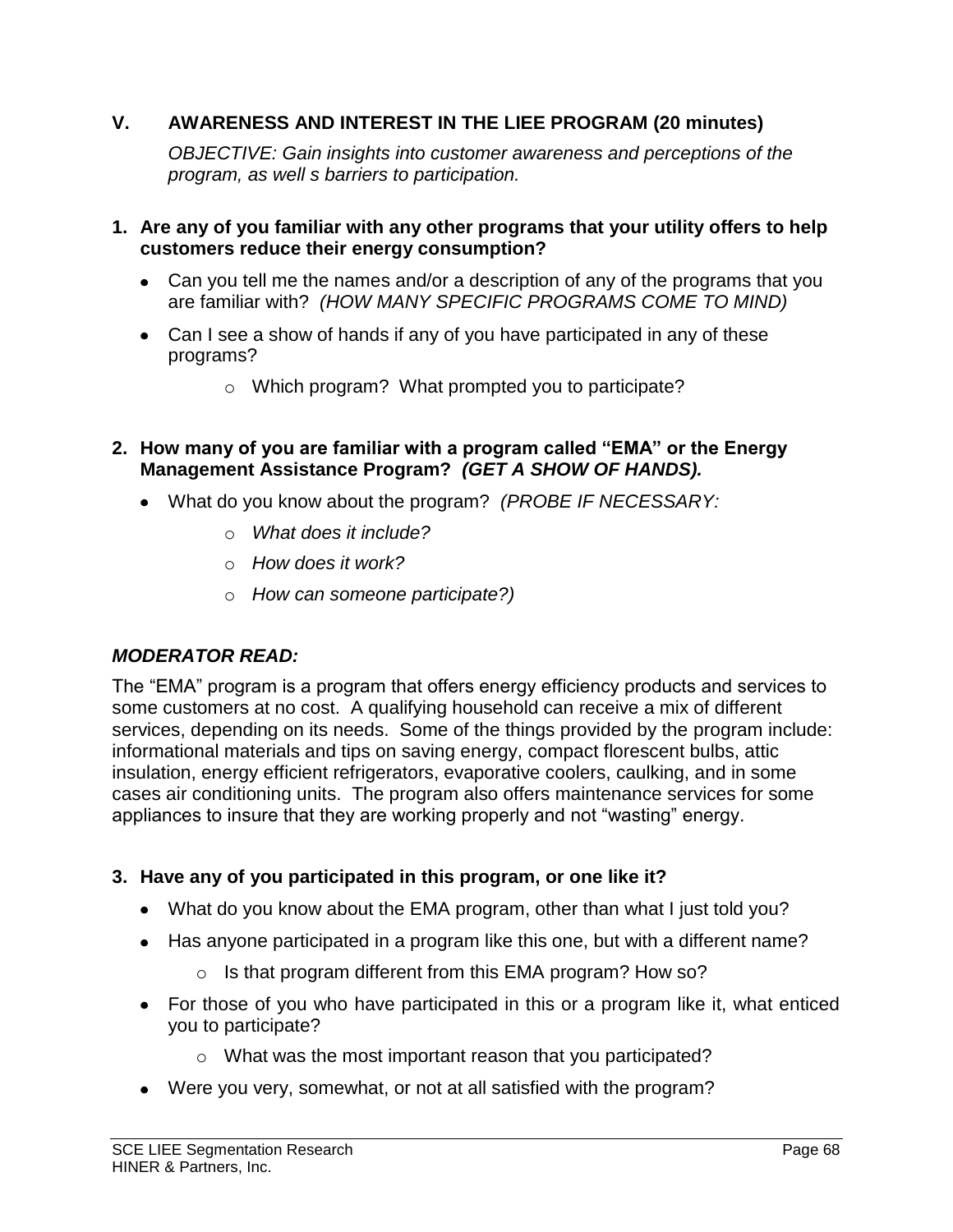- o Why "very" satisfied?
- o Why 'somewhat" satisfied?
- o Why "not at all" satisfied?
- What would you tell friends who were qualified for the program were the strengths and weaknesses of it?
- 4. **Now, for the rest of the group, does this program sound like something that would be helpful to you or your household? Why? Why Not?**
	- For people who think it could be helpful, what is it about the program that you find appealing?
	- For folks who do not think it would be helpful, why is this something that does not sound like it would be helpful for you?
	- Assuming that you are eligible, based on what you have heard so far, how many of you would consider participating in a program like this?
	- What is the main reason that you WOULD participate? *PROBE FOR SPECIFIC ASPECTS OF THE PROGRAM THAT SOUND APPEALING – INFORMATION, GETTING A NEW FRIDGE, ETC?*
	- What, if anything, might keep you from participating in the program?
- **5. Now that you know a little bit about the program, I would like to get your reaction to the process that customers go through in order to participate in the program.**

**First, an SCE representative goes door-to-door through a neighborhood to find out if people are interested and qualified for the program. The SCE rep will complete an application at that time or will leave information about the program. After the customer completes the application, SCE schedules an evaluation visit, where a trained energy evaluator goes through the home to identify what improvements might be needed. Then, another appointment is scheduled where the improvements are completed. Finally, a third appointment is scheduled to review the completed work.** 

- Now I want to ask you again, assuming that you are eligible, how many of you would consider participating in this program?
- What, if anything, might keep you from participating in the program?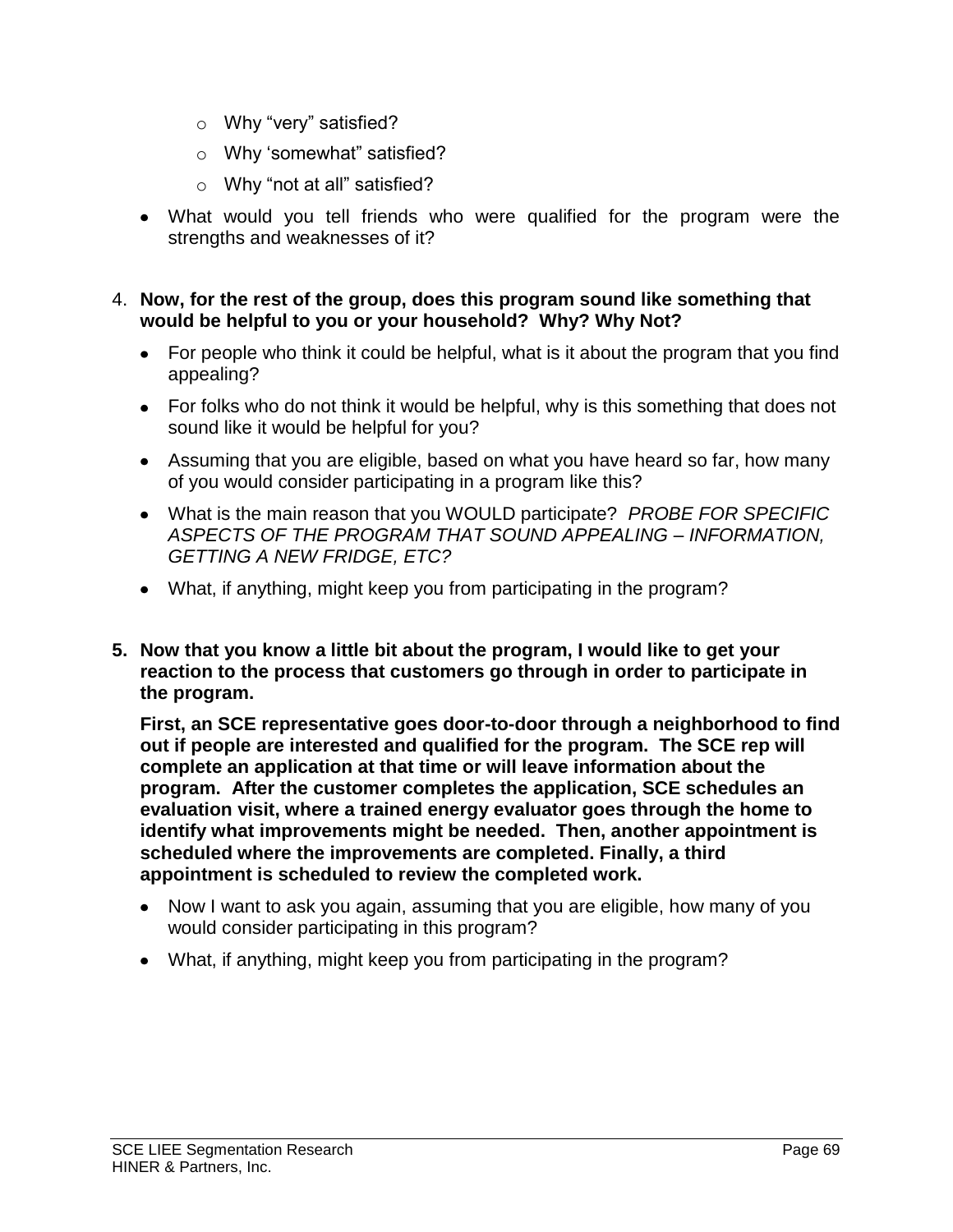#### **V. CONCLUSION (5 minutes) OBJECTIVES: Summary and final comments.**

- 1. I am going to go into the back room now to see if they have any final questions for me to ask you. (LEAVE AND RETURN. ASK FINAL QUESTIONS)
- 2. Do *you* any final comments?

#### **THANK YOU VERY MUCH!**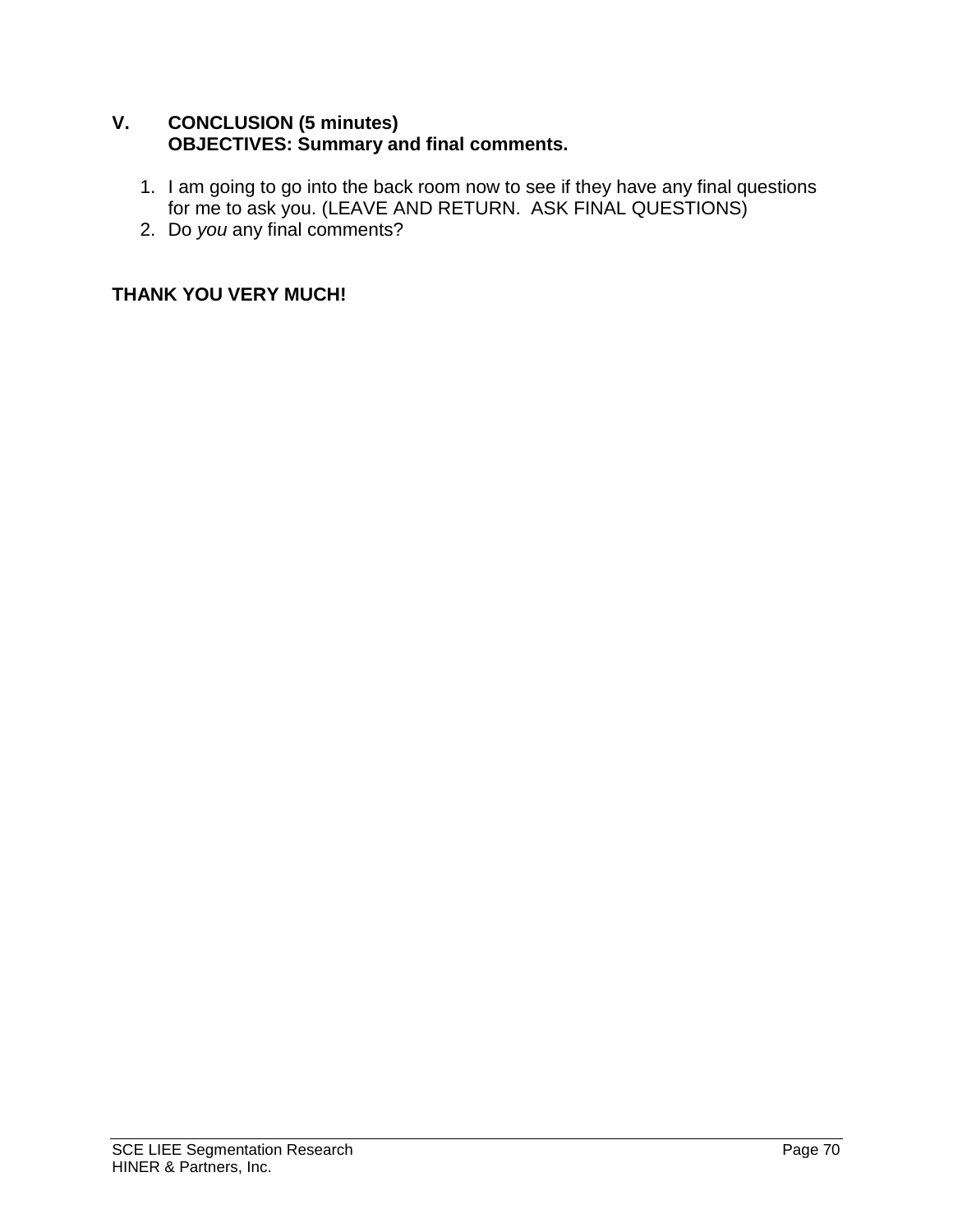## **APPENDICES**

**Appendix B: Telephone Survey Results by Segment**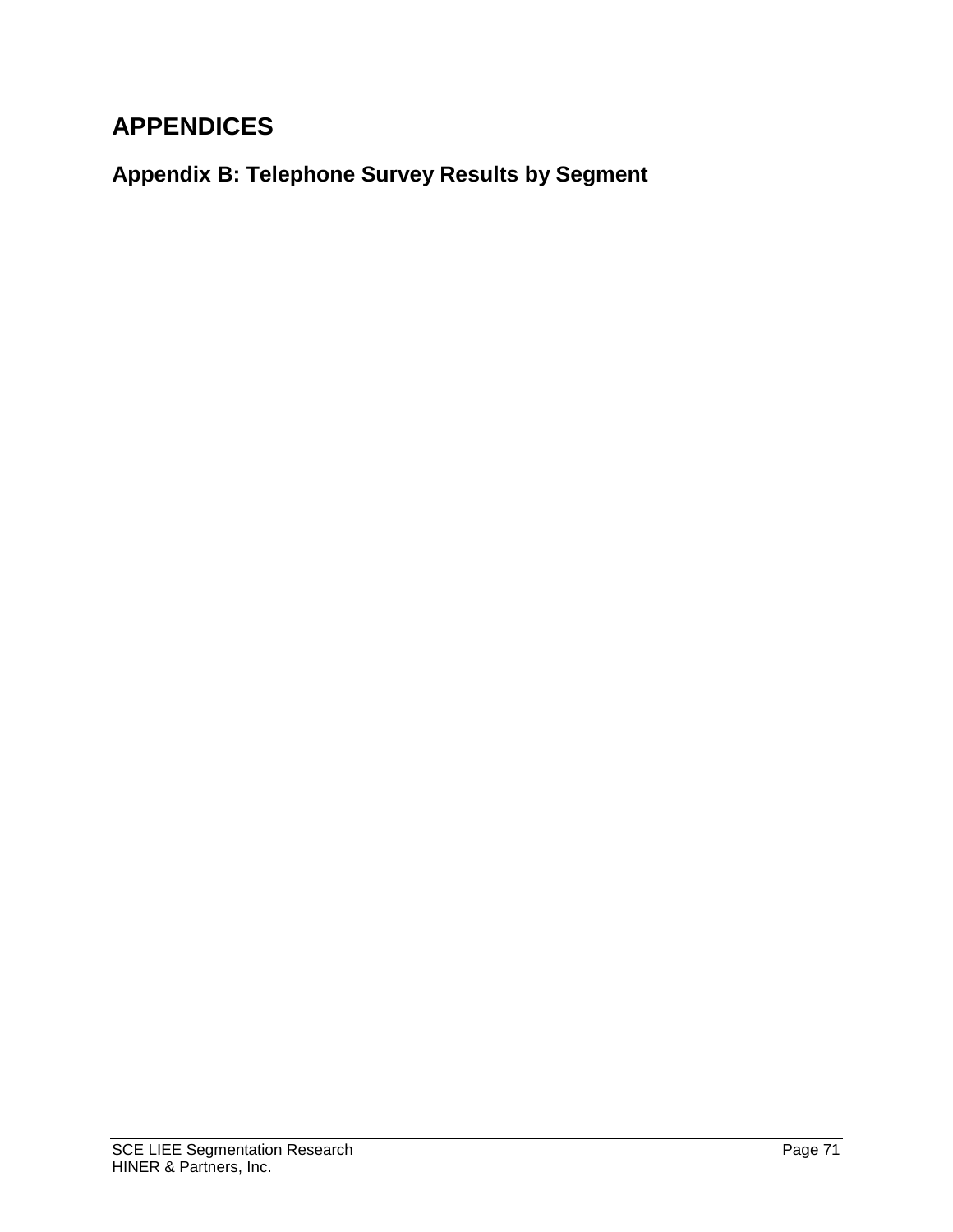#### **Table B1. DEMOGRAPHICS: AGE, GENDER, HOUSEHOLD SIZE**

|                                                                   |                                                      | <b>Conservers</b>       |                                |                          | <b>Higher Users</b>      |                          |                         |                         |                         |
|-------------------------------------------------------------------|------------------------------------------------------|-------------------------|--------------------------------|--------------------------|--------------------------|--------------------------|-------------------------|-------------------------|-------------------------|
| Weighted Sample Size:<br>Unweighted Sample Size:                  | <b>Total</b><br>(100%)<br>$n = 1,536$<br>$n = 1,536$ | (21%)<br>323<br>251     | 2<br>(17%)<br>262<br>204       | 3<br>(16%)<br>248<br>194 | 4<br>(14%)<br>209<br>175 | 5<br>(14%)<br>205<br>173 | 6<br>(9%)<br>136<br>174 | 7<br>(5%)<br>84<br>174  | 8<br>(5%)<br>69<br>191  |
| Age(D1)                                                           |                                                      |                         |                                |                          |                          |                          |                         |                         |                         |
| 18 to 44 years<br>44 to 65 years<br>65 or older<br><b>Refused</b> | 36%<br>33%<br>25%<br>5%                              | 36%<br>31%<br>27%<br>5% | 56%<br>28%<br><b>11%</b><br>4% | 21%<br>29%<br>43%<br>7%  | 39%<br>34%<br>21%<br>6%  | 21%<br>35%<br>38%<br>6%  | 38%<br>41%<br>18%<br>3% | 40%<br>44%<br>13%<br>3% | 48%<br>39%<br>12%<br>2% |
| Gender (D8)                                                       |                                                      |                         |                                |                          |                          |                          |                         |                         |                         |
| Male<br>Female                                                    | 31%<br>69%                                           | 31%<br>68%              | 29%<br>71%                     | 38%<br>61%               | 27%<br>73%               | 27%<br>72%               | 35%<br>65%              | 26%<br>72%              | 28%<br>72%              |
| Household Size (mean) (S4, S5, S6)                                |                                                      |                         |                                |                          |                          |                          |                         |                         |                         |
| <b>Total</b><br>Under 18<br>65 or older                           | 3.4<br>2.3<br>1.5                                    | 2.8<br>2.2<br>1.4       | 3.7<br>2.3<br>1.4              | 2.8<br>2.4<br>1.5        | 3.6<br>2.2<br>1.5        | 3.6<br>2.1<br>1.6        | 4.2<br>2.5<br>1.4       | 4.1<br>2.5<br>1.4       | 3.8<br>2.2<br>1.5       |

**Significant differences higher and lower than "total" indicated by green and red shading, respectively Question numbers are shown, actual questions are found in the research instrument** 

#### **Table B2. DEMOGRAPHICS: EDUCATION AND INCOME**

|                              |              | <b>Conservers</b> |                |            | <b>Higher Users</b> |            |      |      |      |
|------------------------------|--------------|-------------------|----------------|------------|---------------------|------------|------|------|------|
|                              | <b>Total</b> | 1                 | $\overline{2}$ | 3          | 4                   | 5          | 6    |      | 8    |
|                              | (100%)       | (21%)             | (17%)          | (16%)      | (14%)               | (14%)      | (9%) | (5%) | (5%) |
| <b>Weighted Sample Size:</b> | $n = 1.536$  | 323               | 262            | 248        | 209                 | 205        | 136  | 84   | 69   |
| Unweighted Sample Size:      | $n = 1,536$  | 251               | 204            | 194        | 175                 | 173        | 174  | 174  | 191  |
| <b>Education (D2)</b>        |              |                   |                |            |                     |            |      |      |      |
| <b>High school or less</b>   | 44%          | 53%               | 41%            | 51%        | 43%                 | 40%        | 42%  | 37%  | 25%  |
| Some college                 | 32%          | 25%               | 35%            | 25%        | 35%                 | 36%        | 34%  | 39%  | 38%  |
| College graduate             | 22%          | 20%               | 22%            | 21%        | 19%                 | 23%        | 22%  | 21%  | 37%  |
| <b>Refused</b>               | 2%           | 2%                | 1%             | 3%         | 3%                  | 2%         | 2%   | 3%   | 1%   |
| Income (D5)                  |              |                   |                |            |                     |            |      |      |      |
| Less than \$33,000           | 65%          | 75%               | 60%            | 68%        | 66%                 | 60%        | 56%  | 67%  | 56%  |
| $$33,000$ to < \$53,000      | 14%          | 6%                | 16%            | 10%        | 14%                 | <b>20%</b> | 21%  | 16%  | 24%  |
| \$53,000 or more             | 7%           | 4%                | 10%            | 3%         | 5%                  | 8%         | 14%  | 6%   | 15%  |
| <b>Refused</b>               | 14%          | 15%               | 14%            | <b>20%</b> | 14%                 | 12%        | 9%   | 10%  | 6%   |

**Significant differences higher and lower than "total" indicated by green and red shading, respectively Question numbers are shown, actual questions are found in the research instrument**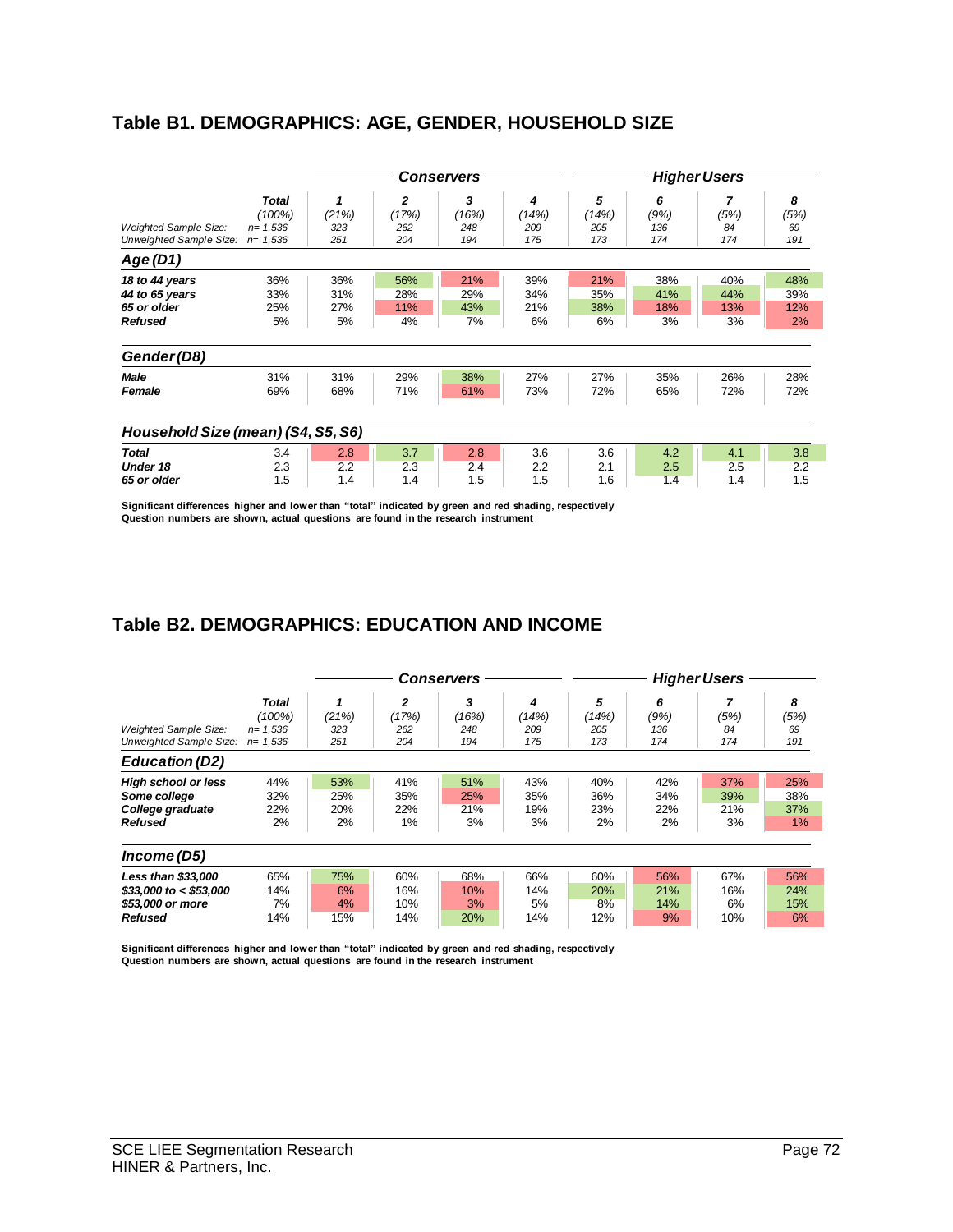# **Table B3. DEMOGRAPHICS: ETHNICITY AND LANGUAGE SPOKEN**

|                                                                                                                                          |                                                      | Conservers                               |                                             |                                          |                                     | <b>Higher Users</b>                     |                                          |                                           |                                          |  |
|------------------------------------------------------------------------------------------------------------------------------------------|------------------------------------------------------|------------------------------------------|---------------------------------------------|------------------------------------------|-------------------------------------|-----------------------------------------|------------------------------------------|-------------------------------------------|------------------------------------------|--|
| <b>Weighted Sample Size:</b><br>Unweighted Sample Size:                                                                                  | <b>Total</b><br>(100%)<br>$n = 1,536$<br>$n = 1,536$ | (21%)<br>323<br>251                      | $\mathbf{2}$<br>(17%)<br>262<br>204         | 3<br>(16%)<br>248<br>194                 | 4<br>(14%)<br>209<br>175            | 5<br>(14%)<br>205<br>173                | 6<br>(9%)<br>136<br>174                  | (5%)<br>84<br>174                         | 8<br>(5%)<br>69<br>191                   |  |
| <b>Ethnicity (D3)</b>                                                                                                                    |                                                      |                                          |                                             |                                          |                                     |                                         |                                          |                                           |                                          |  |
| <b>Hispanic or Latino</b><br><b>White or Caucasian</b><br><b>African American</b><br>Asian<br>American Indian<br>Other<br><b>Refused</b> | 44%<br>36%<br>9%<br>3%<br>1%<br>4%<br>4%             | 51%<br>31%<br>8%<br>4%<br>1%<br>2%<br>4% | 48%<br>34%<br>9%<br>4%<br>$1\%$<br>2%<br>2% | 41%<br>42%<br>6%<br>3%<br>2%<br>2%<br>4% | 50%<br>23%<br>17%<br>1%<br>6%<br>3% | 37%<br>42%<br>8%<br>6%<br>۰<br>4%<br>3% | 34%<br>42%<br>8%<br>1%<br>2%<br>9%<br>5% | 33%<br>39%<br>18%<br>1%<br>1%<br>4%<br>5% | 36%<br>45%<br>5%<br>5%<br>3%<br>5%<br>2% |  |
| Languages Spoken In Home (D4)                                                                                                            |                                                      |                                          |                                             |                                          |                                     |                                         |                                          |                                           |                                          |  |
| <b>English</b><br><b>Spanish</b><br><b>All Other</b><br><b>Refused</b>                                                                   | 70%<br>31%<br>1%<br>2%                               | 61%<br>38%<br>1%<br>4%                   | 68%<br>31%<br>2%<br>1%                      | 72%<br>35%<br>2%<br>2%                   | 66%<br>38%<br>1%<br>1%              | 73%<br>28%<br>2%<br>2%                  | 81%<br>17%<br>$1\%$<br>1%                | 81%<br>18%<br>3%                          | 85%<br>16%<br>1%<br>1%                   |  |

**Significant differences higher and lower than "total" indicated by green and red shading, respectively Question numbers are shown, actual questions are found in the research instrument** 

# **Table B4. DEMOGRAPHICS: DISABILITIES**

|                                                         |                                               |                     | <b>Conservers</b>        |                     |                          | <b>Higher Users</b>      |                         |                   |                        |
|---------------------------------------------------------|-----------------------------------------------|---------------------|--------------------------|---------------------|--------------------------|--------------------------|-------------------------|-------------------|------------------------|
| <b>Weighted Sample Size:</b><br>Unweighted Sample Size: | Total<br>(100%)<br>$n = 1,536$<br>$n = 1.536$ | (21%)<br>323<br>251 | 2<br>(17%)<br>262<br>204 | (16%)<br>248<br>194 | 4<br>(14%)<br>209<br>175 | 5<br>(14%)<br>205<br>173 | 6<br>(9%)<br>136<br>174 | (5%)<br>84<br>174 | 8<br>(5%)<br>69<br>191 |
| Disabled Person Living in Home (D6)                     |                                               |                     |                          |                     |                          |                          |                         |                   |                        |
| Yes                                                     | 30%                                           | 25%                 | 19%                      | 30%                 | 37%                      | 35%                      | 37%                     | 38%               | 24%                    |
| No                                                      | 67%                                           | 71%                 | 75%                      | 67%                 | 61%                      | 62%                      | 60%                     | 58%               | 74%                    |
| <b>Refused</b>                                          | 4%                                            | 4%                  | 5%                       | 3%                  | 3%                       | 3%                       | 3%                      | 4%                | 2%                     |

#### *Type of Disability (if disabled person living in home)(D7)*

| <b>Mobility</b>        | 31% | 30% | 26% | 24% | 31% | 39% | 36% | 42% | 20% |
|------------------------|-----|-----|-----|-----|-----|-----|-----|-----|-----|
| <b>Chronic Disease</b> | 28% | 28% | 26% | 29% | 36% | 23% | 20% | 27% | 35% |
| Hearing                | 11% | 3%  | 15% | 22% | 5%  | 13% | 14% | 6%  | 7%  |
| Psychological          | 9%  | 5%  | 13% | 9%  | 8%  | 7%  | 11% | 14% | 13% |
| Vision                 | 9%  | 8%  | 10% | 10% | 6%  | 13% | 8%  |     | 9%  |
| Cognitive              | 8%  | 17% | 8%  | 3%  | 8%  | 2%  | 6%  | 6%  | 15% |
| <b>Other</b>           | 1%  | 5%  | 3%  |     | -   | 2%  |     |     | 2%  |
| <b>Refused</b>         | 3%  | 5%  | -   | 2%  | 6%  | 2%  | 5%  | 5%  |     |
|                        |     |     |     |     |     |     |     |     |     |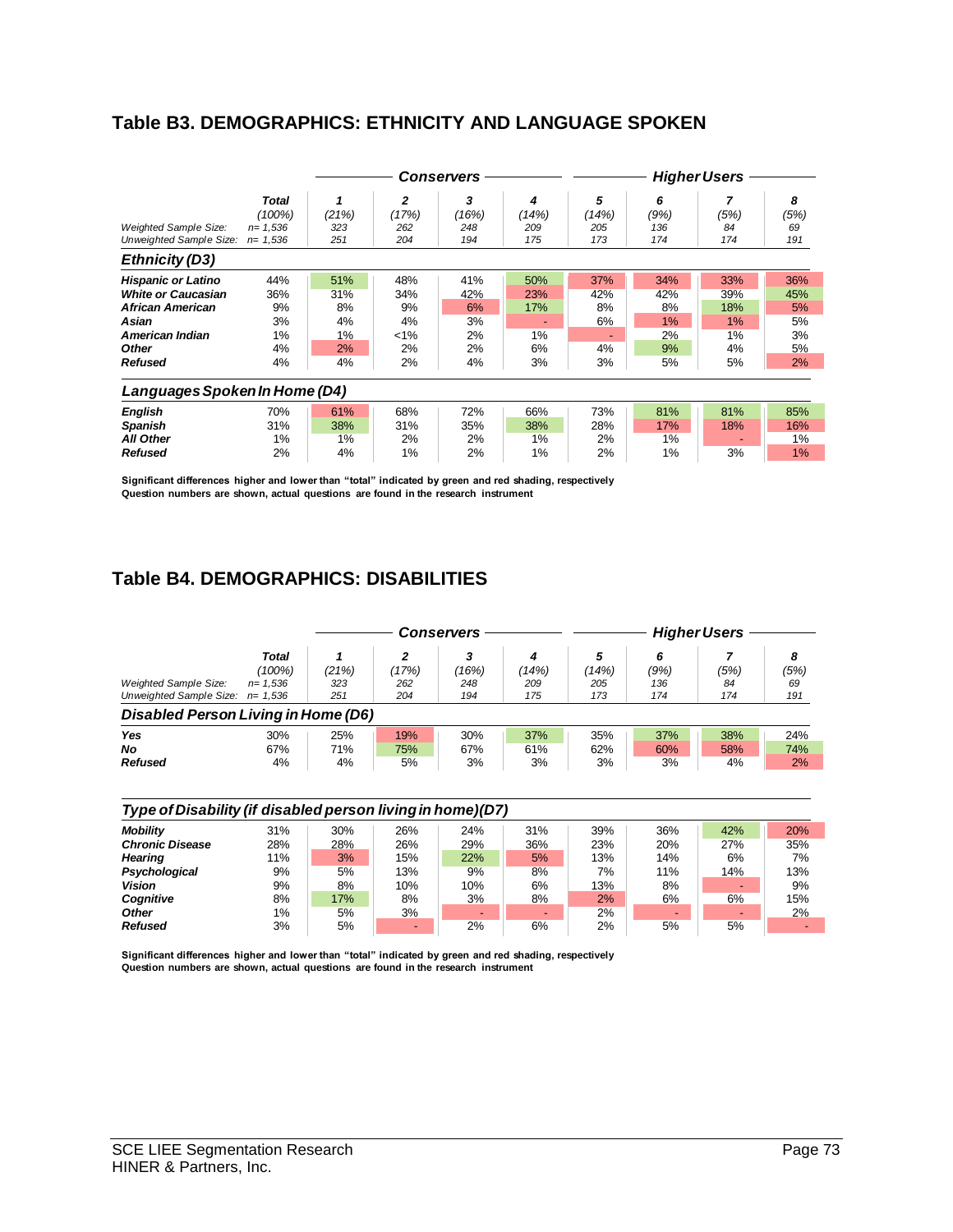# **Table B5. HOME CHARACTERISTICS: TYPE, SIZE, AGE, AND OWNERSHIP**

|                                                                                                                                                      |                                                      | <b>Conservers</b>                        |                                       |                                          |                                          | <b>Higher Users</b>                    |                                         |                                                                |                                    |  |
|------------------------------------------------------------------------------------------------------------------------------------------------------|------------------------------------------------------|------------------------------------------|---------------------------------------|------------------------------------------|------------------------------------------|----------------------------------------|-----------------------------------------|----------------------------------------------------------------|------------------------------------|--|
| Weighted Sample Size:<br>Unweighted Sample Size:                                                                                                     | <b>Total</b><br>(100%)<br>$n = 1.536$<br>$n = 1,536$ | 1<br>(21%)<br>323<br>251                 | $\overline{2}$<br>(17%)<br>262<br>204 | 3<br>(16%)<br>248<br>194                 | 4<br>(14%)<br>209<br>175                 | 5<br>(14%)<br>205<br>173               | 6<br>(9%)<br>136<br>174                 | 7<br>(5%)<br>84<br>174                                         | 8<br>(5%)<br>69<br>191             |  |
| Type of Home (HC1)                                                                                                                                   |                                                      |                                          |                                       |                                          |                                          |                                        |                                         |                                                                |                                    |  |
| <b>Single Family</b><br><b>Apartment</b><br><b>Mobile Home</b><br><b>Duplex</b><br>Condominium<br><b>Townhouse or Row House</b><br><b>Don't Know</b> | 59%<br>23%<br>6%<br>5%<br>4%<br>4%<br>$< 1\%$        | 35%<br>45%<br>4%<br>8%<br>5%<br>3%<br>1% | 60%<br>19%<br>5%<br>4%<br>4%<br>6%    | 62%<br>16%<br>7%<br>6%<br>5%<br>4%<br>1% | 51%<br>32%<br>3%<br>3%<br>5%<br>5%<br>1% | 82%<br>3%<br>9%<br>3%<br>2%<br>2%<br>٠ | 78%<br>5%<br>9%<br>1%<br>3%<br>3%<br>1% | 63%<br>21%<br>6%<br>2%<br>5%<br>3%<br>$\overline{\phantom{a}}$ | 62%<br>21%<br>4%<br>4%<br>8%<br>2% |  |
| Characteristics (means) (HC2a, HC2b, HC4, HC5)                                                                                                       |                                                      |                                          |                                       |                                          |                                          |                                        |                                         |                                                                |                                    |  |
| Size (square footage)<br><b>Number of bedrooms</b><br><b>Years lived there</b><br>Year home was built                                                | 1,543<br>2.6<br>12.0<br>1970                         | 1,296<br>1.9<br>11.6<br>1966             | 1,478<br>2.7<br>4.5<br>1980           | 1,450<br>2.5<br>17.7<br>1964             | 1,381<br>2.4<br>9.4<br>1967              | 1,861<br>3.1<br>20.8<br>1966           | 1,866<br>3.3<br>11.2<br>1977            | 1,557<br>2.8<br>9.5<br>1973                                    | 1,540<br>2.7<br>8.1<br>1971        |  |
| Own or Rent (HC3)                                                                                                                                    |                                                      |                                          |                                       |                                          |                                          |                                        |                                         |                                                                |                                    |  |
| Own<br><b>Rent or lease</b><br>Don't know                                                                                                            | 51%<br>48%<br>1%                                     | 31%<br>69%<br>$< 1\%$                    | 41%<br>58%<br>$< 1\%$                 | 65%<br>34%<br>1%                         | 38%<br>61%<br>2%                         | 83%<br>17%<br>1%                       | 66%<br>34%                              | 41%<br>59%                                                     | 58%<br>41%<br>1%                   |  |

**Significant differences higher and lower than "total" indicated by green and red shading, respectively Question numbers are shown, actual questions are found in the research instrument** 

# **Table B6. HOME CHARACTERISTICS: EE FEATURES AND IMPROVEMENTS**

|                                                                                       |            |                         | Conservers |            | <b>Higher Users</b> |            |           |           |  |
|---------------------------------------------------------------------------------------|------------|-------------------------|------------|------------|---------------------|------------|-----------|-----------|--|
| <b>Total</b><br>(100%)                                                                | 1<br>(21%) | $\overline{2}$<br>(17%) | 3<br>(16%) | 4<br>(14%) | 5<br>(14%)          | 6<br>(9%)  | 7<br>(5%) | 8<br>(5%) |  |
| <b>Weighted Sample Size:</b><br>$n = 1.536$<br>Unweighted Sample Size:<br>$n = 1.536$ | 323<br>251 | 262<br>204              | 248<br>194 | 209<br>175 | 205<br>173          | 136<br>174 | 84<br>174 | 69<br>191 |  |
| <b>Energy Efficient Features (HC6)</b>                                                |            |                         |            |            |                     |            |           |           |  |
| <b>Ceiling Fan</b><br>65%                                                             | 55%        | 69%                     | 63%        | 59%        | 75%                 | 77%        | 67%       | 73%       |  |
| <b>Programmable Thermostat 63%</b>                                                    | 53%        | 75%                     | 55%        | 53%        | 73%                 | 78%        | 70%       | 63%       |  |
| <b>Double Pane Windows</b><br>50%                                                     | 41%        | 50%                     | 48%        | 51%        | 62%                 | 57%        | 51%       | 51%       |  |
| <b>Attic Insulation</b><br>41%                                                        | 26%        | 47%                     | 42%        | 33%        | 54%                 | 53%        | 43%       | 43%       |  |
| 36%<br>Weatherstripping                                                               | 31%        | 32%                     | 40%        | 35%        | 41%                 | 40%        | 37%       | 37%       |  |
| <b>Whole House Fan</b><br>23%                                                         | 20%        | 27%                     | 20%        | 20%        | 29%                 | 26%        | 21%       | 20%       |  |
| <b>Motorized Attic Vents</b><br>15%                                                   | 10%        | 13%                     | 10%        | 14%        | 28%                 | 21%        | 13%       | 19%       |  |
| CFL's more than 50%<br>53%                                                            | 51%        | 50%                     | 54%        | 49%        | 57%                 | 51%        | 57%       | 60%       |  |
| <b>Number of EE Features</b><br>2.9                                                   | 2.4        | 3.1                     | 2.8        | 2.6        | 3.6                 | 3.5        | 3.0       | 3.1       |  |
| Installed Since Living There (if have the feature) (HC7)                              |            |                         |            |            |                     |            |           |           |  |
| <b>Ceiling Fan</b><br>52%                                                             | 58%        | 69%                     | 38%        | 59%        | 33%                 | 54%        | 57%       | 47%       |  |
| <b>Programmable Thermostat 67%</b>                                                    | 73%        | 82%                     | 54%        | 73%        | 52%                 | 60%        | 71%       | 62%       |  |
| <b>Double Pane Windows</b><br>61%                                                     | 60%        | 83%                     | 48%        | 65%        | 40%                 | 66%        | 77%       | 58%       |  |
| <b>Attic Insulation</b><br>69%                                                        | 68%        | 84%                     | 60%        | 67%        | 54%                 | 72%        | 79%       | 81%       |  |
| Weatherstripping<br>52%                                                               | 53%        | 70%                     | 45%        | 58%        | 38%                 | 42%        | 63%       | 59%       |  |
| <b>Whole House Fan</b><br>71%                                                         | 70%        | 89%                     | 67%        | 69%        | 53%                 | 65%        | 86%       | 68%       |  |
| <b>Motorized Attic Vents</b><br>61%                                                   | 54%        | 85%                     | 58%        | 67%        | 49%                 | 54%        | 86%       | 61%       |  |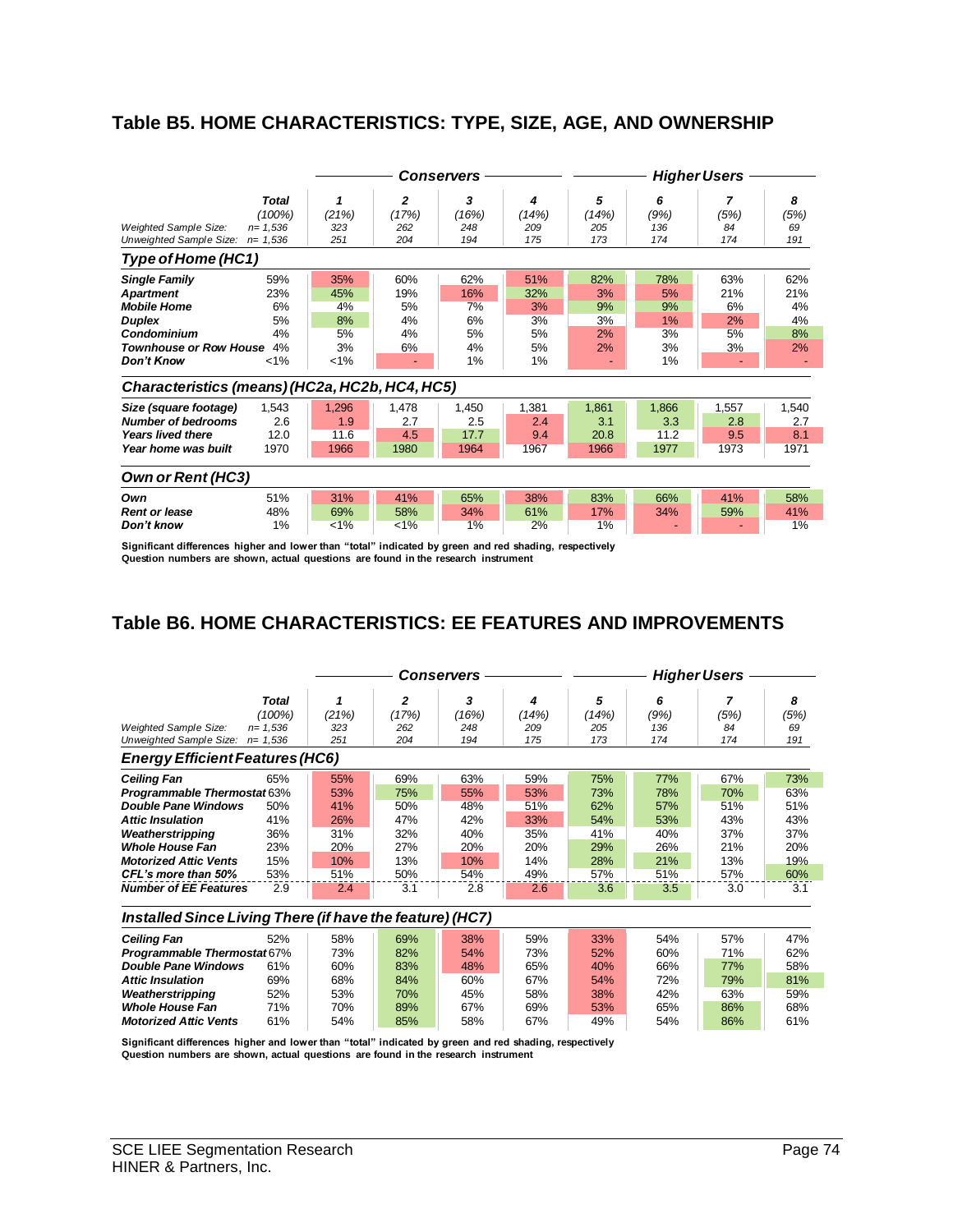# **Table B7. HOME CHARACTERISTICS: ALL ELECTRIC OR ELECTRIC AND GAS**

|                                                                                              |                                |                          |                                | Conservers             |                         |                         |                        | <b>Higher Users</b> |                         |
|----------------------------------------------------------------------------------------------|--------------------------------|--------------------------|--------------------------------|------------------------|-------------------------|-------------------------|------------------------|---------------------|-------------------------|
| <b>Weighted Sample Size:</b>                                                                 | Total<br>(100%)<br>$n = 1,536$ | (21%)<br>323             | $\overline{2}$<br>(17%)<br>262 | 3<br>(16%)<br>248      | 4<br>(14%)<br>209       | 5<br>(14%)<br>205       | 6<br>(9%)<br>136       | 7<br>(5%)<br>84     | 8<br>(5%)<br>69         |
| Unweighted Sample Size:<br>Other Action Taken To Make Home More Energy Efficient (HC11)      | $n = 1,536$                    | 251                      | 204                            | 194                    | 175                     | 173                     | 174                    | 174                 | 191                     |
| Yes<br>No<br>Don't know                                                                      | 16%<br>18%<br>3%               | 12%<br>86%<br>2%         | 14%<br>82%<br>4%               | 19%<br>78%<br>3%       | 12%<br>86%<br>2%        | 19%<br>78%<br>3%        | 25%<br>71%<br>4%       | 20%<br>79%<br>1%    | 21%<br>77%<br>2%        |
| Type of Action (if other action taken) (HC12)                                                |                                |                          |                                |                        |                         |                         |                        |                     |                         |
| Refrigerator/Appliances<br><b>Insulation</b><br><b>Weather Stripping</b><br><b>New Doors</b> | 24%<br>13%<br>11%<br>7%        | 16%<br>16%<br>16%<br>10% | 25%<br>11%<br>14%<br>7%        | 31%<br>11%<br>8%<br>3% | 38%<br>5%<br>10%<br>10% | 18%<br>24%<br>12%<br>9% | 16%<br>7%<br>5%<br>11% | 31%<br>6%<br>11%    | 20%<br>15%<br>10%<br>2% |
| All Electric or Electric and Gas (HIN4)                                                      |                                |                          |                                |                        |                         |                         |                        |                     |                         |
| <b>All Electric</b><br><b>Electricity and Gas</b><br>Don't know                              | 12%<br>87%<br>1%               | 13%<br>86%<br>$< 1\%$    | 9%<br>90%<br>$1\%$             | 12%<br>88%<br>1%       | 18%<br>82%              | 9%<br>91%<br>1%         | 15%<br>84%<br>1%       | 13%<br>87%<br>1%    | 10%<br>90%<br>1%        |

**Significant differences higher and lower than "total" indicated by green and red shading, respectively Question numbers are shown, actual questions are found in the research instrument** 

# **Table B8. HOME CHARACTERISTICS: AC**

|                                                                                                                                                      |                                                      |                                                  |                                                  | Conservers                                        |                                                   | <b>Higher Users</b>                              |                                                  |                                                   |                                                   |  |  |
|------------------------------------------------------------------------------------------------------------------------------------------------------|------------------------------------------------------|--------------------------------------------------|--------------------------------------------------|---------------------------------------------------|---------------------------------------------------|--------------------------------------------------|--------------------------------------------------|---------------------------------------------------|---------------------------------------------------|--|--|
| <b>Weighted Sample Size:</b><br>Unweighted Sample Size:                                                                                              | <b>Total</b><br>(100%)<br>$n = 1.536$<br>$n = 1.536$ | (21%)<br>323<br>251                              | 2<br>(17%)<br>262<br>204                         | 3<br>(16%)<br>248<br>194                          | 4<br>(14%)<br>209<br>175                          | 5<br>(14%)<br>205<br>173                         | 6<br>(9%)<br>136<br>174                          | $\overline{7}$<br>(5%)<br>84<br>174               | 8<br>(5%)<br>69<br>191                            |  |  |
| <b>Air Conditioning Type (HC9)</b>                                                                                                                   |                                                      |                                                  |                                                  |                                                   |                                                   |                                                  |                                                  |                                                   |                                                   |  |  |
| <b>Central AC</b><br><b>Window or Wall AC</b><br><b>Evap or Swamp Cooler</b><br><b>Heat Pump</b><br>Fans<br><b>Portable AC</b><br>None<br>Don't know | 46%<br>19%<br>13%<br>3%<br>18%<br>4%<br>15%<br>2%    | 26%<br>22%<br>6%<br>3%<br>23%<br>5%<br>24%<br>2% | 64%<br>16%<br>17%<br>4%<br>12%<br>1%<br>5%<br>2% | 32%<br>22%<br>13%<br>1%<br>20%<br>4%<br>24%<br>2% | 41%<br>25%<br>10%<br>1%<br>23%<br>4%<br>19%<br>3% | 57%<br>20%<br>13%<br>3%<br>17%<br>3%<br>9%<br>1% | 70%<br>11%<br>18%<br>5%<br>17%<br>3%<br>3%<br>2% | 52%<br>11%<br>24%<br>3%<br>17%<br>2%<br>10%<br>2% | 54%<br>16%<br>12%<br>2%<br>15%<br>6%<br>12%<br>1% |  |  |
| Age of Air Conditioner (if have some type of AC) (HC10)                                                                                              |                                                      |                                                  |                                                  |                                                   |                                                   |                                                  |                                                  |                                                   |                                                   |  |  |
| Less than 10 years<br>10 years or older<br>Don't know                                                                                                | 57%<br>26%<br>17%                                    | 56%<br>26%<br>17%                                | 54%<br><b>20%</b><br>26%                         | 56%<br>29%<br>15%                                 | 54%<br>24%<br>22%                                 | 64%<br>29%<br>7%                                 | 59%<br>28%<br>13%                                | 56%<br>30%<br>14%                                 | 57%<br>32%<br>11%                                 |  |  |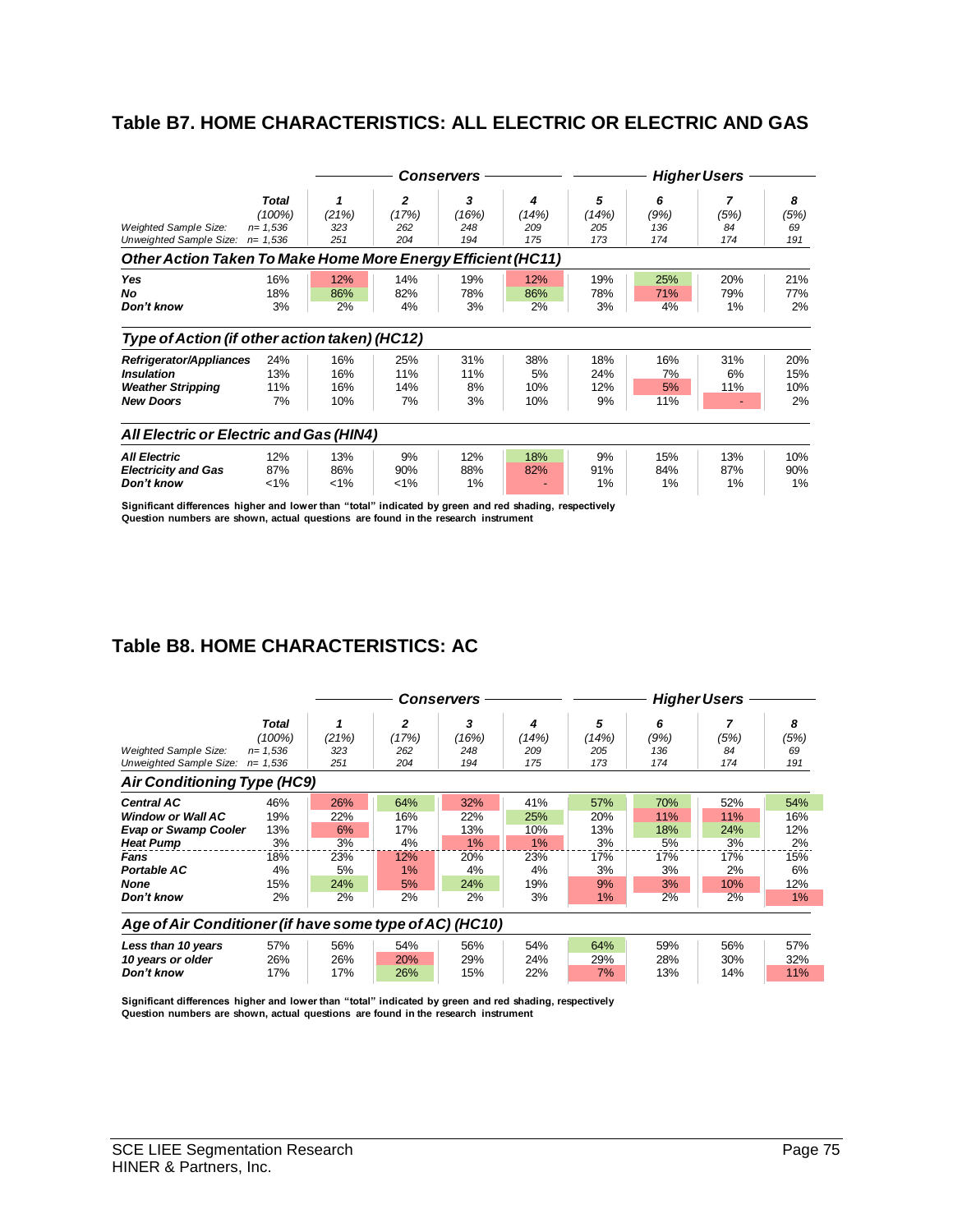# **Table B9. APPLIANCES**

|                                                                                                                                                                                                        |                                                             |                                                             |                                                             | Conservers                                                  |                                                             |                                                             |                                                             | <b>Higher Users</b>                                         |                                                             |
|--------------------------------------------------------------------------------------------------------------------------------------------------------------------------------------------------------|-------------------------------------------------------------|-------------------------------------------------------------|-------------------------------------------------------------|-------------------------------------------------------------|-------------------------------------------------------------|-------------------------------------------------------------|-------------------------------------------------------------|-------------------------------------------------------------|-------------------------------------------------------------|
| <b>Weighted Sample Size:</b><br>Unweighted Sample Size:                                                                                                                                                | Total<br>(100%)<br>$n = 1,536$<br>$n = 1,536$               | (21%)<br>323<br>251                                         | 2<br>(17%)<br>262<br>204                                    | 3<br>(16%)<br>248<br>194                                    | 4<br>(14%)<br>209<br>175                                    | 5<br>(14%)<br>205<br>173                                    | 6<br>(9%)<br>136<br>174                                     | 7<br>(5%)<br>84<br>174                                      | 8<br>(5%)<br>69<br>191                                      |
| Appliances in the Home (means) (HIN1)                                                                                                                                                                  |                                                             |                                                             |                                                             |                                                             |                                                             |                                                             |                                                             |                                                             |                                                             |
| <b>Refrigerators</b><br><b>Standalone Freezers</b><br><b>Clothes Washer</b><br><b>Clothes Dryer</b><br><b>Dishwasher</b><br><b>Window AC</b><br><b>Plug-in Electric Heater</b><br>Pool or Spa<br>Total | 1.2<br>0.2<br>0.8<br>0.7<br>0.5<br>1.1<br>0.3<br>0.1<br>4.0 | 1.1<br>0.1<br>0.6<br>0.5<br>0.3<br>0.9<br>0.3<br>0.1<br>3.2 | 1.2<br>0.1<br>0.8<br>0.8<br>0.6<br>0.9<br>0.3<br>0.1<br>4.2 | 1.2<br>0.2<br>0.8<br>0.8<br>0.4<br>1.1<br>0.3<br>0.0<br>3.9 | 1.1<br>0.2<br>0.7<br>0.6<br>0.3<br>0.9<br>0.4<br>0.1<br>3.6 | 1.3<br>0.3<br>0.9<br>0.9<br>0.6<br>1.3<br>0.4<br>0.2<br>4.8 | 1.4<br>0.4<br>1.0<br>0.9<br>0.7<br>1.4<br>0.3<br>0.3<br>5.1 | 1.2<br>0.2<br>0.8<br>0.8<br>0.5<br>1.1<br>0.3<br>0.1<br>4.1 | 1.3<br>0.2<br>0.8<br>0.8<br>0.6<br>1.4<br>0.3<br>0.2<br>4.4 |
| <b>Age of Primary Refrigerator (HIN3)</b>                                                                                                                                                              |                                                             |                                                             |                                                             |                                                             |                                                             |                                                             |                                                             |                                                             |                                                             |
| Less than 5 years<br>6 years or older<br>Don't know                                                                                                                                                    | 51%<br>43%<br>6%                                            | 52%<br>40%<br>8%                                            | 59%<br>35%<br>6%                                            | 46%<br>51%<br>3%                                            | 50%<br>42%<br>7%                                            | 42%<br>54%<br>4%                                            | 56%<br>37%<br>7%                                            | 55%<br>40%<br>6%                                            | 58%<br>37%<br>5%                                            |

**Significant differences higher and lower than "total" indicated by green and red shading, respectively Question numbers are shown, actual questions are found in the research instrument** 

# **Table B10. ELECTRONICS**

|                                                                                       |                                                  |                          |                          | <b>Conservers</b>        | <b>Higher Users</b>      |                          |                                       |                          |                          |
|---------------------------------------------------------------------------------------|--------------------------------------------------|--------------------------|--------------------------|--------------------------|--------------------------|--------------------------|---------------------------------------|--------------------------|--------------------------|
| <b>Weighted Sample Size:</b><br>Unweighted Sample Size:                               | Total<br>$(100\%)$<br>$n = 1.536$<br>$n = 1.536$ | (21%)<br>323<br>251      | 2<br>(17%)<br>262<br>204 | 3<br>(16%)<br>248<br>194 | 4<br>(14%)<br>209<br>175 | 5<br>(14%)<br>205<br>173 | 6<br>(9%)<br>136<br>174               | (5%)<br>84<br>174        | 8<br>(5%)<br>69<br>191   |
| Electronics in the Home (means) (HIN1)                                                |                                                  |                          |                          |                          |                          |                          |                                       |                          |                          |
| TV's<br><b>Desktop Computers</b><br><b>Laptop Computers</b><br><b>Cable/DVR Boxes</b> | 2.5<br>0.7<br>0.5<br>1.3                         | 1.9<br>0.5<br>0.4<br>0.9 | 2.5<br>0.6<br>0.5<br>1.4 | 2.3<br>0.7<br>0.5<br>1.1 | 2.6<br>0.6<br>0.6<br>1.6 | 2.7<br>0.8<br>0.6<br>1.4 | 3.0 <sub>2</sub><br>1.0<br>0.8<br>1.8 | 2.8<br>0.8<br>0.6<br>1.7 | 2.6<br>1.0<br>1.0<br>1.7 |
| <b>Video Game Console</b><br>Total                                                    | 0.5<br>5.5                                       | 0.4<br>4.1               | 0.7<br>5.7               | 0.3<br>4.9               | 0.6<br>5.9               | 0.4<br>5.9               | 0.7<br>7.2                            | 0.8<br>6.8               | 0.9<br>7.2               |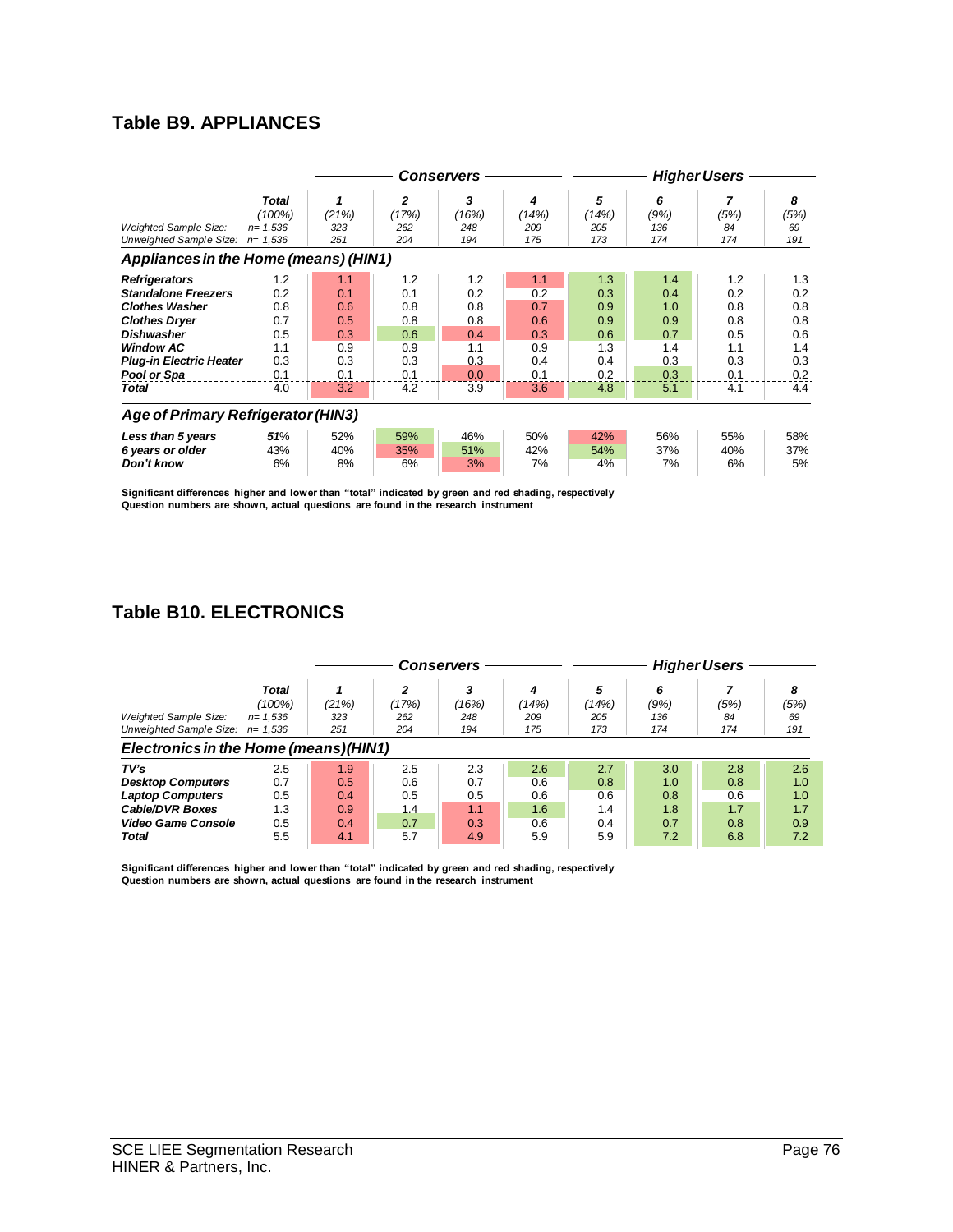# **Table B11. ENERGY-RELATED ATTITUDES: EFFORT MADE**

|                                                 |             |       | <b>Conservers</b> |       |       |       | <b>Higher Users</b> |      |      |  |  |  |
|-------------------------------------------------|-------------|-------|-------------------|-------|-------|-------|---------------------|------|------|--|--|--|
|                                                 | Total       |       | $\mathbf{z}$      | 3     | 4     | 5     | 6                   |      | 8    |  |  |  |
|                                                 | (100%)      | (21%) | (17%)             | (16%) | (14%) | (14%) | (9%)                | (5%) | (5%) |  |  |  |
| <b>Weighted Sample Size:</b>                    | $n = 1,536$ | 323   | 262               | 248   | 209   | 205   | 136                 | 84   | 69   |  |  |  |
| Unweighted Sample Size:                         | $n = 1,536$ | 251   | 204               | 194   | 175   | 173   | 174                 | 174  | 191  |  |  |  |
| Efforts to Save (1 to 5 scale) (AT1, AT2)       |             |       |                   |       |       |       |                     |      |      |  |  |  |
| Always try to save (4-5)                        | 84%         | 84%   | 83%               | 86%   | 81%   | 86%   | 84%                 | 81%  | 77%  |  |  |  |
| Have been successful (4-5)                      | 66%         | 74%   | 61%               | 72%   | 63%   | 67%   | 55%                 | 54%  | 55%  |  |  |  |
| Importances (means – 10 point allocation) (AT5) |             |       |                   |       |       |       |                     |      |      |  |  |  |
| Save money on bill                              | 5.1         | 4.9   | 4.9               | 5.1   | 5.3   | 5.4   | 5.2                 | 5.1  | 5.2  |  |  |  |
| Improve environment                             | 3.0         | 3.4   | 3.0               | 2.9   | 3.0   | 2.6   | 2.7                 | 2.9  | 2.9  |  |  |  |
| Comfortable and productive                      | 2.0         | 1.8   | 2.2               | 2.0   | 1.8   | 2.1   | 2.2                 | 2.2  | 2.0  |  |  |  |
|                                                 |             |       |                   |       |       |       |                     |      |      |  |  |  |

**Significant differences higher and lower than "total" indicated by green and red shading, respectively Question numbers are shown, actual questions are found in the research instrument** 

# **Table B12. ENERGY-RELATED ATTITUDES: OBSTACLES**

|                                                                                                                                                                                                                                                                                 |                                                                             |                                                                                             |                                                                                        | Conservers                                                                                        |                                                                                              |                                                                        | <b>Higher Users</b>                                                      |                                                                          |                                                                                |  |
|---------------------------------------------------------------------------------------------------------------------------------------------------------------------------------------------------------------------------------------------------------------------------------|-----------------------------------------------------------------------------|---------------------------------------------------------------------------------------------|----------------------------------------------------------------------------------------|---------------------------------------------------------------------------------------------------|----------------------------------------------------------------------------------------------|------------------------------------------------------------------------|--------------------------------------------------------------------------|--------------------------------------------------------------------------|--------------------------------------------------------------------------------|--|
| <b>Weighted Sample Size:</b><br>Unweighted Sample Size:                                                                                                                                                                                                                         | <b>Total</b><br>(100%)<br>$n = 1,536$<br>$n = 1.536$                        | (21%)<br>323<br>251                                                                         | $\mathbf{2}$<br>(17%)<br>262<br>204                                                    | 3<br>(16%)<br>248<br>194                                                                          | 4<br>(14%)<br>209<br>175                                                                     | 5<br>(14%)<br>205<br>173                                               | 6<br>(9%)<br>136<br>174                                                  | 7<br>(5%)<br>84<br>174                                                   | 8<br>(5%)<br>69<br>191                                                         |  |
| <b>Obstacles to Saving Energy (most important) (AT4)</b>                                                                                                                                                                                                                        |                                                                             |                                                                                             |                                                                                        |                                                                                                   |                                                                                              |                                                                        |                                                                          |                                                                          |                                                                                |  |
| <b>Cooperation of others</b><br><b>Condition of home</b><br>Cost<br>Too many things<br><b>Heating or cooling</b><br><b>Renter</b><br>Don't know what to do<br>Age of home<br><b>Construction of home</b><br>Lack of time<br><b>Medical needs</b><br>Pool or spa<br>Work at home | 19%<br>9%<br>9%<br>8%<br>8%<br>3%<br>3%<br>3%<br>2%<br>1%<br>1%<br>1%<br>1% | 10%<br>8%<br>7%<br>8%<br>4%<br>5%<br>3%<br>3%<br>2%<br>1%<br>1%<br>$\overline{\phantom{a}}$ | 22%<br>10%<br>7%<br>12%<br>13%<br>4%<br>5%<br>4%<br>2%<br>2%<br>$1\%$<br>$< 1\%$<br>1% | 13%<br>6%<br>10%<br>6%<br>6%<br>2%<br>3%<br>2%<br>2%<br>1%<br>1%<br>$\overline{\phantom{0}}$<br>- | 20%<br>10%<br>7%<br>9%<br>4%<br>5%<br>5%<br>3%<br>2%<br>2%<br>1%<br>$\overline{\phantom{0}}$ | 25%<br>9%<br>10%<br>6%<br>8%<br>1%<br>2%<br>4%<br>3%<br>1%<br>2%<br>1% | 26%<br>10%<br>10%<br>8%<br>11%<br>3%<br>2%<br>2%<br>2%<br>1%<br>3%<br>2% | 28%<br>11%<br>9%<br>10%<br>12%<br>2%<br>2%<br>2%<br>1%<br>2%<br>2%<br>2% | 19%<br>13%<br>13%<br>9%<br>15%<br>3%<br>3%<br>4%<br>4%<br>3%<br>3%<br>1%<br>2% |  |
| Other<br>Don't know                                                                                                                                                                                                                                                             | 10%<br>37%                                                                  | 6%<br>54%                                                                                   | 11%<br>28%                                                                             | 8%<br>48%                                                                                         | 14%<br>32%                                                                                   | 11%<br>31%                                                             | 12%<br>24%                                                               | 12%<br>22%                                                               | 8%<br>22%                                                                      |  |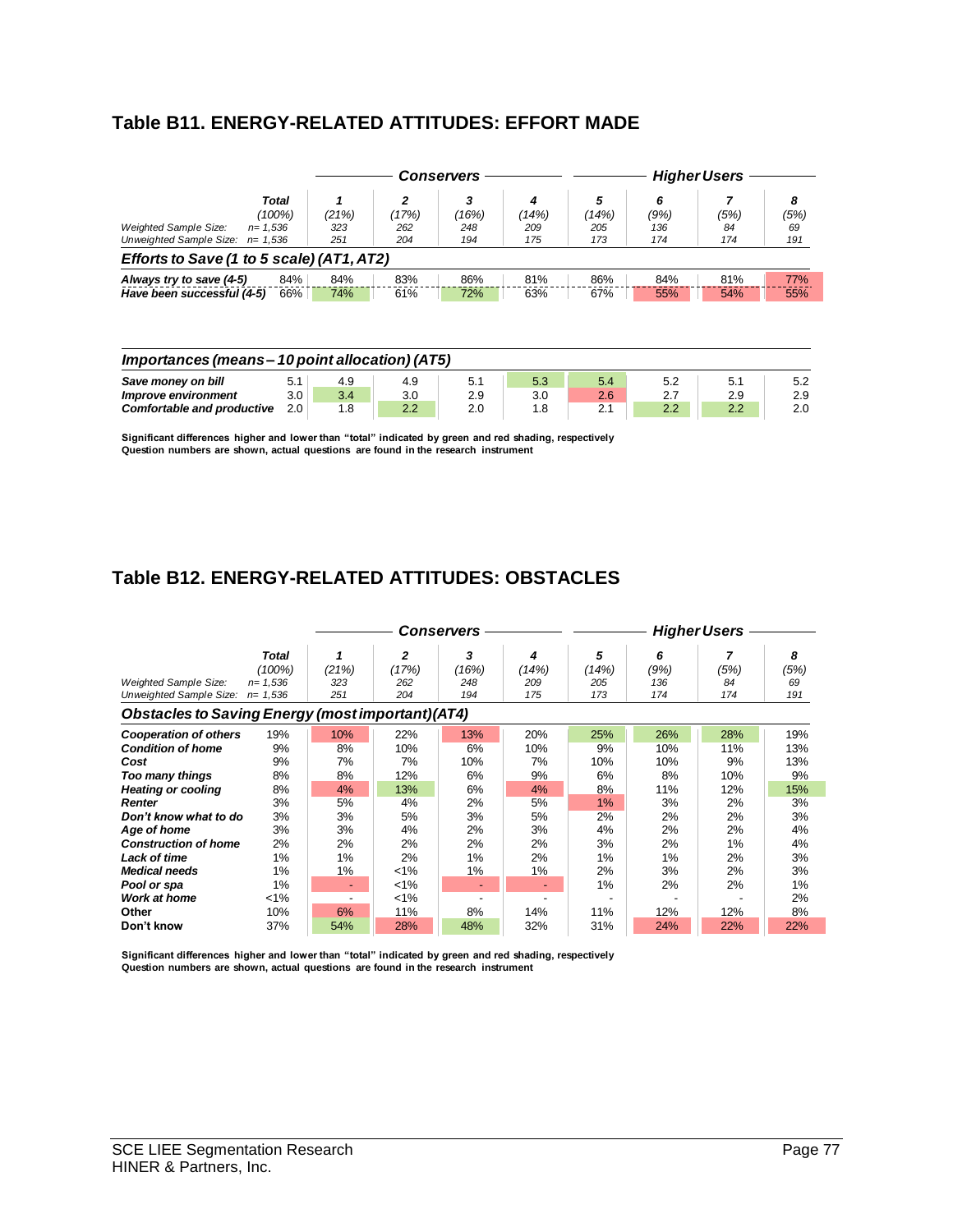# **Table B13. ENERGY-RELATED ATTITUDES: AGREEMENT WITH STATEMENTS**

|                                                                                                                       |                                                      | Conservers          |                                     |                          |                          | <b>Higher Users</b>      |                         |                        |                        |  |
|-----------------------------------------------------------------------------------------------------------------------|------------------------------------------------------|---------------------|-------------------------------------|--------------------------|--------------------------|--------------------------|-------------------------|------------------------|------------------------|--|
| Weighted Sample Size:<br>Unweighted Sample Size:                                                                      | <b>Total</b><br>(100%)<br>$n = 1.536$<br>$n = 1,536$ | (21%)<br>323<br>251 | $\mathbf{z}$<br>(17%)<br>262<br>204 | 3<br>(16%)<br>248<br>194 | 4<br>(14%)<br>209<br>175 | 5<br>(14%)<br>205<br>173 | 6<br>(9%)<br>136<br>174 | 7<br>(5%)<br>84<br>174 | 8<br>(5%)<br>69<br>191 |  |
| Attitudes About Energy (percent strongly agree) (AT6)                                                                 |                                                      |                     |                                     |                          |                          |                          |                         |                        |                        |  |
| Cost of energy makes me<br>want to conserve<br>I monitor my electricity<br>bills very closely<br>New technologies can | 73%<br>71%                                           | 70%<br>70%          | 68%<br>74%                          | 76%<br>72%               | 74%<br>70%               | 77%<br>71%               | 73%<br>70%              | 83%<br>72%             | 68%<br>61%             |  |
| help me use energy<br>more efficiently<br>I am very concerned about<br>the environment                                | 69%<br>67%                                           | 69%<br>73%          | 70%<br>64%                          | 69%<br>66%               | 72%<br>70%               | 73%<br>70%               | 65%<br>60%              | 64%<br>68%             | 64%<br>55%             |  |
| Energy I use has an impact<br>on future generations<br>I am very knowledgeable<br>about things I can do               | 66%                                                  | 66%                 | 68%                                 | 65%                      | 67%                      | 66%                      | 65%                     | 66%                    | 67%                    |  |
| to save<br>Saving on bill is worth<br>sacrificing some comfort                                                        | 61%                                                  | 63%                 | 61%                                 | 63%                      | 60%                      | 58%                      | 59%                     | 63%                    | 49%                    |  |
| & convenience                                                                                                         | 57%                                                  | 59%                 | 54%                                 | 55%                      | 62%                      | 60%                      | 58%                     | 63%                    | 45%                    |  |

**Significant differences higher and lower than "total" indicated by green and red shading, respectively Question numbers are shown, actual questions are found in the research instrument** 

# **Table B14. ENERGY-RELATED ATTITUDES: AGREEMENT WITH STATEMENTS**

|                                                                                        |                        |                     |                          | Conservers               |                          | <b>Higher Users</b>      |                         |                        |                        |  |
|----------------------------------------------------------------------------------------|------------------------|---------------------|--------------------------|--------------------------|--------------------------|--------------------------|-------------------------|------------------------|------------------------|--|
| <b>Weighted Sample Size:</b><br>$n = 1.536$<br>Unweighted Sample Size:<br>$n = 1,536$  | <b>Total</b><br>(100%) | (21%)<br>323<br>251 | 2<br>(17%)<br>262<br>204 | 3<br>(16%)<br>248<br>194 | 4<br>(14%)<br>209<br>175 | 5<br>(14%)<br>205<br>173 | 6<br>(9%)<br>136<br>174 | 7<br>(5%)<br>84<br>174 | 8<br>(5%)<br>69<br>191 |  |
| Attitudes About Energy (percent strongly agree) (AT6)                                  |                        |                     |                          |                          |                          |                          |                         |                        |                        |  |
| I've already done everything                                                           |                        |                     |                          |                          |                          |                          |                         |                        |                        |  |
| I can to save energy<br>I sometimes worry if there is<br>enough money to pay           | 55%                    | 62%                 | 50%                      | 60%                      | 58%                      | 58%                      | 43%                     | 49%                    | 34%                    |  |
| my energy bill<br>I regularly try to convince<br>others to use less                    | 53%                    | 50%                 | 51%                      | 44%                      | 64%                      | 52%                      | 59%                     | 70%                    | 45%                    |  |
| energy<br>I do more than most people<br>to reduce my impact                            | 52%                    | 56%                 | 47%                      | 49%                      | 53%                      | 51%                      | 53%                     | 62%                    | 43%                    |  |
| on the environment<br>If I wanted to I could use less<br>energy than I use now without | 45%                    | 53%                 | 44%                      | 49%                      | 46%                      | 40%                      | 39%                     | 41%                    | 35%                    |  |
| sacrificing too much<br>My actions have little effect                                  | 41%                    | 44%                 | 43%                      | 37%                      | 49%                      | 43%                      | 27%                     | 45%                    | 29%                    |  |
| on global warming<br>Having the benefits of using<br>energy is more important          | 30%                    | 34%                 | 31%                      | 25%                      | 26%                      | 34%                      | 29%                     | 27%                    | 22%                    |  |
| than saving energy                                                                     | 24%                    | 27%                 | 23%                      | 27%                      | 26%                      | 23%                      | 17%                     | 24%                    | 9%                     |  |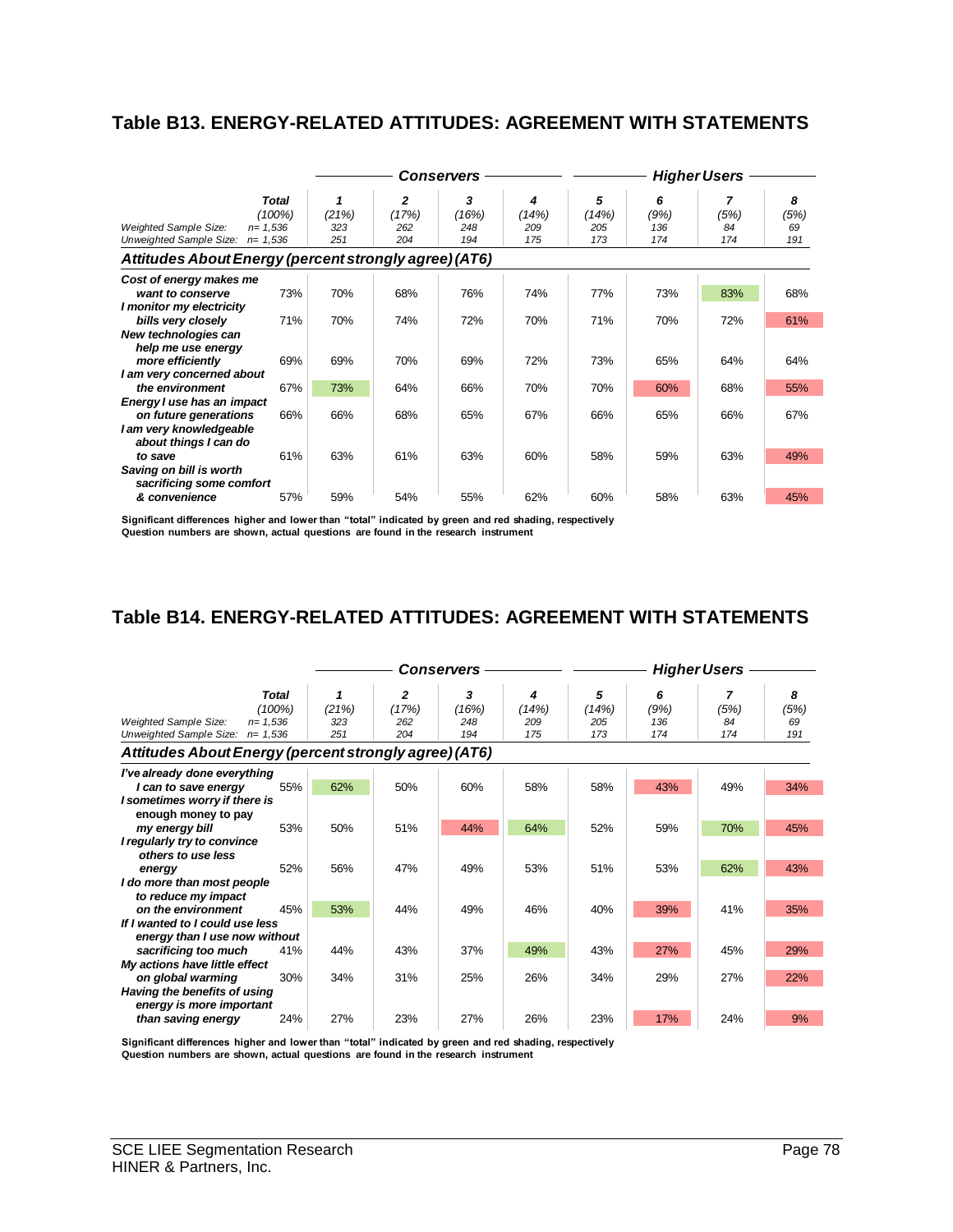# **Table B15. ENERGY-RELATED ATTITUDES: AGREEMENT WITH STATEMENTS**

|                                                                                                                                                                                                             |                                                      | Conservers          |                          |                          |                          | <b>Higher Users</b>      |                         |                        |                        |  |
|-------------------------------------------------------------------------------------------------------------------------------------------------------------------------------------------------------------|------------------------------------------------------|---------------------|--------------------------|--------------------------|--------------------------|--------------------------|-------------------------|------------------------|------------------------|--|
| <b>Weighted Sample Size:</b><br>Unweighted Sample Size:                                                                                                                                                     | <b>Total</b><br>(100%)<br>$n = 1,536$<br>$n = 1,536$ | (21%)<br>323<br>251 | 2<br>(17%)<br>262<br>204 | 3<br>(16%)<br>248<br>194 | 4<br>(14%)<br>209<br>175 | 5<br>(14%)<br>205<br>173 | 6<br>(9%)<br>136<br>174 | 7<br>(5%)<br>84<br>174 | 8<br>(5%)<br>69<br>191 |  |
| Attitudes About Energy (percent strongly agree) (AT6)                                                                                                                                                       |                                                      |                     |                          |                          |                          |                          |                         |                        |                        |  |
| I don't often think about<br>how much energy I<br>use in my home<br>Someone in my household<br>is dependent on energy<br>for health reasons<br>I am often the first among family<br>and friends to purchase | 23%<br>22%                                           | 26%<br>18%          | 24%<br>19%               | 23%<br>17%               | 21%<br>24%               | 24%<br>27%               | 13%<br>28%              | 25%<br>32%             | 14%<br>21%             |  |
| new appliances                                                                                                                                                                                              | 22%                                                  | 22%                 | 26%                      | 21%                      | 22%                      | 23%                      | 26%                     | 19%                    | 17%                    |  |
| I usually buy used rather<br>than new appliances<br>If I were to buy a new appliance<br>I would buy a less expensive<br>one even if it used more<br>energy                                                  | 15%<br>10%                                           | 12%<br>11%          | 16%<br>7%                | 13%<br>12%               | 17%<br>14%               | 15%<br>8%                | 16%<br>7%               | 20%<br>12%             | 12%<br>7%              |  |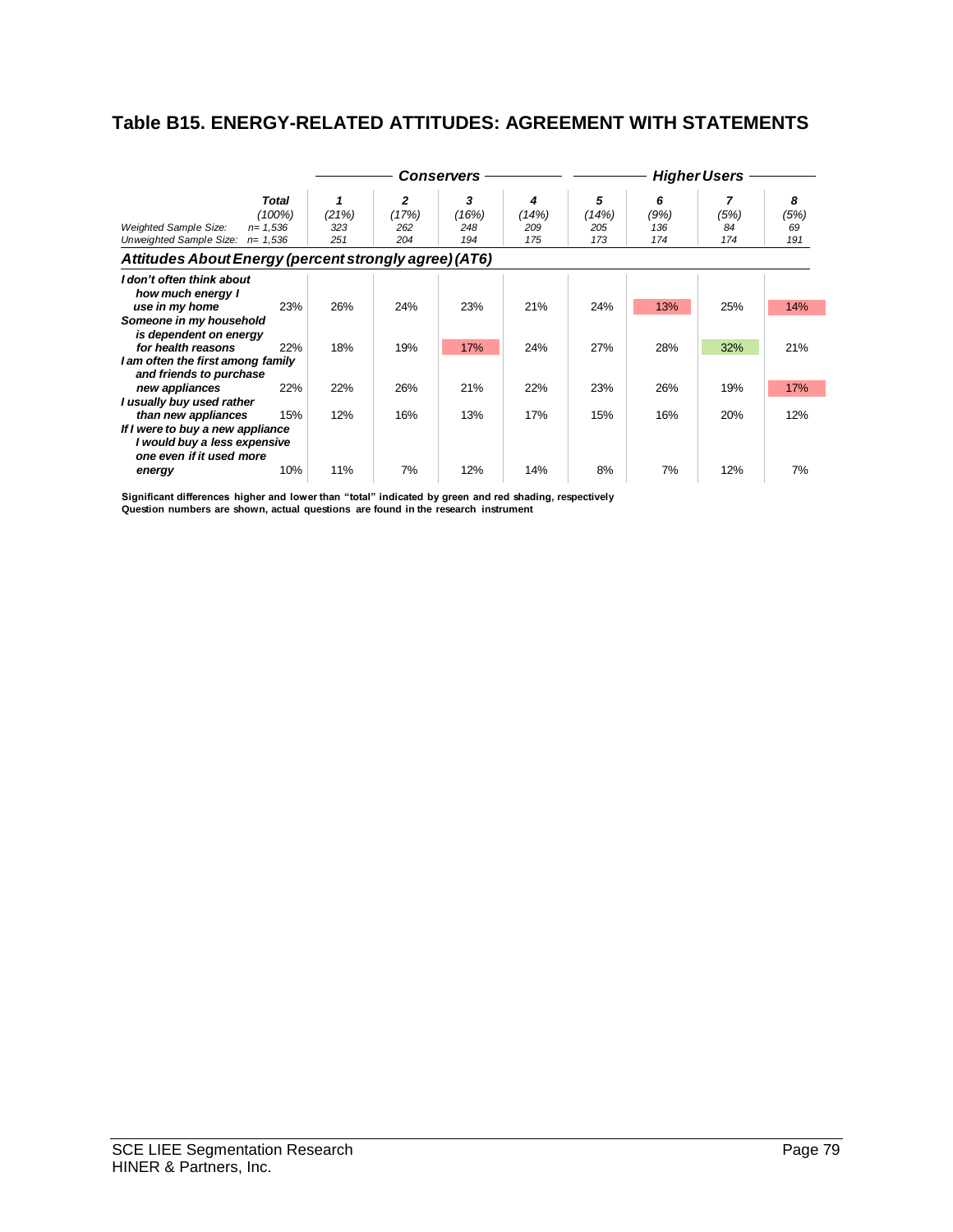# **Table B16. ENERGY-RELATED BEHAVIORS**

|                                                                 |              |       |       | Conservers |       | <b>Higher Users</b> |      |      |      |  |
|-----------------------------------------------------------------|--------------|-------|-------|------------|-------|---------------------|------|------|------|--|
|                                                                 | <b>Total</b> |       | 2     | 3          | 4     | 5                   | 6    |      | 8    |  |
|                                                                 | (100%)       | (21%) | (17%) | (16%)      | (14%) | (14%)               | (9%) | (5%) | (5%) |  |
| <b>Weighted Sample Size:</b>                                    | $n = 1,536$  | 323   | 262   | 248        | 209   | 205                 | 136  | 84   | 69   |  |
| Unweighted Sample Size:                                         | $n = 1.536$  | 251   | 204   | 194        | 175   | 173                 | 174  | 174  | 191  |  |
| Energy Efficient Behaviors (percent who "always" do this) (EB1) |              |       |       |            |       |                     |      |      |      |  |
| <b>Turn off lights</b>                                          | 78%          | 82%   | 75%   | 83%        | 78%   | 76%                 | 77%  | 70%  | 71%  |  |
| Power down computer                                             | 67%          | 71%   | 65%   | 67%        | 69%   | 64%                 | 69%  | 67%  | 54%  |  |
| <b>Unplug chargers</b>                                          | 58%          | 63%   | 54%   | 60%        | 60%   | 61%                 | 53%  | 63%  | 45%  |  |
| <b>Turn off TV</b>                                              | 75%          | 82%   | 74%   | 80%        | 72%   | 74%                 | 68%  | 64%  | 69%  |  |
| <b>Run appliances full</b>                                      | 74%          | 69%   | 78%   | 73%        | 73%   | 74%                 | 81%  | 71%  | 74%  |  |
| Use fans on hot days                                            | 45%          | 50%   | 40%   | 45%        | 49%   | 40%                 | 40%  | 45%  | 41%  |  |
| <b>Raise/lower thermostat</b>                                   | 32%          | 33%   | 28%   | 38%        | 28%   | 36%                 | 31%  | 33%  | 32%  |  |
| <b>Clothing for warmth</b>                                      | 59%          | 64%   | 54%   | 62%        | 56%   | 62%                 | 56%  | 63%  | 49%  |  |
| Close ducts                                                     | 51%          | 55%   | 49%   | 54%        | 52%   | 52%                 | 44%  | 54%  | 48%  |  |
| Lower hot water temp                                            | 31%          | 27%   | 35%   | 35%        | 32%   | 26%                 | 32%  | 37%  | 25%  |  |
| Mean number of "always"                                         | 5.2          | 5.0   | 5.2   | 5.3        | 5.1   | 5.3                 | 5.3  | 5.3  | 4.9  |  |

**Significant differences higher and lower than "total" indicated by green and red shading, respectively Question numbers are shown, actual questions are found in the research instrument** 

# **Table B17. ENERGY-RELATED BEHAVIORS: HVAC SETTINGS**

|                                                                   |                                          |                     |                     | <b>Conservers</b>        |                          |                          |                         | <b>Higher Users</b> |                        |
|-------------------------------------------------------------------|------------------------------------------|---------------------|---------------------|--------------------------|--------------------------|--------------------------|-------------------------|---------------------|------------------------|
| <b>Weighted Sample Size:</b><br>Unweighted Sample Size: $n=1,536$ | <b>Total</b><br>$(100\%)$<br>$n = 1,536$ | (21%)<br>323<br>251 | (17%)<br>262<br>204 | 3<br>(16%)<br>248<br>194 | 4<br>(14%)<br>209<br>175 | 5<br>(14%)<br>205<br>173 | 6<br>(9%)<br>136<br>174 | (5%)<br>84<br>174   | 8<br>(5%)<br>69<br>191 |
| HVAC Temperature Settings (means) (EB2, EB3)                      |                                          |                     |                     |                          |                          |                          |                         |                     |                        |
| Hot summer days<br><b>Cold winter davs</b>                        | 75.2<br>71.5                             | 74.6<br>71.9        | 76.3<br>71.9        | 74.7<br>70.1             | 73.6<br>72.3             | 75.2<br>71.1             | 75.7<br>71.7            | 74.5<br>71.6        | 76.1<br>71.3           |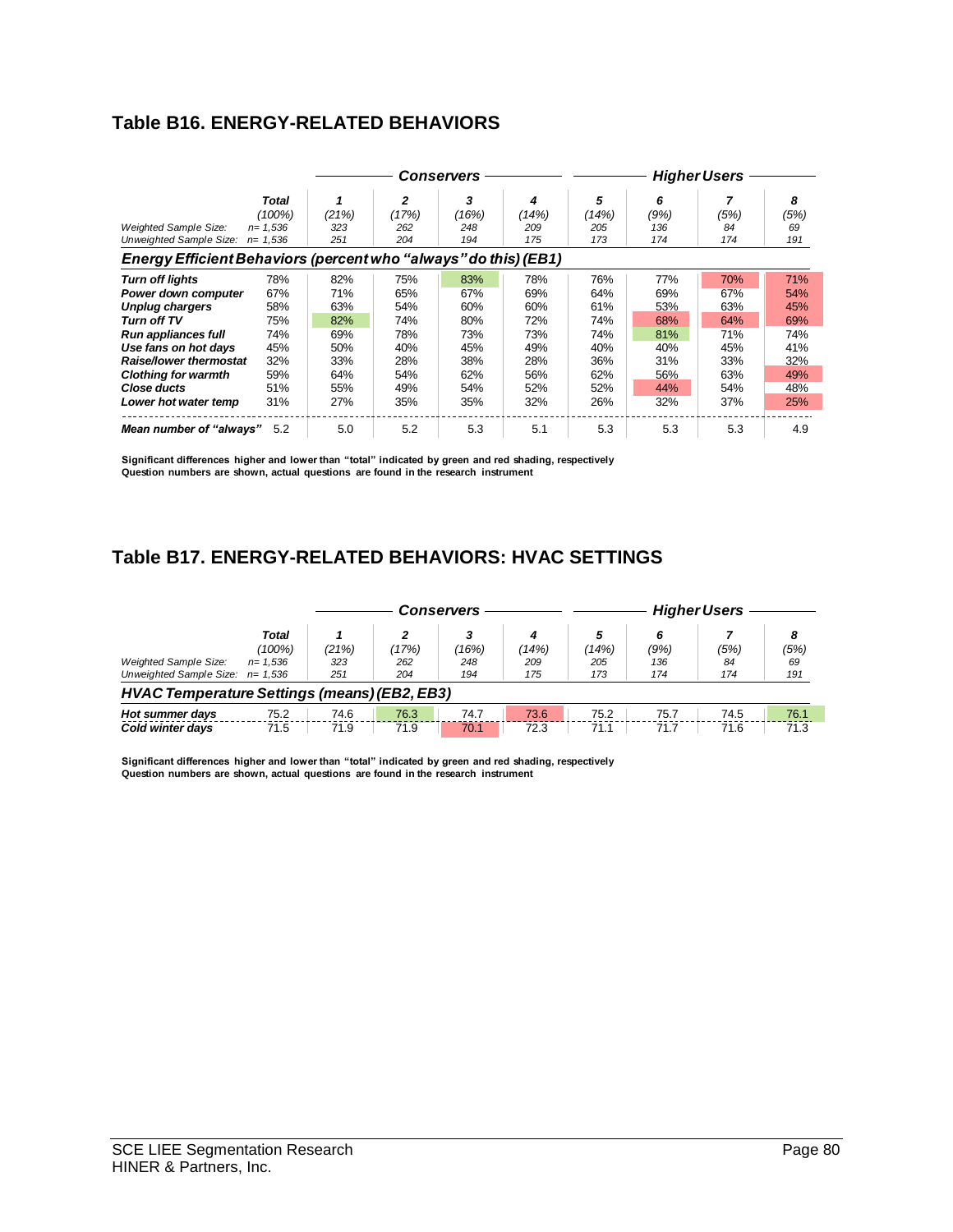# **Table B18. CONNECTION WITH UTILITY PROGRAMS: OVERALL OPINIONS**

|                                                         |                                       |                   |                   | <b>Conservers</b> |                   | <b>Higher Users</b> |                  |                 |                 |  |
|---------------------------------------------------------|---------------------------------------|-------------------|-------------------|-------------------|-------------------|---------------------|------------------|-----------------|-----------------|--|
| <b>Weighted Sample Size:</b>                            | <b>Total</b><br>(100%)<br>$n = 1.536$ | 1<br>(21%)<br>323 | 2<br>(17%)<br>262 | 3<br>(16%)<br>248 | 4<br>(14%)<br>209 | 5<br>(14%)<br>205   | 6<br>(9%)<br>136 | 7<br>(5%)<br>84 | 8<br>(5%)<br>69 |  |
| Unweighted Sample Size:                                 | $n = 1,536$                           | 251               | 204               | 194               | 175               | 173                 | 174              | 174             | 191             |  |
| Satisfaction with SCE (1 to 10 scale) (CU1)             |                                       |                   |                   |                   |                   |                     |                  |                 |                 |  |
| Satisfied (%8-10)                                       | 79%                                   | 88%               | 79%               | 83%               | 76%               | 75%                 | 66%              | 70%             | 77%             |  |
| Dissatisfied (%1-3)                                     | 4%                                    | 4%                | 2%                | 2%                | 2%                | 8%                  | 8%               | 8%              | 5%              |  |
| Mean                                                    | 8.5                                   | 8.9               | 8.7               | 8.8               | 8.5               | 8.2                 | 7.8              | 8.1             | 8.4             |  |
| Opinions About EE Programs (open ended responses) (CU2) |                                       |                   |                   |                   |                   |                     |                  |                 |                 |  |
| <b>POSITIVE: Total</b>                                  | 82%                                   | 85%               | 82%               | 84%               | 84%               | 77%                 | 72%              | 84%             | 82%             |  |
| <b>NEUTRAL: Total</b>                                   | 13%                                   | 12%               | 13%               | 14%               | 8%                | 15%                 | 22%              | 11%             | 16%             |  |
| <b>Don't Know</b>                                       | 11%                                   | 10%               | 10%               | 13%               | 6%                | 13%                 | 17%              | 10%             | 14%             |  |
| <b>Don't Care</b>                                       | 2%                                    | 2%                | 2%                | 1%                | 1%                | 2%                  | 5%               | 1%              | 2%              |  |
| <b>NEGATIVE: Total</b>                                  | 9%                                    | 6%                | 11%               | 7%                | 10%               | 13%                 | 10%              | 8%              | 5%              |  |
| Not enough info                                         | 4%                                    | 2%                | 5%                | 2%                | 6%                | 5%                  | 4%               | 3%              | 1%              |  |
| Hard to qualify                                         | 2%                                    | 1%                | 3%                | 3%                | 1%                | 2%                  | 4%               | 2%              | 2%              |  |
| <b>Rebates too small</b>                                | 1%                                    | 2%                | 1%                |                   | 1%                | 2%                  | 1%               | 1%              | 1%              |  |
| <b>Don't trust SCE</b>                                  | 1%                                    | $1\%$             | 1%                | 1%                | 1%                | 2%                  |                  |                 | 1%              |  |
| Need money to part.                                     | 1%                                    |                   |                   | 2%                |                   | 4%                  | 1%               | 1%              | 1%              |  |
| <b>Too much effort</b>                                  | $1\%$                                 | 1%                | 1%                | 1%                |                   |                     | 1%               | 1%              |                 |  |
| <b>Renter</b>                                           | $< 1\%$                               | $< 1\%$           | 1%                |                   | 1%                | ٠                   |                  | 1%              |                 |  |
| <b>Other</b>                                            | 3%                                    | 1%                | 3%                | 3%                | 6%                | 2%                  | 8%               | 2%              | 2%              |  |

**Significant differences higher and lower than "total" indicated by green and red shading, respectively Question numbers are shown, actual questions are found in the research instrument** 

# **Table B19. CONNECTION WITH UTILITY PROGRAMS: PAST PARTICIPATION**

|                                                                                                          |                                                      |                     |                          | <b>Conservers</b>        | <b>Higher Users</b>      |                          |                         |                   |                        |
|----------------------------------------------------------------------------------------------------------|------------------------------------------------------|---------------------|--------------------------|--------------------------|--------------------------|--------------------------|-------------------------|-------------------|------------------------|
| <b>Weighted Sample Size:</b><br>Unweighted Sample Size:<br>Ever Participated in EE Programs Before (CU3) | <b>Total</b><br>(100%)<br>$n = 1,536$<br>$n = 1.536$ | (21%)<br>323<br>251 | 2<br>(17%)<br>262<br>204 | 3<br>(16%)<br>248<br>194 | 4<br>(14%)<br>209<br>175 | 5<br>(14%)<br>205<br>173 | 6<br>(9%)<br>136<br>174 | (5%)<br>84<br>174 | 8<br>(5%)<br>69<br>191 |
| Yes<br>No<br>Don't know                                                                                  | 46%<br>51%<br>3%                                     | 46%<br>51%<br>3%    | 48%<br>49%<br>3%         | 39%<br>57%<br>5%         | 49%<br>49%<br>2%         | 41%<br>57%<br>2%         | 51%<br>47%<br>2%        | 58%<br>40%<br>2%  | 56%<br>41%<br>3%       |

#### *Programs Participated In (if ever participated) (CU4)*

| <b>Appliance Recycling</b>  | 39% | 38% | 29% | 32% | 44% | 45% | 46% | 40% | 46% |
|-----------------------------|-----|-----|-----|-----|-----|-----|-----|-----|-----|
| EMA                         | 34% | 32% | 33% | 29% | 38% | 31% | 38% | 35% | 37% |
| <b>EE Rebates</b>           | 28% | 23% | 29% | 19% | 33% | 35% | 35% | 24% | 37% |
| <b>Home Energy Surveys</b>  | 28% | 21% | 22% | 27% | 32% | 32% | 37% | 32% | 36% |
| <b>Summer Discount Plan</b> | 26% | 7%  | 37% | 20% | 14% | 30% | 45% | 20% | 33% |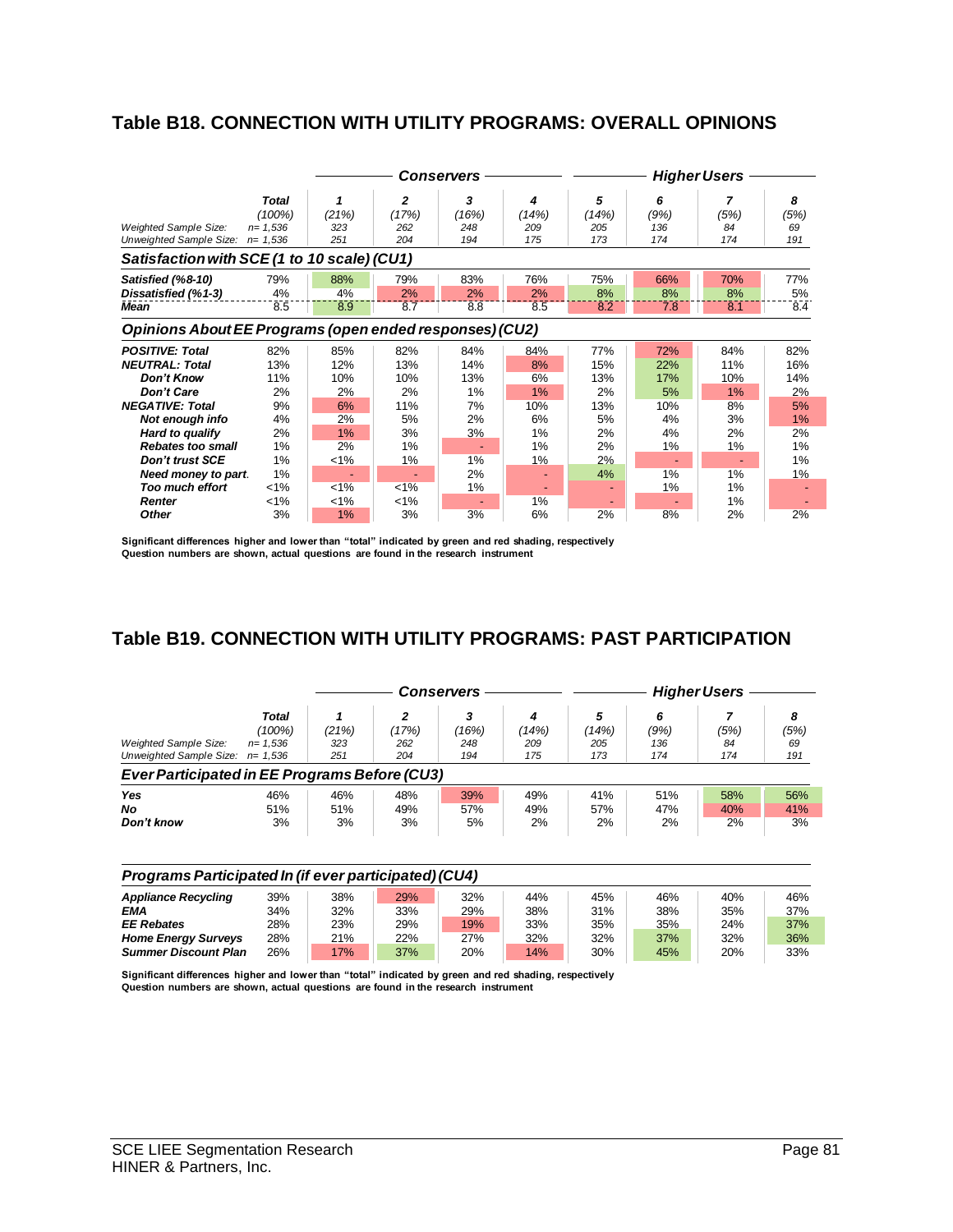# **Table B20. LIEE SOURCES OF AWARENESS AND PARTICIPATION**

|                                                            |                 |            |                       | Conservers |            | <b>Higher Users</b> |            |           |           |  |
|------------------------------------------------------------|-----------------|------------|-----------------------|------------|------------|---------------------|------------|-----------|-----------|--|
|                                                            | Total<br>(100%) | 1<br>(20%) | $\mathbf{2}$<br>(17%) | 3<br>(12%) | 4<br>(16%) | 5<br>(11%)          | 6<br>(11%) | 7<br>(7%) | 8<br>(6%) |  |
| <b>Weighted Sample Size:</b>                               | $n = 239$       | 48         | 41                    | 28         | 38         | 26                  | 27         | 17        | 15        |  |
| Unweighted Sample Size: n= 254                             |                 | 37         | 32                    | 22         | 32         | 22                  | 34         | 35        | 40        |  |
| <b>Current or Previous Home (EMA participants) (LIEE3)</b> |                 |            |                       |            |            |                     |            |           |           |  |
| <b>Current</b>                                             | 78%             | 81%        | 66%                   | 91%        | 81%        | 86%                 | 74%        | 69%       | 80%       |  |
| <b>Previous</b>                                            | 19%             | 16%        | 34%                   | 5%         | 16%        | 9%                  | 24%        | 31%       | 20%       |  |
| Don't know                                                 | 2%              | 3%         |                       | 5%         | 3%         | 5%                  | 3%         |           |           |  |
| Source of Learning About EMA (EMA participants) (LIEE4)    |                 |            |                       |            |            |                     |            |           |           |  |
| Friend/neighbor/family                                     | 32%             | 26%        | 33%                   | 34%        | 34%        | 40%                 | 27%        | 33%       | 24%       |  |
| Saw/heard an ad                                            | 17%             | 18%        | 12%                   | 13%        | 22%        | 17%                 | 26%        | 13%       | 17%       |  |
| Rep at my door                                             | 14%             | 15%        | 18%                   | 13%        | 17%        | 9%                  | 9%         | 8%        | 10%       |  |
| <b>Bill insert</b>                                         | 8%              | 7%         | 12%                   | 9%         | 5%         | 9%                  | 6%         | 4%        | 10%       |  |
| <b>Direct Mail</b>                                         | 7%              | 6%         | 9%                    | 16%        | 2%         | 6%                  | 6%         | 4%        | 7%        |  |
| Utility website                                            | 3%              | 2%         | 1%                    | 1%         | 5%         | 3%                  | 2%         | 6%        | 16%       |  |
| <b>Phone call</b>                                          | 3%              | 1%         | 4%                    | 3%         | 2%         | 5%                  | 1%         | 5%        | 5%        |  |
| From another program                                       | 2%              | 1%         | 4%                    | 1%         | ٠          |                     | 5%         | 5%        | 1%        |  |
| <b>County/City/Snr Center</b>                              | 2%              | 4%         |                       | ٠          | 4%         | 2%                  |            | 1%        | 2%        |  |
| Landlord                                                   | 2%              | 6%         |                       | 1%         | 1%         | ٠                   |            | 1%        | 1%        |  |
| <b>Other</b>                                               | 5%              | 5%         | 1%                    | 3%         | 2%         | 4%                  | 4%         | 5%        | 9%        |  |
| Don't know                                                 | 6%              | 7%         | 5%                    | 6%         | 2%         | 5%                  | 8%         | 10%       | 4%        |  |

**Significant differences higher and lower than "total" indicated by green and red shading, respectively Question numbers are shown, actual questions are found in the research instrument** 

# **Table B21. LIEE PARTICIPANT CONCERNS**

|                                                              |           |       |       | Conservers |                          | <b>Higher Users</b>      |       |      |      |  |  |
|--------------------------------------------------------------|-----------|-------|-------|------------|--------------------------|--------------------------|-------|------|------|--|--|
|                                                              | Total     |       | 2     | 3          |                          | 5                        | 6     |      | 8    |  |  |
|                                                              | (100%)    | (20%) | (17%) | (12%)      | (16%)                    | (11%)                    | (11%) | (7%) | (6%) |  |  |
| Weighted Sample Size:                                        | $n = 239$ | 48    | 41    | 28         | 38                       | 26                       | 27    | 17   | 15   |  |  |
| Unweighted Sample Size: $n=254$                              |           | 37    | 32    | 22         | 32                       | 22                       | 34    | 35   | 40   |  |  |
| Concerns or Hesitations About EMA (EMA participants) (LIEE6) |           |       |       |            |                          |                          |       |      |      |  |  |
| Don't know of any                                            | 53%       | 59%   | 59%   | 18%        | 56%                      | 59%                      | 53%   | 57%  | 50%  |  |  |
| None                                                         | 30%       | 57%   | 19%   | 50%        | 28%                      | 27%                      | 35%   | 31%  | 35%  |  |  |
| Did not believe was free                                     | 7%        |       | 13%   | 18%        | 3%                       | 9%                       | 6%    | 3%   | 2%   |  |  |
| Might be a scam / fine print 3%                              |           |       | 3%    | 14%        |                          |                          | 3%    | 3%   |      |  |  |
| Had to document income                                       | 2%        | 5%    |       |            | 3%                       |                          |       | ٠    |      |  |  |
| <b>Doubted quality</b>                                       | 1%        | 3%    |       |            | -                        | 5%                       |       | 3%   | 2%   |  |  |
| Didn't think I'd qualify                                     | 1%        |       | 6%    | -          | $\overline{\phantom{0}}$ | $\overline{\phantom{0}}$ | ۰     | 3%   |      |  |  |
| <b>Wanted more info</b>                                      | 1%        |       | 3%    |            |                          | $\overline{\phantom{a}}$ |       |      | 7%   |  |  |
| Landlord's permission                                        | 1%        |       |       |            | 3%                       |                          | 3%    |      | 2%   |  |  |
| Take too much time                                           | 1%        |       |       |            | 6%                       | $\overline{\phantom{a}}$ |       |      |      |  |  |
| <b>Other</b>                                                 | 2%        | 5%    | ٠     | 5%         | -                        | $\overline{\phantom{0}}$ | -     | -    |      |  |  |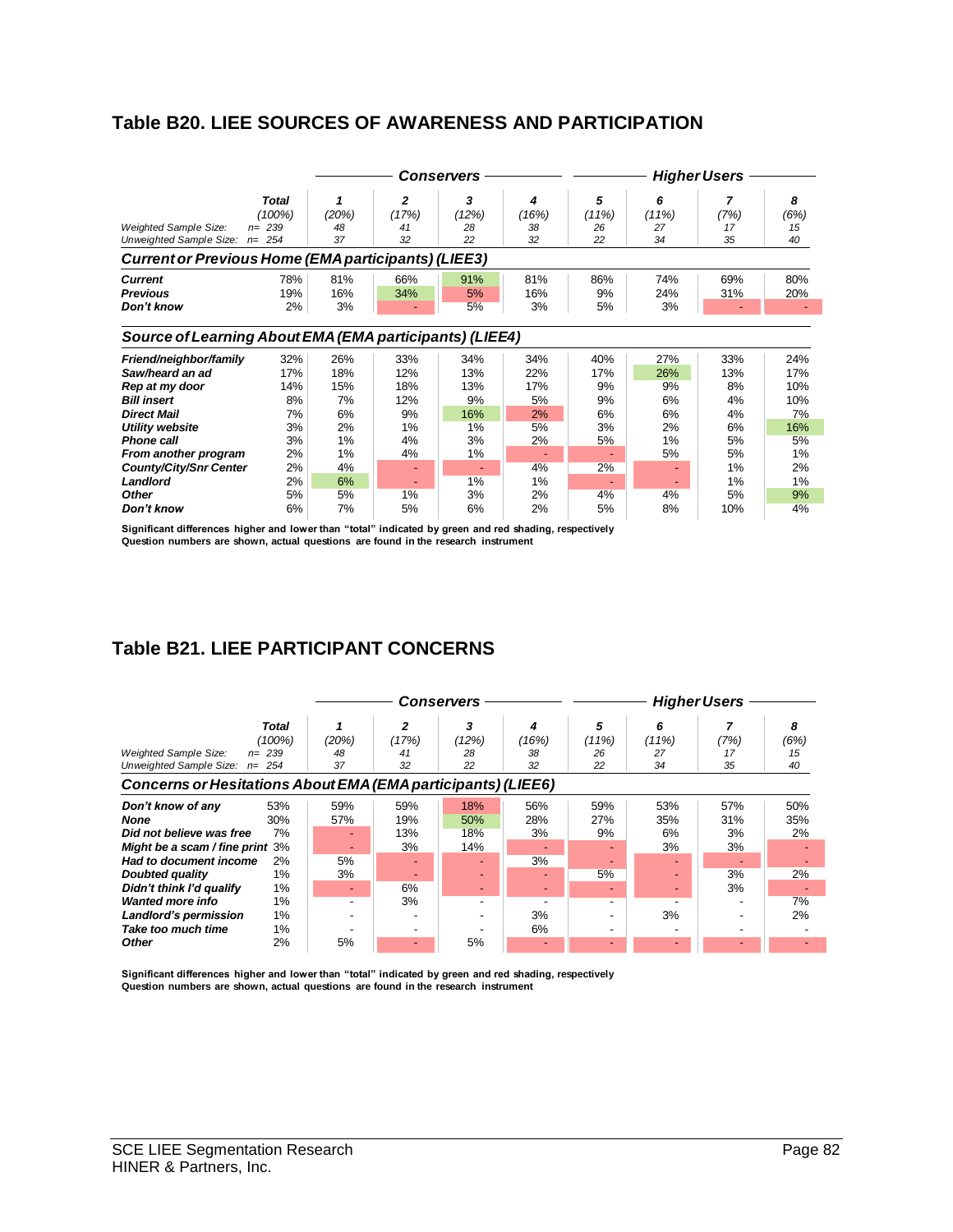# **Table B22. LIEE PARTICIPATION DIFFICULTIES**

|                                                                                                                                           |                                                  | Conservers        |                                   |                        |                        |                        | <b>Higher Users</b>    |                       |                       |  |  |
|-------------------------------------------------------------------------------------------------------------------------------------------|--------------------------------------------------|-------------------|-----------------------------------|------------------------|------------------------|------------------------|------------------------|-----------------------|-----------------------|--|--|
| <b>Weighted Sample Size:</b><br>Unweighted Sample Size:                                                                                   | <b>Total</b><br>(100%)<br>$n = 239$<br>$n = 254$ | (20%)<br>48<br>37 | $\mathbf{z}$<br>(17%)<br>41<br>32 | 3<br>(12%)<br>28<br>22 | 4<br>(16%)<br>38<br>32 | 5<br>(11%)<br>26<br>22 | 6<br>(11%)<br>27<br>34 | 7<br>(7%)<br>17<br>35 | 8<br>(6%)<br>15<br>40 |  |  |
| Difficulties or Disappointments (EMA participants) (LIEE7)                                                                                |                                                  |                   |                                   |                        |                        |                        |                        |                       |                       |  |  |
| Yes<br>No                                                                                                                                 | 15%<br>85%                                       | 14%<br>86%        | 9%<br>91%                         | 9%<br>91%              | 9%<br>91%              | 27%<br>73%             | 21%<br>79%             | 26%<br>74%            | 25%<br>75%            |  |  |
|                                                                                                                                           |                                                  |                   |                                   |                        |                        |                        |                        |                       |                       |  |  |
| Type of Difficulty or Disappointment (EMA participants) (LIEE8)                                                                           |                                                  |                   |                                   |                        |                        |                        |                        |                       |                       |  |  |
|                                                                                                                                           | 16%<br>15%                                       | 20%               |                                   |                        |                        | 17%<br>33%             | 29%<br>14%             | 22%<br>44%            | 30%<br>10%            |  |  |
| Scheduling / wait<br><b>Contractor didn't finish</b><br><b>Workers not professional</b><br>Weather stripping problem<br><b>AC</b> problem | 11%<br>8%<br>7%                                  | 20%<br>20%        | 33%<br>33%                        |                        | 33%                    | 17%<br>-               |                        | 22%                   | 10%<br>20%            |  |  |

**Significant differences higher and lower than "total" indicated by green and red shading, respectively Question numbers are shown, actual questions are found in the research instrument** 

# **Table B23. LIEE REASONS FOR PARTICIPATING**

|                                                               |           | <b>Conservers</b> |       |       |       | <b>Higher Users</b>      |       |      |      |  |
|---------------------------------------------------------------|-----------|-------------------|-------|-------|-------|--------------------------|-------|------|------|--|
|                                                               | Total     |                   | 2     | 3     | 4     | 5                        | 6     | 7    | 8    |  |
|                                                               | (100%)    | (20%)             | (17%) | (12%) | (16%) | (11%)                    | (11%) | (7%) | (6%) |  |
| <b>Weighted Sample Size:</b>                                  | $n = 239$ | 48                | 41    | 28    | 38    | 26                       | 27    | 17   | 15   |  |
| Unweighted Sample Size:                                       | $n = 254$ | 37                | 32    | 22    | 32    | 22                       | 34    | 35   | 40   |  |
| Main Reasons You Signed Up for EMA (EMA participants) (LIEE5) |           |                   |       |       |       |                          |       |      |      |  |
| <b>Save Money</b>                                             | 25%       | 22%               | 31%   | 32%   | 19%   | 14%                      | 32%   | 32%  | 27%  |  |
| <b>Save Energy</b>                                            | 21%       | 14%               | 25%   | 14%   | 16%   | 32%                      | 29%   | 15%  | 27%  |  |
| <b>Refrigerator</b>                                           | 16%       | 22%               | 16%   | 23%   | 16%   | 9%                       | 6%    | 9%   | 22%  |  |
| <b>Light bulbs</b>                                            | 10%       | 16%               | 16%   | 5%    | 6%    | 14%                      | 3%    | 3%   | 12%  |  |
| <b>Weather stripping</b>                                      | 9%        | 3%                | 16%   | 5%    | 19%   | 9%                       | 3%    | 3%   | 12%  |  |
| Swamp cooler                                                  | 3%        |                   | 3%    | 5%    |       | $\overline{\phantom{0}}$ | 12%   | 9%   | 5%   |  |
| <b>Limited income</b>                                         | 3%        | 3%                | 6%    |       | 6%    | ٠                        |       | 6%   | 2%   |  |
| <b>Help environment</b>                                       | 3%        |                   | 3%    | 9%    | 3%    | ۰.                       | 6%    | 3%   |      |  |
| <b>Discount on bill</b>                                       | 3%        | 8%                |       |       | 3%    | $\blacksquare$           | 3%    |      | 5%   |  |
| <b>Windows</b>                                                | 3%        | 3%                | 3%    | 5%    | 3%    | $\overline{\phantom{a}}$ |       | 6%   | 2%   |  |
| <b>Medical condition</b>                                      | 3%        |                   |       | 9%    | 6%    | $\blacksquare$           | 3%    | 3%   |      |  |
| Other                                                         | 25%       | 14%               | 30%   | 39%   | 24%   | 20%                      | 27%   | 18%  | 20%  |  |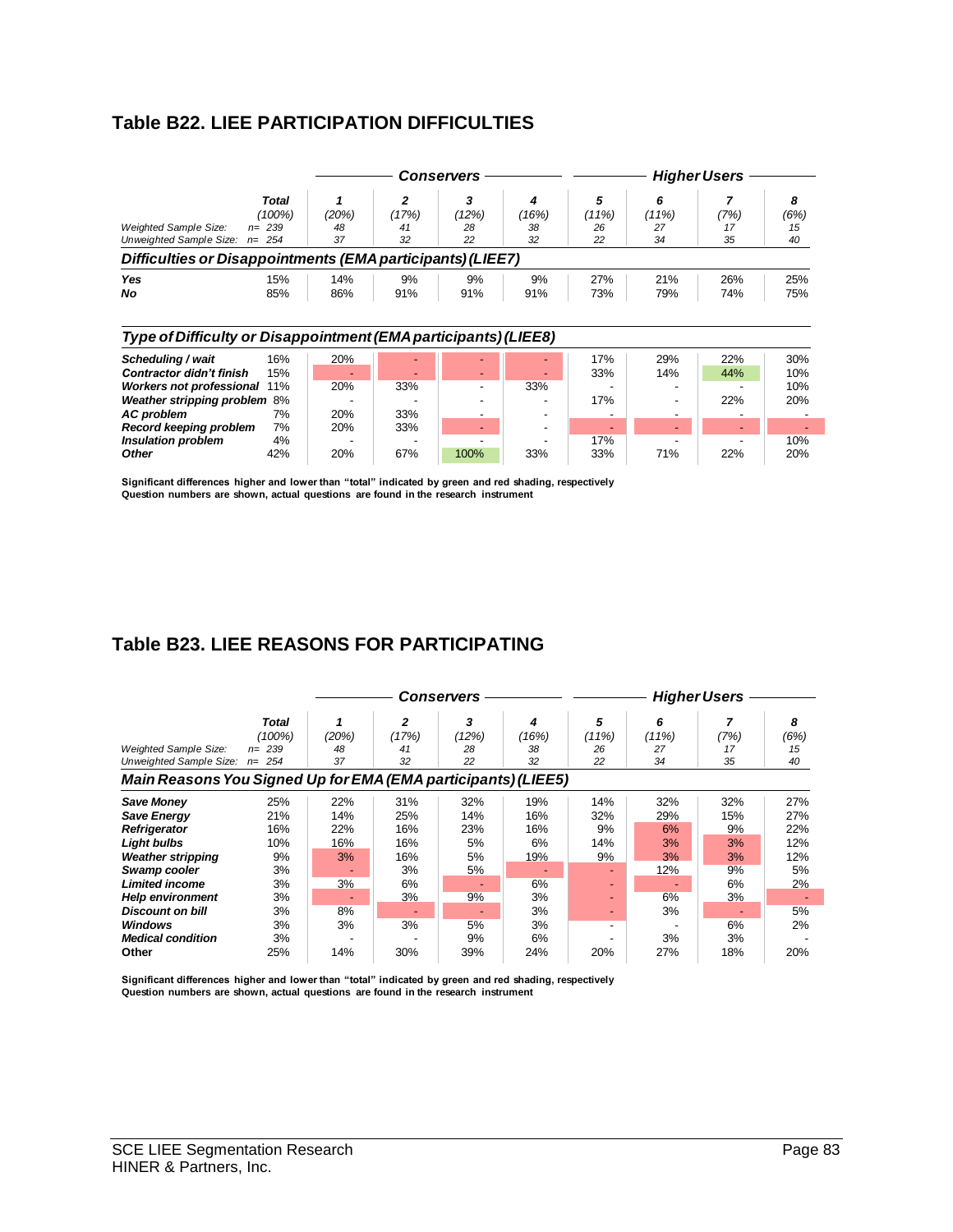# **Table B24. LIEE AWARENESS AMONG NON-PARTICIPANTS**

|                                                             |             | Conservers |       |       | <b>Higher Users</b> |            |       |      |      |
|-------------------------------------------------------------|-------------|------------|-------|-------|---------------------|------------|-------|------|------|
|                                                             | Total       |            | 2     | 3     | 4                   | 5          | 6     | 7    | 8    |
|                                                             | (100%)      | (20%)      | (17%) | (12%) | ′16%)               | (11%)      | (11%) | (7%) | (6%) |
| <b>Weighted Sample Size:</b>                                | $n = 1,002$ | 215        | 183   | 167   | 136                 | 135        | 85    | 55   | 45   |
| Unweighted Sample Size:                                     | $n = 1,015$ | 167        | 143   | 131   | 114                 | 114        | 109   | 114  | 123  |
| Heard of EMA (not participated) (LIEE1)                     |             |            |       |       |                     |            |       |      |      |
| Yes                                                         | 39%         | 36%        | 35%   | 43%   | 42%                 | 38%        | 47%   | 41%  | 34%  |
| No.                                                         | 59%         | 62%        | 62%   | 53%   | 56%                 | 61%        | 53%   | 56%  | 62%  |
| Don't know                                                  | 2%          | 2%         | 1%    | 2%    | 2%                  | 1%         |       | 3%   | 3%   |
| <b>Weighted Sample Size:</b>                                | 401<br>$n=$ | 79         | 64    | 72    | 57                  | 51         | 40    | 24   | 15   |
| Unweighted Sample Size:                                     | 400<br>$n=$ | 61         | 50    | 56    | 48                  | 43         | 51    | 49   | 42   |
| Status with EMA (not participated but aware of EMA) (LIEE2) |             |            |       |       |                     |            |       |      |      |
| Know nothing about it                                       | 30%         | 38%        | 16%   | 34%   | 35%                 | 30%        | 31%   | 31%  | 10%  |
| Don't know enough                                           | 28%         | 28%        | 34%   | 21%   | 29%                 | 21%        | 31%   | 27%  | 38%  |
| Decided against it                                          | 10%         | 5%         | 16%   | 7%    | 6%                  | <b>21%</b> | 6%    | 6%   | 12%  |
| <b>Attempted but unable</b>                                 | 17%         | 20%        | 12%   | 16%   | 19%                 | 9%         | 20%   | 16%  | 33%  |
| Don't know                                                  | 16%         | 10%        | 22%   | 21%   | 10%                 | 19%        | 12%   | 20%  | 7%   |

**Significant differences higher and lower than "total" indicated by green and red shading, respectively Question numbers are shown, actual questions are found in the research instrument**

# **Table B25. REASONS NOT TO PARTICIPATE IN LIEE**

|                                      |                                                                                            | <b>Conservers</b> |       |       |       | <b>Higher Users</b> |       |      |      |
|--------------------------------------|--------------------------------------------------------------------------------------------|-------------------|-------|-------|-------|---------------------|-------|------|------|
|                                      | <b>Total</b>                                                                               |                   | 2     | 3     | 4     | 5                   | 6     |      | 8    |
|                                      | (100%)                                                                                     | (20%)             | (17%) | (12%) | (16%) | (11%)               | (11%) | (7%) | (6%) |
| <b>Weighted Sample Size:</b><br>$n=$ | 150                                                                                        | 26                | 32    | 20    | 20    | 21                  | 15    | 8    | 8    |
| Unweighted Sample Size:<br>$n=$      | 152                                                                                        | 20                | 25    | 16    | 17    | 18                  | 19    | 16   | 21   |
|                                      | Reasons Not Signed Up for EMA (know something about EMA but have not participated) (LIEE9) |                   |       |       |       |                     |       |      |      |
| Not sure how to sign up              | 44%                                                                                        | 58%               | 35%   | 38%   | 38%   | 38%                 | 63%   | 63%  | 25%  |
| Don't think would qualify            | 38%                                                                                        | 44%               | 33%   | 31%   | 47%   | 40%                 | 44%   | 14%  | 29%  |
| Don't think home needs it 35%        |                                                                                            | 50%               | 22%   | 15%   | 50%   | 47%                 | 42%   | 13%  | 22%  |
| Someone else needs it                |                                                                                            |                   |       |       |       |                     |       |      |      |
| more than you do                     | 36%                                                                                        | 40%               | 32%   | 40%   | 31%   | 33%                 | 42%   | 27%  | 47%  |
| Doubt the workmanship                | 17%                                                                                        | 25%               | 13%   | 27%   | 20%   | 13%                 | 11%   | 6%   | 5%   |
| Doubt appliance quality              | 14%                                                                                        | 21%               | 17%   | 8%    | 20%   | 6%                  | 17%   | -    | 10%  |
| Some other reason                    | 19%                                                                                        | 5%                | 30%   | 21%   | 13%   | 18%                 | 16%   | 31%  | 29%  |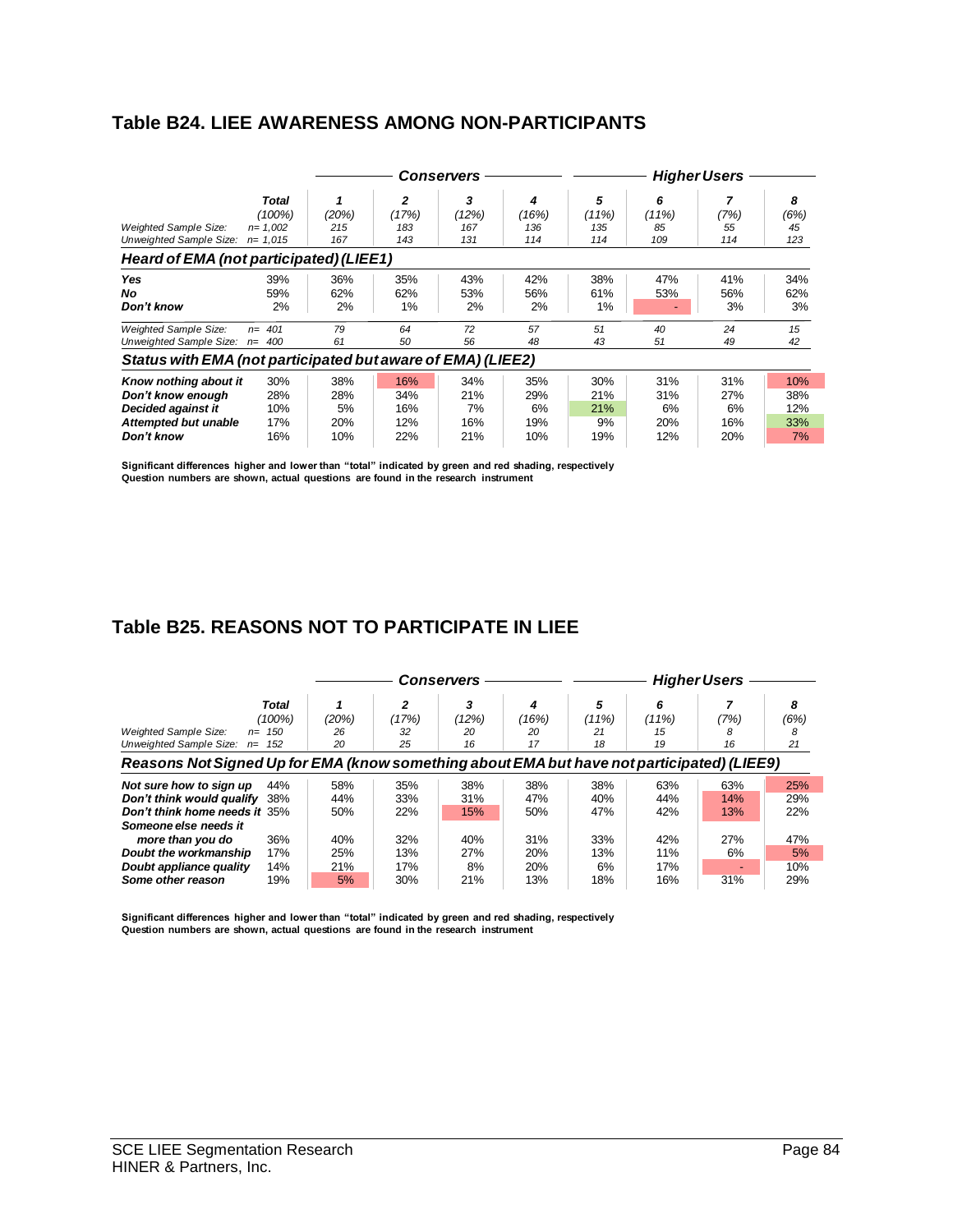# **Table B26. LIEE INFORMATION SOURCE PREFERENCES**

|                                                 |                                          |              |                   | Conservers        |                   |                   |                  | <b>Higher Users</b> |                 |
|-------------------------------------------------|------------------------------------------|--------------|-------------------|-------------------|-------------------|-------------------|------------------|---------------------|-----------------|
| <b>Weighted Sample Size:</b>                    | <b>Total</b><br>$(100\%)$<br>$n = 1,536$ | (21%)<br>323 | 2<br>(17%)<br>262 | 3<br>(16%)<br>248 | 4<br>(14%)<br>209 | 5<br>(14%)<br>205 | 6<br>(9%)<br>136 | (5%)<br>84          | 8<br>(5%)<br>69 |
| Unweighted Sample Size:                         | $n = 1,536$                              | 251          | 204               | 194               | 175               | 173               | 174              | 174                 | 191             |
| <b>Information Sources (percent preferring)</b> |                                          |              |                   |                   |                   |                   |                  |                     |                 |
| <b>SCE Separate Mail</b>                        | 68%                                      | 67%          | 70%               | 64%               | 72%               | 68%               | 71%              | 76%                 | 63%             |
| <b>SCE Bill or Inserts</b>                      | 40%                                      | 45%          | 41%               | 44%               | 41%               | 38%               | 35%              | <b>27%</b>          | 31%             |
| <b>Phone</b>                                    | 18%                                      | 18%          | 15%               | 15%               | 25%               | 20%               | 17%              | 25%                 | 13%             |
| Internet/Website                                | 12%                                      | 8%           | 12%               | 5%                | 12%               | 10%               | 19%              | 16%                 | 32%             |
| <b>News: TV/Radio</b>                           | 7%                                       | 7%           | 5%                | 10%               | 8%                | 6%                | 5%               | 5%                  | 5%              |
| Email                                           | 6%                                       | 5%           | 11%               | 3%                | 5%                | 5%                | 3%               | 10%                 | 18%             |
| <b>SCE Employees / In-Person</b>                | 4%                                       | 4%           | 4%                | 5%                | 5%                | 6%                | 3%               | 4%                  | 3%              |
| <b>SCE Advertising: TV/Radio</b>                | 4%                                       | 2%           | 5%                | 4%                | 4%                | 2%                | 5%               | 4%                  | 6%              |
| <b>SCE Website</b>                              | 3%                                       | 1%           | 3%                | 5%                | 4%                | 2%                | 5%               | 4%                  | 5%              |
| <b>Newspapers</b>                               | 2%                                       | 3%           | 1%                | 5%                | 1%                | 3%                | 2%               | 2%                  | 1%              |
| <b>Word of Mouth</b>                            | 1%                                       | 1%           | 2%                | 2%                | 2%                | 1%                |                  | 1%                  | 1%              |
| Community/Assistance Org.                       | 1%                                       | 1%           | 1%                | 1%                | 1%                | 1%                |                  | 1%                  | 1%              |
| <b>Contractors</b>                              | $1\%$                                    | 1%           | 1%                | ٠                 |                   |                   |                  |                     | 1%              |
| <b>Stores/Retailers</b>                         | $1\%$                                    | <b>-</b>     | ٠                 | 1%                | 1%                |                   | -                | <b>.</b>            | ٠               |
| Other                                           | 2%                                       | 1%           | 2%                | ٠                 |                   | 1%                |                  | 1%                  | 2%              |
| None                                            | 1%                                       | 3%           |                   | 1%                | 1%                | 3%                | 1%               |                     | 1%              |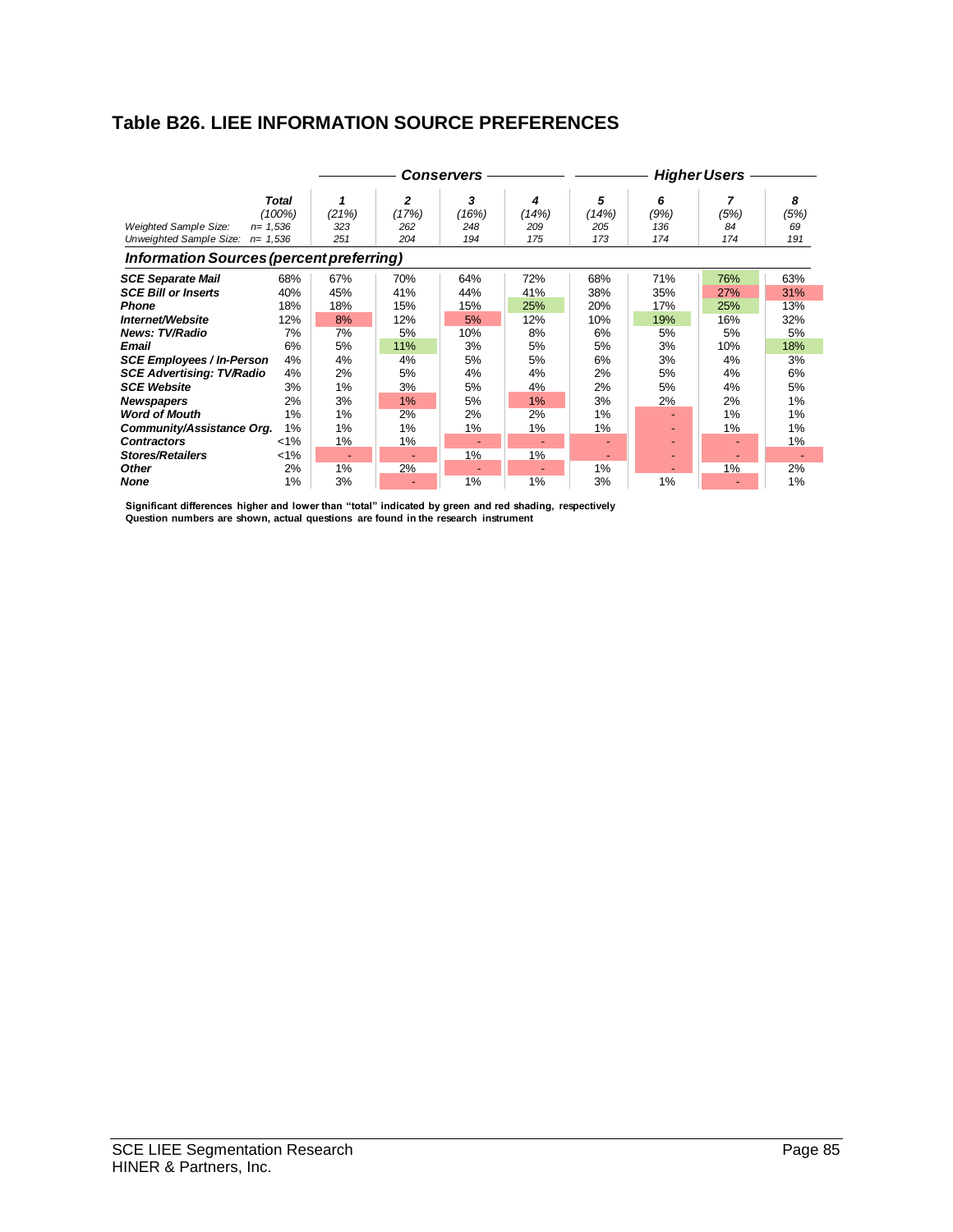# **APPENDICES**

**Appendix C: Telephone Survey Research Instrument**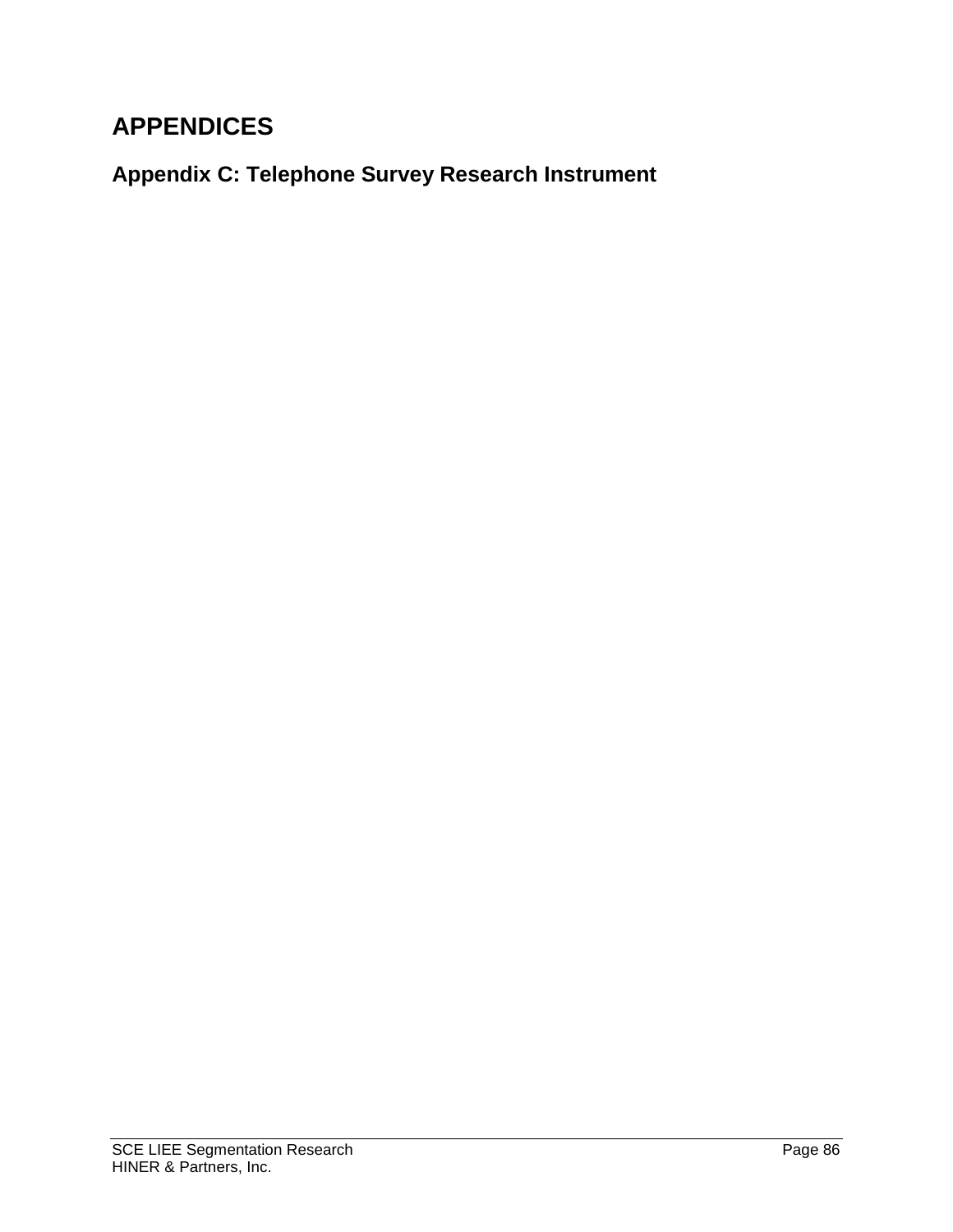### **Segmentation Survey for HINER & PARTNERS, INC SCE/PG&E LIEE Program 10/13/10**

#### **n=1,500 Residential Customers**

#### INTRODUCTION

Hello, I'm calling from HINER & PARTNERS, on behalf of [Southern California Edison / Pacific Gas & Electric] to conduct a survey about energy usage in your area. [SCE/PG&E] is requesting your help with this survey, which will be used for planning for programs and services that are offered by the utility. We are only interested in your opinions, and all your answers are completely confidential.

S1. Could I speak to the person in your household who is primarily responsible for making decisions about your electric service, for example the person who would call [SCE/PG&E] if you had a question or wanted to sign up for a program? (IF LANGUAGE BARRIER, ASK TO SPEAK TO SOMEONE WHO SPEAKS ENGLISH)

| GO TO S1             |
|----------------------|
| <b>REREAD INTRO</b>  |
| <b>SCHD CALLBACK</b> |
| CONTINUE             |

#### S2. DO NOT ASK: WHAT LANGUAGE?

| <b>SPANISH PROC</b> |
|---------------------|
|                     |
|                     |
|                     |
|                     |

(ONCE THE CORRECT PERSON IS ON THE LINE, READ INTRO AGAIN) Hello, I'm calling from HINER & PARTNERS, on behalf of [Southern California Edison / Pacific Gas & Electric] to conduct a survey about energy usage in your area. [SCE/PG&E] is requesting your help with this survey, which will be used for planning for programs and services that are offered by the utility. We are only interested in your opinions, and all your answers are completely confidential.

IF NEEDED OR WHEN ASKED: The survey can take as long as 20 minutes. I can begin now and at any time we can break and continue later.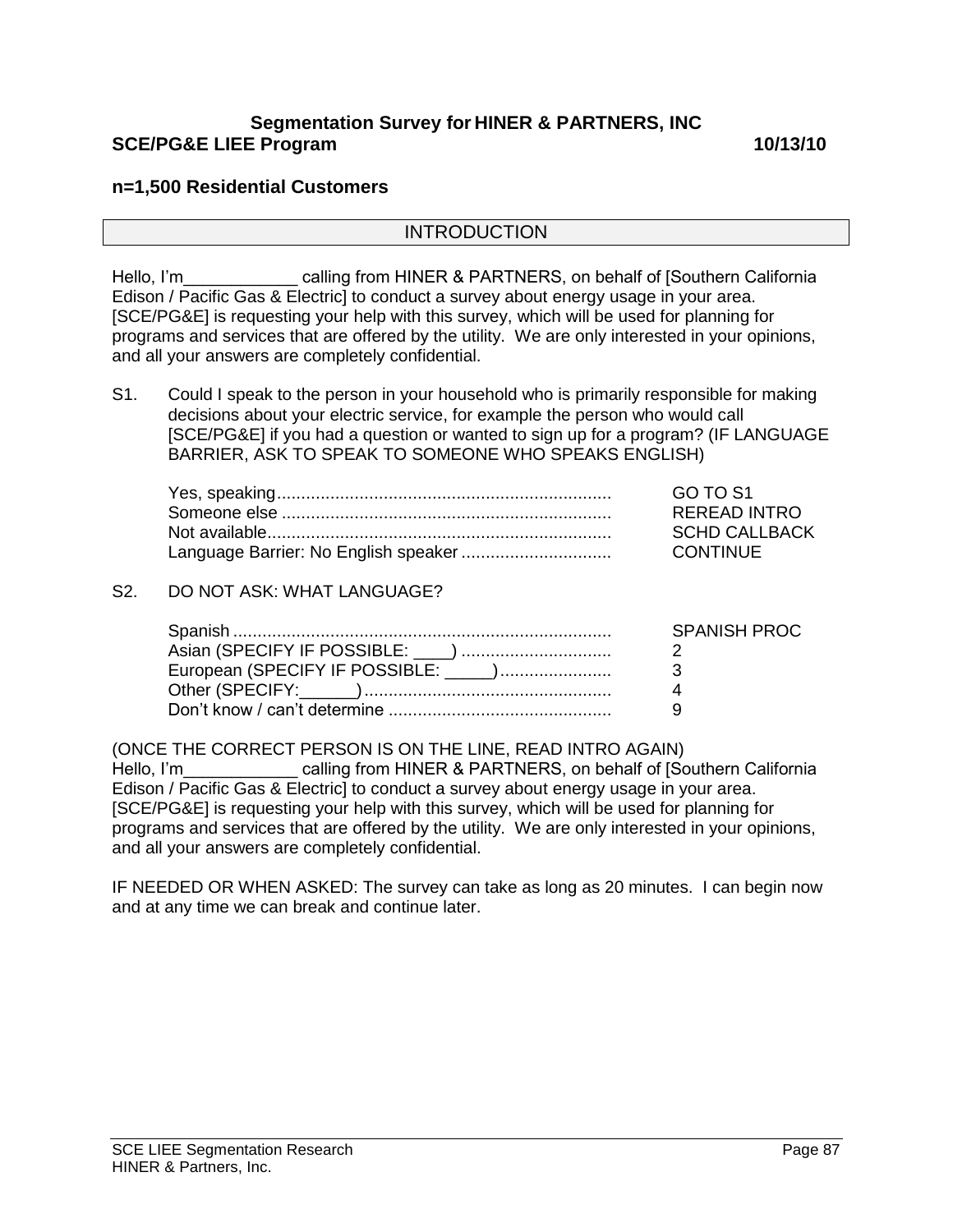#### SCREENING – 2 Minutes

#### S3. To begin, which of the following activities are you involved in for your household? (READ. MULTIPLE RESPONSE)

| Making decisions about purchasing new appliances                      | <b>CONTINUE</b> |  |
|-----------------------------------------------------------------------|-----------------|--|
| Reviewing and/or paying the monthly [SCE/PG&E] bill                   | <b>CONTINUE</b> |  |
| Calling [SCE/PG&E] if there's a problem, such as a power outage3      | <b>CONTINUE</b> |  |
| Budgeting for or figuring out ways to reduce your electricity costs 4 | <b>CONTINUE</b> |  |
|                                                                       | <b>OTHER</b>    |  |
| 8                                                                     | <b>OTHER</b>    |  |
| 9                                                                     | <b>OTHER</b>    |  |

MUST SAY YES TO 2 OR MORE OF ITEMS 1-4 TO QUALIFY.

OTHER: Ask for someone else who would say yes to two or more of these questions. If yes, return to intro and continue. If not, thank and terminate.

For quality purposes, this call may be monitored or recorded.

First, I have some questions about your household and your home that can tell us something about the energy your household uses. These will help us know how to better serve you.

S4. How many people live in your home for at least 6 months out of the year?

|     | (RECORD NUMBER) ______                               | 99 |
|-----|------------------------------------------------------|----|
| S5. | (IF S4=2 OR MORE) How many are under 18?             |    |
|     | (RECORD NUMBER) ______                               | 99 |
| S6. | (IF S4 MINUS S3=2 OR MORE) How many are 65 or older? |    |
|     | (RECORD NUMBER) ______                               |    |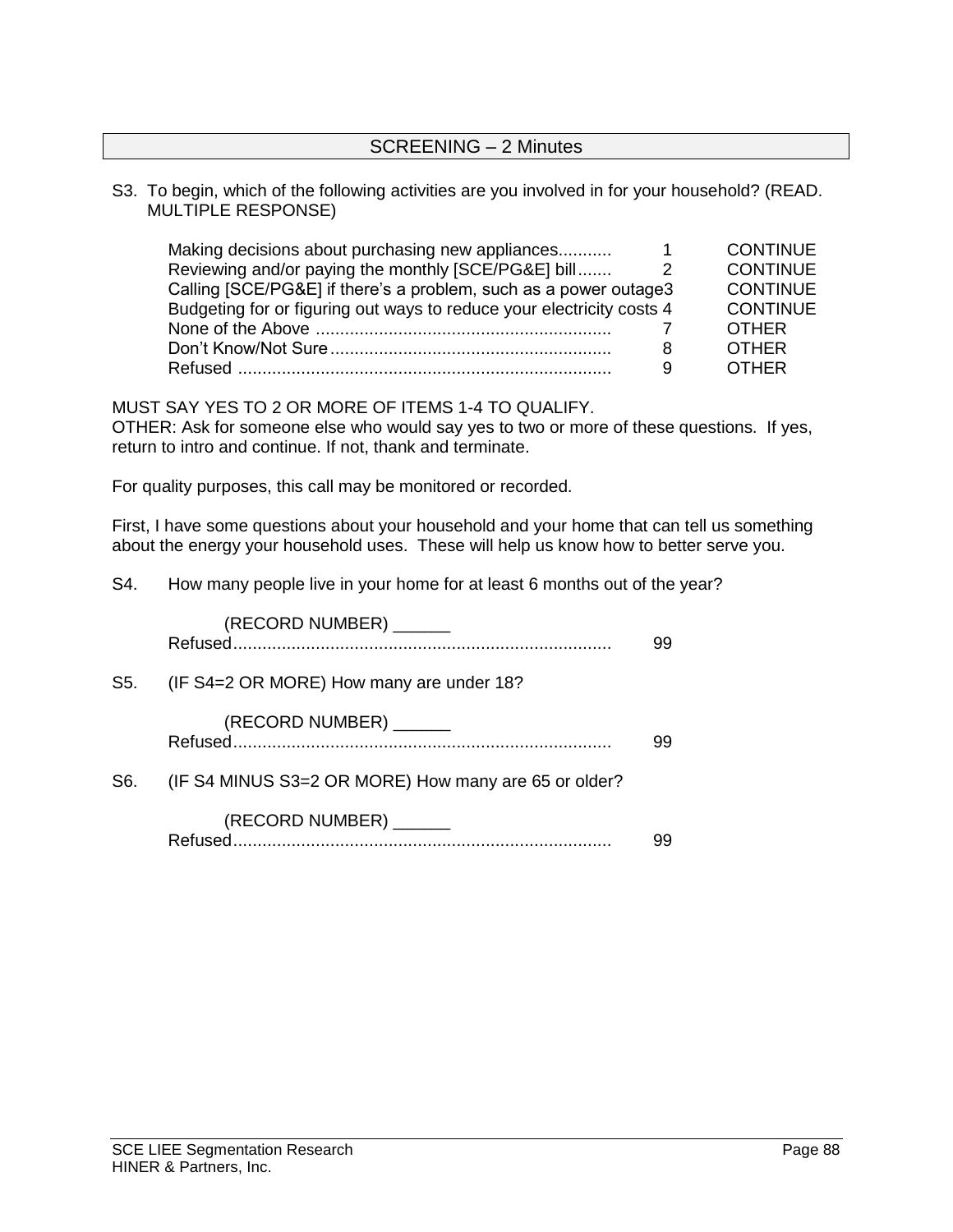## MAIN QUESTIONNAIRE

#### I. HOME CHARACTERISTICS (5 minutes)

HC1. What type of home do you live in? Is it a … (READ UNTIL RESPONDENT SELECTS ANSWER)

|                                                                 | - 3 |
|-----------------------------------------------------------------|-----|
| Condominium with shared walls and another unit above or below 4 |     |
|                                                                 |     |
|                                                                 | 6   |
| Or some other type (SPECIFY) (DO NOT READ)                      |     |
|                                                                 |     |

HC2a. Approximately how many square feet is your home? Your best guess is okay.

| (RECORD NUMBER) _______ (0-9998) |      |
|----------------------------------|------|
|                                  | 9999 |

HC2b. How many bedrooms do you have?

| (RECORD NUMBER) ______ (0-8)                                                    | 9                         |  |
|---------------------------------------------------------------------------------|---------------------------|--|
| HC3. Do you own or rent your home?                                              |                           |  |
| Don't Know / Refused (DO NOT READ)                                              | 1<br>$\overline{2}$<br>99 |  |
| HC4. How many years have you lived at your current residence?                   |                           |  |
| (RECORD NUMBER OF YEARS) ______                                                 | 0                         |  |
|                                                                                 | 99                        |  |
| HC4a. [IF HC4=4 or less] And how many times have you moved in the past 5 years? |                           |  |
| (RECORD NUMBER OF Times) ______                                                 | 0                         |  |
| Don't Know / Refused (DO NOT READ)                                              | 99                        |  |

HC5. Do you know in what year it was built? Your best guess is okay. (IF GUESSING TRY FOR NEAREST DECADE LIKE "1960")

(RECORD YEAR) \_\_\_\_\_\_ Don't Know / Refused (DO NOT READ)............................. 99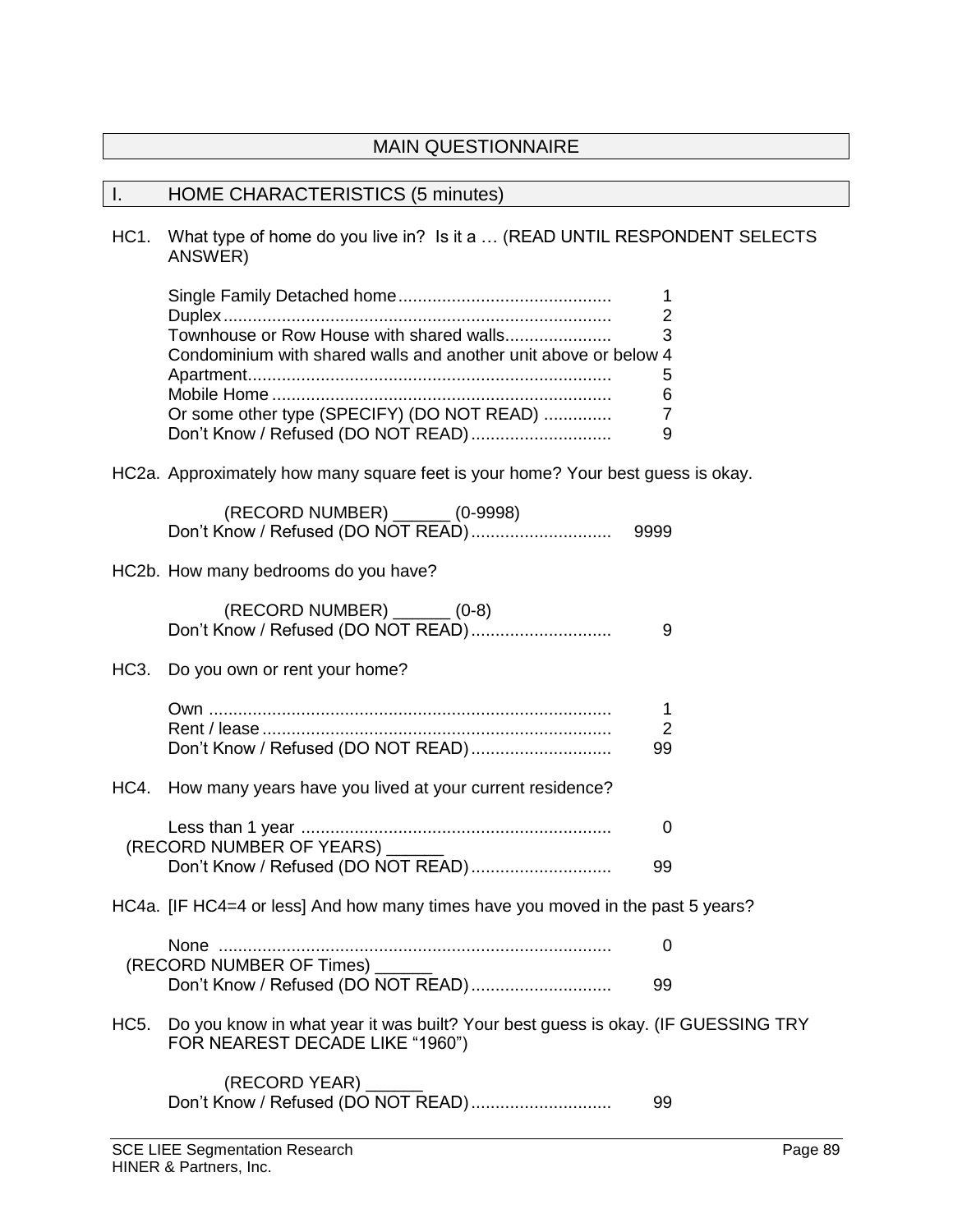HC6. To the best of your knowledge, which of the following does your home have …? (READ)

| 2   |
|-----|
|     |
| - 9 |

- 1. Ceiling fan
- 2. Double or triple paned windows
- 3. Intact weather-stripping at all windows and doors that seals air leaks … If you have any windows or doors that leak air when they are closed, than answer "no"
- 4. A programmable thermostat for heating and cooling
- 5. Motorized attic vents or fans (that remove hot air from the attic)
- 6. Attic insulation that would meet current standards
- 7. Whole house fan (that pulls air from inside the home into the attic and then outside)

[FOR EACH "YES" IN HC6, ASK HC7 BEFORE MOVING ON TO NEXT ITEM]

HC7. Was it installed before you moved in or since you have been living there?

|                                               | $\overline{\mathbf{1}}$ |
|-----------------------------------------------|-------------------------|
| Installed since living there / I installed it | $\overline{2}$          |
|                                               | -8                      |
|                                               | - 9                     |
|                                               |                         |

HC8. Approximately how many of your light bulbs are compact fluorescent or CFL bulbs? (READ)

| $\overline{\mathbf{1}}$ |
|-------------------------|
| 2                       |
| -3                      |
| $\boldsymbol{\Lambda}$  |
| -5                      |
| - 9                     |
|                         |

HC9. What type of air conditioning does your home have? (READ)(MULTIPLE OKAY)

| $\mathbf{1}$   |
|----------------|
| $\overline{2}$ |
| $\overline{3}$ |
| $\overline{4}$ |
| - 5            |
| -6             |
|                |
|                |

- HC10. [IF HC9=1,2,3,4] What is the approximate age of your air conditioner(s)? (IF MORE THAN ONE: The one you use most often.] Your best estimate is okay.
	- Less than 5 years old ......................................................... 1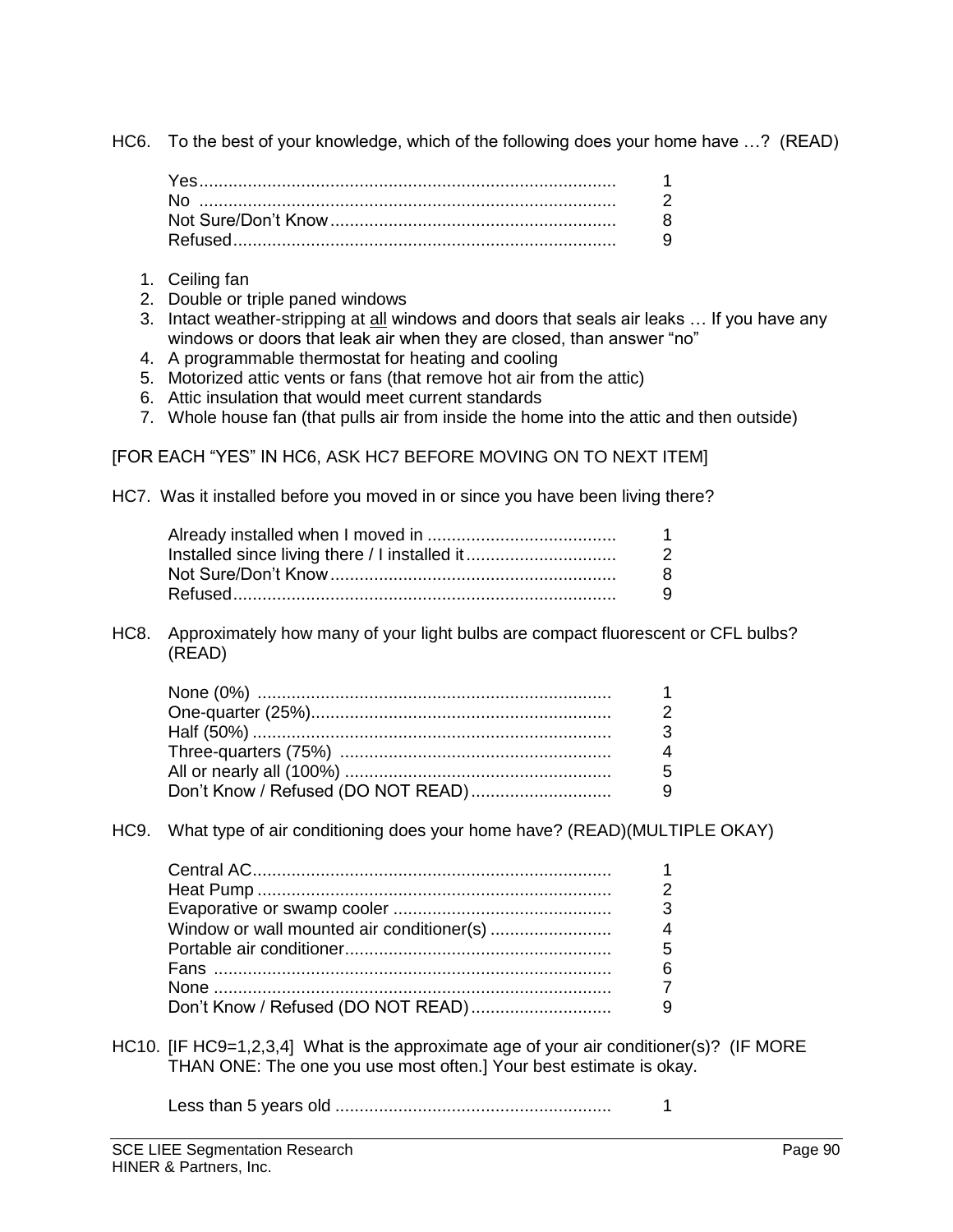| 2   |
|-----|
| -3  |
| 4   |
| -5  |
| - 9 |

HC11. As far as you know, has anything else been done to your home to make it more energy efficient that I've not mentioned?

| <b>Nc</b> |  |
|-----------|--|
|           |  |

HC12. [IF HIN11=1] What else has been done?

# HOME INVENTORY AND EFFICIENCY – 1 MINUTE

My next questions are about things you have in your home that use energy.

\_\_\_\_\_\_\_\_\_\_\_\_\_\_\_\_\_\_\_\_\_\_\_\_\_\_\_\_\_\_\_\_\_\_\_\_\_\_\_\_\_\_\_\_\_\_\_\_

HIN1. How many of each of the following does your household have? Only count those that are used or are plugged in at least on occasion.

\_\_\_\_(RECORD NUMBER BETWEEN 1-20) Don't know/Refused ............................................................ 99

ELECTRONICS (ASK 1-5 AS FIRST GROUP– RANDOMIZE WITHIN THE GROUP)

- 1. TV's
- 2. Desktop computers
- 3. Laptop computers
- 4. Cable, satellite, DVR or TIVO boxes
- 5. Video game consoles like Xbox, PlayStation or Wii

#### APPLIANCES (ASK 6-14 AS SECOND GROUP – RANDOMIZE WITHIN THE GROUP)

- 6. Refrigerators
- 7. Stand alone freezers
- 8. Dishwasher
- 9. Clothes washer
- 10. Clothes dryer
- 11. Pool or spa
- 12. DELETED
- 13. Window AC units (ask ONLY if  $HC9 = 4$ )
- 14. Plug in electric heaters
- HIN2. Do you have any other electrical equipment or appliances in your home or garage that you believe use a lot of power? (DO NOT READ LIST – PROVIDE EXAMPLES IF NEEDED.)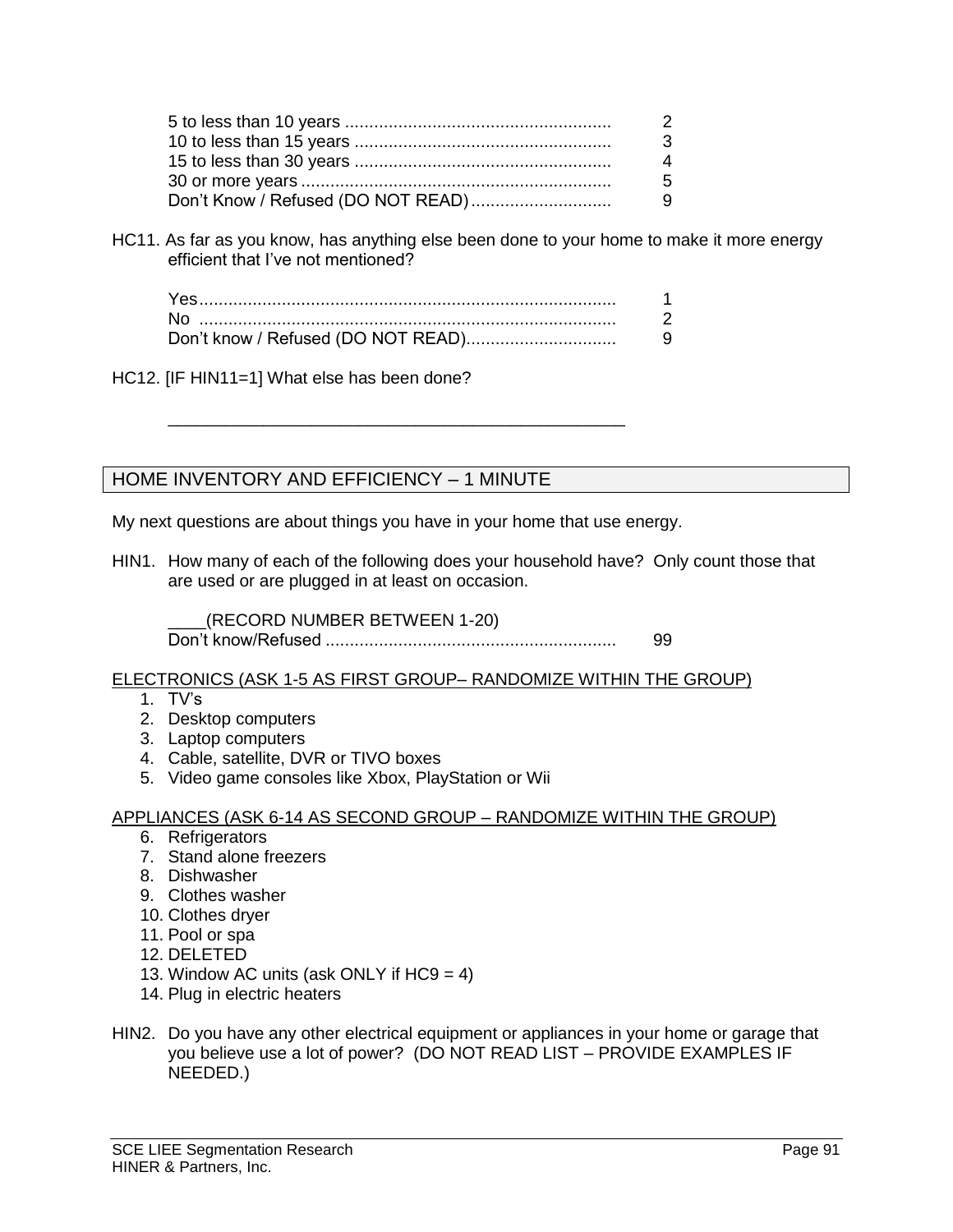|                                                     | 1              |
|-----------------------------------------------------|----------------|
| Power tools (table saw, power tools, welding, etc.) | $\overline{2}$ |
|                                                     | 3              |
|                                                     | 4              |
|                                                     | -5             |
|                                                     | -6             |
|                                                     | 99             |

HIN3. How old is your main refrigerator (in years)? (IF DON'T KNOW, PROBE: Can you tell me how long you have had it?) Your best estimate is okay.

| (RECORD NUMBER BETWEEN 1-50) |  |
|------------------------------|--|
|                              |  |

HIN4. Is your home all electric or do you have both electricity and gas?

#### ATTITUDES & MOTIVATIONS (10 Minutes)

AT1. How would you describe [S4=1: your][S4=2 OR MORE: your household's] efforts to save energy in your home? Please use a scale of 1 to 5, where 1 means "You do very little to save energy" and 5 means "You always try to save energy in your home."

| - 5            |
|----------------|
| 4              |
| $\overline{3}$ |
| 2              |
| $\overline{1}$ |
|                |

AT2. How successful do you think you have been in reducing energy use in your home? Please use a scale of 1 to 5, where 1 means "you have not been very successful" and 5 means "you have been very successful".

| - 5            |
|----------------|
| $\overline{4}$ |
| -3             |
| $\overline{2}$ |
|                |
|                |

AT3. What obstacles do you face in trying to save energy in your home? (DO NOT READ. MULTIPLE OK) What other obstacles do you face? (CONTINUE PROBING UNTIL EXHAUSTED)

| Construction of home (cathedral ceilings, multiple floors, skylights, etc.) |  |
|-----------------------------------------------------------------------------|--|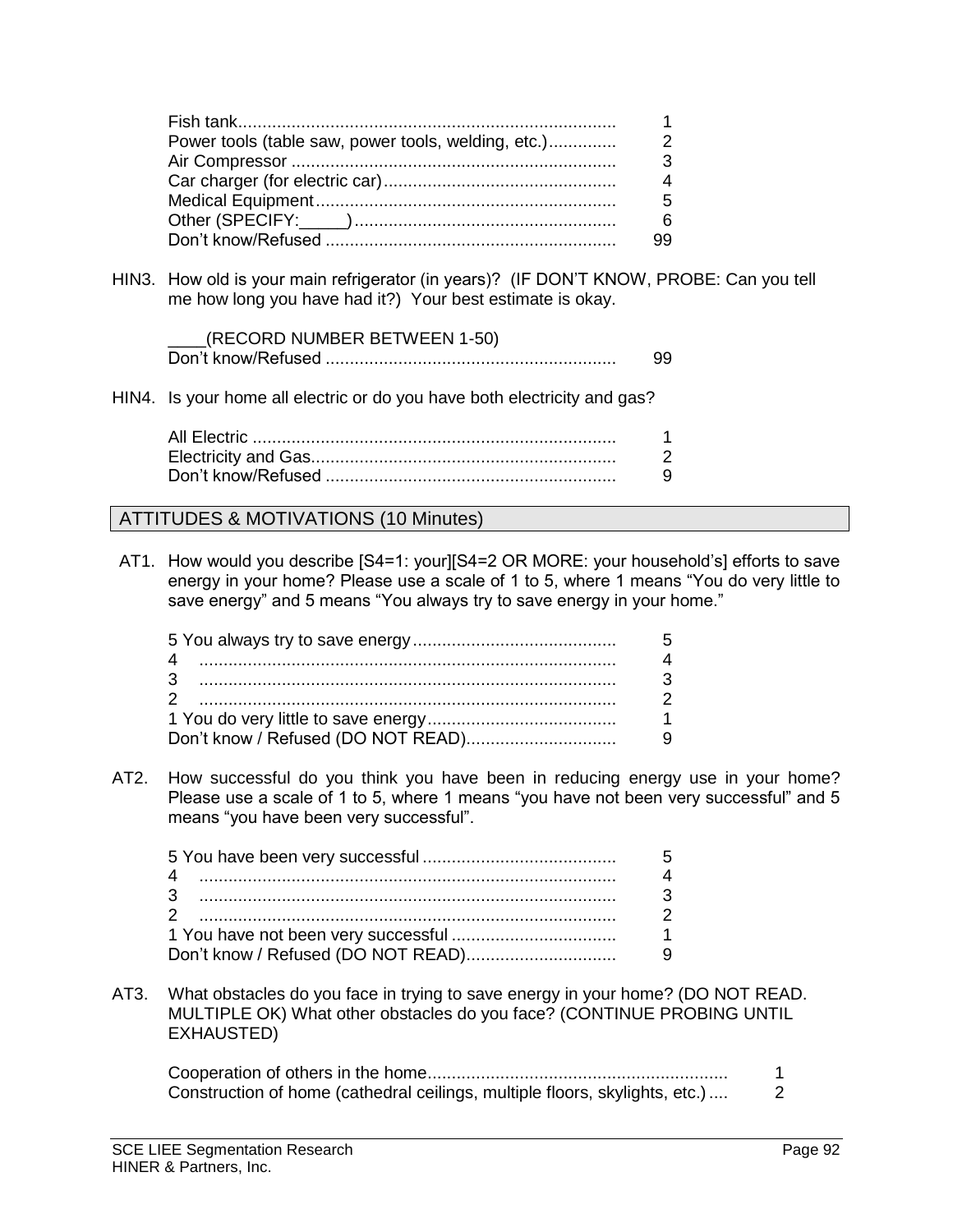| Condition of home (not enough insulation / single pane windows, etc.) | З  |
|-----------------------------------------------------------------------|----|
| Cost (or initial cost) of new appliances or repairs / Lack of money   | 4  |
|                                                                       | 6  |
|                                                                       |    |
|                                                                       | 8  |
|                                                                       | 9  |
|                                                                       | 11 |
| Work from home / need to be comfortable or run equipment for work     | 12 |
|                                                                       | 14 |
|                                                                       | 15 |
|                                                                       | 16 |
|                                                                       | 17 |
|                                                                       | 99 |

#### [IF MORE THAN ONE ITEM SELECTED IN AT3, ASK AT4]

AT4. Which ONE of these things do you see as the BIGGEST obstacle to saving more energy? (IF NEEDED, REREAD AT3 RESPONSES. RECORD ONE)

| Construction of home (cathedral ceilings, multiple floors, skylights, etc.) | 2  |
|-----------------------------------------------------------------------------|----|
| Condition of home (not enough insulation / single pane windows, etc.)       | 3  |
| Cost (or initial cost) of new appliances or repairs / Lack of money         | 4  |
|                                                                             | 6  |
|                                                                             |    |
|                                                                             | 8  |
|                                                                             | 9  |
|                                                                             | 11 |
| Work from home / need to be comfortable or run equipment for work           | 12 |
|                                                                             | 14 |
|                                                                             | 15 |
|                                                                             | 16 |
|                                                                             | 17 |
|                                                                             | 99 |

AT5. Now tell me which of the following is more important to you by allocating 10 points between these three options. For example you can allocate all 10 points to just one of them if it is the only one that is important to you, or you can divide the 10 points between the options. (READ ALL THREE OPTIONS, THEN RECORD POINTS. MUST TOTAL 10 PTS)

#### (RANDOMIZE)

- a. \_\_\_ Reducing energy use to save money on my bill
- b. \_\_\_ Reducing energy use to improve our environment
- c. Using energy to be comfortable and productive in my home Don't know / Refused (DO NOT READ)......................... 99
- AT6. Next, I am going to read you some statements about your outlook on energy use in and around your home. For each statement, I'd like you to tell me if you "strongly agree," "somewhat agree," "neither agree nor disagree," "somewhat disagree," or "strongly disagree." How much do you agree with the statement: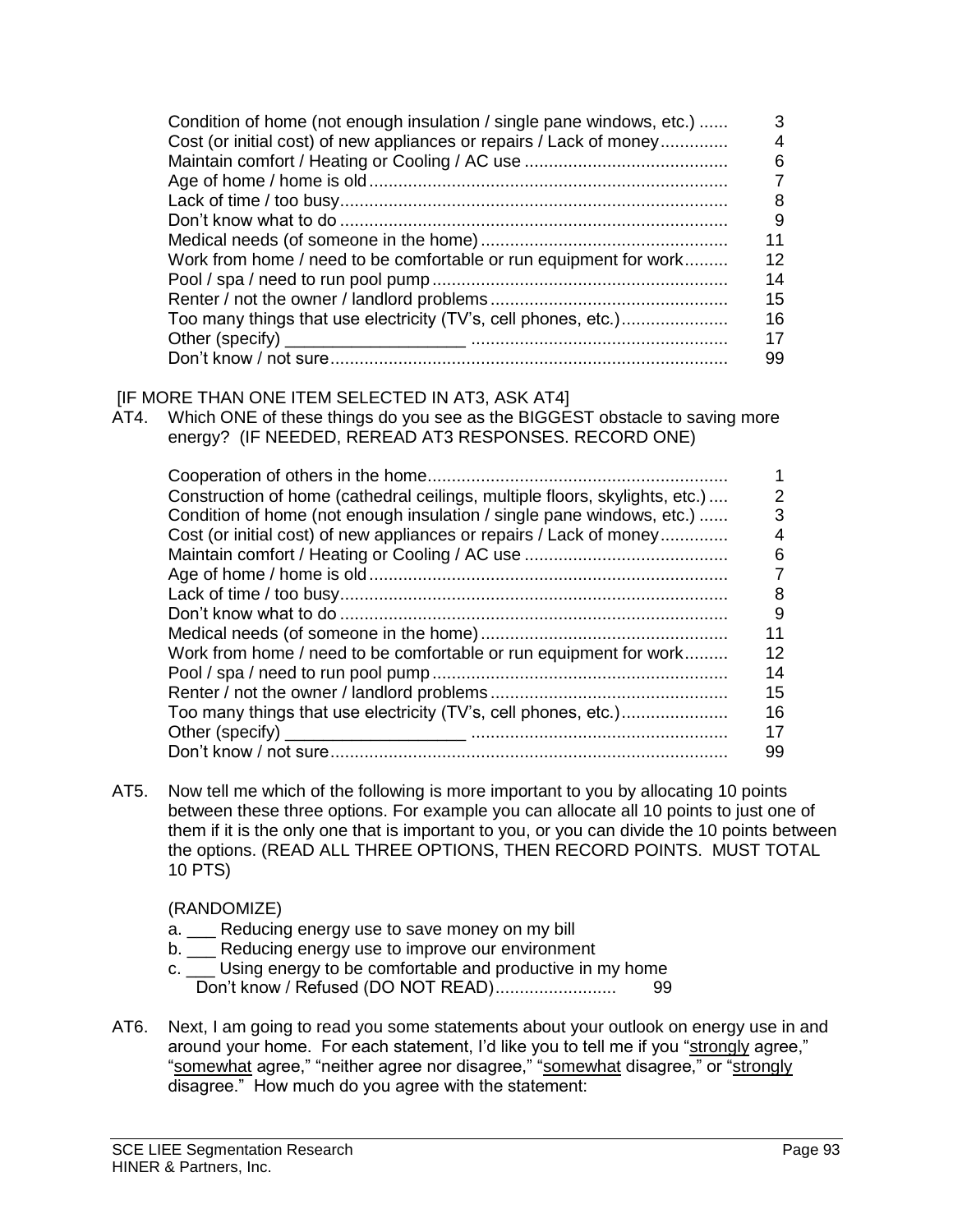| -5          |
|-------------|
| 4           |
| -3          |
| -2          |
| $\mathbf 1$ |
|             |

## [RANDOMIZE]

#### CONSERVATION / ENVIRONMENT ATTITUDES, KNOWLEDGE & BEHAVIORS

- 1. Having the benefits I get from using energy is more important than saving energy
- 2. I don't often think about how much energy I use in my home
- 3. DELETED
- 4. I believe new technologies can help me use energy more efficiently
- 5. The amount of energy I use today has an impact on future generations.
- 6. I'm very concerned about the environment
- 7. DELETED

#### PRICE & COST SENSITIVITY

- 8. Saving even a few dollars on my electric bill is worth sacrificing some comfort or convenience
- 9. DELETED
- 10. If I were to buy a new appliance like a refrigerator or air conditioner, I would probably buy a less expensive one even if it used more energy
- 11. I sometimes worry whether there is enough money to pay my energy bill
- 12. The cost of energy makes me want to conserve.
- 13. DELETED

#### EMPOWERMENT & PERSONAL CONTROL

- 14. DELETED
- 15. If I really wanted to, I could probably use less energy than I use now without sacrificing too much
- 16. Someone in my household is dependent on using energy in my home for health reasons
- 17. I do more than most people I know to reduce my impact on the environment
- 18. I am often the first among my family and friends to purchase new appliances or electronics equipment
- 19. I am very knowledgeable about things I can do around my home to save energy
- 20. I monitor my electricity bills very closely
- 21. I've already done everything I can to save energy in my home.
- 22. I regularly try to convince others to use less energy
- 23. My actions have little effect on global warming.
- 24. I usually buy used rather than new appliances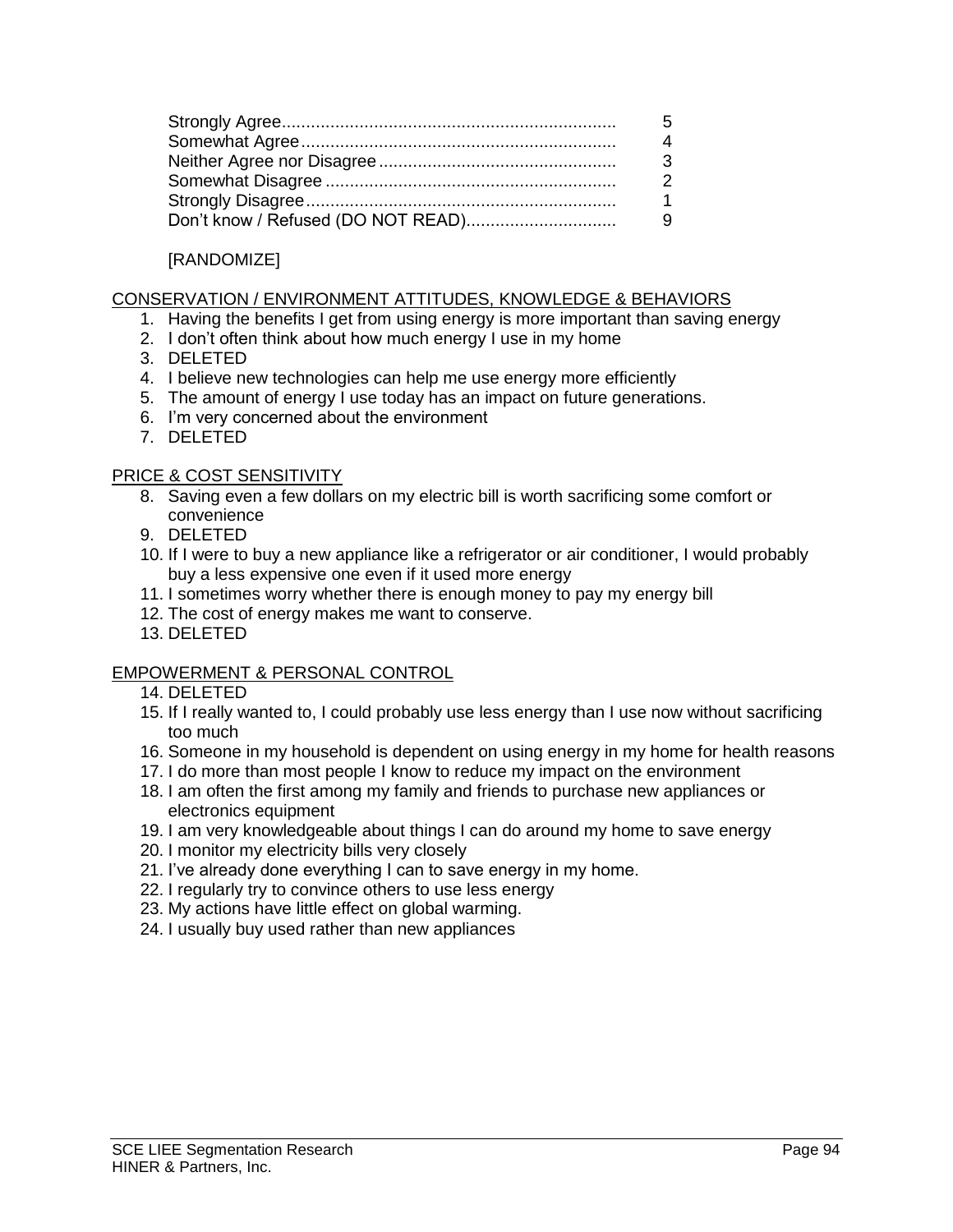## BEHAVIORS – 3 MINUTES

Next I want to ask some questions about things that you [IF S4=2 OR MORE: and members of your household] may or may not do in order to save energy. . Please try to be as honest as you can [IF S4=2 OR MORE: and answer for your entire household rather than just for yourself].

EB1. For each statement, tell me if you do this "always," "most of the time," "some of the time," "rarely," or "never." How often do you…

| - 5            |
|----------------|
| $\overline{4}$ |
| $\overline{3}$ |
|                |
|                |
|                |
|                |

#### [RANDOMIZE]

#### LIGHTS

- 1. Turn off lights in rooms when not in use
- 2. DELETED

#### ELECTRONICS / APPLIANCES

- 3. Turn off or power down your computer when it is not in use
- 4. Unplug cell phone, battery, or toothbrush chargers when not in use
- 5. Turn off your TV when it is not in use
- 6. Run appliances like your dishwasher or clothes washer ONLY with full loads

#### HEATING/COOLING

- 7. Use fans instead of an air conditioner on hot days
- 8. [IF HC9=1 AND 3, E.G. BOTH] Use an evaporative or "swamp" cooler instead of the air conditioner on most hot days
- 9. Set your thermostat at a temperature where you might feel somewhat uncomfortable
- 10. Put on a more clothing to keep warm instead of turning up the heat
- 11. Close heating or cooling ducts in rooms that are not used much
- 12. Turn down the temperature on the water heater
- EB2. What temperature do you typically keep your home at on hot summer days? (IF NEEDED: Your best estimate is okay.)

| (RECORD NUMBER: 55 – 95)           |  |
|------------------------------------|--|
| Don't Know / Refused (DO NOT READ) |  |

EB3. What temperature do you typically keep your home at on cold winter days? (IF NEEDED: Your best estimate is okay.)

| (RECORD NUMBER: 55 – 95) |  |
|--------------------------|--|
|                          |  |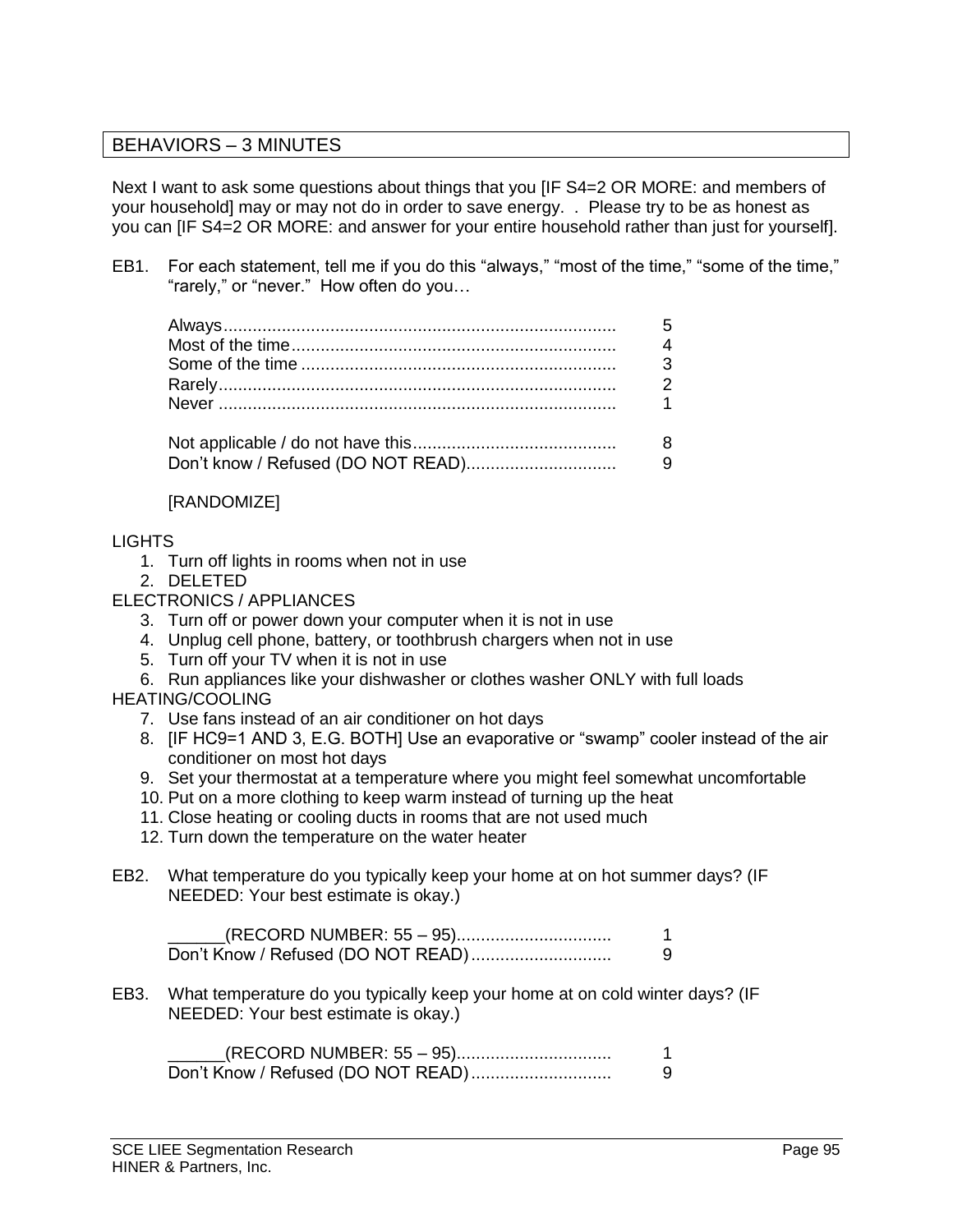#### CONNECTION WITH UTILITY / PROGRAM AWARENESS & PARTICIPATION – 1.5 **MINUTES**

My next few questions are about your energy utility company.

CU1. Thinking about all the services that [Southern California Edison/Pacific Gas & Electric] currently provides, on a scale of 1 to 10 where "1" means not at all satisfied and "10" means completely satisfied, how satisfied are you with [SCE/PG&E] overall?

|  |  |  |  |                            | <u>DK</u> REF |  |
|--|--|--|--|----------------------------|---------------|--|
|  |  |  |  | 1 2 3 4 5 6 7 8 9 10 98 99 |               |  |

CU2. Your utility company offers customers different programs to assist them in saving energy. What do you think about these programs overall? (DO NOT READ. MULTIPLE RESPONSE.) Are there any negatives about them?

| <b>POSITIVES</b>                                               |    |
|----------------------------------------------------------------|----|
|                                                                | 1  |
| <b>NEUTRAL</b>                                                 |    |
|                                                                | 2  |
|                                                                | 3  |
| <b>NEGATIVES</b>                                               |    |
| Need money to participate / don't have the money               | 4  |
|                                                                | 5  |
|                                                                | 6  |
| Not enough information about them / Don't know what is offered | 7  |
|                                                                | 8  |
| Too much work or effort (e.g., too much paperwork for rebates) | 9  |
|                                                                | 10 |
|                                                                | 11 |
|                                                                | 99 |
|                                                                |    |

CU3. Have you ever participated in any utility programs that assisted you in saving energy (IF NEEDED: such as rebates or a home energy survey)?

| Nc |  |
|----|--|
|    |  |

- CU4. [IF CU3=1] Which of the following programs have you participated in? (READ)(Yes, No, DK for each)(RANDOMIZE. H ALWAYS LAST)
	- a. Rebates for energy efficient appliances or improvements or electronics
	- b. DELETED
	- c. Refrigerator or freezer recycling
	- d. Home energy surveys or audits
	- e. [SCE: Summer Discount Plan][PG&E: SmartAC], the air conditioning cycling program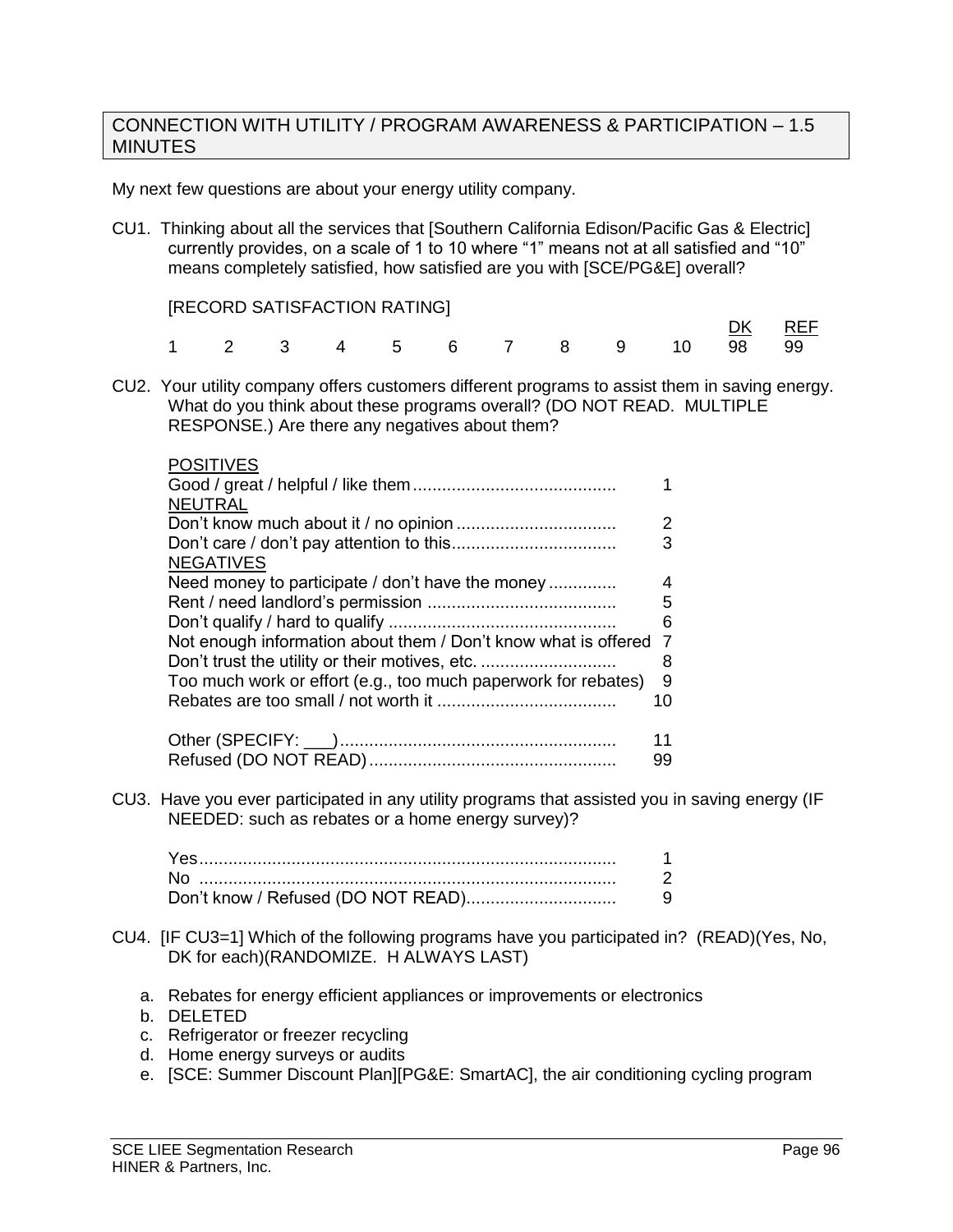f. [SCE: Emma][PG&E: Energy Partners], where income-qualified customers can receive weather stripping, insulation, refrigerators, evaporative coolers, CFL light bulbs, and information about saving energy at no cost.

#### LIEE PARTICIPATION, PERCEPTIONS, AND BARRIERS – 3 MINUTES

LIEE1. [IF CU4f=NO/DK] Have you heard of this [Emma/Energy Partners] program that includes weatherstripping, insulation, refrigerators, and such?

| $\overline{1}$ |
|----------------|
| -2             |
| -3             |
| - 9            |

LIEE2. [LIEE1=1] Which of the following best describes what you know about this program? (READ)(ONE ANSWER ONLY)

| You've heard of it and know something about it but                       |   |
|--------------------------------------------------------------------------|---|
|                                                                          | 2 |
| You've considered the program but made a decision not to sign up         | 3 |
| You attempted to sign up but were informed that you were not eligible or |   |
|                                                                          | 4 |
|                                                                          | 9 |

LIEE3. [IF CU4f=YES] Was that in your current home or a previous home?

LIEE4. [IF CU4f=YES OR LIEE1=1] How did you learn about this program? (DO NOT READ) (PROBE:) Did you hear about it from any other sources? Which ones?

| $\overline{\mathbf{1}}$ |
|-------------------------|
| $\overline{2}$          |
| 3                       |
| $\boldsymbol{\Lambda}$  |
| 5                       |
| 6                       |
| $\overline{7}$          |
| 9                       |

\_\_\_\_\_\_\_\_\_\_\_\_\_\_\_\_\_\_\_\_\_\_\_\_\_\_\_\_\_\_\_\_\_\_\_\_\_\_\_\_\_\_\_\_\_\_

LIEE5. [IF CU4f=YES] What were the main reasons that you signed up for or participated in this program? Please tell me whatever details you remember about how you learned about the program and about what the program offers that prompted you to sign up.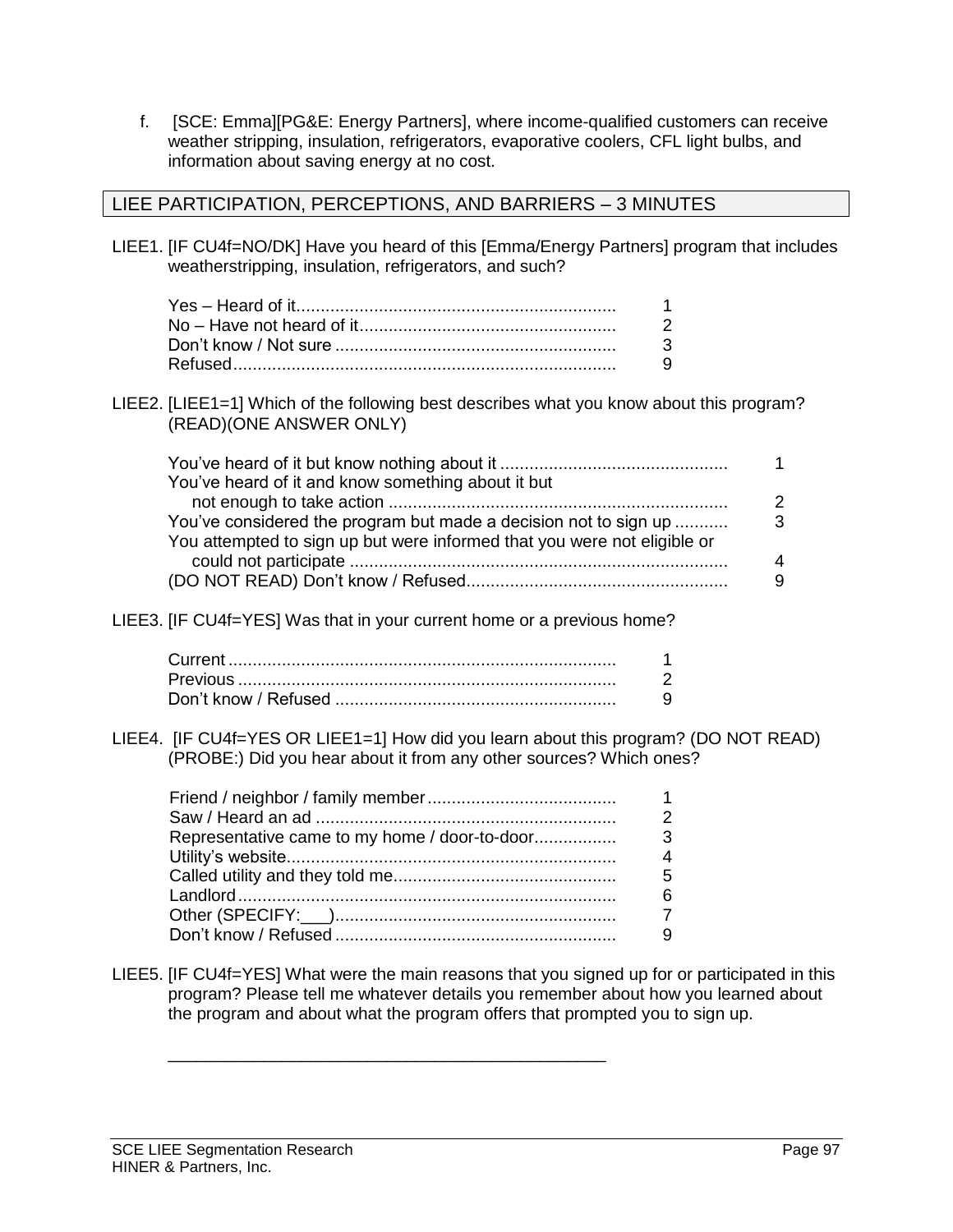LIEE6. [CU4f=YES] Before you agreed to participate, did you have any concerns about it, or any reasons to hesitate to sign up? (DO NOT READ)

|                                                               | -1             |
|---------------------------------------------------------------|----------------|
|                                                               | $\overline{2}$ |
|                                                               | 3              |
|                                                               | $\overline{4}$ |
|                                                               | 5              |
| Did not trust contractor / representative to let them in home | 6              |
|                                                               |                |
|                                                               | 8              |
|                                                               | 9              |

LIEE7. [IF CU4f=YES] After you signed up, did you encounter any difficulties, problems, or disappointments concerning the program?

| N∩ |  |
|----|--|
|    |  |

LIEE8. [IF LIEE7=1] Can you describe that problem or disappointment?

\_\_\_\_\_\_\_\_\_\_\_\_\_\_\_\_\_\_\_\_\_\_\_\_\_\_\_\_\_\_\_\_\_\_\_\_\_\_\_\_\_\_\_\_\_\_

LIEE9. [IF LIEE2=2, 3] Which of the following are reasons that you've not signed up for the [Emma / Energy Partners] program? (YES, NO, DK/REF FOR EACH)(RANDOM. G ALWAYS LAST)

- a. You are not sure how to sign up
- b. You do not think you would qualify based on your income
- c. You do not think your home needs the improvements that the program offers
- d. Someone else needs the improvements more than you do
- e. You have doubts that the work would be of high quality
- f. You have doubts that the appliances would be of high quality

\_\_\_\_\_\_\_\_\_\_\_\_\_\_\_\_\_\_\_\_\_\_\_\_\_\_\_\_\_\_\_\_\_\_\_\_\_\_\_\_\_\_\_\_\_

g. Are there any other reasons I have not mentioned?

LIEE10.[IF LIEE9g=1] What is the reason you've not signed up?

LIEE11.[IF LIEE2=4] What was the reason you were given for not being able to participate? (DO NOT READ. MULTIPLE RESPONSE OKAY.) Any other reasons?

| Improvements already done / Previous tenant participated          | 3 |
|-------------------------------------------------------------------|---|
| Home did not need anything / Home or refrig or AC did not qualify |   |
|                                                                   | 5 |
|                                                                   |   |
|                                                                   |   |
|                                                                   |   |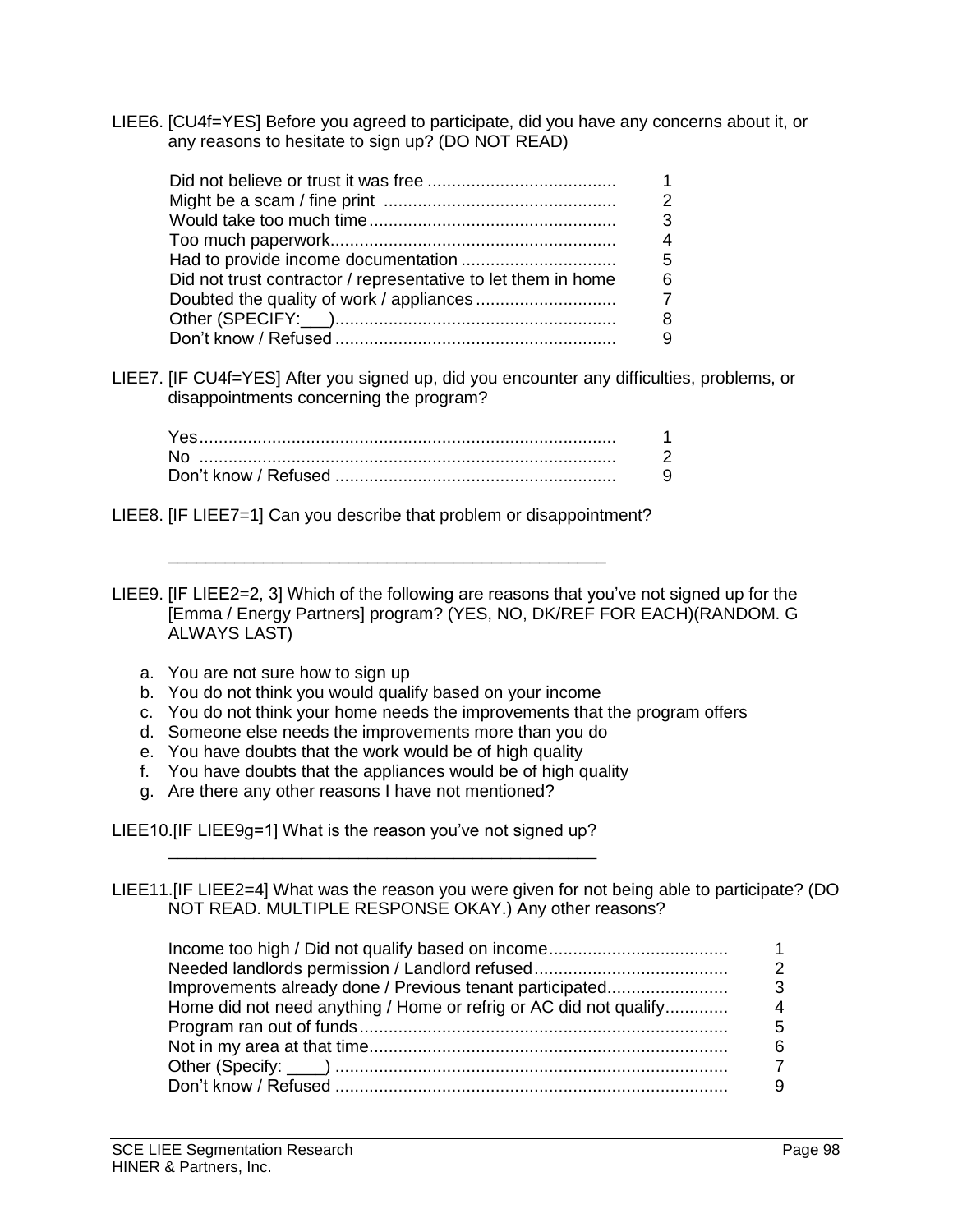# SOURCES OF INFORMATION / MEDIA / COMMUNICATION – 1 MINUTES

IS1. What is the best way for [SCE/PG&E] to get information to you about saving energy or about their programs? (DO NOT READ)(MULTIPLE RESPONSE) What other ways should they get information to you? (RECORD "BEST" AND "OTHER WAYS")

|                                             | 1  |
|---------------------------------------------|----|
|                                             | 2  |
|                                             | 3  |
|                                             | 4  |
|                                             | 5  |
| [PG&E/SCE] advertising: TV, radio, Internet | 6  |
|                                             | 7  |
|                                             | 8  |
|                                             | 9  |
|                                             | 10 |
|                                             | 11 |
|                                             | 12 |
|                                             | 13 |
|                                             | 14 |
|                                             | 15 |
|                                             | 99 |

- IS2. DELETED
- IS3. DELETED
- IS4. DELETED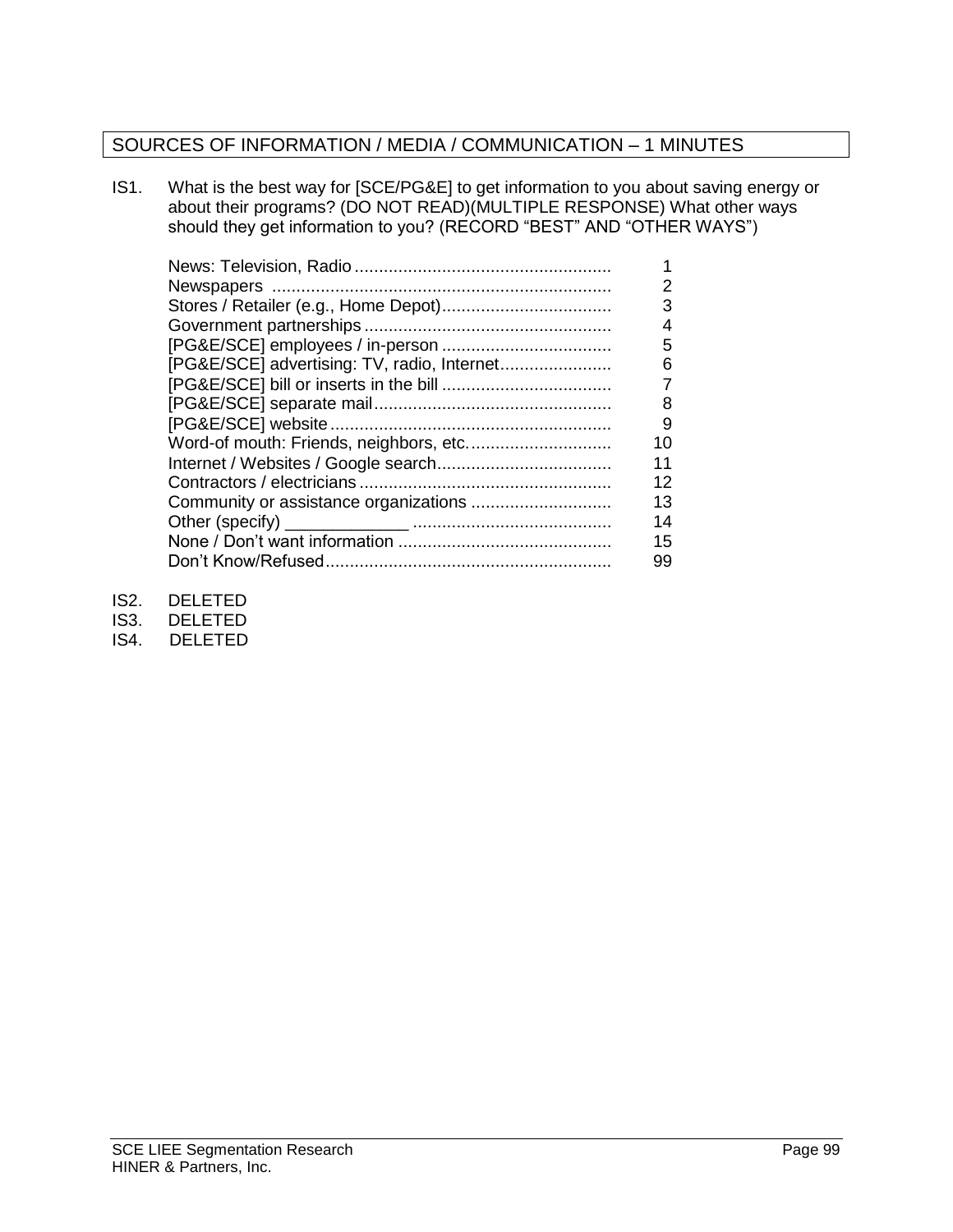### DEMOGRAPHICS – 2 MINUTES

These last questions are for classification purposes. Your answers will be kept confidential.

D1. In what year were you born? 19 (ENTER LAST TWO DIGITS) Don't Know / Refused (DO NOT READ)............................. 99 D2. Which of the following best describes your education? (READ LIST) High school or less............................................................. 1 Some college or post-high school training.......................... 2 College graduate ............................................................... 3 Completed graduate school................................................ 4 Don't Know / Refused (DO NOT READ)............................. 9 D3. Do you consider yourself (READ LIST) White.................................................................................. 1 African-American................................................................ 2 Hispanic or Latino ............................................................. 3 Asian.................................................................................. 4 American-Indian................................................................. 5 Or a member of another race ............................................. 6 Don't Know / Refused (DO NOT READ)............................. 9 D4. And what language do you speak most often in your home? (DO NOT READ)(IF RESPONDENT SAYS CHINESE, CLARIFY MANDARIN OR CANTONESE)(IF MORE THAN ONE SPOKEN MOST OFTEN EQUALLY, MARK BOTH) English ............................................................................... 1 Spanish.............................................................................. 2 Mandarin (Chinese) ........................................................... 3 Cantonese (Chinese) ......................................................... 4 Vietnamese ....................................................................... 5 Tagalog (Filipino) ............................................................... 6 Korean ............................................................................... 7 Japanese ........................................................................... 8 Russian.............................................................................. 9 Other (SPECIFY:\_\_\_\_\_)..................................................... 10 Don't Know / Refused (DO NOT READ)............................. 99 D5. Which of the following categories best describes your annual household income? (READ LIST) Less than \$15,000.............................................................. 1 \$15,000 to just less than \$28,000....................................... 2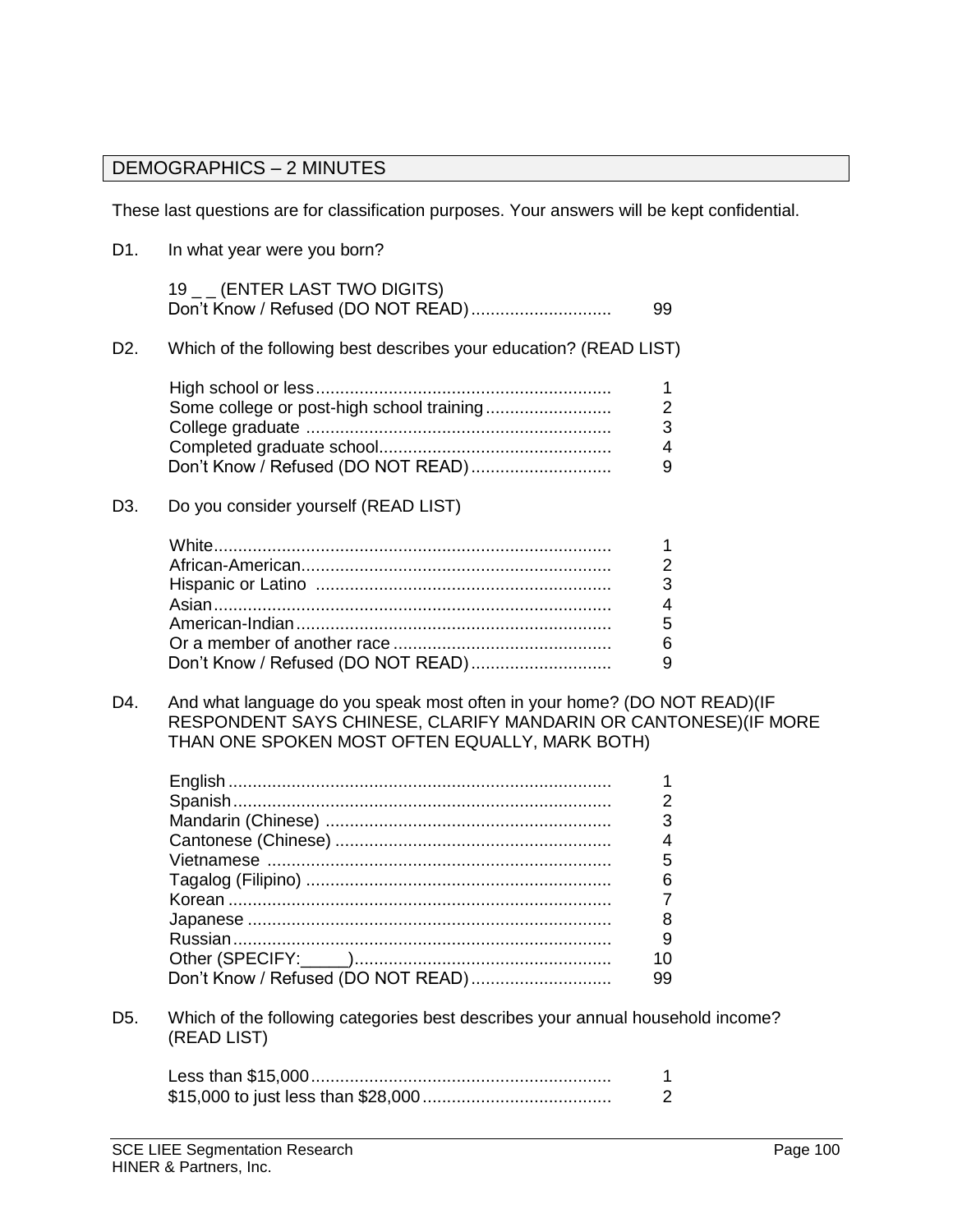|  | 3  |
|--|----|
|  | 4  |
|  | 5  |
|  | 6  |
|  |    |
|  | 8  |
|  | 9  |
|  | 10 |
|  | 11 |
|  | 99 |

D6. Do you or does anyone in your household have a permanent disability, related to mobility, hearing, vision, cognitive, psychological, or chronic disease?

| No. |  |
|-----|--|
|     |  |

D7. [IF D6=YES] In which category would you classify the disability? (READ ONLY IF NEEDED TO PROMPT)

| $\mathbf{1}$   |
|----------------|
| $\overline{2}$ |
| $\overline{3}$ |
| $\overline{4}$ |
| - 5            |
| 6              |
|                |
|                |
|                |

#### D8. OBSERVE AND RECORD GENDER

CONFIRM NAME AND TELEPHONE. On behalf of [SCE/PG&E], thank you very much.

IF RESPONDENT HAS QUESTIONS ABOUT SURVEY LEGITIMACY: The name of the SCE/PG&E manager for this survey project is Carol Edwards. She can be reached at (626) 633-7105.

IF RESPONDENT WANTS INFORMATION OR ASSISTANCE WITH A PROGRAM, PROVIDE THE APPROPRIATE PHONE NUMBER: Help with bill payment 800-950-2356 Emma (EMA) program 800-736-4777 Other programs or assistance 800-655-4555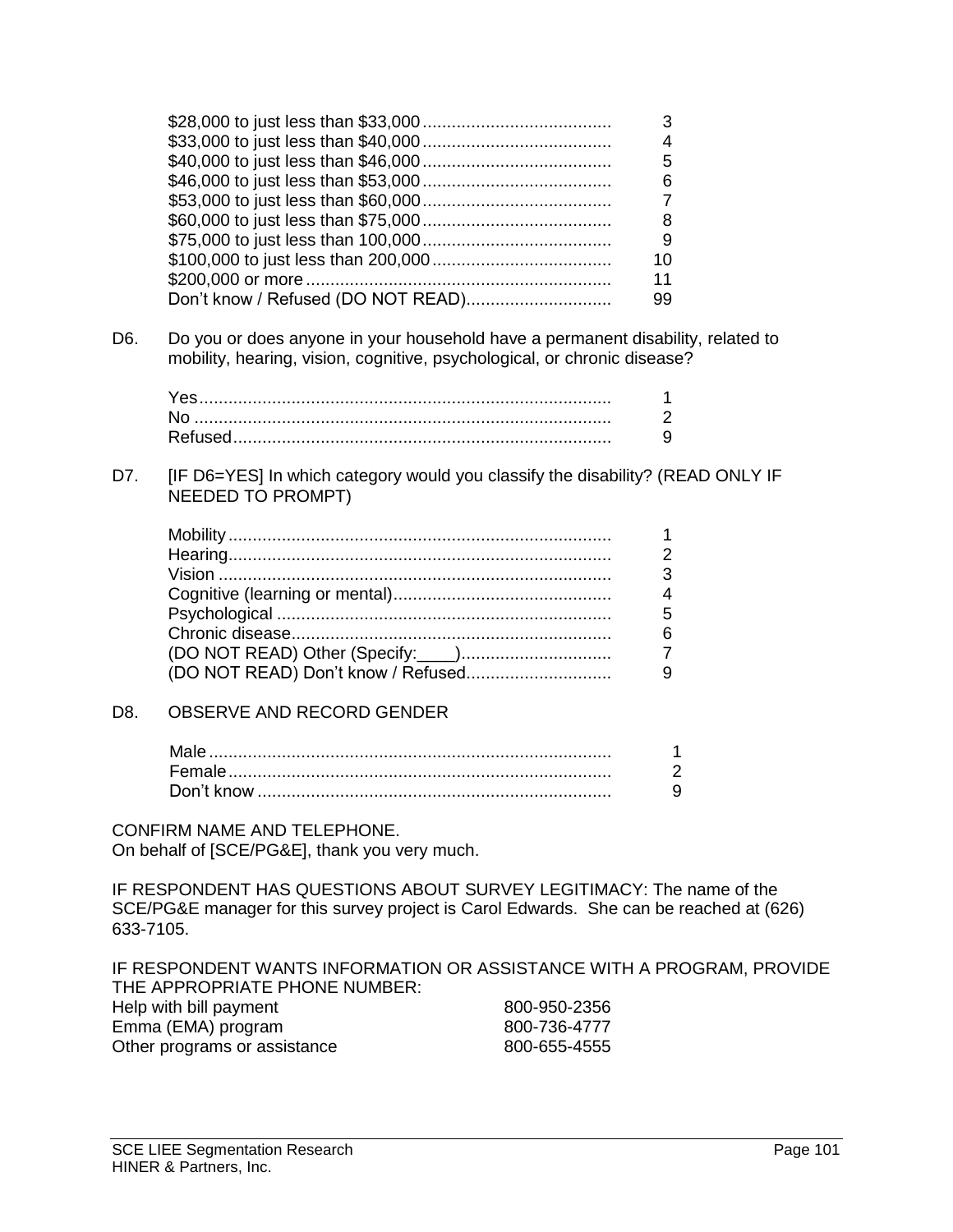# **APPENDICES**

**Appendix D: Focus Group Discussion Guide (Final Groups)**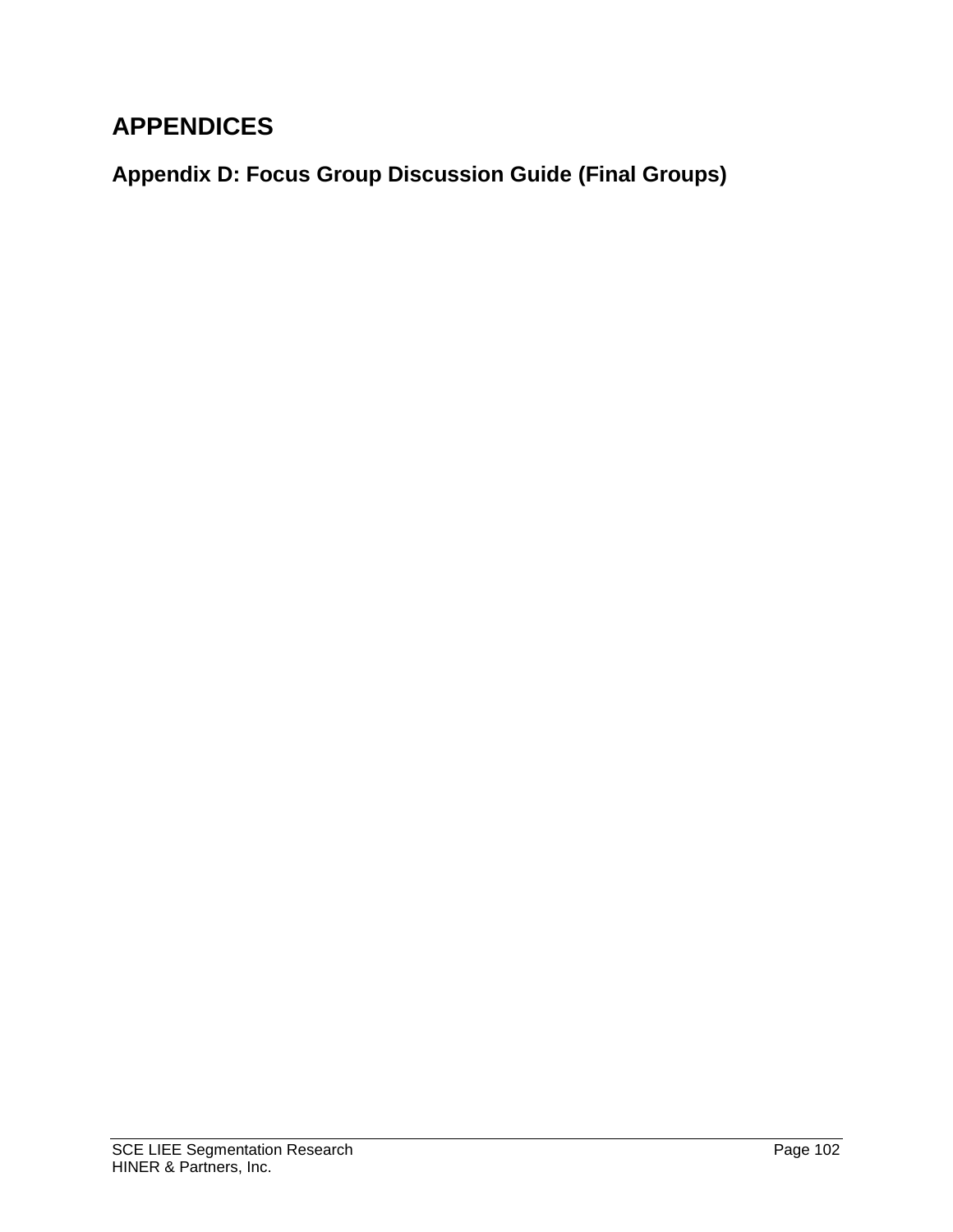# **LIEE Segmentation "Post"**

Focus Group Discussion Guide (Approximately 1:50 hours total time)

# **II. INTRODUCTION (10 minutes)**

*OBJECTIVE: Create an atmosphere for open discussion*

# • Moderator Introduction:

- o Introduce self
- $\circ$  Leading the discussion today
- $\circ$  I am an independent consultant and do not work directly for the company who hired us so you will not hurt our feelings or insult us if you disagree with, or do not like something is presented here today.
- $\circ$  Only rules are (1) that everyone needs to participate although not all at once, so please take turns talking, and (2) if you have something to share please speak to the entire group, not just your neighbor (3) it is VERY important that you are honest. Do not just agree with others or say what you think WE or others in the group want to hear. Personal and HONEST opinions are important.
- o Room description, backroom observers, audio and video recording
- Objective/Topic of Discussion:

We want to learn more about…

- o your attitudes and behavior related to the use of electricity (as well as those of your family)
- o your family's home and circumstances as they relate to energy use
- $\circ$  your opinions of some programs the utilities offer to help their customers

# Introductions: Tell us about yourself:

- o Name
- o Where you live
- o What type of home is it (single family, townhouse, condo, apartment)
- $\circ$  How long you've lived there
- o How many in your household
- o And share with us one current source of frustration that perhaps keeps you from doing more of the things that you would like to do?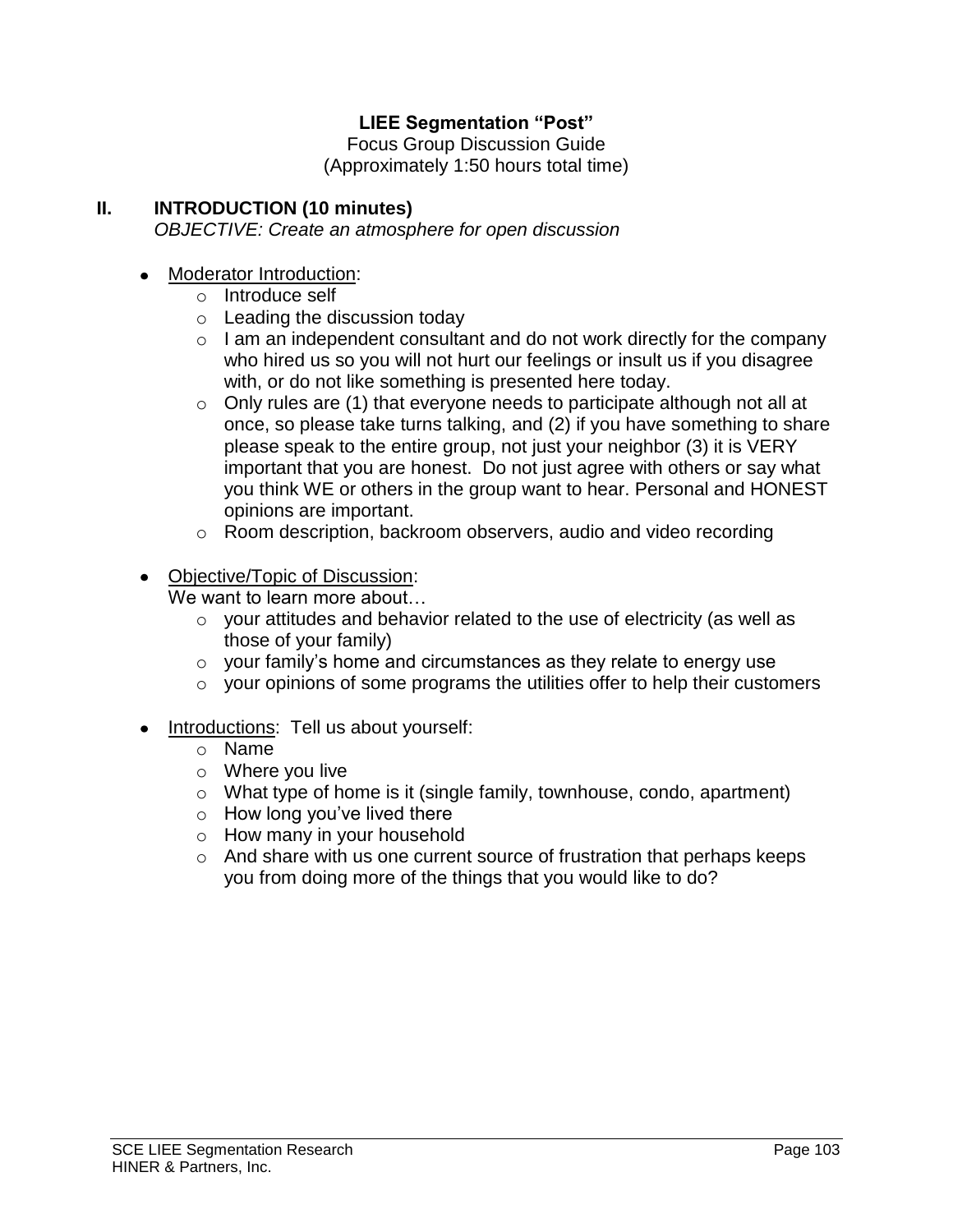# **II. OVERALL ENERGY HABITS AND USE (15 minutes)**

*OBJECTIVE: Understand energy efficient and inefficient habits and behaviors. Determine barriers to adopting more energy efficient behaviors.* 

- **1. I'd like to begin by asking you to tell me a little bit about your home – and in particular, how you and other members of your household use energy.**
	- What do YOU think are the biggest contributors/causes to the energy that is used in your home?
		- o Probe for:
		- o Behaviors
		- o Family Members (attitudes, behaviors)
		- o Appliances and electronics (number, age, etc.)
		- o Attitudes (interest in saving energy)
	- What are the main benefits to you of using energy in your home? PROBES: How does it affect your life at home?
		- $\circ$  E.G.: Helps keep the routines of your household, physical comfort, safety, entertainment and enjoyment, income (if you work at home), getting more things done, taking care of your family, dong things with others, etc.
		- o Which is most important?
	- Would you say that your household is using more or less energy than it has in the past? Why? Why not?
		- o Are you actively trying to? Why? Why not?
		- $\circ$  If so, what are you doing to try to? And, do you think these efforts have helped you? Why or Why not?
	- Do you think your household uses more or less energy in relation to others in your community?
		- o Show of hands, who thinks they use more?
		- o Who thinks they use less?
		- $\circ$  If you think you use more, why is that?
			- **PROBES:** 
				- Number of people
				- What different household members do in your home
				- The condition of home itself
				- The age and condition of appliances
				- The number of appliances or electronics in your home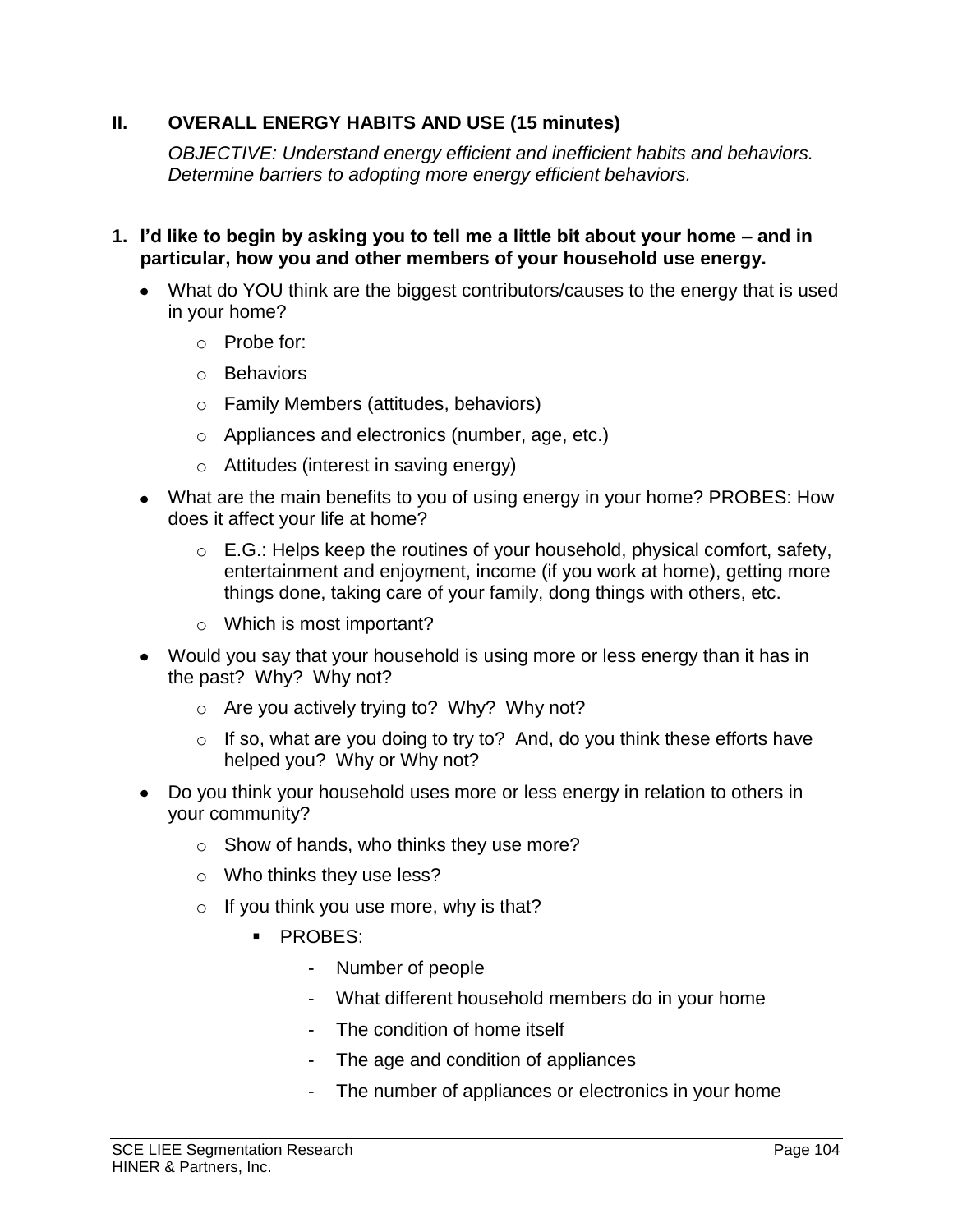- How you use your appliances
- $\circ$  If you think you use less energy, why is that?
	- SIMILAR PROBES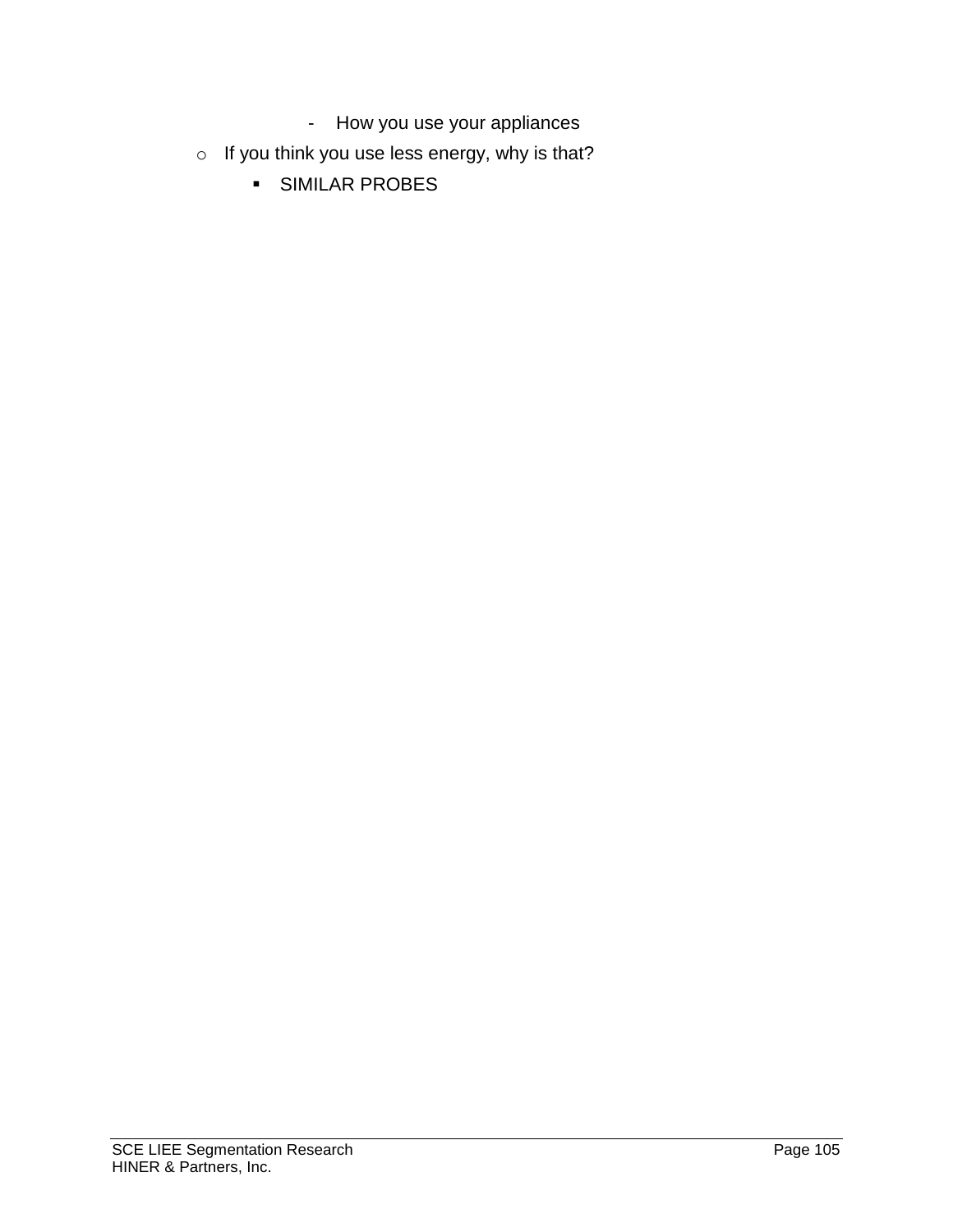# **III. CONSERVING ENERGY (25 minutes)**

*OBJECTIVE: Understand awareness, knowledge, and beliefs about their own capabilities to reduce energy use.* 

- **1. When you hear messages or people telling you about the need to conserve or use less energy, or about things you can do to use less energy, what do you think about these types of messages?** 
	- a. Do you pay attention or tune out?
		- o Why? What motivates you to pay attention or tune out?
			- E.g., pay attention because you want to save money, already doing all you can so you ignore it
	- Who are you most likely to listen to or pay attention to regarding messages to use less energy? Is it a company, a friend …Who is it?
		- o PROBES:
			- Southern California Edison?
			- Appliance manufacturers?
			- Government?
			- **Friends or neighbors?**
		- o FOR EACH: Why are you most likely to listen to this source?
- **2. To what extent do you and others in your household try to actively conserve or save energy … Do you and your household try hard to save energy, or not so hard?** 
	- IF TRY HARD: Why do you say that you try hard?
		- o What are some examples of what you do?
	- IF DON'T TRY HARD: Why do you say that you don't try hard?
		- o What don't you do that you think you should?
	- To the extent that you or your household tries to save energy, what is the main reason that you do this? What prompts you to actively conserve energy? (PROBE: MONEY, ENVIRONMENT, COMFORT, PRESSURE FROM OTHERS (WHO?), ANYTHING YOU'VE SEEN OR READ, ETC.)
	- Have you been successful in saving energy?
		- o What are the biggest barriers that hold you back or keep you from using less energy than you currently do?
		- $\circ$  Do other members of your household share this opinion or do you think they might see other reasons for NOT saving more energy?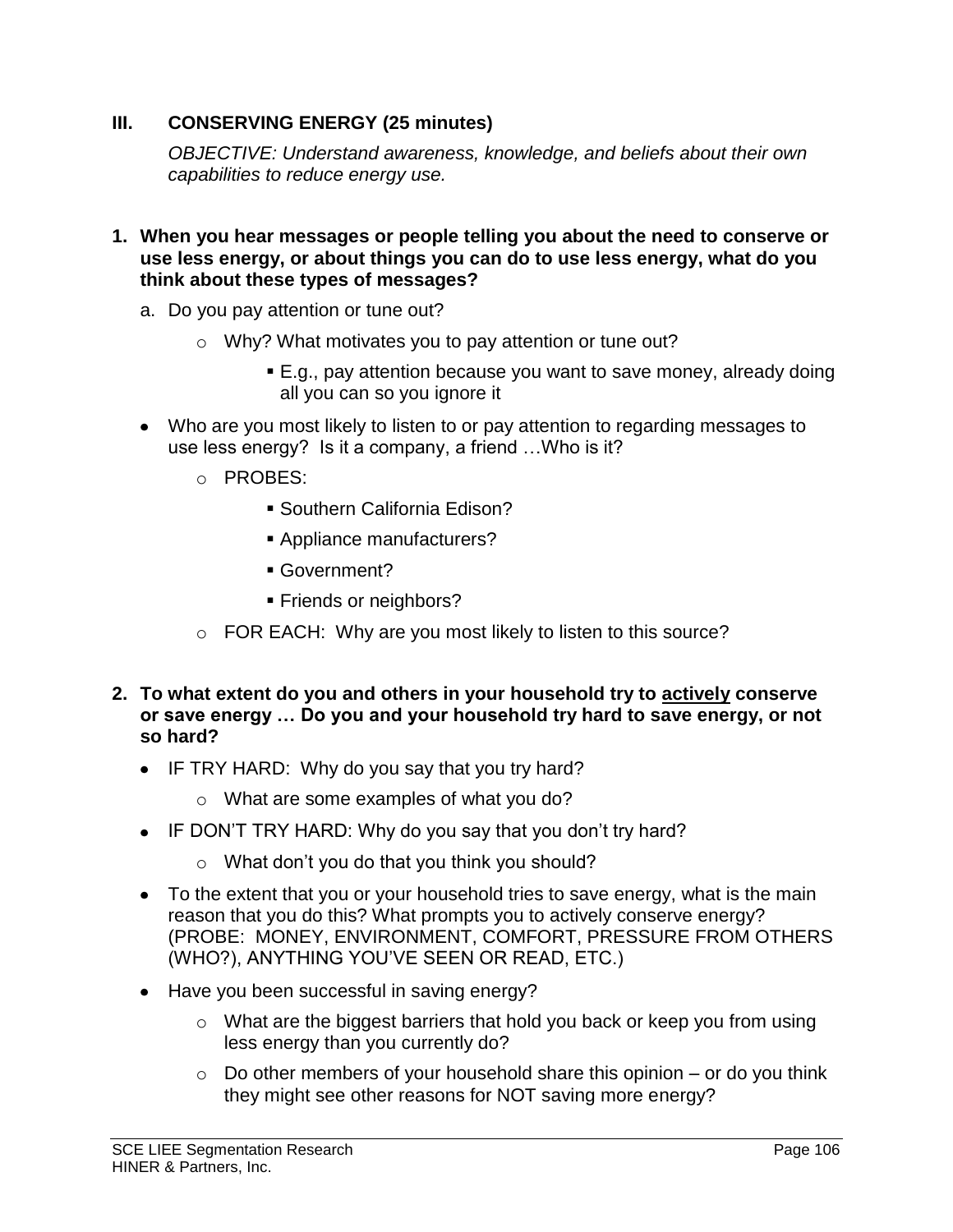# **3. Tell me the things that you feel you CANNOT control or change with regard to your energy use?**

- PROBES:
	- o Condition of home or appliances
	- o The number of appliances and electronics
	- o Habits: turning off lights and TVs, turning off the heat or AC when you leave your home, etc.
	- o Knowledge: not knowing how much energy is actually used for different appliances, etc.
	- o Need for energy for: comfort (heating and cooling), work (computers), entertainment (TV), saving time (dishwasher), etc.
	- o Habits or behavior of others
- **4. What sort of things do you feel you CAN control or change with regard to your energy consumption?**
	- SAME PROBES
- **5. Now that we've had this discussion, what do you think are the top 2 or 3 things that would help your household use less energy?** 
	- Why do you think these will help?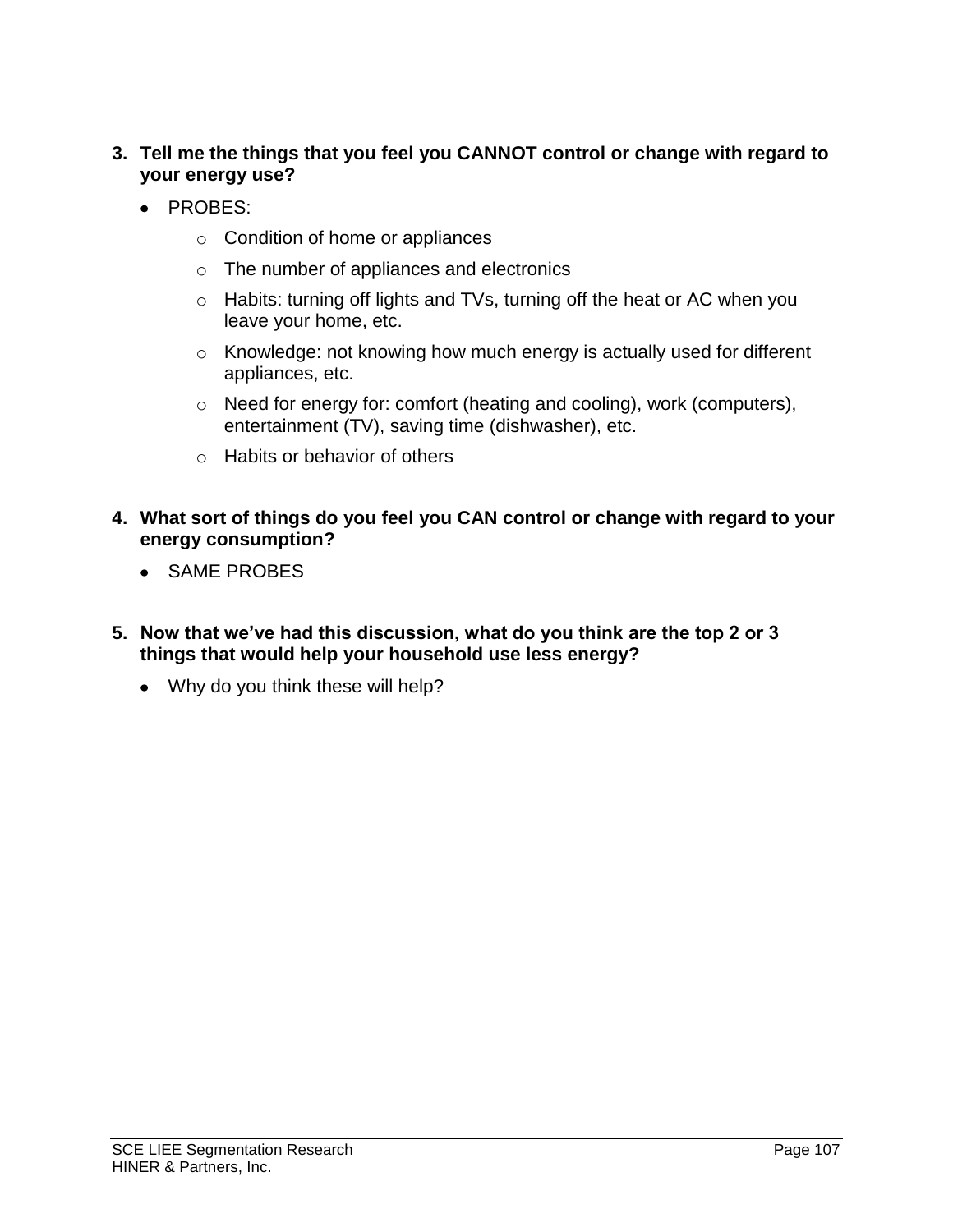# **IV. FINANCIAL CHALLENGES & PAYING THE UTILITY BILL (10 minutes)**

*OBJECTIVE: Gain insights into knowledge about resources and strategies for dealing with a high electric bill.*

- **1. In a minute I am going to ask your opinion about a specific energy efficiency program offered by your utility, but before I do that, I'd like to get a sense from you about how the current economic situation has impacted your ability to pay your bills.**
	- How many of you have had difficulty paying your electric bill this past year?
		- $\circ$  Is the electric bill harder or easier to pay than some of your other bills?

i. Why is that?

- How do you try to deal with your electric bill when you are in a situation where you know it's going to be a difficult bill to pay?
- Do you think about getting outside assistance?
- Where would you think to turn for assistance with high energy bills, keeping in mind that there are many different ways that you might deal with this?
	- o What kinds of help would get your attention and make the most sense to you?
		- i. Financial help like a discount or help with a payment?
		- ii. Physical help like fixing old appliances or insulating your home?
		- iii. Advice or educational assistance, informing you what you can do to change your energy use?
	- o What do you think about these types of assistance?
		- i. Benefits to you?
		- ii. Negatives? (e.g., too time consuming to help, hurts self-respect, doesn't really help, etc.
- **2. [IF TIME PERMITS] How many of you are currently receiving a discounted rate through your utility? (***IT SHOULD BE ALL – IF THEY KNOW)*
	- How did you learn about this program?
	- Have you ever told others you know about this program?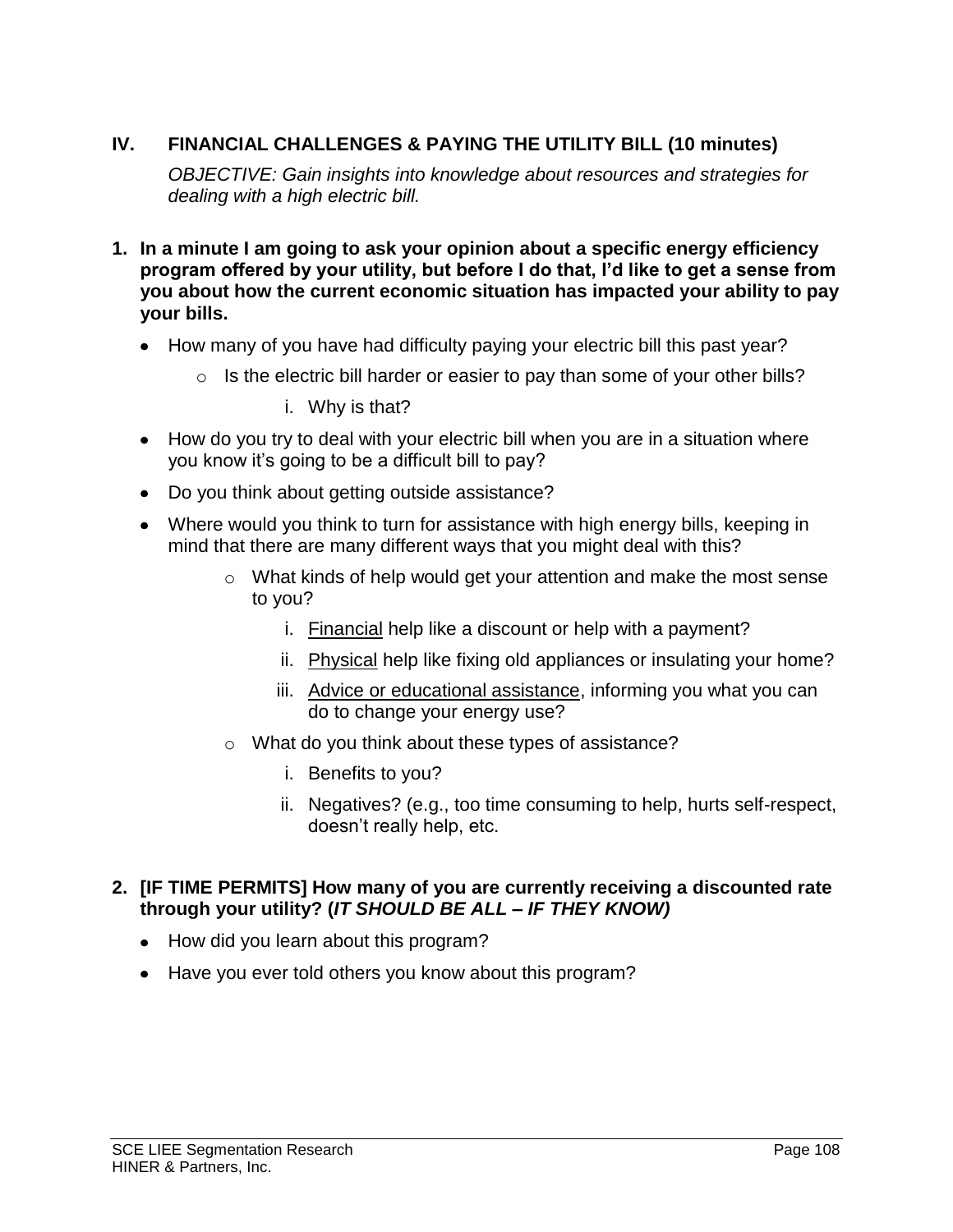## **V. AWARENESS AND INTEREST IN THE LIEE PROGRAM (40 minutes)**

*OBJECTIVE: Gain insights into customer awareness and perceptions of the program, as well as barriers to participation.* 

- **1. Are any of you familiar with any other programs that your utility offers to help customers reduce their energy consumption?**
- Tell me the names or a description of the programs you are familiar with?
- Can I see a show of hands if you have participated in any of these programs?
	- o Which programs?
	- o What prompted you to participate?

## *MODERATOR READ:*

Southern California Edison offers a program that provides energy efficiency products and services to some customers at no cost. A qualifying household can receive a mix of different services, depending on its needs. Some of the things provided by the program include: informational materials and tips on saving energy, compact florescent bulbs, attic insulation, energy efficient refrigerators, evaporative coolers, caulking, and in some areas air conditioning units. The program also offers maintenance services for some appliances to insure that they are working properly and not "wasting" energy.

- **2. How many of you have heard of this program?**
- **3. Beyond what I just described… what else do you know about this program?**
	- a. What does it include?
	- b. How can someone participate?
	- c. How do I qualify?

## **4. Have any of you participated in this program, or one like it?**

- What do you know about the program, other than what I just told you?
- Has anyone participated in a program like this one,? either offered by your utility or by another entity?
	- o The Federal government also offers a similar program called "LIHEAP". Are any of you familiar with this?
	- o Are you aware of any ways that the Edison program is different than the Federal Program?
- For those of you who have participated in this or a program like it, what enticed you to participate?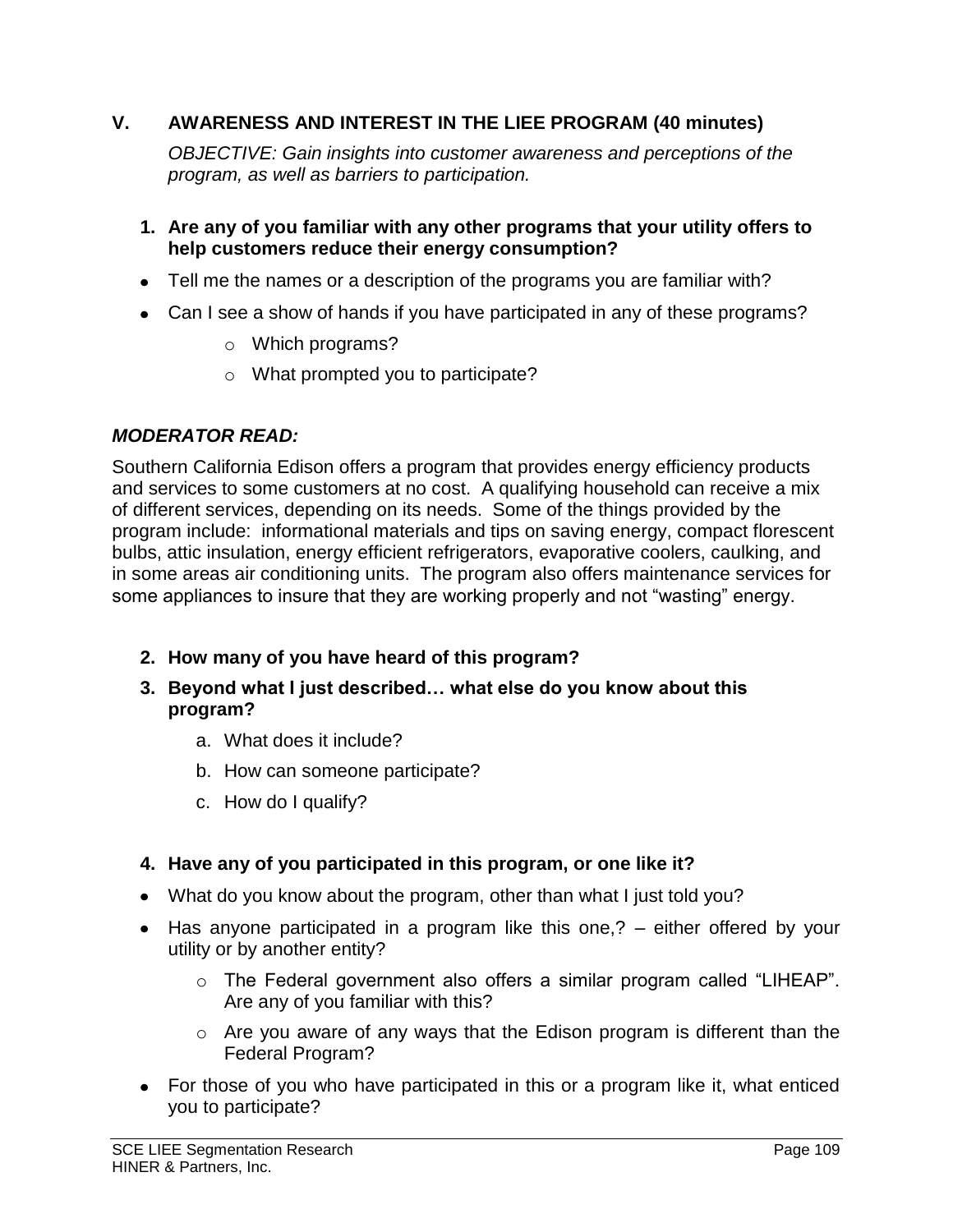- o What was the most important reason that you participated?
- What would you tell friends who were qualified for the program were the strengths and weaknesses of it?
- **5. Now, for the rest of the group, does this program sound like something that would be helpful to you or your household?**
- [SHOW OFF HANDS YES] Why?  $\bullet$
- [SHOW OF HANDS NO] Why not?
- What is it about the program that you find appealing?
- What are the negatives of the program, or reasons you might hesitate signing up for it?
- Assuming that you are eligible, based on what you have heard so far, how many of you would consider participating in a program like this?
- What is the main reason that you WOULD participate? PROBE FOR SPECIFIC ASPECTS OF THE PROGRAM THAT SOUND APPEALING – INFORMATION, GETTING A NEW FRIDGE, ETC?
- What, if anything, might keep you from participating in the program?
- **6. Now that you know a little bit about the program, I would like to get your reaction to the process that customers go through in order to participate in the program.**

**First, customers have to find out about the program, and tell Edison that they want to participate.** 

- $\circ$  How should Edison inform customers like yourselves about this program?
	- PROBE EACH OF THE FOLLOWING FOR POSITIVES AND NEGATIVES:
		- Mail
			- o In with you bill, or separate from your bill
		- Email messages
			- o If you knew about an option where you could sign up with Edison to receive information about their programs, would you be willing to give them your email address or your mailing address for this purpose?
			- o Why? Why not?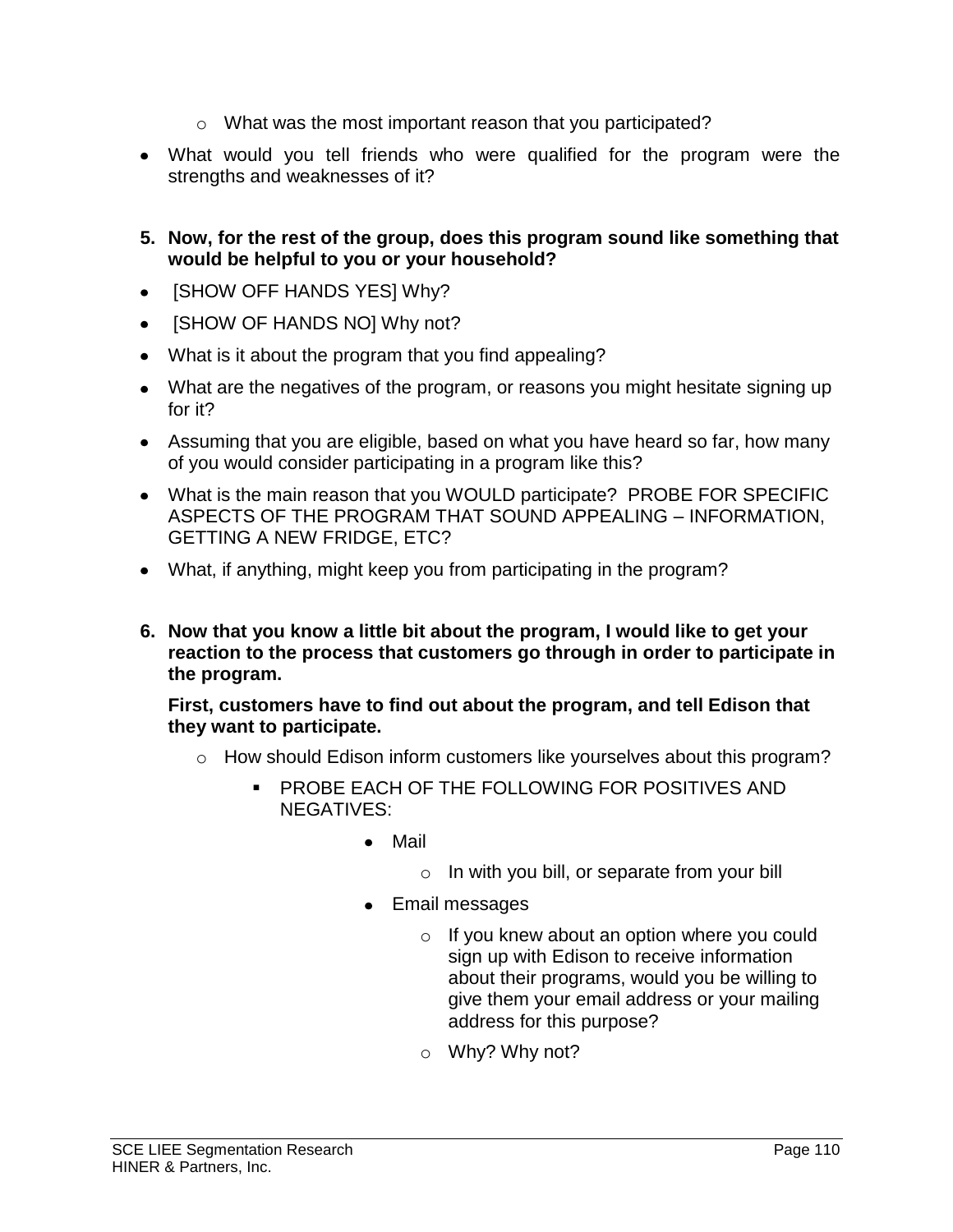- An automated phone call that would allow you to enroll in the program immediately, by answering a few questions using the keypad of your phone
	- o Positives or negatives?
	- o Should the auto message tell you how long it takes to go through the questions?
	- o What would the introduction need to keep you from hanging up?
	- o Should it include an option to speak to a live person?
- Radio ads
- Inserts in coupon packs (e.g., Valpak)
- Door-to-door a representative knocks on your door and explains the program to you
- Flyer left at your door
- At community events like local fairs
- Through local assistance programs, organizations, and non-profits … these are places you might hear about in your community where you could meet someone and fill out an application
- o Can you think of any other ways that you'd like Edison to use to inform you about a program like this one?

#### **Second, the customer has to complete an application with your name, address, and household income (including all members of the home).**

- o Is completing an application much of a barrier? Would any of you hesitate at this point? Why?
- o You will also be asked to provide a verification of your household income such as pay check stubs or tax returns. Do you foresee any issues or problems with this step of the process?

**Third, Edison schedules an evaluation visit, where a trained energy evaluator goes through the home to identify what improvements might be needed or that you are qualified for. For example, if you have an old refrigerator you might qualify for a new one, but if you already have a newer refrigerator, you would not qualify.**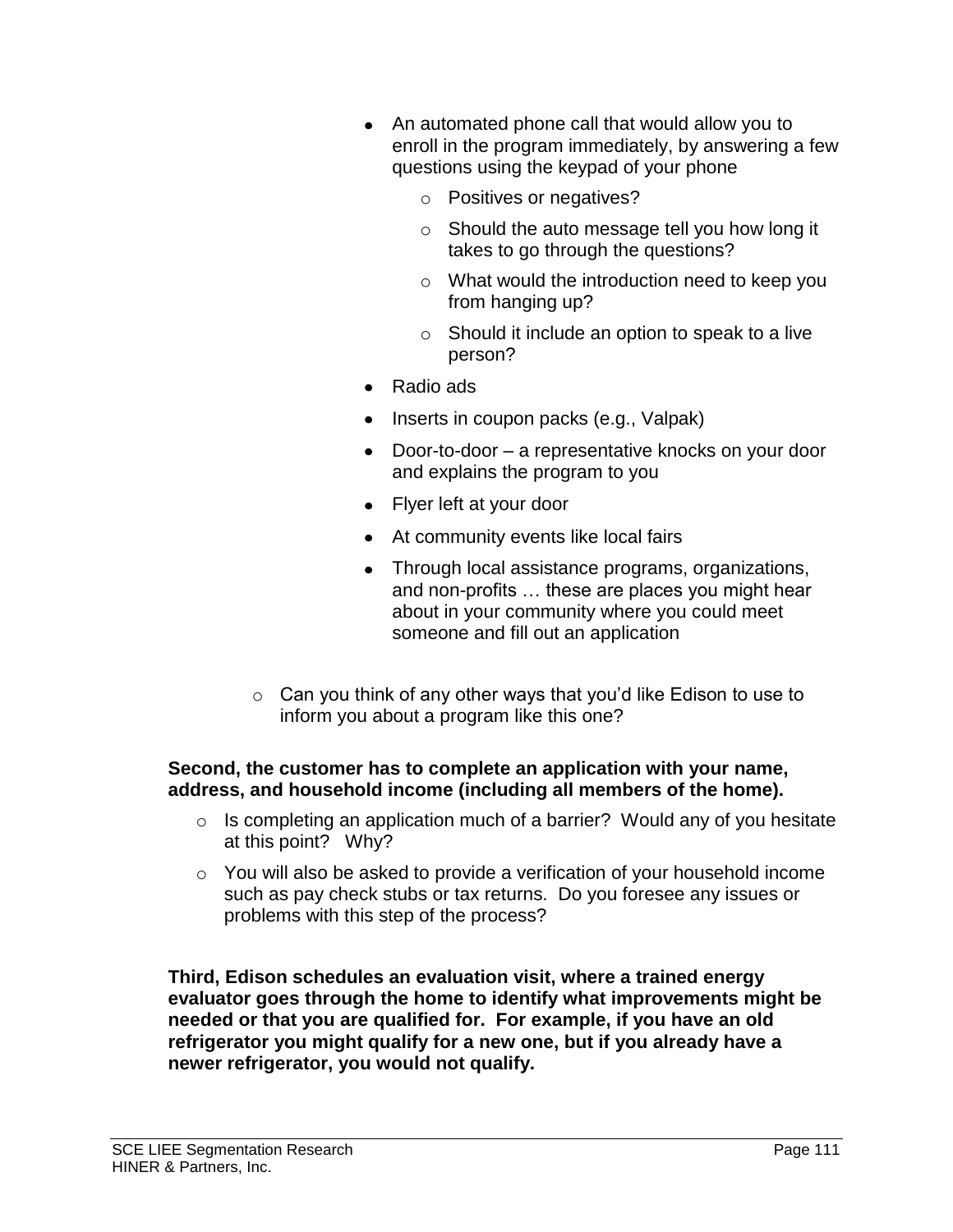o Would this step cause anyone to hesitate? Would this be a problem for anyone here – to have an Edison rep walk through your home to conduct an inspection?

#### **Fourth, another appointment is scheduled where the improvements are completed. Some people also get a follow-on appointment where an inspector reviews the completed work.**

- Now I want to ask you again, assuming that you are eligible, how many of you would consider participating in this program?
	- $\circ$  IF NO: Why not?
- What, if anything, might keep you from participating in the program? (e.g., worried that it is too good to be true, never home for the appointments, etc.)
- **7. One part of this program includes talking with customers and giving them a packet of information that offers tips and information on how to be more energy efficient.**
- Would this be helpful to you?
- Would you open and read the information that is left for you?
- What type of information would you want it to include?
	- $\circ$  E.g., how much energy different appliances or electronics use, checklists, directions on how to buy more efficient appliances or electronics, helpful hints, etc.
- Instead of a package of information to read, would some other method of teaching you work better? (e.g., DVD or online video like on YouTube, a DVD or online training class where you would learn some things and then answer some questions and receive a certificate of completion (like online traffic school), a class you would attend in person, etc.)
- How about monthly feedback or reminders from Edison?

#### **8. To promote this program, Edison will use short messages – I'd like your reaction to some of these:**

The program provides energy-saving appliances and services including refrigerators, home weatherization, and energy efficient light bulbs.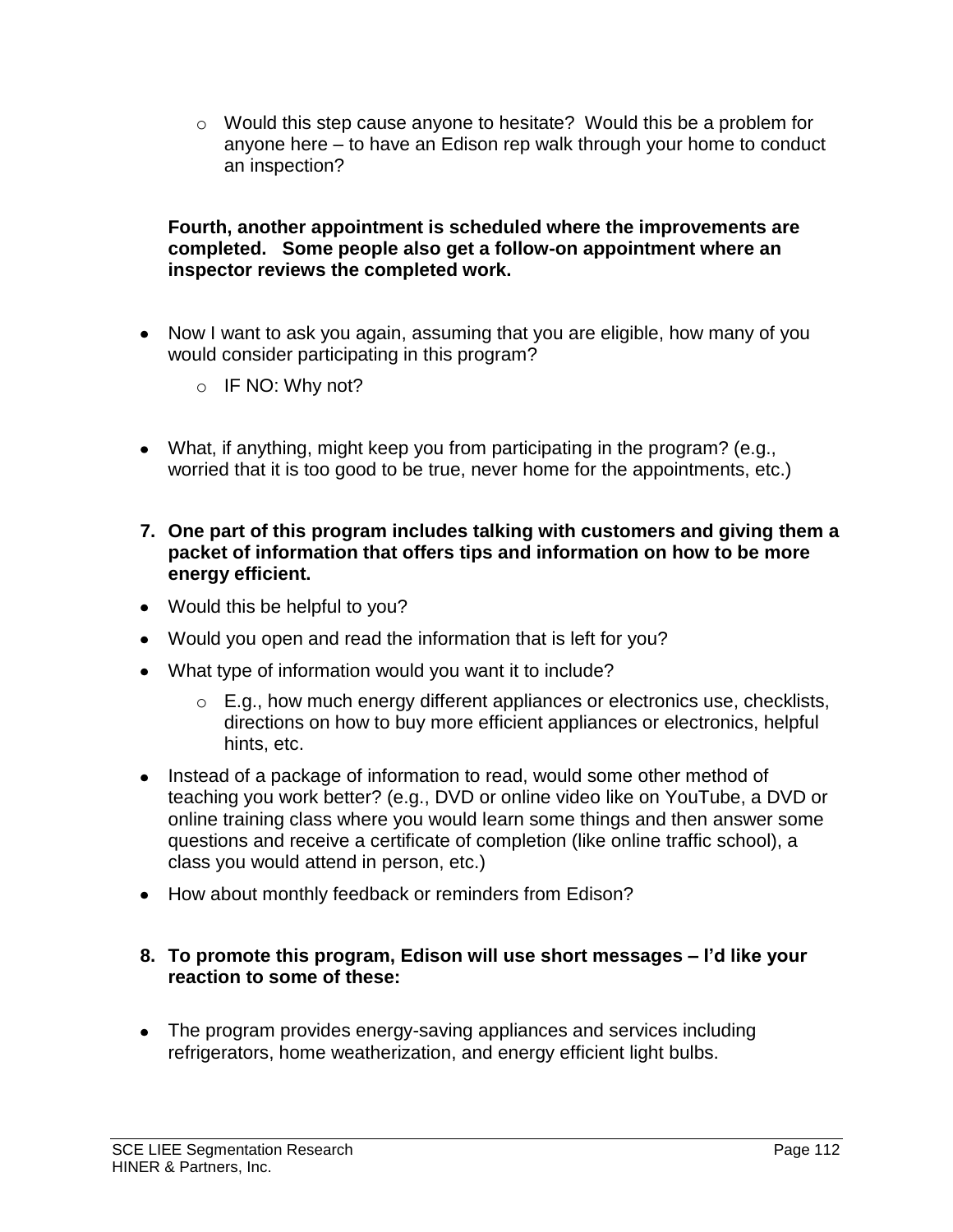- SCE will pay all costs of purchasing and installing the appliances for the program.
- The program is FREE to participants / The program is NO COST to participants.
	- Probe: "free" vs. "no cost."
- Helps your household use energy more efficiently / Helps your household use less energy.
	- Probe: "use less" vs. "use more efficiently."
- The program helps ensure resources for future generations.